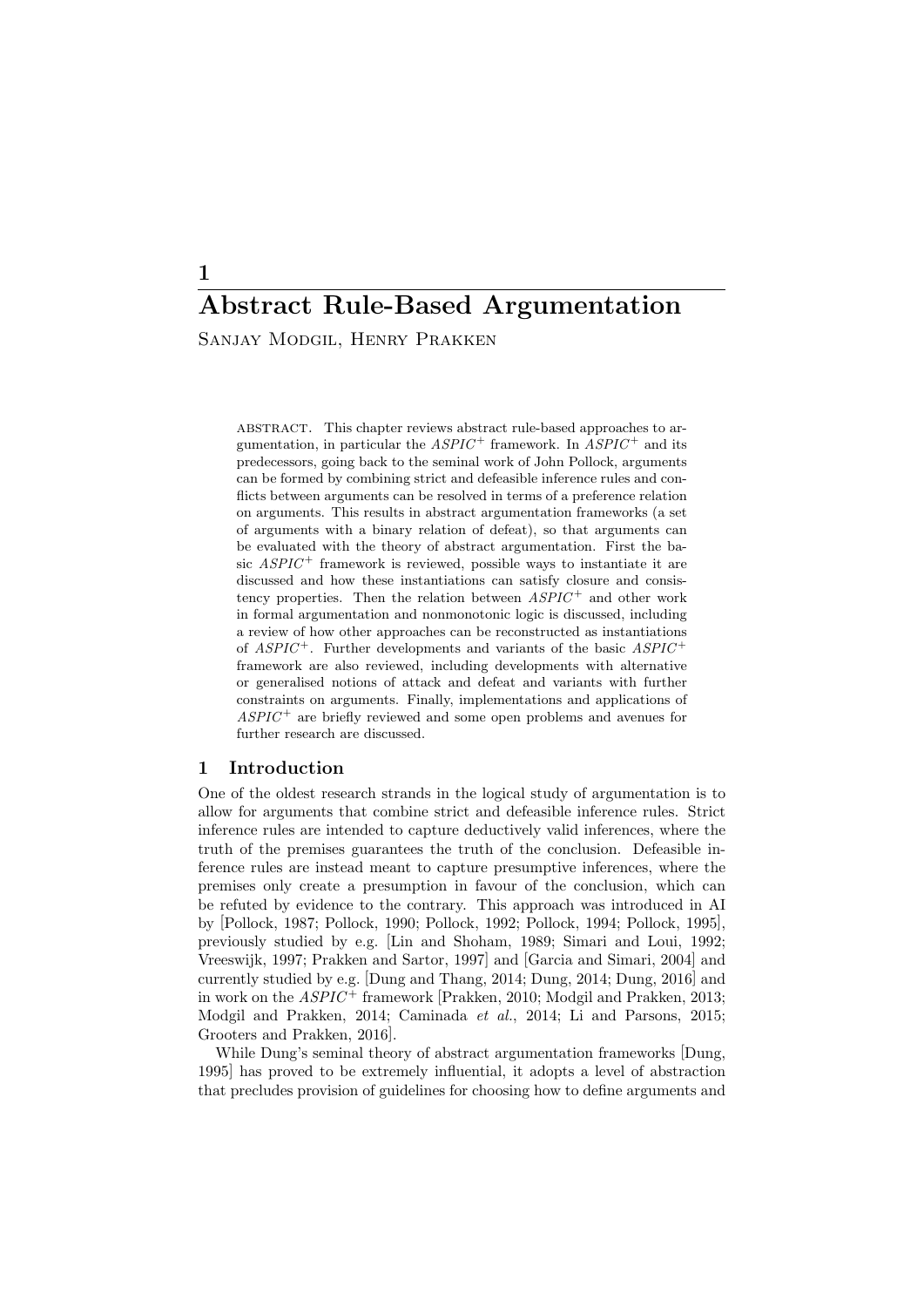#### 2 Sanjay Modgil, Henry Prakken

attacks from knowledge bases, and a study of how these choices should be made to ensure rational outcomes yielded by evaluation of the justified arguments under Dung's semantics. The above-mentioned work, which partly originates from before Dung's article, addresses these issues. This chapter presents the current consolidation of this research strand: the  $ASPIC$ <sup>+</sup> framework for structured argumentation. The ASPIC framework was initially developed as an output of a European Union project on argumentation [Amgoud et al., 2006] and further developed into the  $ASPIC^+$  framework, initially in [Prakken, 2010], and subsequently in [Modgil and Prakken, 2013]. The principal aims of  $ASPIC^+$  were to: 1) generalise ASPIC so as to provide a natural knowledge representation framework in which to formalise a wide variety of existing and novel instantiations of abstract argumentation frameworks, while; 2) providing guidelines for instantiations that use features typically incorporated at the abstract level of these frameworks; in particular the use of preferences, which were introduced at the abstract level to determine the success of attacks as defeats [Amgoud and Cayrol, 2002], but may violate rationality postulates unless one carefully accounts for their use when instantiating abstract argumentation frameworks.

Importantly, the strict and defeasible inference rules in  $ASPIC^+$  are not part of the logical object language (in which the premises and conclusions of arguments are expressed), but are metalevel rules for encoding inference over wellformed formulas in some object level language. Also, the  $ASPIC^+$  framework abstracts from the nature and origin of the inference rules and from the nature of the language over which they are defined. The resulting abstract nature<sup>1</sup> of  $ASPIC^+$  means that it provides a framework enabling the study of various logical instantiations of abstract argumentation frameworks, and conditions under which the extensions of these frameworks (and hence the defined inference relation over the instantiating knowledge base of logical formulae, identified by the conclusions of justified arguments in extensions) satisfy the rationality postulates in [Caminada and Amgoud, 2007] (for example that the conclusions of arguments in an extension are mutually consistent). In fact, Assumption-Based Argumentation (ABA) ([Bondarenko et al., 1997]), which only has strict rules, can also be regarded as abstract rule-based argumentation, since ABA also abstracts from the nature and origin of its inference rules. However, we will (except for some brief comparisons) not discuss ABA in this chapter, as it is reviewed in another chapter of this handbook. The same holds for a particular instantiation of the rule-based approach: Defeasible Logic Programming.

In a rule-based approach, arguments are formed by chaining applications of inference rules into inference trees or graphs. This approach can be contrasted with approaches defined in terms of logical consequence notions, in which arguments are premises-conclusion pairs where the premises are consistent and imply the conclusion according to the consequence notion of some adopted 'base logic'. Examples of this approach are classical-logic argumen-

<sup>&</sup>lt;sup>1</sup>The aforementioned features of  $ASPIC^+$  are shared by earlier work in this tradition, such as the work of Pollock and [Vreeswijk, 1997], and justifies the title of this chapter.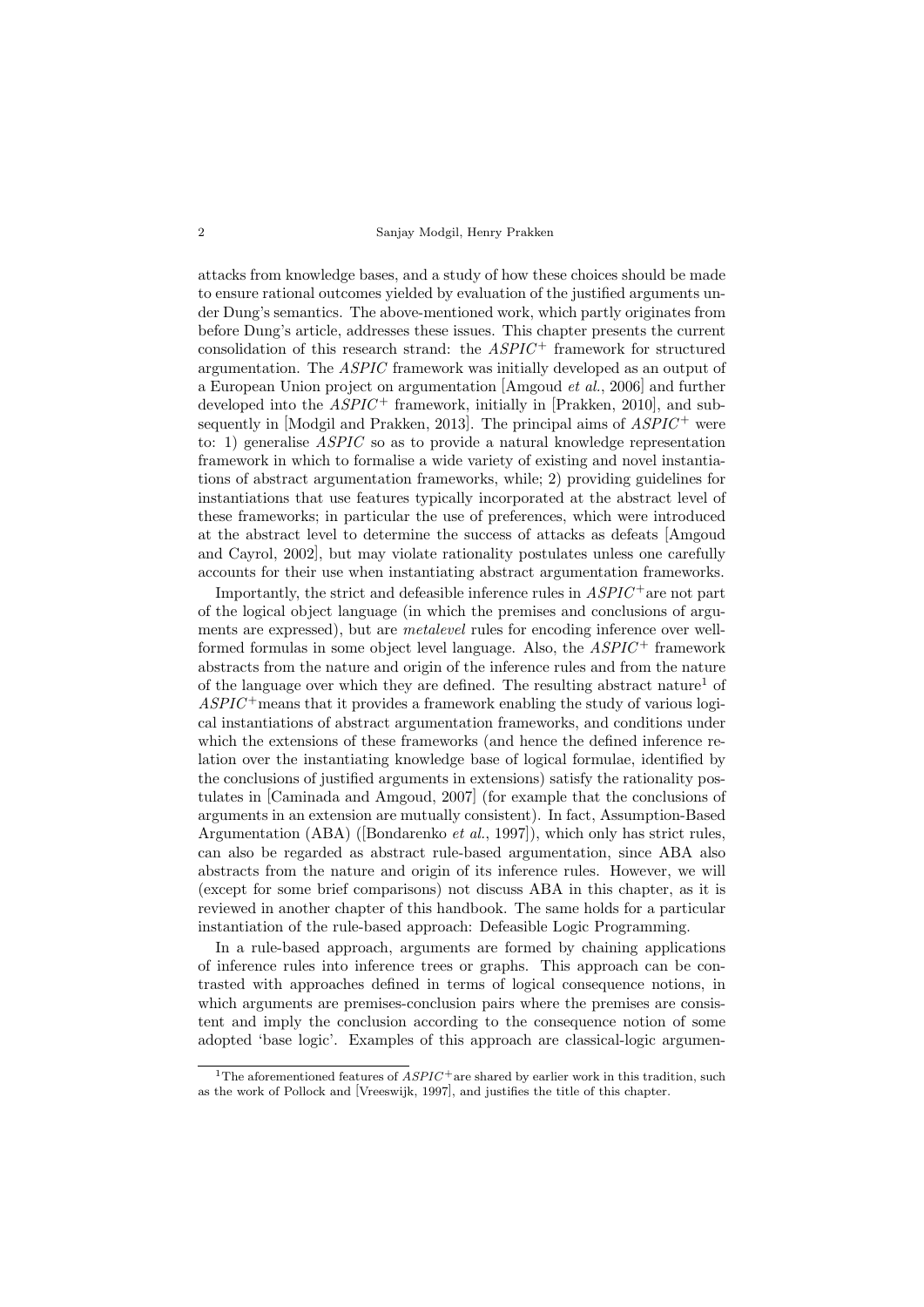tation [Cayrol, 1995; Besnard and Hunter, 2001; Besnard and Hunter, 2008; Gorogiannis and Hunter, 2011] and its generalisation into abstract Tarskianlogic argumentation [Amgoud and Besnard, 2013]. It is important to note that, unlike these logic-based approaches, rule-based approaches in general do not adopt a single base logic but two base logics, one for the strict and one for the defeasible rules. This issue will be discussed in detail in Section 3.1 of this chapter. Moreover, we will review how 'base logic' approaches [Hunter, 2010] can be formalised as instances of  $ASPIC^+$  in which the logical language is a full propositional or first-order language and the only inference rules defined over this language are strict, and corresponds to the inference rules of the base logic.

This chapter is organised as follows. In Section 2 we incrementally introduce features of the  $ASPIC^+$  framework. We first introduce the basic framework in which arguments are built from strict and or defeasible inference rules, and are grounded in fallible or infallible premises. Various notions of attacks as well as the use of preferences to determine defeats are defined. The basic framework can thus capture rule-based approaches to argumentation of the type dating back to John Pollock's work in formal epistemology, and formalisms for encoding the well-known schemes and critical questions approach to argumentation developed by the informal logic community (notably [Walton, 1996]), and widely used to accommodate more human orientated rather than formal logic based instantiations. We then define a version of  $ASPIC^+$  that generalises the standard notion of negation used to identify when the claim of one argument is in conflict with an element in the attacked argument. In this way an asymmetric notion of conflict can be represented that allows for instantiations by logical languages with negation as failure, and the study of formalisms such as ABA as instances of  $ASPIC^+$ .

In Section 3 we provide guidance on how to choose and define the premises and strict and defeasible rules that comprise  $ASPIC^+$  arguments, and the preference relations that are used to determine the success of attacks as defeats. We then specify formal guidelines as to how one should make the aforementioned choices to ensure satisfaction of the rationality postulates in [Caminada and Amgoud, 2007]. We also discuss the extent to which reasoning with defeasible rules and/or preferences can be reduced to reasoning in systems that do not distinguish between strict and defeasible rules, and/or do not use preferences. Finally, we discuss how argument schemes with critical questions can be reconstructed in  $ASPIC^+$  as defeasible inference rules.

Section 4 then reviews the relation of  $ASPIC^+$  with other works on argumentation and nonmonotonic logic. We show how some existing argumentation formalisms can be reconstructed in the  $ASPIC^+$  framework; in particular, ABA as formulated in [Dung et al., 2007], the Carneades system [Gordon et al., 2007; Gordon and Walton, 2009a], and argumentation formalisms based on Tarskian abstract logics [Amgoud and Besnard, 2013] and in particular classical logic argumentation [Gorogiannis and Hunter, 2011]. We will also discuss how the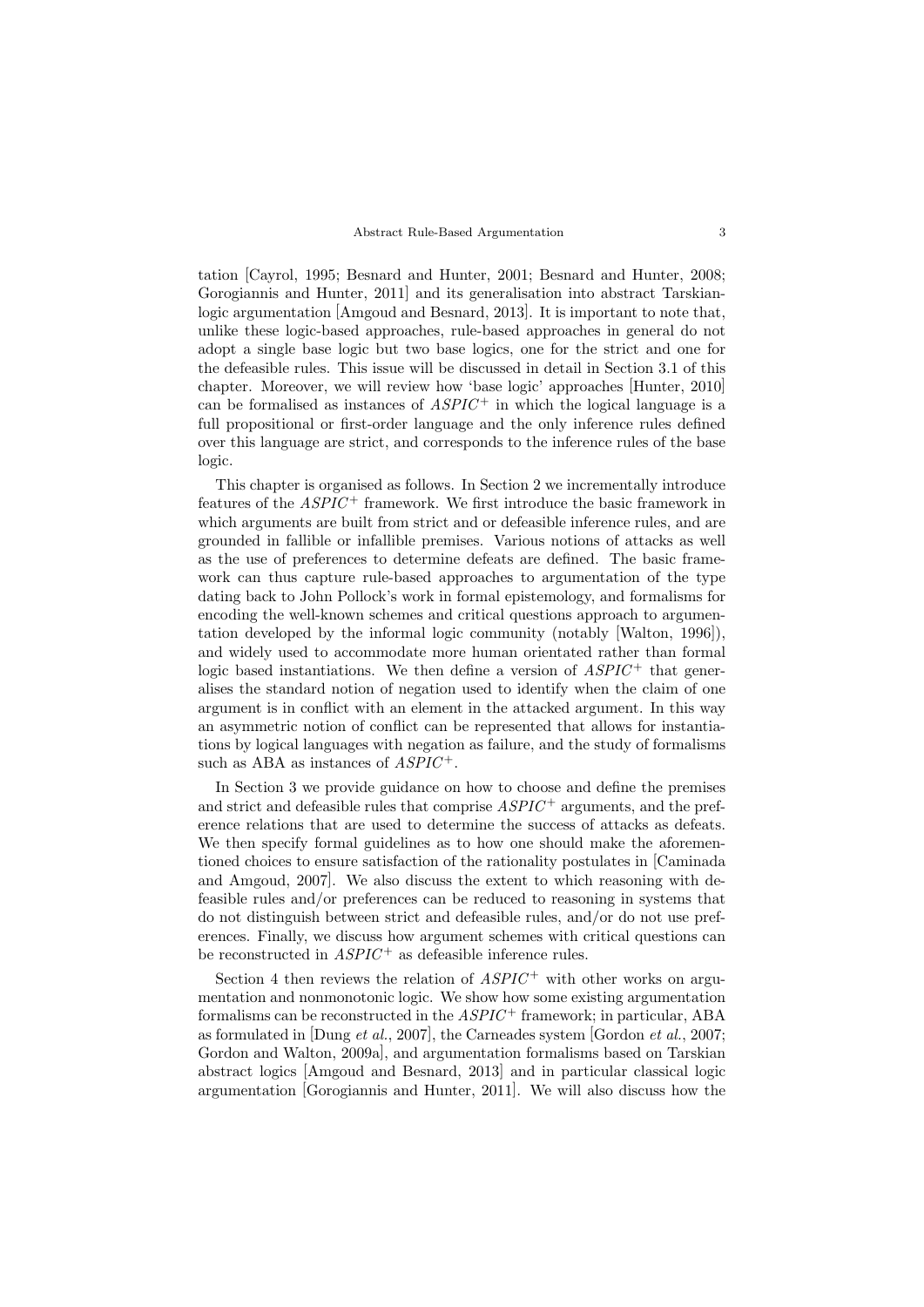inference relations of existing non-monotonic logics, in particular Preferred Subtheories [Brewka, 1989] and Prioritised Default Logic [Brewka, 1994a], can be endowed with argumentation semantics through instantiation of the AS- $\mathbb{P}\mathbb{P}\mathbb{P}\mathbb{P}$  framework. We conclude by reviewing how our structured approach to argumentation sheds light on developments of the theory of abstract argumentation frameworks, including the use of preferences and values, support relations, attacks on attacks, resolutions of attacks and the dynamics of abstract argumentation frameworks.

Further developments of the  $ASPIC^+$  framework will be discussed in Section 5, in particular studies of alternative notions of attack, studies of generalised notions of attack and defeat, and studies of further consistency, minimality and chaining restrictions on arguments. Implementations and applications of  $ASPIC^+$  are discussed in Section 6 and we conclude with a discussion of open problems and future research directions in Section 7.

# 2  $ASPIC^+$ : Defining the Framework

# 2.1 The underlying ideas

People argue to remove doubt about a claim [Walton, 2006, p. 1], by giving reasons why one should accept the claim and by defending these reasons against criticism. The strongest way to remove doubt is to show that the claim deductively follows from indisputable grounds. A mathematical proof from the axioms of arithmetic is like this; its grounds are mathematical axioms, while its inferences are deductively sound. So such a proof cannot be attacked on its grounds or its inferences. However, in real life our grounds may not be indisputable and may provide less than conclusive support for their claim.

Suppose we believe that John was in Holland Park some morning and that Holland Park is in London. Then we can deductively reason from these beliefs, to conclude that John was in London that morning. While this reasoning cannot be attacked, the argument is still fallible since its grounds may turn out to be wrong. For instance, Jan may tell us that he met John in Amsterdam that morning around the same time, challenging our belief that John was in Holland Park that morning, since witnesses usually speak the truth. Maybe we have a supporting reason for our belief that John was in Holland Park; that we went jogging in Holland Park and saw John and that our senses are usually accurate. But given Jan's testimony, perhaps our senses betrayed us? But then we discover Jan has a reason to lie, since John is a suspect in a robbery in Holland Park that morning and Jan and John are friends. We then conclude that the basis for questioning our belief that John was in Holland Park that morning (namely, that witnesses usually speak the truth and Jan witnesses John in Amsterdam) does not apply to witnesses who have a reason to lie. So our reason in support of our belief is undefeated and we accept it.

This example is displayed in Figure 1, where the strict inference is visualised with solid lines, the defeasible inferences with dotted lines and the attack relations with arrow. The defeasible inferences within arguments are supposed to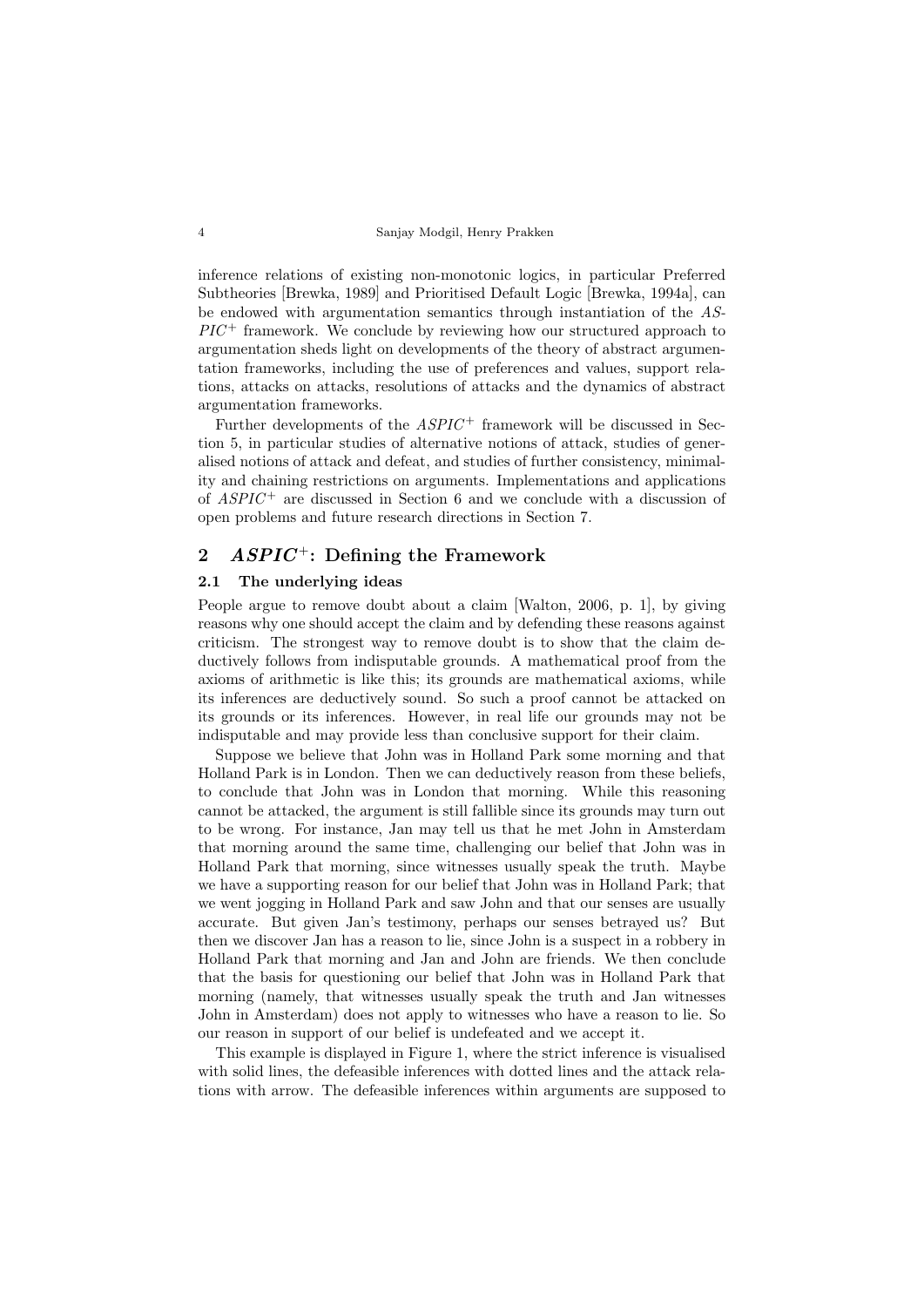

Figure 1. An informal example

be licensed by the generalisations in the example.

If we want to formalise a logic for argumentation, then this simple example already suggests a number of issues to be addressed. First, the claims and beliefs in our example were supported in various ways: in the first case we appealed to the principles of deductive inference when concluding that John was in London.  $ASPIC^{+}$  is therefore designed so that arguments can be constructed using deductive or strict inference rules that license deductive inferences from premises to conclusions. However, in the other two cases the reasoning from grounds to claim appealed to the reliability of, respectively, our senses and witnesses as sources of information. Should these kinds of support (inferences) from grounds to claims be modelled as deductive?

To help answer this question, consider that our informal example contains three ways of attacking an argument: 1) Our initial argument that John was in London was attacked by the witness argument on its ground, or premise, that John was in Holland Park that morning; 2) The initial argument was then extended with an additional argument for the attacked premise, but the extended argument was still attacked (by the witness argument) on the (now) intermediate conclusion that John was in Holland Park that morning; 3) Finally, we counterattacked the witness argument not on a premise or conclusion but on the reasoning from the grounds to the claim: namely, the inference step from the premise that Jan said he met John in Amsterdam that morning to the claim that John was in Amsterdam that morning (note that here we regard the principle that witnesses usually speak the truth as an inference rule).

Now, returning to the question whether all kinds of inference should be deductive, the second type of attack would not be possible on the deductively inferred intermediate conclusion since the nature of deductive support is that if all antecedents of a deductively valid inference rule are true, then its consequent must also be true. So if we have reason to believe that the conclusion of a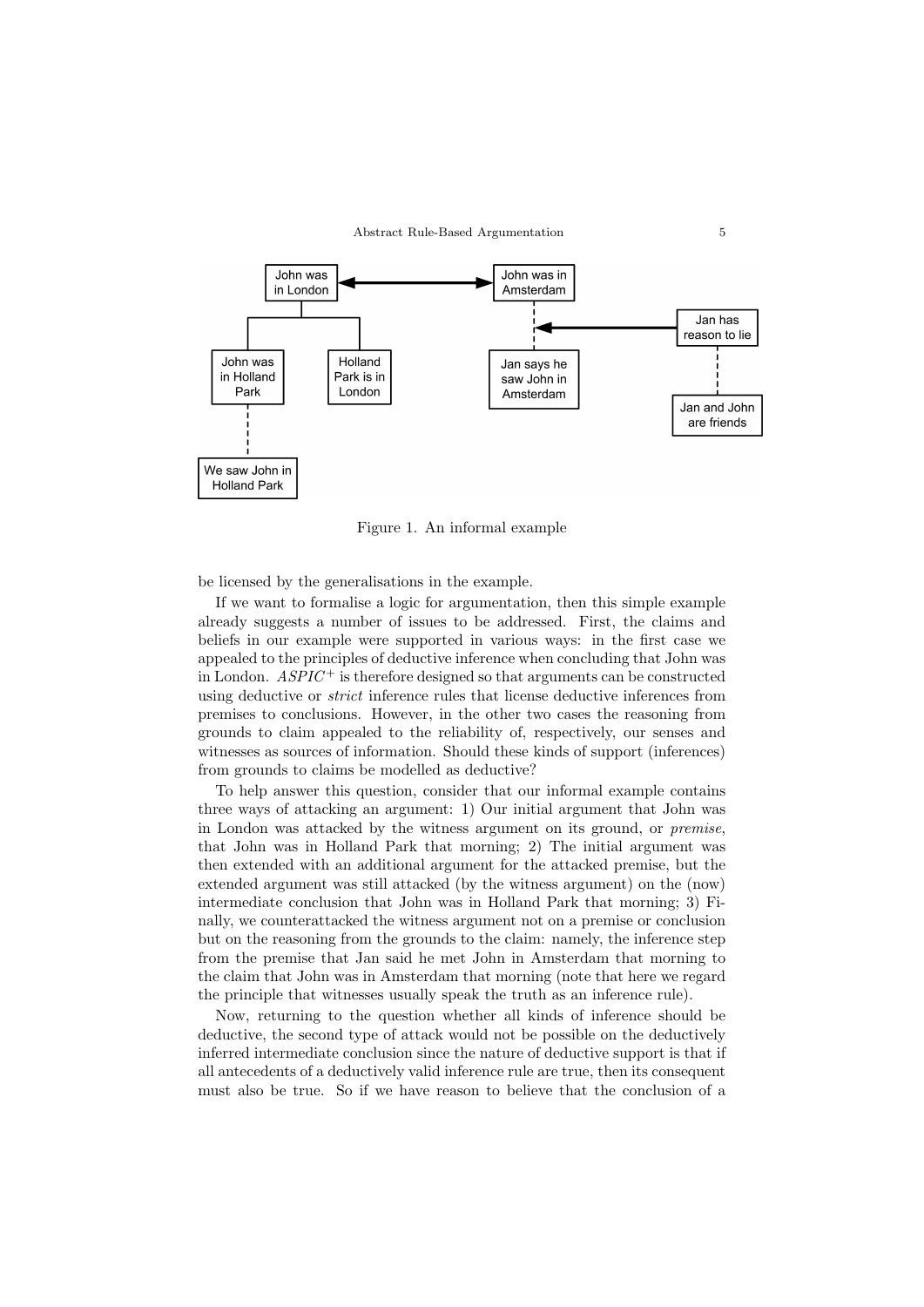deductive inference is not true, then there must be something wrong with its premises (which may in turn be the conclusions of subarguments). It is for this very same reason that the third type of attack on a deductive inferential step is also not possible.

 $ASPIC^+$  is therefore designed to comply with the common-sense and philosophically argued position ([Pollock, 1995, p.41]; [Pollock, 2009, p. 173]) advocating the rationality of supporting claims with grounds that do not deductively entail them. In other words, the fallibility of an argument need not only be located in its premises, but can also be located in the inference steps from premises to conclusion. Thus, arguments in  $ASPIC^+$  can be constructed using defeasible inference rules, and arguments can be attacked on both the conclusions, and application of, such defeasible inference rules, in keeping with the interpretation that the premises of such a rule presumptively rather than deductively support their conclusions.

As well as *fallible* premises that can be attacked,  $ASPIC^+$  also allows to distinguish premises that are axiomatic and so cannot be attacked. We discuss the uses of such premises in Section 2.2.1, but for the moment we can summarise by saying that  $ASPIC^+$  arguments can be constructed from fallible and infallible premises (respectively called ordinary and axiom premises in Section 2.2.1), and strict and defeasible inference rules, and that arguments can be attacked on their ordinary premises, the conclusions of defeasible inference rules, and the defeasible inference steps themselves. Finally, a key feature of the  $ASPIC^+$  framework is that it accommodates the use of preferences over arguments, so that an attack from one argument to another only succeeds (as a defeat) if the attacked argument is not stronger than (strictly preferred to) the attacking argument, according to some given preference relation. The justified  $ASPIC^+$  arguments are then evaluated with respect to the abstract argumentation framework relating  $ASPIC^+$  arguments by the defeat relation. Since requirements for use of preferences in argumentation (and more generally for conflict resolution in non-monotonic logics) are well established in the literature, we will here not justify the need for preferences. However, examples are given in the remainder of the paper.

#### 2.2 The basic framework with symmetric negation

### 2.2.1 Argumentation systems, knowledge bases, and arguments

ASPIC<sup>+</sup> is a general framework that allows one to choose a *logical language*  $\mathcal{L}$ closed under negation  $\neg$  (which we later replace with a more general notion of conflict) and two (possibly empty) sets of *strict*  $(\mathcal{R}_s)$  and *defeasible*  $(\mathcal{R}_d)$  inference rules. One also specifies well-formed formulas in  $\mathcal L$  that correspond to (i.e., name) defeasible rules in  $\mathcal{R}_d$  via a partial function n. These names can then be used when attacking arguments on defeasible inference steps. Informally,  $n(r)$ is a well-formed formula (wff) in  $\mathcal L$  which says that the defeasible rule  $r \in \mathcal R$ is applicable, so that an argument claiming  $\neg n(r)$  attacks the inference step in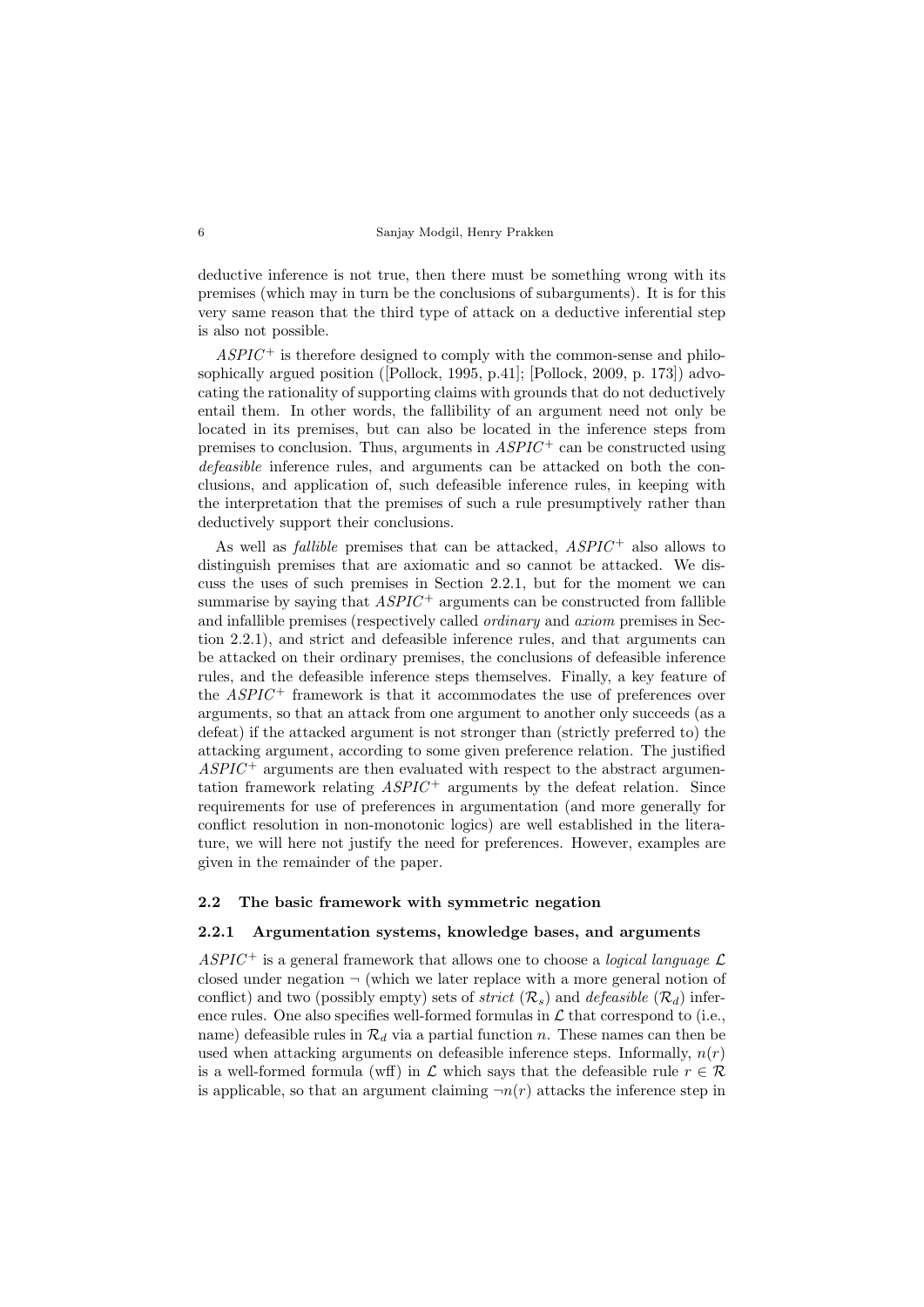the corresponding rule<sup>2</sup>.

**Definition 2.1** [Argumentation systems] An argumentation system is a triple  $AS = (\mathcal{L}, \mathcal{R}, n)$  where:

- $\mathcal L$  is a logical language with a unary negation symbol  $\neg$ .
- $\mathcal{R} = \mathcal{R}_s \cup \mathcal{R}_d$  is a set of strict  $(\mathcal{R}_s)$  and defeasible  $(\mathcal{R}_d)$  inference rules of the form  $\varphi_1, \ldots, \varphi_n \to \varphi$  and  $\varphi_1, \ldots, \varphi_n \Rightarrow \varphi$  respectively (where  $\varphi_i, \varphi$  are meta-variables ranging over wff in  $\mathcal{L}$ ), and  $\mathcal{R}_s \cap \mathcal{R}_d = \emptyset$ .
- *n* is a partial function such that  $n : \mathcal{R}_d \longrightarrow \mathcal{L}$ .

We write  $\psi = -\varphi$  just in case  $\psi = -\varphi$  or  $\varphi = -\psi$  (we will sometimes informally say that formulas  $\varphi$  and  $-\varphi$  are each other's negation).

It is important to stress here that  $ASPIC^{+}$ 's strict and defeasible inference rules are *not* object-level formulae in the language  $\mathcal{L}$ , but are meta to the language, allowing one to deductively, respectively defeasibly, infer the rule's consequent from the rule's antecedents. Such inference rules may range over arbitrary formulae in the language, in which case they will, as usual in logic, be specified as schemes. For example, a scheme for strict inference rules capturing modus ponens for the material implication of classical logic can be written as  $\alpha, \alpha \supset \beta \to \beta^3$ , where  $\alpha$  and  $\beta$  are metavariables for wff in  $\mathcal{L}$ . Alternatively, strict or defeasible inference rules may be domain-specific in that they reference specific formulae, as in the defeasible inference rule concluding that an individual flies if that individual is a bird:  $Bird \Rightarrow Flies$ . We will further discuss these distinct uses of inference rules in Section 3.1.

 $ASPIC^+$  also requires that one specify a knowledge base from which the premises of an argument can be taken, where one can distinguish between ordinary premises which are uncertain and so can be attacked, and axiom premises that are certain and so cannot be attacked.

**Definition 2.2** *[Knowledge bases] A* knowledge base in an  $AS = (\mathcal{L}, \mathcal{R}, n)$  is a set  $\mathcal{K} \subseteq \mathcal{L}$  consisting of two disjoint subsets  $\mathcal{K}_n$  (the axioms) and  $\mathcal{K}_p$  (the ordinary premises).

An argumentation theory consists of an argumentation system and a knowledge base:

Definition 2.3 *[Argumentation theory]* An argumentation theory is a tuple  $AT = (AS, \mathcal{K})$  where AS is an argumentation system and K is a knowledge base in AS.

 $ASPIC^+$  arguments are now defined relative to an argumentation theory  $AT = (AS, \mathcal{K})$ , and chain applications of the inference rules from AS into

 $2n$  is a partial function since you may want to enforce that some defeasible inference steps cannot be attacked.

<sup>3</sup> In this chapter we use ⊃ to denote the material implication connective of classical logic.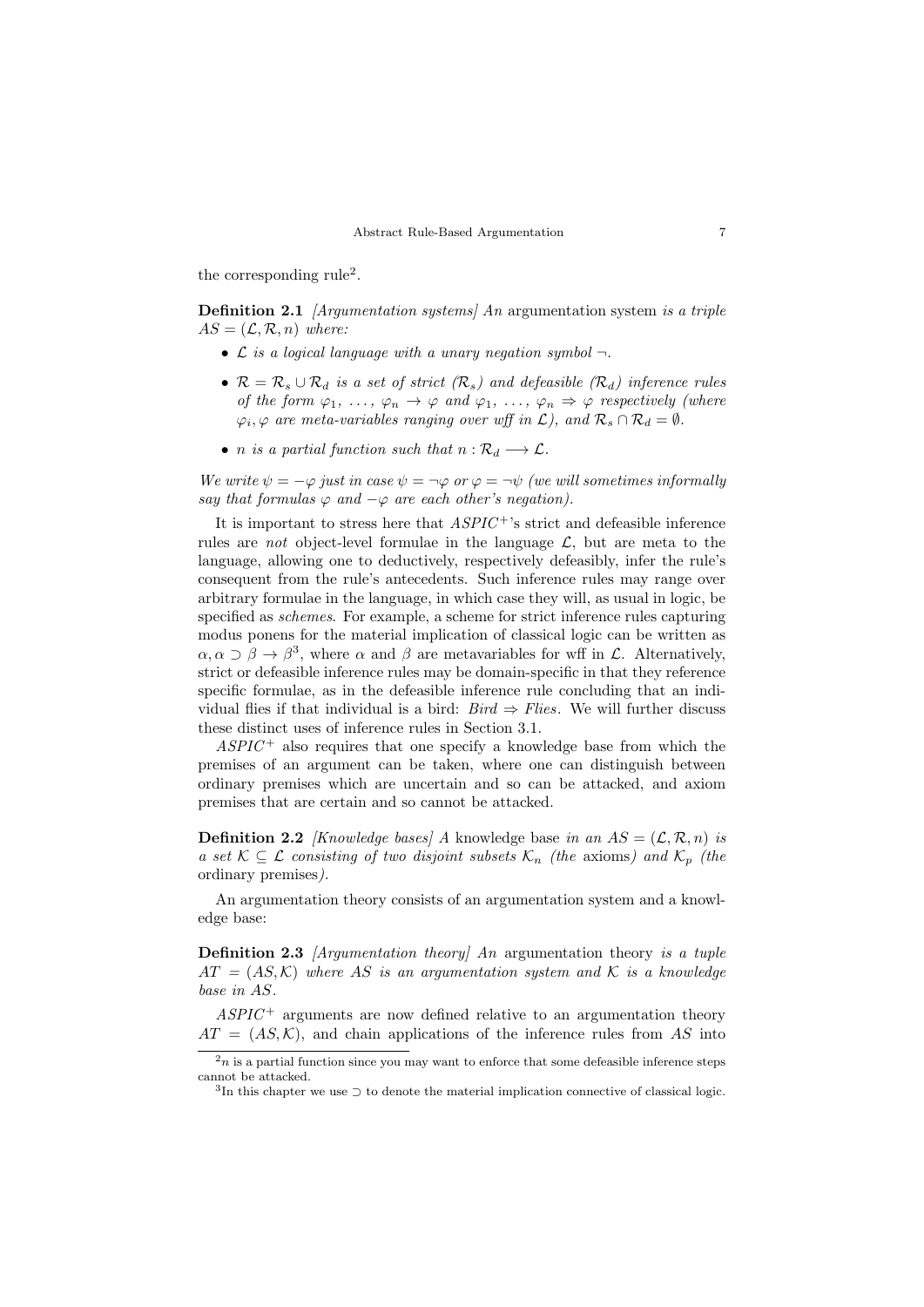inference graphs, starting with elements from the knowledge base  $K$ . In what follows, for a given argument, the function Prem returns all the formulas of  $K$ (called premises) used to build the argument, Conc returns its conclusion, Sub returns all its sub-arguments, DefRules returns all the defeasible rules of the argument and TopRule returns the last inference rule used in the argument.

**Definition 2.4** [Argument] An argument A on the basis of an argumentation theory with a knowledge base K and an argumentation system  $(\mathcal{L}, \mathcal{R}, n)$  is any structure obtainable by applying one or more of the following steps finitely many times:

- 1.  $\varphi$  is an argument if  $\varphi \in \mathcal{K}$  with: Prem $(A) = {\varphi}$ , Conc $(A) = \varphi$ , Sub $(A) = \varphi$  $\{\varphi\}$ , DefRules $(A) = \emptyset$ , TopRule $(A) = undefined$ .
- 2.  $A_1, \ldots, A_n \rightarrow \psi$  is an argument if  $A_1, \ldots, A_n$  are arguments such that there exists a strict rule  $Conc(A_1), \ldots, Conc(A_n) \to \psi$  in  $\mathcal{R}_s$ .  $\text{Prem}(A) = \text{Prem}(A_1) \cup \ldots \cup \text{Prem}(A_n),$  $Conc(A) = \psi,$  $\text{Sub}(A) = \text{Sub}(A_1) \cup \ldots \cup \text{Sub}(A_n) \cup \{A\}.$  $\texttt{DefRules}(A) = \texttt{DefRules}(A_1) \cup \ldots \cup \texttt{DefRules}(A_n),$  $\text{TopRule}(A) = \text{Conc}(A_1), \ldots, \text{Conc}(A_n) \to \psi$
- 3.  $A_1, \ldots, A_n \Rightarrow \psi$  is an argument if  $A_1, \ldots, A_n$  are arguments such that there exists a defeasible rule  $Conc(A_1), \ldots, Conc(A_n) \Rightarrow \psi$  in  $\mathcal{R}_d$ .  $\texttt{Prem}(A) = \texttt{Prem}(A_1) \cup \ldots \cup \texttt{Prem}(A_n),$  $Conc(A) = \psi$ ,  $\text{Sub}(A) = \text{Sub}(A_1) \cup \ldots \cup \text{Sub}(A_n) \cup \{A\},$ DefRules(A) = DefRules(A<sub>1</sub>)∪. .∪DefRules(A<sub>n</sub>)∪{Conc(A<sub>1</sub>),...,Conc(A<sub>n</sub>)  $\Rightarrow$  $\psi$ .  $\text{TopRule}(A) = \text{Conc}(A_1), \dots, \text{Conc}(A_n) \Rightarrow \psi.$

Each of these functions Func are also defined on sets of arguments  $S = \{A_1, \ldots, A_n\}$ as follows:  $Func(S) = Func(A_1) \cup ... \cup Func(A_n)$ . Moreover, for any argument A we define  $\texttt{Prem}_n(A) = \texttt{Prem}(A) \cap \mathcal{K}_n$  and  $\texttt{Prem}_p(A) = \texttt{Prem}(A) \cap \mathcal{K}_p$ .

**Example 2.5** Consider a knowledge base in an argumentation system with  $\mathcal{L}$ consisting of p, q, r, s, t, u, v, x, d<sub>1</sub>, d<sub>2</sub>, d<sub>3</sub>, d<sub>4</sub>, d<sub>5</sub> and their negations, with  $\mathcal{R}_s$  =  ${s_1, s_2}$  and  $\mathcal{R}_d = \{d_1, d_2, d_3, d_4, d_5, d_6\}$ , where<sup>4</sup>

| $d_1: p \Rightarrow q$              | $d_4: u \Rightarrow v$         | $s_1: p, q \rightarrow r$   |
|-------------------------------------|--------------------------------|-----------------------------|
| $d_2: s \Rightarrow t$              | $d_5: v, x \Rightarrow \neg t$ | $s_2: v \rightarrow \neg s$ |
| $d_3: \quad t \Rightarrow \neg d_1$ |                                |                             |

<sup>&</sup>lt;sup>4</sup>In the examples that follow we may use terms of the form  $s_i$ ,  $d_i$  or  $f_i$ , to identify strict or defeasible inference rules or items from the knowledge base. We will assume that the  $d_i$ names are those assigned by the n function of Definition 2.1.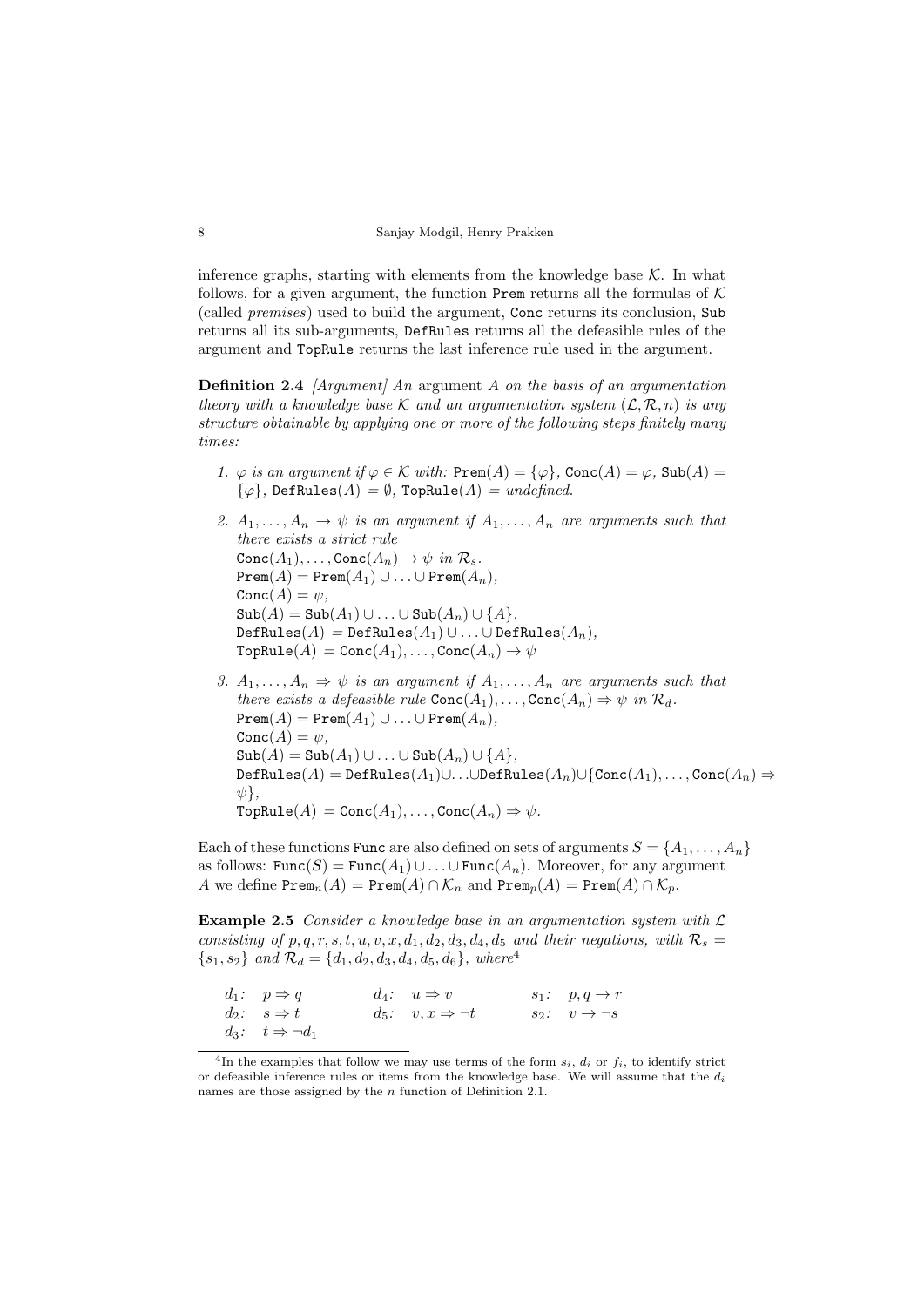Let  $\mathcal{K}_n = \{p\}$  and  $\mathcal{K}_p = \{s, u, x\}$ . Note that in presenting the example, we have informally used names  $d_i$  to refer to defeasible inference rules. We now define the n function that formally assigns wff  $d_i$  to such rules, i.e., for any rule informally referred to as  $d_i$ , we have that  $n(d_i) = d_i$ , so that ' $n(d_1) = d_1$ ' is a shorthand for  $n(p \Rightarrow q) = d_1$ . In further examples we will often specify the n function in the same way.<sup>5</sup>

An argument for r (i.e., with conclusion r) is displayed in Figure 2, with the premises at the bottom and the conclusion at the top of the tree. In this and the next figure, the type of a premise is indicated with a superscript and defeasible inferences, underminable premises and rebuttable conclusions are displayed with dotted lines. The figure also displays the formal structure of the argument. We



Figure 2. An argument

have that

$$
Prem(A_3) = \{p\}
$$
  
\n
$$
Conc(A_3) = r
$$
  
\n
$$
Sub(A_3) = \{A_1, A_2, A_3\}
$$
  
\n
$$
TopRule(A_3) = s_1
$$
  
\n
$$
topRule(A_3) = s_1
$$

The distinction between two kinds of inference rules and two kinds of premises motivates a distinction into four kinds of arguments.

**Definition 2.6** [Argument properties] An argument A is strict if  $DefRule(A)$  =  $\emptyset$ ; defeasible *if* DefRules(A) ≠  $\emptyset$ ; firm *if* Prem(A) ⊆ K<sub>n</sub>; plausible *if* Prem(A)∩  $\mathcal{K}_p \neq \emptyset$ . An argument is fallible if it is defeasible or plausible and infallible otherwise. We write  $S \vdash \varphi$  if there exists a strict argument for  $\varphi$  with all premises taken from S, and S  $\sim \varphi$  if there exists a defeasible argument for  $\varphi$ with all premises taken from S.

<sup>&</sup>lt;sup>5</sup>In our further examples we will often leave the logical language  $\mathcal L$  and the *n* function implicit, trusting that they will be obvious.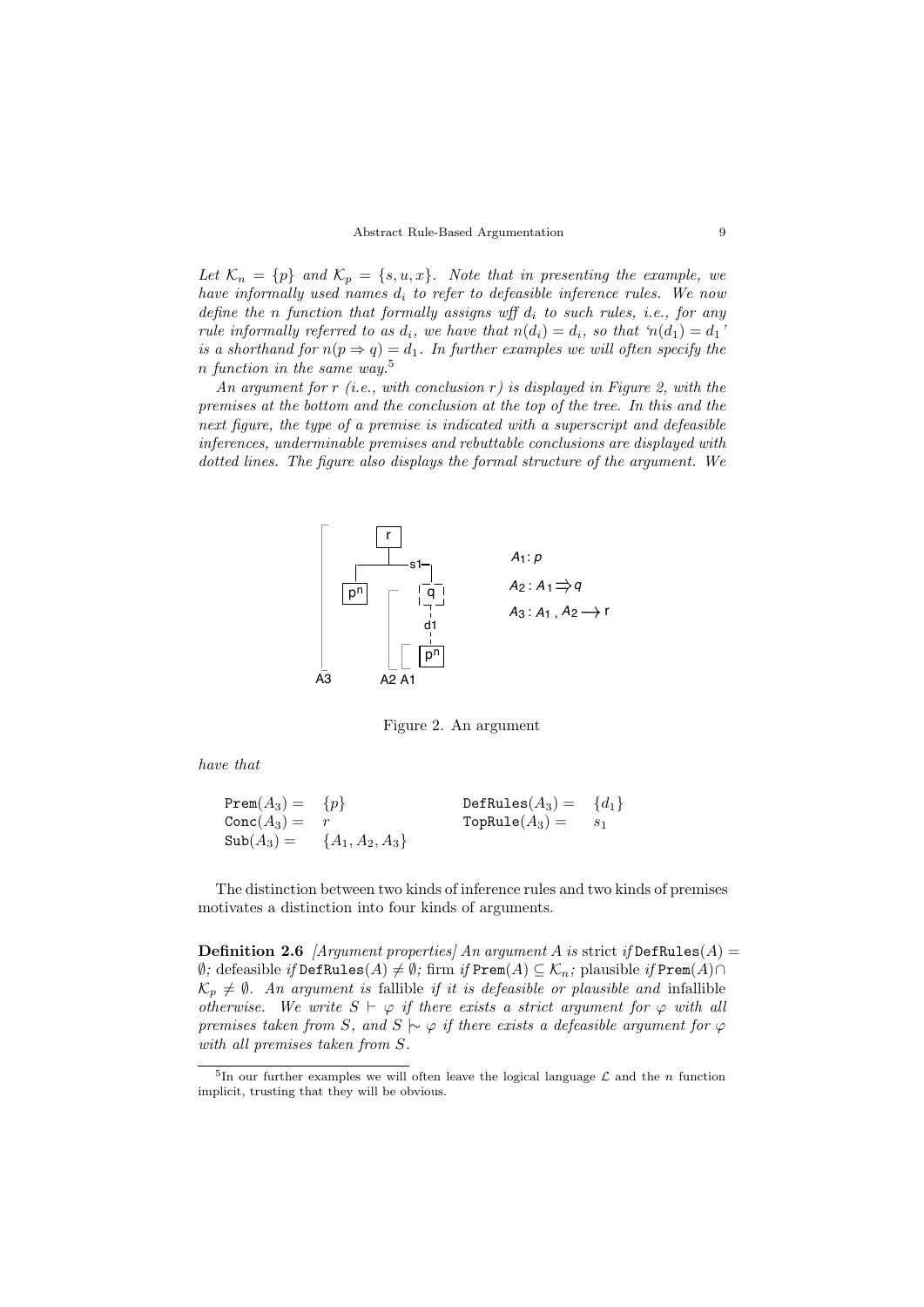**Example 2.7** In Example 2.5 the argument  $A_1$  is both strict and firm, while  $A_2$  and  $A_3$  are defeasible and firm. Furthermore, we have that  $\mathcal{K} \vdash p$ ,  $\mathcal{K} \mid \sim q$ and  $K$   $\sim$  r.

In logic-based approaches to argumentation [Besnard and Hunter, 2008; Amgoud and Besnard, 2013] arguments are often required to be minimal in that no proper subset of their premises should logically (according to the adopted base logic) imply the conclusion. In the  $ASPIC^+$  context such a constraint would be fine for applications of strict rules and below we will review work that imposes such constraints on  $ASPIC^+$  arguments (Sections 4.2 and 5.1). However, minimality cannot be required for application of defeasible inference rules, since defeasible rules that are based on more information may well make an argument stronger. For example, Observations done in ideal circumstances are usually correct is stronger than Observations are usually correct.

Another requirement of logic-based approaches, namely, that an argument's premises have to be consistent, can optionally be imposed in basic  $ASPIC^+,$ leading to two variants of the basic framework. We define a special class of arguments whose premises are 'c-consistent' (for 'contradictory-consistent'). In this way  $ASPIC^+$  can be used as a framework for reconstructing logic-based argumentation formalisms, as we will further discuss in Section 4.2.

**Definition 2.8** [c-consistency] A set  $S \subseteq \mathcal{L}$  is c-consistent if for no  $\phi$  is it the case that  $S \vdash \phi$  and  $S \vdash -\phi$ . Otherwise S is said to be c-inconsistent. We say that  $S \subseteq \mathcal{L}$  is minimally c-inconsistent iff S is c-inconsistent and  $\forall S' \subset S$ , S' is c-consistent.

**Definition 2.9** *[c-consistent arguments]* An argument A is c-consistent iff  $Prem(A)$  is c-consistent.

#### 2.2.2 Attack and defeat

 $ASPIC^+$  generates abstract argumentation frameworks consisting of arguments related by binary defeats. Having defined arguments above, we now define the attack relation and then apply preferences to determine the defeat relation (in fact [Dung, 1995] called his relation "attack" but we reserve this term for the basic notion of conflict, to which we then apply preferences).

Attack We first present the three ways in which  $ASPIC^+$  arguments can be in conflict (i.e., attack). Arguments can be attacked on a conclusion of a defeasible inference (rebutting attack), on a defeasible inference step itself (undercutting attack), or on an ordinary premise (undermining attack). In Section 2.1 we argued that arguments cannot be attacked on their strict inferences. In Section 3.3 we will also show that attacks on conclusions of strict inferences may result in violation of rationality postulates. In Section 5.3 we will discuss to what extent alternative definitions of rebutting attack still make sense.

To define undercutting attack, the function  $n$  of an  $AS$  is used, which assigns to elements of  $\mathcal{R}_d$  a well-formed formula in  $\mathcal{L}$ . Recall that informally,  $n(r)$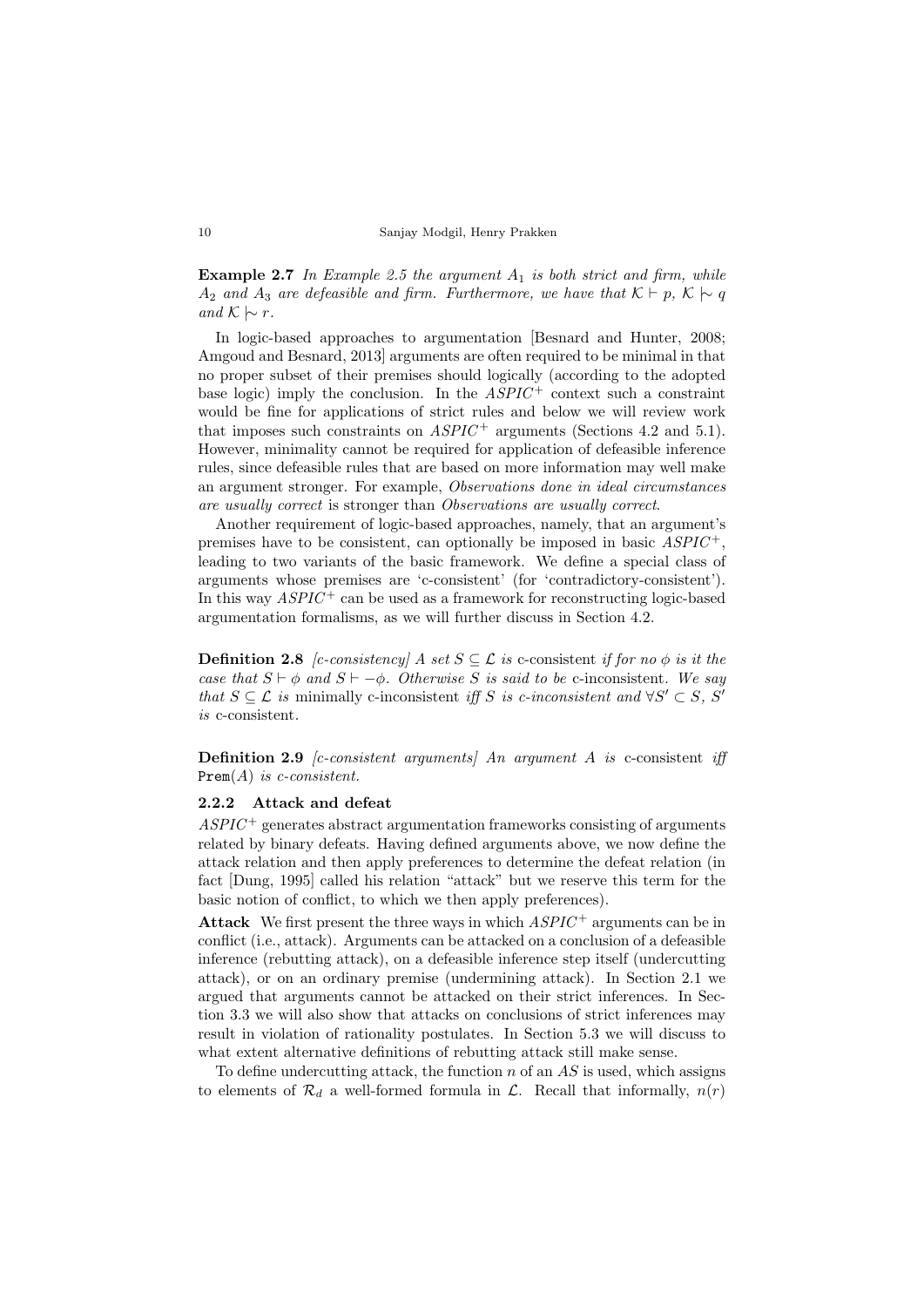(where  $r \in R_d$ ) means that r is applicable. Then an argument using r is undercut by any argument with conclusion  $-n(r)$ .

**Definition 2.10** [Attacks] A attacks  $B$  iff A undercuts, rebuts or undermines B, where:

- A undercuts argument B (on B') iff  $Conc(A) = -n(r)$  for some B'  $\in$  $\text{Sub}(B)$  such that B''s top rule r is defeasible.
- A rebuts argument B (on B') iff  $Conc(A) = -\varphi$  for some  $B' \in Sub(B)$ of the form  $B''_1, \ldots, B''_n \Rightarrow \varphi$ .
- Argument A undermines B (on  $\varphi$ ) iff Conc(A) =  $-\varphi$  for an ordinary premise  $\varphi$  of B.

This definition allows for a distinction between direct and indirect attack: an argument can be indirectly attacked by directly attacking one of its proper subarguments. This distinction will turn out to be crucial for a proper application of preferences when determining whether attacks succeed as defeats.

**Example 2.11** In our running example argument  $A_3$  cannot be undermined, since all its premises are axioms.  $A_3$  can potentially be rebutted on  $A_2$ , with an argument for  $\neg q$ . However, the argumentation theory of our example does not allow the construction of such a rebuttal. Likewise,  $A_3$  can potentially be undercut on  $A_2$ , with an argument for  $\neg d_1$ . Our example does allow the construction of such an undercutter, namely:

$$
B_1: s
$$
  
\n
$$
B_2: B_1 \Rightarrow t
$$
  
\n
$$
B_3: B_2 \Rightarrow \neg d_1
$$

 $B_3$  has an ordinary premise s, and so can be undermined on  $B_1$  with an argument for  $\neg s$ :

$$
C_1: u
$$
  
\n
$$
C_2: C_1 \Rightarrow v
$$
  
\n
$$
C_3: C_2 \rightarrow \neg s
$$

Note that since  $C_3$  has a strict top rule, argument  $B_1$  does not in turn rebut  $C_3$ .

Argument  $B_3$  can potentially be rebut or undercut on either  $B_2$  or  $B_3$ , since both of these subarguments of  $B_3$  have a defeasible top rule. Our argumentation theory only allows for a rebutting attack on  $B_2$ :

 $C_1: u$  $C_2: C_1 \Rightarrow v$  $D_3: x$  $D_4: C_2, D_3 \Rightarrow \neg t$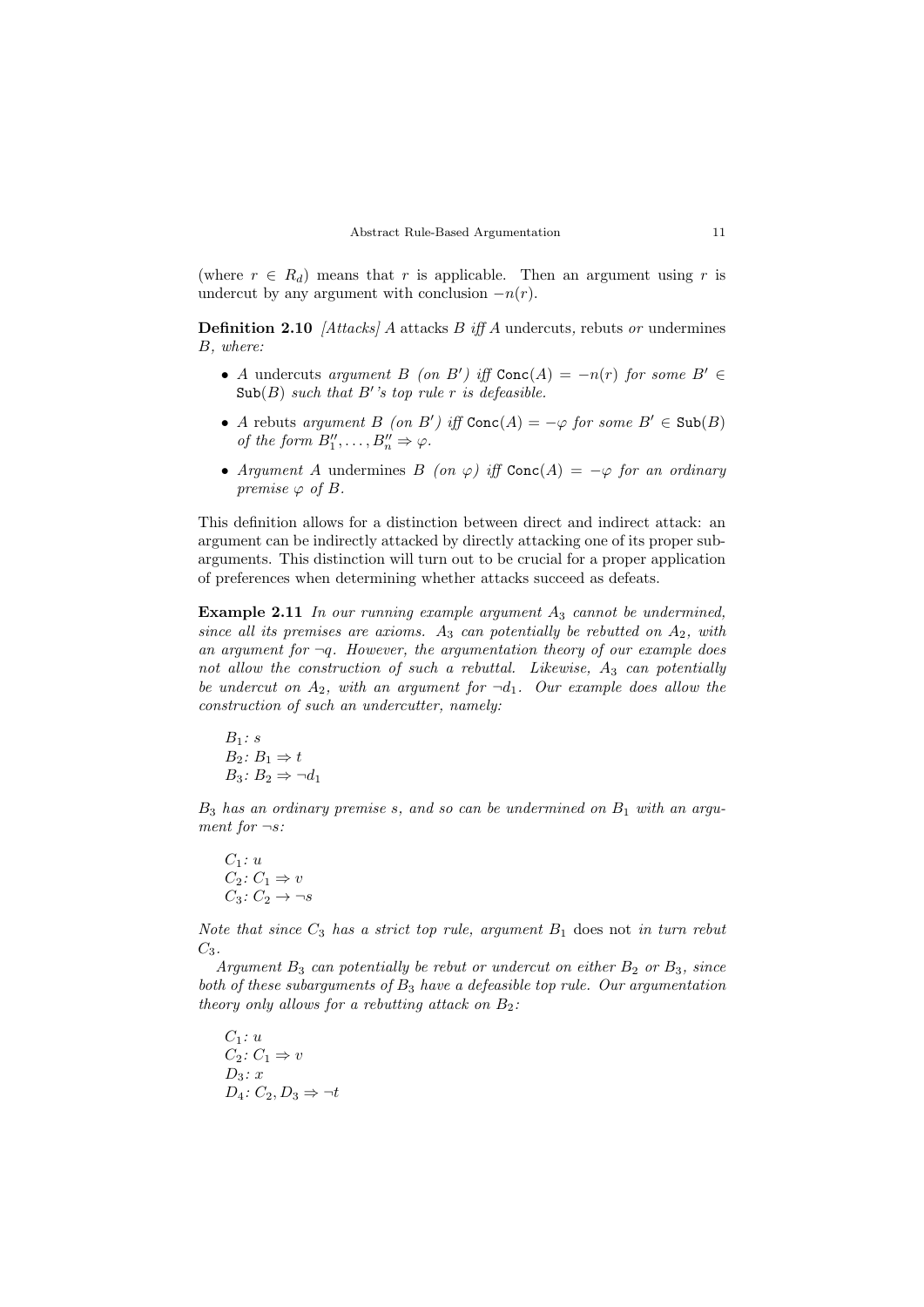All arguments and attacks in the example are displayed in Figure 3.



Figure 3. The arguments and attacks in the running example

Defeat The attack relation tells us which arguments are in conflict with each other. If an argument A successfully attacks, i.e., defeats, B, then A can be used as a counter-argument to  $B$ . Whether an attack from  $A$  to  $B$  (on its  $sub-argument B'$  succeeds as a defeat, may depend on the relative strength of A and  $B'$ , i.e., whether  $B'$  is strictly stronger than, or strictly preferred to A. Only the success of undermining and rebutting attacks is contingent on preferences; undercutting attacks succeed as defeats independently of any preferences (see [Modgil and Prakken, 2013] for a discussion as to why this is the case).  $ASPIC^+$  allows for any strict binary preference ordering  $\prec$  on the set of all arguments that can be constructed on the basis of an argumentation theory. Note that in this chapter we formalise argument orderings not as they are defined in [Modgil and Prakken, 2013], but as they are defined in an erratum available online at https://nms.kcl.ac.uk/sanjay.modgil/AIJfinalErratum. The erratum essentially reverts to the directly defined strict partial ordering ≺ over arguments as employed in [Prakken, 2010]. Then (as illustrated in Section 3.2),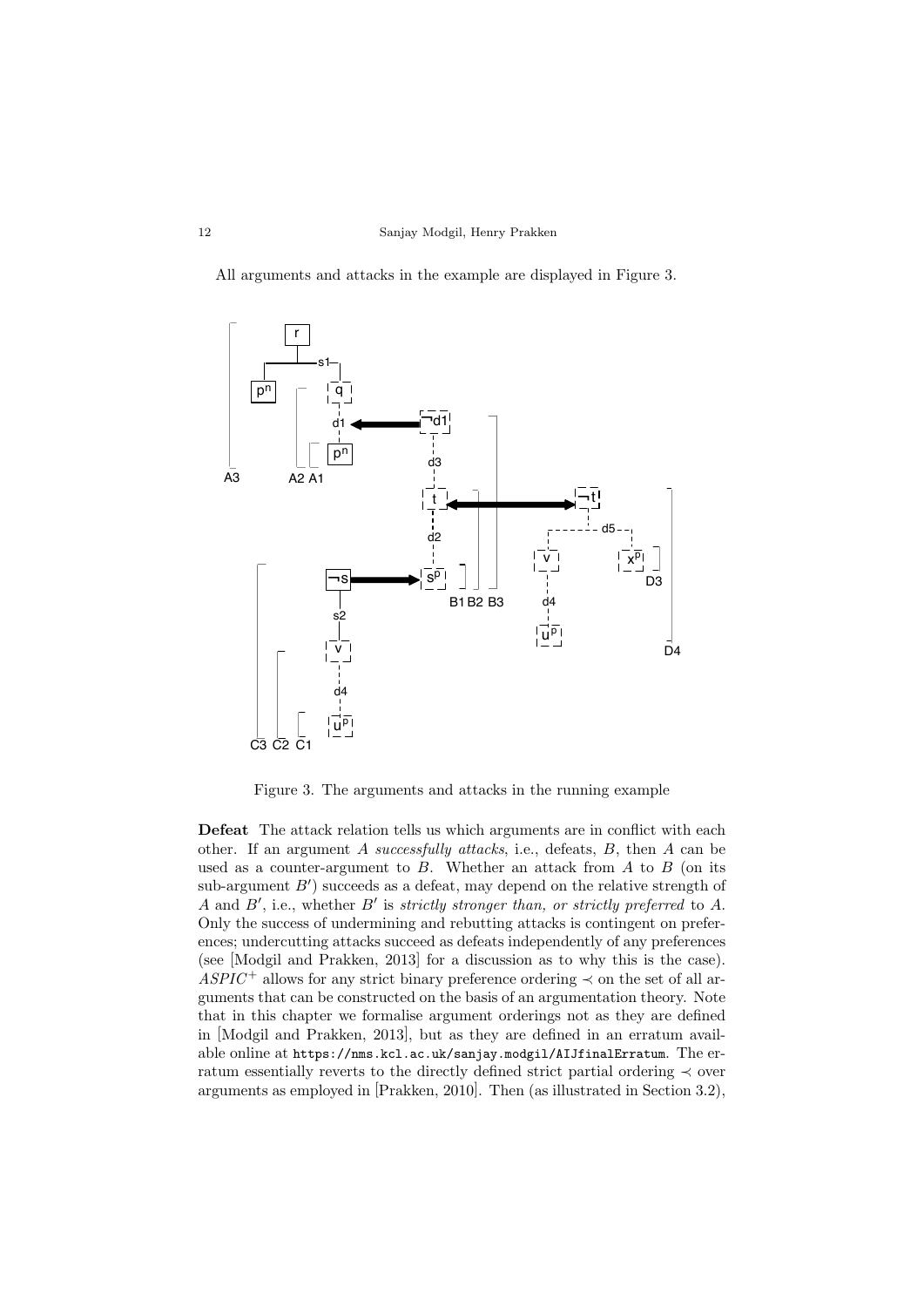the non-strict  $\preceq$  is defined so that  $A \preceq B$  iff  $A \prec B$  or the fallible elements in A and B that are used in deciding preferences, are the same. Moreover, [Modgil and Prakken, 2013] identify conditions under which argument orderings are well-behaved in that they ensure satisfaction of the rationality postulates. The erratum modifies these conditions, which in [Modgil and Prakken, 2013] are stated by reference to non-strict orderings over sets of defeasible rules (ordinary premises), but in the erratum are stated with respect to strict orderings over sets of defeasible rules (ordinary premises). This has been done in order to address a counterexample to rationality pointed out by Sjur Dyrkolbotn (personal communication), assuming the conditions as stated in [Modgil and Prakken, 2013<sup>6</sup>. We will review these conditions later in this chapter.

Definition 2.12 [Successful rebuttal, undermining and defeat]

- A successfully rebuts B if A rebuts B on B' and  $A \nprec B'$ .
- A successfully undermines B if A undermines B on  $\varphi$  and  $A \nprec \varphi$ .
- A defeats  $B$  iff  $A$  undercuts or successfully rebuts or successfully undermines B. (In general, we say A strictly defeats B if A defeats B and B does not defeat A).

The success of rebutting and undermining attacks thus involves comparing the conflicting arguments at the points where they conflict; that is, by comparing those arguments that are in a direct rebutting or undermining relation with each other. The definition of successful undermining exploits the fact that an argument premise is also a subargument, so the preference  $A \not\prec \varphi$  is well defined.

**Example 2.13** In our running example, the undercutting attack of  $B_3$  on  $A_2$ (and thereby on  $A_3$ ) succeeds as a defeat irrespective of the argument ordering between  $B_3$  and  $A_2$ . The undermining attack of  $C_3$  on  $B_1$  succeeds if  $C_3 \nprec B_1$ . If  $B_2$  and  $D_4$  are incomparable, then these two arguments defeat each other, while  $D_4$  strictly defeats  $B_3$ . If  $D_4 \prec B_2$  then  $B_2$  strictly defeats  $D_4$  while if  $B_2 \prec D_4$  then  $D_4$  strictly defeats both  $B_2$  and  $B_3$ .

Let us now put all these elements together; that is the arguments and attacks defined on the basis of an argumentation theory, and a preference ordering over the arguments (here we write ' $(c-)SAF'$  as meaning 'SAF or  $c-SAF$ '):

**Definition 2.14** [c-SAFs] Let AT be an argumentation theory  $(AS, KB)$ . A  $(c-)structured argumentation framework (c-)SAF) defined by AT, is a triple$  $\langle A, C, \preceq \rangle$  where

• In a  $SAF$ ,  $\mathcal A$  is the set of all arguments constructed from  $KB$  in  $AS$ satisfuing Definition 2.4:

 $6$ Note that the erratum also addresses a counterexample to rationality in [Dung, 2016].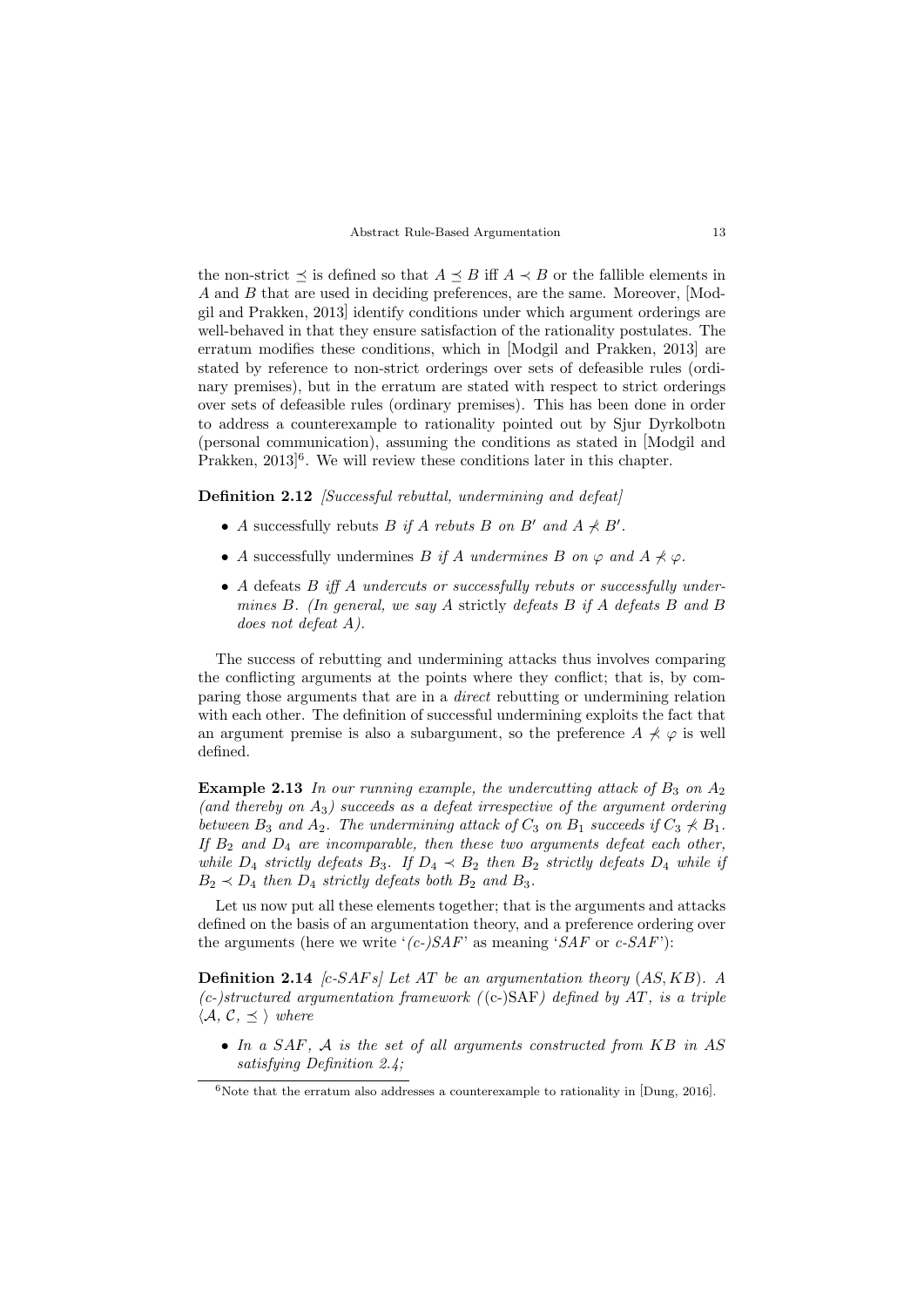- In a c-SAF, A is the set of all c-consistent arguments constructed from KB in AS satisfying Definition 2.4;
- $\preceq$  is a preference ordering on A;
- $(X, Y) \in \mathcal{C}$  iff X attacks Y.

Note that a  $c$ -SAF is a SAF in which all arguments are required to have a c-consistent set of premises.

**Example 2.15** In our running example  $A = \{A_1, A_2, A_3, B_1, B_2, B_3, C_1, C_2, C_3, D_3, D_4\},\$ while C is such that  $B_3$  attacks both  $A_2$  and  $A_3$ , argument  $C_3$  attacks all of  $B_1, B_2, B_3$ , argument  $D_4$  attacks both  $B_2$  and  $B_3$  and, finally,  $B_2$  attacks  $D_4$ .

2.2.3 Generating abstract argumentation frameworks We now instantiate abstract argumentation frameworks with  $ASPIC^+$  arguments and defeats.

**Definition 2.16 (Argumentation frameworks)** An abstract argumentation framework  $AF$ ) corresponding to a  $(c-)SAF = \langle A, C, \prec \rangle$  is a pair  $(A, D)$ such that D is the defeat relation on A determined by  $\langle A, C, \preceq \rangle$ .

The justified arguments of the above defined abstract argumentation frameworks are then defined under various semantics, as in [Dung, 1995]:

**Definition 2.17** [Dung Semantics] Let  $(A, D)$  be an AF and  $S \subseteq A$ . Then:

- S is conflict free if  $\forall X, Y \in S: (X, Y) \notin \mathcal{D}^7$ .
- $X \in \mathcal{A}$  is acceptable with respect to S iff  $\forall Y \in \mathcal{A}$  such that  $(Y, X) \in \mathcal{D}$ :  $\exists Z \in S$  such that  $(Z, Y) \in \mathcal{D}$ .
- S is an admissible set iff S is conflict free and  $X \in S$  implies X is acceptable w.r.t. S.
- S is a complete extension iff S is admissible and if  $X \in \mathcal{A}$  is acceptable w.r.t. S then  $X \in S$ ;
- S is a preferred extension iff it is a set inclusion maximal complete extension;
- $S$  is the grounded extension iff it is the set inclusion minimal complete extension;

 $7$ Note that in [Modgil and Prakken, 2013] we motivate the use of the  $ASPIC^+$  attack relation to define conflict-free sets (a set of arguments is conflict-free if there does not exist an attack between any of its contained arguments), and then only use the  $ASPIC^+$  defeat relation to determine the acceptability of arguments. It turns out that under certain conditions, this way of evaluating the status of arguments is equivalent to Definition 2.17's use of the defeat relation for both determining conflict freeness and acceptability of arguments.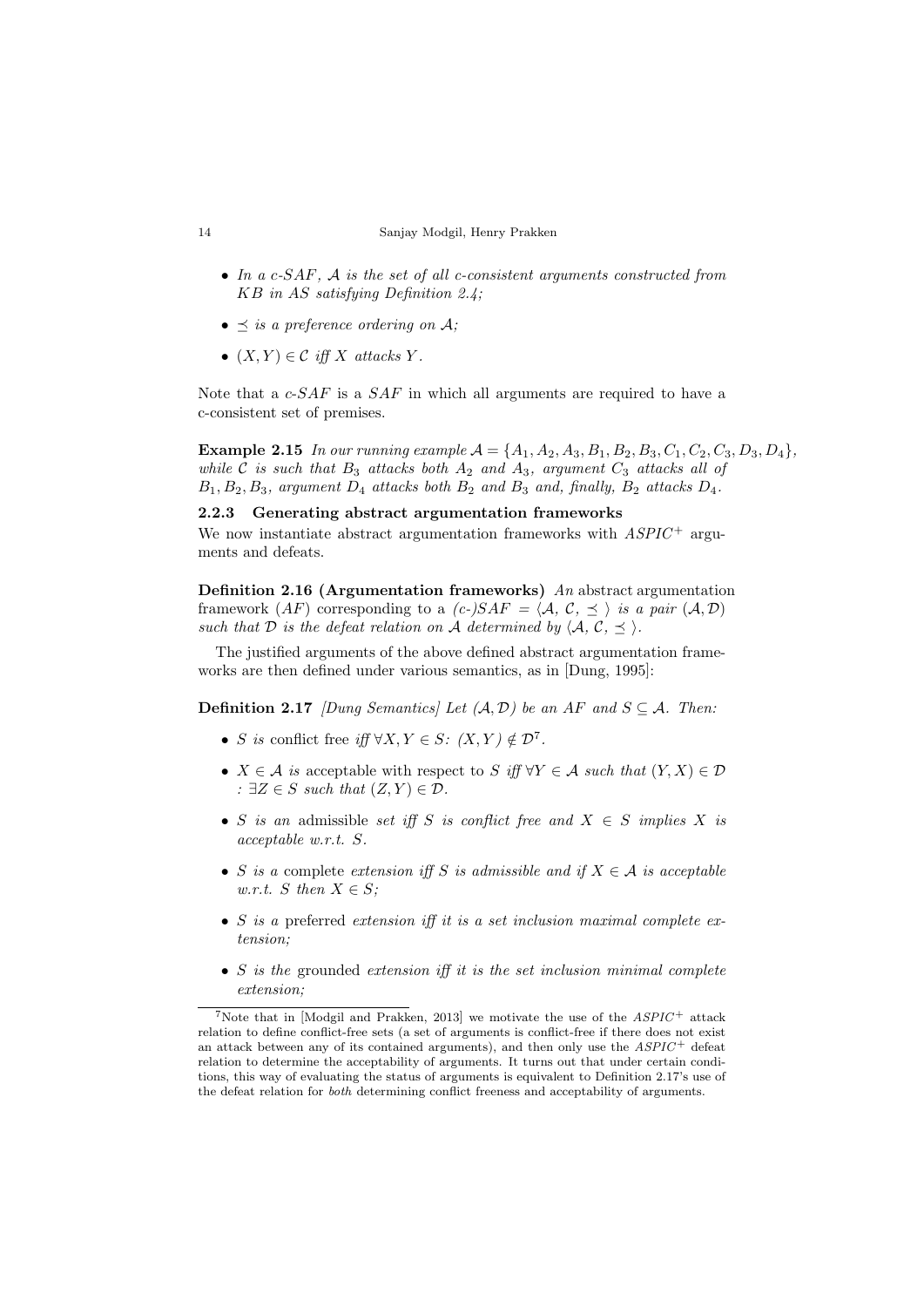• S is a stable extension iff S is conflict free and  $\forall Y \notin S$ ,  $\exists X \in S$  s.t.  $(X, Y) \in \mathcal{D}$ .

For  $T \in \{complete, preferred, grounded, stable\}$ , X is sceptically, respectively credulously justified on the basis of  $AF$  under the T semantics if X belongs to all, respectively at least one, T extension of AF.

It is now also possible to define a consequence notion for well-formed formulas. Several definitions are possible. One is:

**Definition 2.18** [Justified Formulae] A wff  $\varphi \in \mathcal{L}$  is sceptically justified on the basis of a (c-)SAF under semantics T if  $\varphi$  is the conclusion of a sceptically justified argument on the basis of the AF corresponding to the (c-)SAF under semantics  $T$ , and credulously justified on the basis of a (c-)SAF under semantics T if  $\varphi$  is not sceptically justified and is the conclusion of a credulously justified argument on the basis of the AF corresponding to the (c-)SAF under semantics T.

An alternative definition of skeptical justification is:

A wff  $\varphi \in \mathcal{L}$  is sceptically justified on the basis of the  $(c-)SAF$ under semantics  $T$  if all  $T$ -extensions of the  $AF$  corresponding to the  $(c-)SAF$  contain an argument with conclusion  $\varphi$ .

While the original definition of skeptical justification requires that there is one argument for  $\varphi$  that is in all extensions, the alternative definition allows that different extensions contain different arguments for  $\varphi$ . In multiple-extension semantics this can make a difference in, for example, cases with so-called floating conclusions; cf. Example 25 of [Prakken and Vreeswijk, 2002].

**Example 2.19** In our running example, if  $D_4$  strictly defeats  $B_2$ , then we have a unique extension in all semantics, namely,  $E = \{A_1, A_2, A_3, C_1, C_2, C_3, D_3, D_4\}.$ If in addition  $C_3$  does not defeat  $B_1$ , then the extension also contains  $B_1$ . In both cases this yields that wff r is sceptically justified.

Alternatively, if  $B_2$  strictly defeats  $D_4$ , then the status of r depends on whether  $C_3$  defeats  $B_1$ . If it does, then we again have a unique extension in all semantics consisting of the set  $S$ , so  $r$  is sceptically justified. By contrast, if  $C_3$  does not defeat  $B_1$ , we obtain a unique extension with  $A_1$ ,  $B_1$ ,  $B_2$ ,  $B_3$ ,  $C_1, C_2, C_3$  and  $D_3$ , so r is neither sceptically nor credulously justified.

Finally, if  $B_2$  and  $D_4$  defeat each other, then the outcome again depends on whether  $C_3$  defeats  $B_1$ . If it does, then the situation is as in the previous case – a unique extension  $E$  – but if  $C_3$  does not defeat  $B_1$ , then the grounded extension consists of  $A_1$ ,  $B_1$ ,  $C_1$ ,  $C_2$ ,  $C_3$ ,  $D_3$ . So in the latter case, in grounded semantics r is neither sceptically nor credulously justified. However, in preferred and stable semantics we then obtain two alternative extensions: the first contains  $D_4$ ,  $A_2$  and  $A_3$ , while the second instead contains  $B_2$  and  $B_3$  and so excludes  $A_2$  and  $A_3$ . So in the latter case r is credulously, but not sceptically justified under stable and preferred semantics.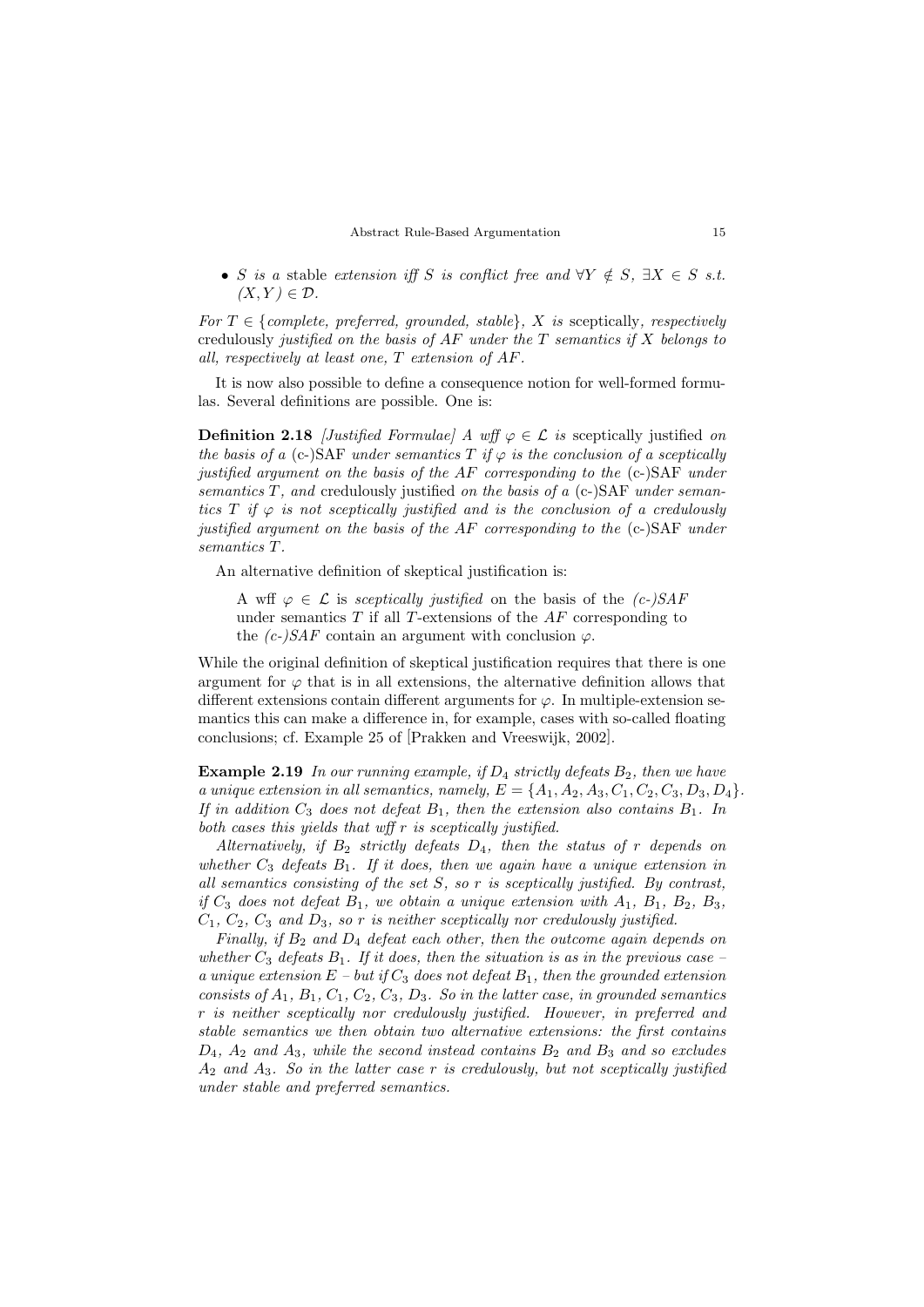#### 2.3 The basic framework with possibly non-symmetric negation

The notion of an argumentation system in Section 2.2.1, assumed a language  $\mathcal L$  with a unary negation symbol  $\neg$ , which was used in the definition of conflictbased attack. The standard classical interpretation of  $\neg$  licenses a symmetric notion of conflict-based attack, so that an argument consisting of an ordinary premise  $\phi$  or with a defeasible top rule concluding  $\phi$ , symmetrically attacks an argument consisting of an ordinary premise  $\neg \phi$  or with a defeasible top rule concluding  $\neg \phi$ . However, the ASPIC<sup>+</sup> framework as presented in [Prakken, 2010; Modgil and Prakken, 2013], accommodates a more general notion of conflict, by defining an argumentation system to additionally include a function

 $-$  that, for any wff  $\psi \in \mathcal{L}$ , specifies the set of wff's that are in conflict with  $\psi$ , so that one can define both an asymmetric and symmetric notion of conflict-based attack. Formally:

# **Definition 2.20**  $\left[\begin{array}{c}$  function]  $\overline{\phantom{a}}$  is a function from  $\mathcal L$  to  $2^{\mathcal L}$ , such that:

- $\varphi$  is a contrary of  $\psi$  if  $\varphi \in \overline{\psi}$ ,  $\psi \notin \overline{\varphi}$ ;
- $\varphi$  is a contradictory of  $\psi$  (denoted by  $\varphi = -\psi'$ ), if  $\varphi \in \overline{\psi}$ ,  $\psi \in \overline{\varphi}$ .

Now Conc $(A) \in \overline{\varphi}$  (Conc $(A) \in \overline{n(r)}$ ) replaces Conc $(A) = -\varphi$  (Conc $(A) =$  $-n(r)$ ) in Definition 2.10's definition of attacks. This induces a generalised notion of an argumentation system as a four-tuple  $AS = (\mathcal{L}, ^-, \mathcal{R}, n)$  where  $\mathcal{L},$  $\mathcal R$  and n are defined as in Definition 2.1 and  $^-$  is as just defined. The special case of Definition 2.1 can then be reformulated as the case where <sup>−</sup> is defined in terms of classical negation as  $\alpha \in \overline{\beta}$  iff  $\alpha$  is of the form  $\neg \beta$  or  $\beta$  is of the form  $\neg \alpha$  (i.e., for any wff  $\alpha$ ,  $\alpha$  and  $\neg \alpha$  are contradictories). Below we will continue to refer to the special case with <sup>¬</sup> as a triple, leaving the <sup>−</sup> function implicit.

The rationale for these more general notions of conflict and attack is twofold. Firstly, one can for pragmatic reasons state that two formulae are in conflict, rather than requiring that one implies the negation of another; for example, assuming a predicate language with the binary '<' relation, one can state that any two formulae of the form  $\alpha < \beta$  and  $\beta < \alpha$  are contradictories. Secondly, the <sup>−</sup> function allows for an asymmetric notion of negation. This enables reconstruction of assumption-based argumentation (ABA) in  $ASPIC^+$ (indeed the idea of using a  $-$  function is taken from [Bondarenko *et al.*, 1997]). We briefly review this reconstruction in Section 4.1. Closely related to its use in reconstructing ABA, the contrary function allows for the modelling of negation as failure (as in logic programming). Using the negation as failure symbol ∼ (also called 'weak' negation, in contrast to the 'strong' negation symbol  $\neg$ ), then  $\sim \alpha$  denotes the negation of  $\alpha$  under the assumption that  $\alpha$  is not provable (i.e., the negation of  $\alpha$  is assumed in the absence of evidence for  $\alpha$ ). Given this intended reading of ∼ it is not meaningful to assert that such an assumption brings into question (and so initiates an attack on) the evidence whose very absence is required to make the assumption in the first place. In other words, if A is an argument consisting of the premise  $\sim \alpha$ , and B concludes  $\alpha$  (the contrary of  $\sim \alpha$ ), then B attacks A, but not vice versa. Furthermore, since the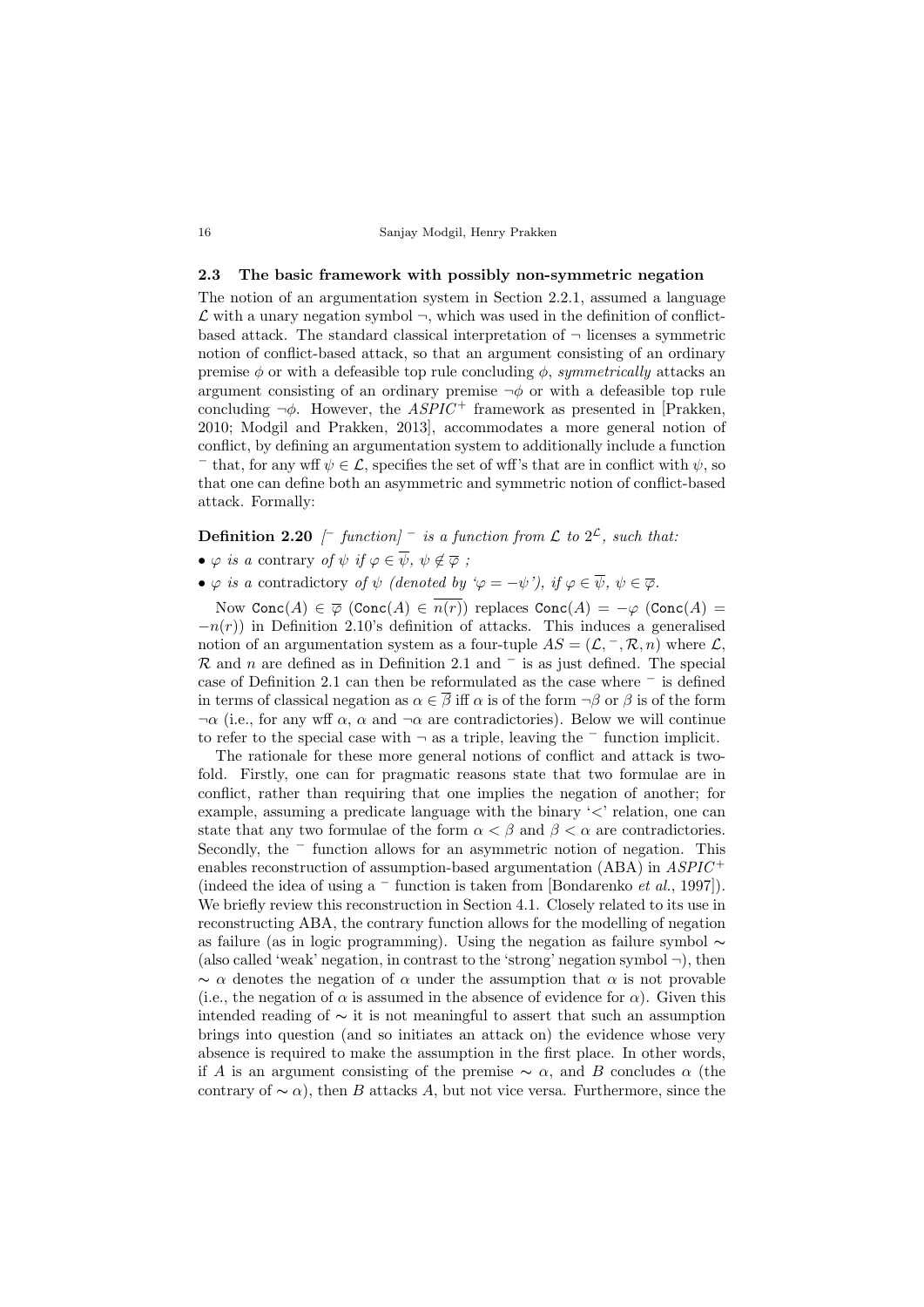very construction of A is invalidated by evidence to the contrary, i.e., B, then such attacks succeed as defeats independently of preferences.

To accommodate the notion of contrary, and attacks on contraries succeeding as defeats independently of preferences, we further modify Definition 2.10 to distinguish the special cases where  $Conc(A)$  is a contrary of  $\varphi$ , in which case we say that A contrary rebuts  $B$  and A contrary undermines  $B$ , and then modify Definition 2.12 so that:

- A successfully rebuts B if A contrary rebuts B, or A rebuts B on B' and  $A \nprec B'.$
- A successfully undermines  $B$  if  $A$  contrary undermines  $B$ , or  $A$  undermines B on  $\phi$  and  $A \npreceq \phi$ .

The definition of undercutting attack does not need to be changed.

To illustrate the use of negation as failure, suppose one wants arguments to be built from a propositional language that includes both <sup>¬</sup> and <sup>∼</sup>. One could then define  $\mathcal L$  as a language of propositional literals, composed from a set of propositional atoms  $\{a, b, c, \ldots\}$  and the symbols  $\neg$  and  $\sim$ . Then:

- $\alpha$  is a *strong literal* if  $\alpha$  is a propositional atom or of the form  $\neg \beta$  where  $\beta$  is a propositional atom (strong negation cannot be nested).
- $\alpha$  is a wff of  $\mathcal{L}$ , if  $\alpha$  is a strong literal or of the form  $\sim \beta$  where  $\beta$  is a strong literal (weak negation cannot be nested).

Then  $\alpha \in \overline{\beta}$  iff (1)  $\alpha$  is of the form  $\neg \beta$  or  $\beta$  is of the form  $\neg \alpha$ ; or (2)  $\beta$  is of the form  $\sim \alpha$  (i.e., for any wff  $\alpha$ ,  $\alpha$  and  $\neg \alpha$  are contradictories and  $\alpha$  is a contrary of  $\sim \alpha$ ). Finally, for any  $\sim \alpha$  that is in the antecedent of a strict or defeasible inference rule, one is required to include  $\sim \alpha$  in the ordinary premises.

Consider now Example 2.5, where we now have that  $u \in \overline{\sim u}$ , and we replace the rule  $d_4: u \Rightarrow v$  with  $d'_4: \sim u \Rightarrow v$ , and add  $\sim u$  to the ordinary premises:  $\mathcal{K}_p = \{\sim u, s, u, x\}.$  Then, the arguments  $C_3$  and  $D_4$  are now replaced by arguments  $C'_3$  and  $D'_4$  each of which contain the sub-argument  $E : ~ ~ u$  (instead of  $C_1$ : *u*). Then  $C_1$ : *u* contrary undermines, and so defeats,  $C'_3$  and  $D'_4$  on  $\sim u$ .

# 3 Instantiating the  $ASPIC$  Framework

 $ASPIC^+$  is a framework for specifying systems, and so leaves one fully free to make choices as to the logical language, the strict and defeasible inference rules, the axioms and ordinary premises in a knowledge base, and the argument preference ordering. In this section we discuss various more or less principled ways to make these choices, and then show specific uses of  $ASPIC^+$ .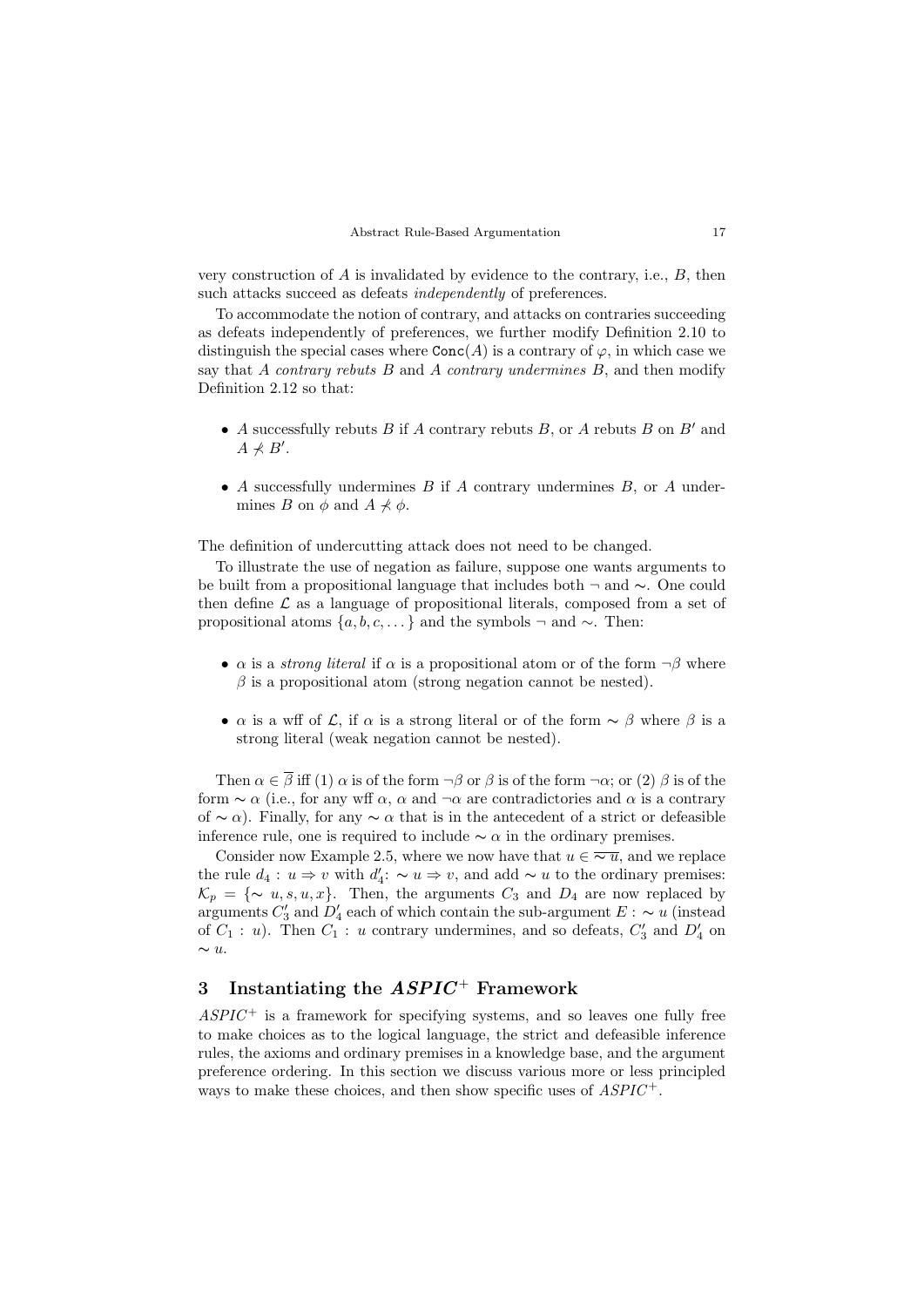# 3.1 Choosing strict and defeasible rules

# 3.1.1 Domain specific strict inference rules

 $ASPIC^+$  allows the specification of domain specific strict inference rules, as illustrated by the following example (based on Example 4 of [Caminada and Amgoud, 2007]) in which the strict inference rules capture definitional knowledge, namely, that bachelors are not married.

**Example 3.1** Let  $\mathcal{R}_d = \{d_1, d_2\}$  and  $\mathcal{R}_s = \{s_1, s_2\}$ , where:

| $d_1 =$ WearsRing $\Rightarrow$ Married    | $s_1 =$ Married $\rightarrow \neg Bachelor$        |
|--------------------------------------------|----------------------------------------------------|
| $d_2 =$ PartyAnimal $\Rightarrow$ Bachelor | $s_2 =$ Bachelor $\rightarrow \neg \text{Married}$ |

Finally, let  $\mathcal{K}_p = \{WearsRing, PartyAnimal\}$ . Consider the following arguments.

| $A_1$ : WearsRing                        | $B_1$ : PartyAnimal                          |
|------------------------------------------|----------------------------------------------|
| $A_2$ : $A_1 \Rightarrow \text{Married}$ | $B_2$ : $B_1 \Rightarrow$ Bachelor           |
| $A_3$ : $A_2 \rightarrow \neg Bachelor$  | $B_3: B_2 \rightarrow \neg \textit{Married}$ |

We have that  $A_3$  rebuts  $B_3$  on its subargument  $B_2$  while  $B_3$  rebuts  $A_3$  on its subargument  $A_2$ . Note that  $A_2$  does not rebut  $B_3$ , since  $B_3$  applies a strict rule; likewise for  $B_2$  and  $A_3$ .

In Example 3.1, the rules  $s_1$  and  $s_2$  are 'transpositions' of each other, and  $\mathcal{R}_s$  is 'closed under transposition', in the sense that:

**Definition 3.2 (Closure under Transposition)** Let  $AT = (AS, \mathcal{K})$  be an argumentation theory. Then AT is closed under transposition iff if  $\phi_1, \ldots, \phi_n \rightarrow$  $\psi \in \mathcal{R}_s$ , then for  $i = 1 \dots n$ ,  $\phi_1, \dots, \phi_{i-1}, -\psi, \phi_{i+1}, \dots, \phi_n \to -\phi_i \in \mathcal{R}_s$ .

In general it is a good idea to ensure that an argumentation theory is closed under transposition, since a strict (deductive) rule  $q \rightarrow \neg s$  expresses that if q is true, then this guarantees the truth of  $\neg s$ , no matter what. Hence, if we have s, then q cannot hold, otherwise we would have  $\neg s$ . In general, if the negation of the consequent of a strict rule holds, then we cannot have all its antecedents, since if we had all of them, then its consequent would hold. This is the very meaning of a strict rule. So it is very reasonable to include in  $\mathcal{R}_s$  the transposition of a strict rule that is in  $\mathcal{R}_s$ . A second reason for ensuring closure under transposition is that it ensures satisfaction of [Caminada and Amgoud, 2007]'s rationality postulates, as illustrated later in Section 3.3.

# 3.1.2 Strict inference rules and axioms based on deductive logics

Some find the use of domain-specific strict inference rules rather odd; why not instead express them as material implications in  $\mathcal L$  and put them in the knowledge base as axiom premises? One then reserves the strict inference rules for general patterns of deductive inference, since one might argue that this is what inference rules are meant for in logic.  $ASPIC^+$  therefore allows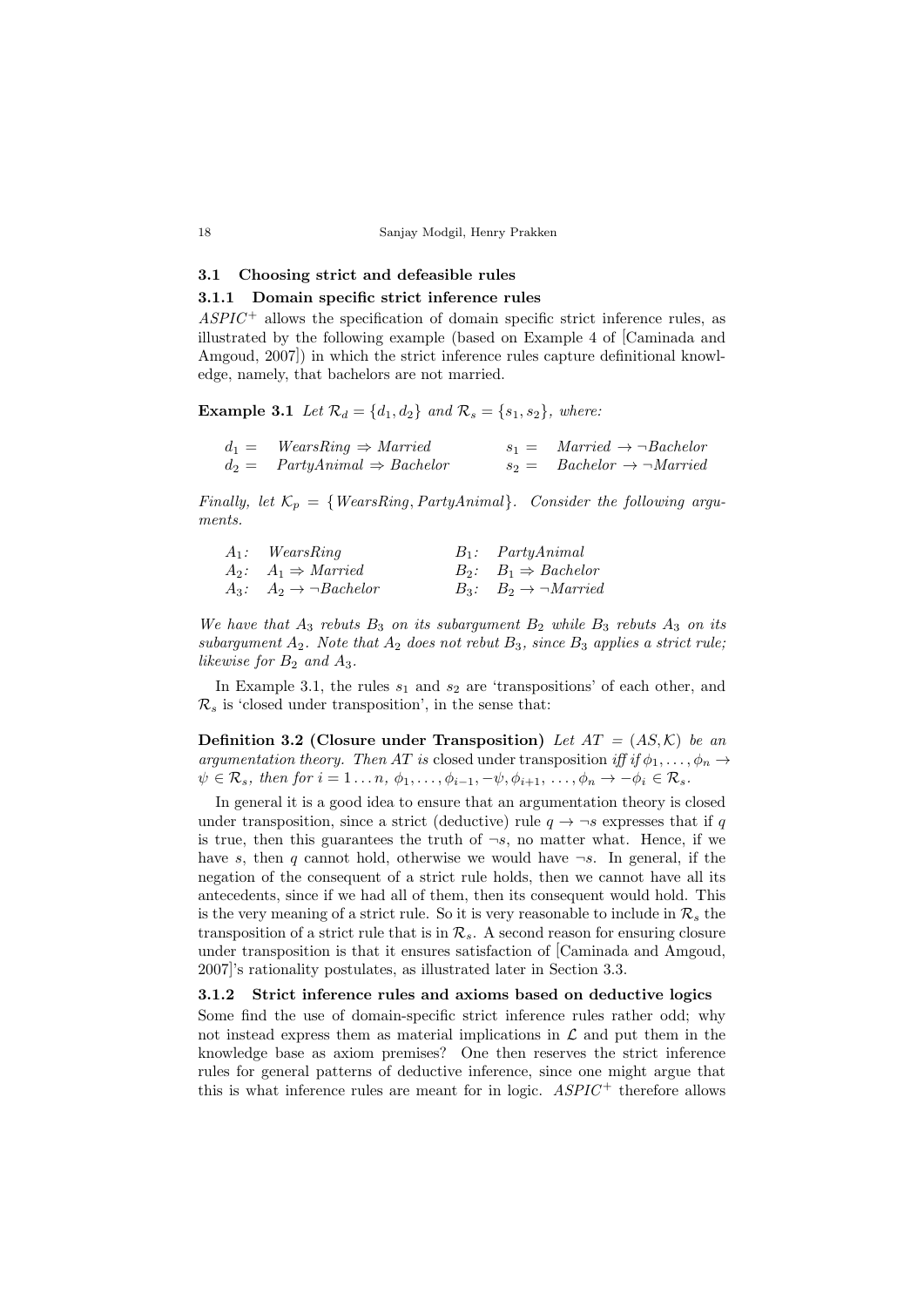one to base your strict inference rules (and axioms) on a deductive logic of one's choice. One can do so by choosing a semantics for a particular choice of  $\mathcal L$  with an associated monotonic notion of semantic consequence, and then letting  $\mathcal{R}_s$  be rules that are sound with respect to that semantics. For example, suppose  $\mathcal{R}_s$  should conform to classical logic, given a standard propositional (or first-order) language, such that arguments can contain any classically valid inference step over this language. This can be done in two ways: a crude way and a sophisticated way.

A crude way is to simply put all valid propositional (or first-order) inferences over your language of choice in  $\mathcal{R}_s$ . So if a propositional language has been chosen, then  $\mathcal{R}_s$  can be defined as follows. (where  $\vdash_{PL}$  denotes standard propositional-logic consequence). For any finite  $S \subseteq \mathcal{L}$  and any  $\varphi \in \mathcal{L}^3$ .

 $S \to \varphi \in \mathcal{R}_s$  if and only if  $S \vdash_{PL} \varphi$ 

In fact, with this choice of  $\mathcal{R}_s$ , strict parts of an argument don't need to be more than one step long. For example, if rules  $S \to \varphi$  and  $\varphi \to \psi$  are in  $\mathcal{R}_s$ , then  $S \cup {\varphi} \rightarrow \psi$  will also be in  $\mathcal{R}_s$ . Note also that using this method, strict rules will be closed under transposition, because of the properties of classical logic.

It should be noted that this way of using a logic as the origin of the strict rule makes some implicit assumptions on the chosen logic, for example that it is compact (everything implied by an infinite set is implied by a finite subset) and satisfies the Cut rule (if S implies  $\varphi$  and  $S \cup {\varphi}$  implies  $\psi$  then S implies  $\psi$ ). In Section 5.1 we return to this issue.

Let us illustrate the crude approach with a variation of Example 3.1. We retain the defeasible rules  $d_1$  and  $d_2$  but we replace the domain-specific strict rules  $s_1$  and  $s_2$  with a single material implication Married  $\supset \neg Bachelor$  in  $\mathcal{K}_n$ . Moreover, we put all propositionally valid inferences over our language in  $\mathcal{R}_s$ , including, for example, all inferences instantiating the modus ponens scheme  $\varphi, \varphi \supset \psi \to \psi$ . Then the arguments change as follows:

| $A_1$ : WearsRing                            | $B_1$ : PartyAnimal                                  |
|----------------------------------------------|------------------------------------------------------|
| $A_2$ : $A_1 \Rightarrow \text{Married}$     | $B_2$ : $B_1 \Rightarrow$ Bachelor                   |
| $A_3$ : Married $\supset \neg Bachelor$      | $B_3$ : Married $\supset \neg Bachelor$              |
| $A_4$ : $A_2, A_3 \rightarrow \neg Bachelor$ | $B_4$ : $B_2, B_3 \rightarrow \neg \textit{Married}$ |

Now  $A_4$  rebuts  $B_4$  on  $B_2$  while  $B_4$  rebuts  $A_4$  on  $A_2$ .

A sophisticated way to base the strict part of  $ASPIC^+$  on a deductive logic of one's choice is to build an existing axiomatic system for the logic into  $ASPIC^+$ . Its axiom(s) (typically a handful) can be encoded in  $\mathcal{K}_n$  and its inference rule(s) (typically just one or a few) in  $\mathcal{R}_s$ . For example, there are axiomatic systems for classical logic with just four axioms and just one inference rule, namely,

<sup>8</sup>Although antecedents of rules formally are sequences of formulas, we will sometimes abuse notation and write them as sets.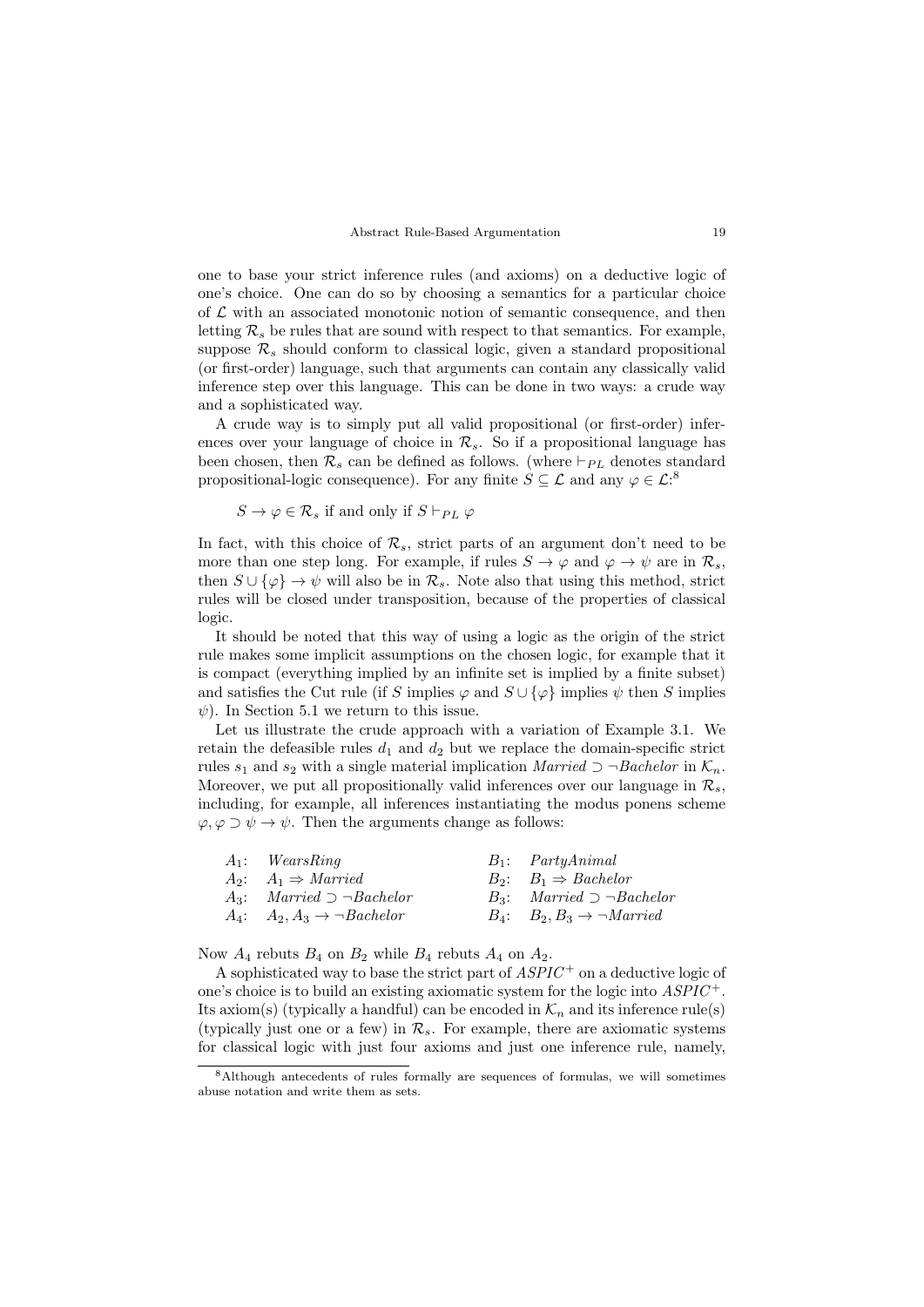modus ponens (i.e,  $\varphi \supset \psi$ ,  $\varphi \to \psi$ )<sup>9</sup>. With this choice of  $\mathcal{R}_s$ , strict parts of an argument could be very long, since in logical axiomatic systems, proofs of even trivial validities might be long. However, this difference with the crude way is not very big, since if we want to be crude, we must, to know whether  $S \to \varphi$ is in  $\mathcal{R}_s$ , first construct a propositional proof of  $\varphi$  from S.

With the sophisticated way of building classical logic into our argumentation system, argument  $A_4$  in our example stays the same, since modus ponens is in  $\mathcal{R}_s$ . However, argument  $B_4$  will change, since modus tollens is not in  $\mathcal{R}_s$ . In fact, B<sup>4</sup> will be replaced by a sequence of strict rule applications, together being an axiomatic proof of  $\neg$ *Married* from *Married*  $\supset \neg$ *Bachelor* and *Bachelor*.

Note that in the sophisticated method, closure under transposition may not hold; our example above does not contain modus tollens (that is,  $\varphi \supset \psi$ ,  $-\psi \rightarrow$  $-\varphi$ ). However, this desirable form of reasoning can also be enforced without explicitly transposing rules. Recall that  $S \vdash \varphi$  was defined as 'there exists a strict argument for  $\varphi$  with all premises taken from S'. Now it turns out that  $if \vdash$  contraposes, then this is just as good as closure of the strict rules under transposition. Contraposition of  $\vdash$  means that if  $S \vdash \varphi$ , then if we replace one element s of S with  $-\varphi$ , then  $-s$  is strictly implied (if  $\vdash$  corresponds to classical provability, as enforced by our choice of axioms and inference rules, then  $\vdash$  does indeed contrapose).

**Definition 3.3** [Closure under Contraposition] Let  $AT = (AS, \mathcal{K})$  be an argumentation theory. We say that  $AT$  is closed under contraposition iff for all  $S \subseteq \mathcal{L}, s \in S$  and  $\phi$ , if  $S \vdash \phi$ , then  $S \setminus \{s\} \cup \{-\phi\} \vdash -s$ .

Again, as will be discussed in Section 3.3, closure under contraposition also ensures satisfaction of rationality postulates.

#### 3.1.3 Choosing defeasible inference rules

Regarding the choice of defeasible rules, the question as to whether these can be derived from a logic of our choice, just as with strict rules, is controversial. Some philosophers argue that all rule-like structures that we use in daily life are "inference licenses" and so cannot be expressed in the logical object language. In this view, all defeasible generalisations are inference rules, whether they are domain-specific or not, and are applied to formulas from  $\mathcal L$  to support new formulas from  $\mathcal{L}$ .

Others (usually logicians) take a more standard-logic approach (e.g. [Kraus et al., 1990; Pearl, 1992]) whereby all contingent knowledge should be expressed in the object language, and so they reject the idea of domain-specific defeasible inference rules (for the same reason they don't like domain-specific strict rules). They introduce a new connective, e.g.,  $\rightsquigarrow$ , into  $\mathcal L$  where (informally)  $p \rightsquigarrow$ q is read as "If p then normally/typically/usually  $q$ ". They then want to give a model-theoretic semantics for this connective just as logicians give a

<sup>&</sup>lt;sup>9</sup>As explained above, this strictly speaking is not a rule but a scheme, with meta variables ranging over L.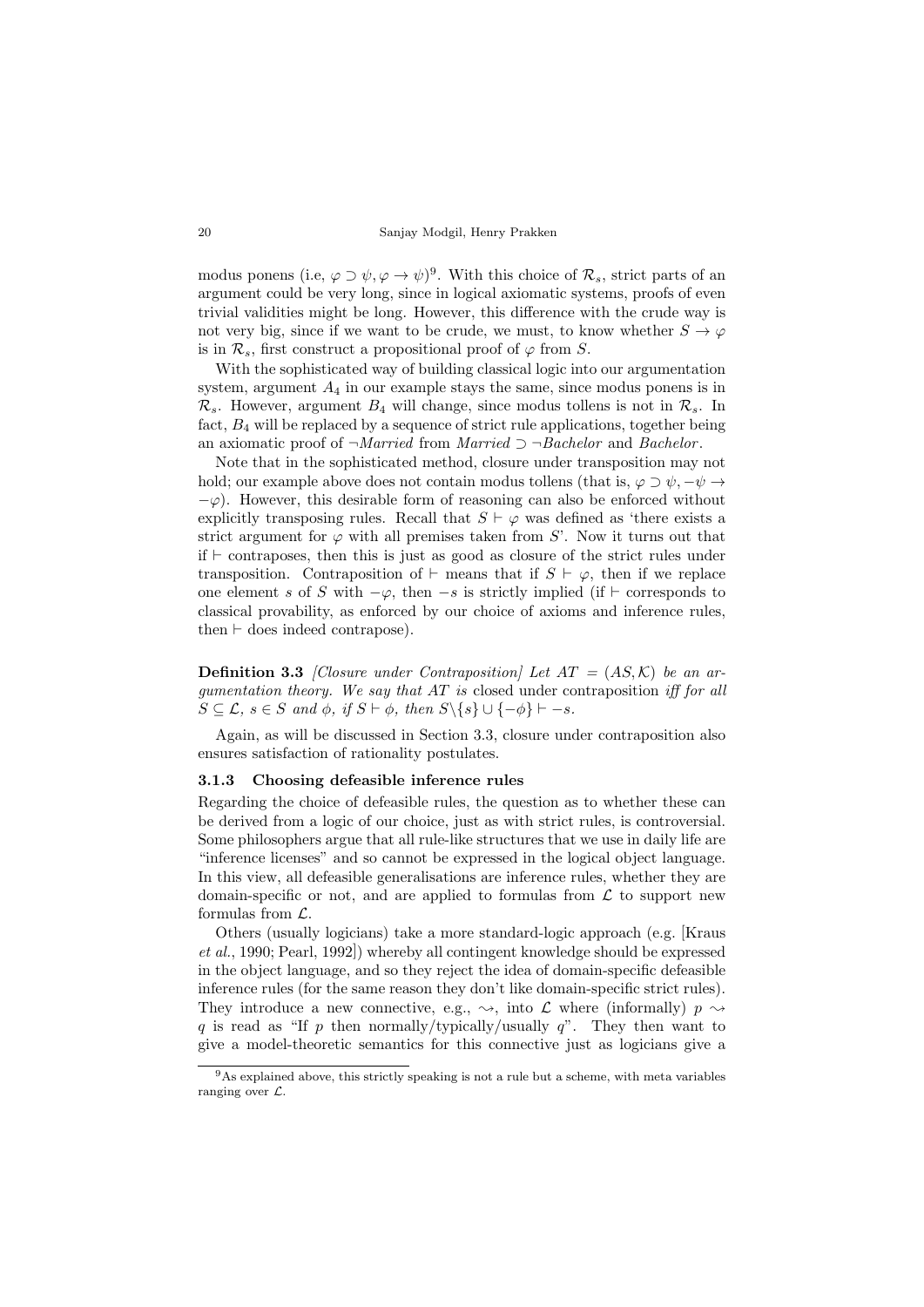model-theoretic semantics for all connectives, except that semantics for these defeasible conditionals focus on a preferred class of models (e.g., all models where things are as normal as possible) instead of *all* models of a theory as in semantics for deductive logics. Hence, the model-theoretic interpretation of  $p \supset q$  is that q is true in all models of p, whereas the model theoretic interpretation of  $p \rightarrow q$  is that q is true in all preferred models of p.

What inference rules for  $\sim$  could result from such an approach? On two things there is consensus: modus ponens for  $\sim$  is defeasibly but not deductively valid, so the rule  $\varphi \rightsquigarrow \psi$ ,  $\varphi \Rightarrow \psi$  should go into  $\mathcal{R}_d$ . There is also consensus that contraposition for  $\sim$  is deductively invalid, so the rule  $\varphi \rightsquigarrow \psi \rightarrow -\psi \rightsquigarrow -\varphi$ should not go into  $\mathcal{R}_s$ . However, here the consensus ends. Should the defeasible analogue of this rule go into  $\mathcal{R}_d$  or not? Opinions differ at this point<sup>10</sup>.

Let us illustrate the difference between the two approaches, by including defeasible modus ponens for  $\sim$  in  $\mathcal{R}_d$ , and replacing the defeasible inference rules  $d_1$  and  $d_2$  (in Example 3.1) with object-level conditionals expressed in  $\mathcal L$ and included in  $\mathcal{K}_n$ :

 $WearsRing \rightsquigarrow \textit{Married} \in \mathcal{K}_p$  and  $\textit{PartyAnimal} \rightsquigarrow \textit{Bachelor} \in \mathcal{K}_p$  $\mathcal{R}_d = {\varphi \rightsquigarrow \psi, \varphi \Rightarrow \psi}$ 

The arguments then change as follows (assuming the crude incorporation of classical logic):

| $A_1$ : WearsRing                            | $B_1$ : PartyAnimal                                  |
|----------------------------------------------|------------------------------------------------------|
| $A_2$ : WearsRing $\rightsquigarrow$ Married | $B_2$ : PartyAnimal $\rightsquigarrow$ Bachelor      |
| $A_3: A_1, A_2 \Rightarrow \text{Married}$   | $B_3$ : $B_1, B_2 \Rightarrow$ Bachelor              |
| $A_4$ : Married $\supset \neg Bachelor$      | $B_4$ : Married $\supset \neg Bachelor$              |
| $A_5$ : $A_3, A_4 \rightarrow \neg Bachelor$ | $B_5$ : $B_3, B_4 \rightarrow \neg \textit{Married}$ |
|                                              |                                                      |

Now  $A_5$  rebuts  $B_5$  on  $B_3$  while  $B_5$  rebuts  $A_5$  on  $A_3$ .

Concluding, if desired, at least some of the choices concerning defeasible inference rules can be based on model-theoretic semantics for nonmonotonic logics. However, it is an open question whether a model-theoretic semantics is the only criterion by which we can choose our defeasible rules. Some have based their choice on other criteria, since they do not primarily see defeasible rules as logical inference rules but as principles of human cognition or rational action, so that they should be based on foundations other than semantics. For example, John Pollock based his defeasible reasons on his account of epistemology. Others have based their choice of defeasible reasons on the study of argument schemes in informal argumentation theory. We give examples of both these approaches in Section 3.5.

<sup>10</sup>See Chapter 4 of [Caminada, 2004] for a very readable overview of the discussion.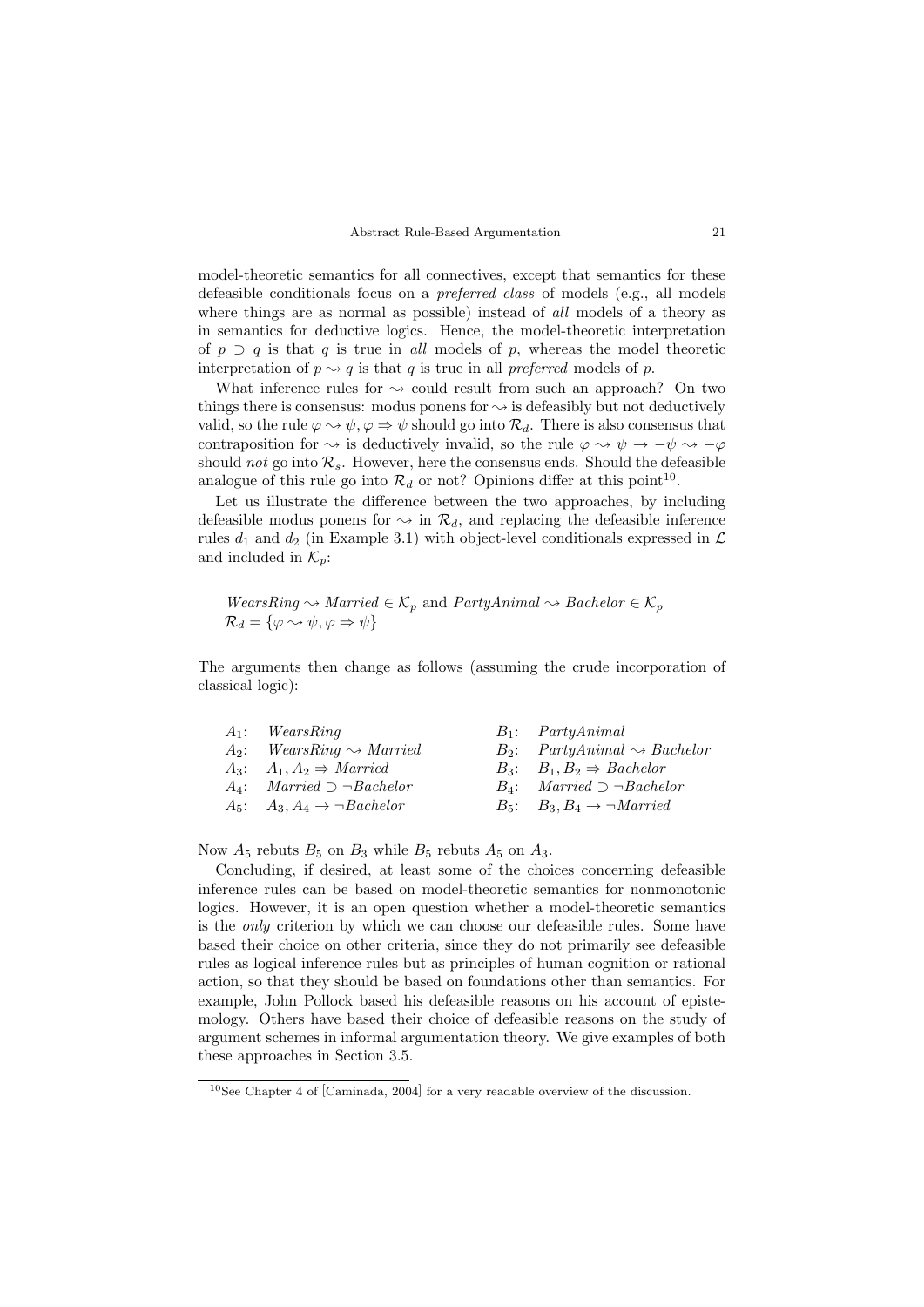#### 3.2 Choosing argument preference orderings

A well studied use of preferences in the non-monotonic logic literature is based on the use of preference orderings over formulae in the language or defeasible inference rules. If  $ASPIC^+$  is to be used as a framework for giving argumentationbased characterisations of non-monotonic formalisms augmented with preferences, then it needs to provide an account of how these preference orderings can be 'lifted' to preferences over arguments. Since  $ASPIC^+$  uses defeasible inference rules and ordinary premises, both may come equipped with preference orderings  $\leq$  on  $\mathcal{R}_d$  and  $\leq'$  on  $\mathcal{K}_p$ , which in general may be distinct, in keeping with the ontologically distinct nature of rules and premises. For example, the ordinary premises may represent the content of percepts from sensors or of witness testimonies, whose preference ordering reflects the relative reliability of the sensors, respectively witnesses. The defeasible rules may, for example, be ordered based on probabilistic strength, on temporal precedence (defeasible rules acquired later are preferred to those acquired earlier), on the basis of principles of legal precedence, and so on. The challenge is to then define a preference over arguments  $A$  and  $B$  based on the preferences over their constituent ordinary premises and defeasible rules.

We now define two argument preference orderings, called the weakest-link and last-link orderings. These orderings are in turn based on partial preorders  $\leq$  on  $\mathcal{R}_d$  and  $\leq'$  on  $\mathcal{K}_p$ , where as usual,  $X \lt^{(')} Y$  iff  $X \leq^{(')} Y$  and  $Y \nleq^{(')} X$ (note that we may represent these orderings in terms of the strict counterpart they define). However, these preferences relate individual defeasible rules, respectively ordinary premises, whereas when comparing two arguments, we want to compare them on the (possibly non-singleton) sets of rules/premises that these arguments are constructed from. So, to define these argument preferences, we need to first define a strict set ordering  $\leq_{\rm s}$  over sets of rules/premises, where for any sets of defeasible rules/ordinary premises  $S$  and  $S'$ , we intuitively want that:

1) if S is the empty set, it cannot be that  $S \lhd_{\mathbf{s}} S'$ ;

2) if  $S'$  is the empty set, it must be that  $S \lhd_{\mathbf{s}} S'$  for any non-empty  $S$ .

In other words, arguments that have no defeasible rules (ordinary premises) are, modulo the premises (rules), strictly stronger than (preferred to) arguments that have defeasible rules (ordinary premises). Hence the following definition explicitly imposes these constraints, and then gives two alternative ways of defining  $\leq_s$ ; the so called Elitist and Democratic ways (i.e.,  $s =$  Eli and Dem respectively). Eli compares sets on their minimal and Dem on their maximal elements.

**Definition 3.4** [Orderings  $\lhd_{s}$ ] Let  $\Gamma$  and  $\Gamma'$  be finite sets<sup>11</sup>. Then  $\lhd_{s}$  is defined as follows:

<sup>&</sup>lt;sup>11</sup>Notice that it suffices to restrict  $\triangleleft$  to finite sets since  $ASPIC^+$  arguments are assumed to be finite (in Definition 2.14) and so their sets of ordinary premises/defeasible rules must be finite.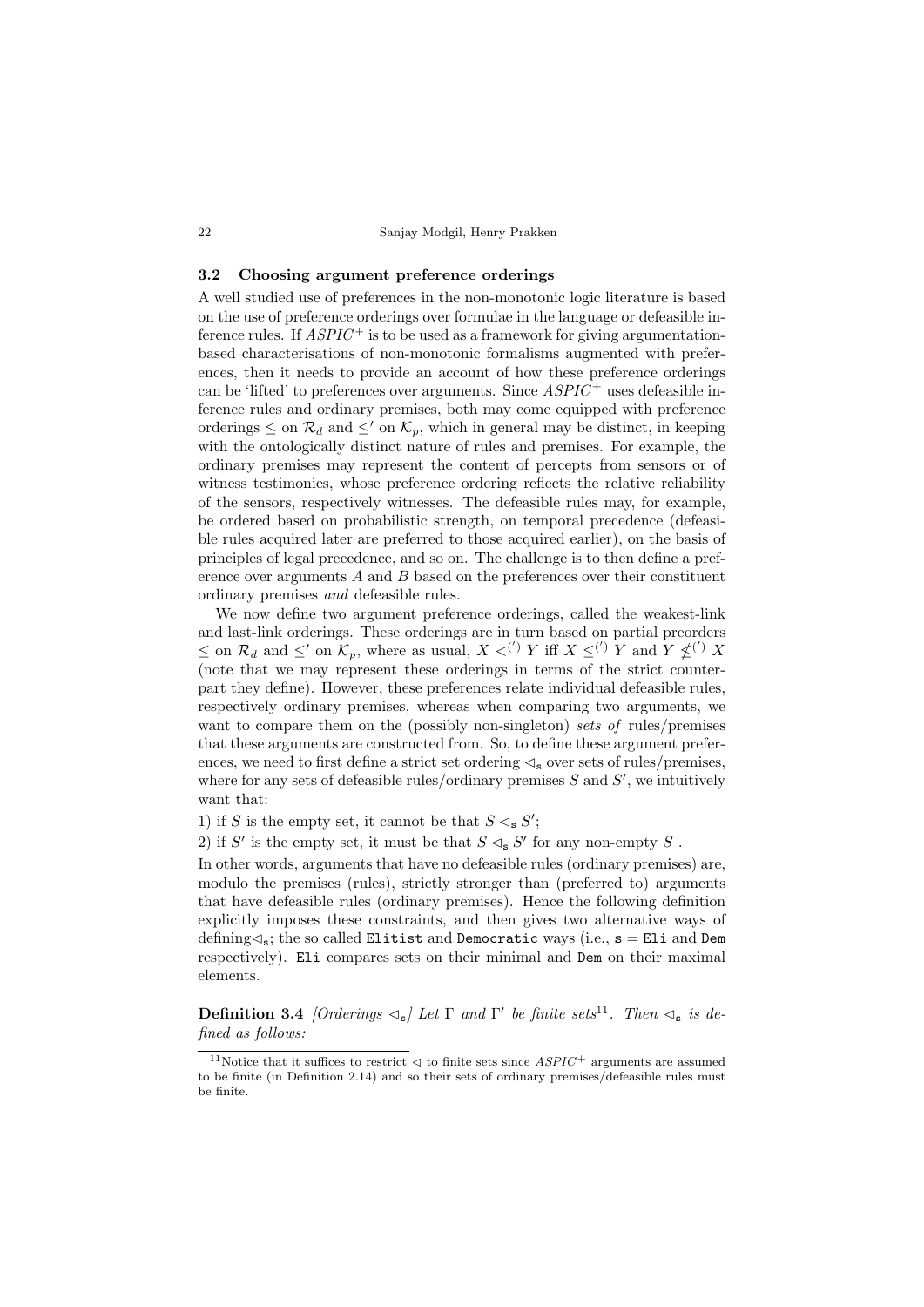- 1. If  $\Gamma = \emptyset$  then  $\Gamma \ntriangleleft_{\mathbf{s}} \Gamma'$ ;
- 2. If  $\Gamma' = \emptyset$  and  $\Gamma \neq \emptyset$  then  $\Gamma \triangleleft_{\mathbf{s}} \Gamma'$ ; else, assuming a preordering  $\leq$  over the elements in  $\Gamma \cup \Gamma'$ , then if :
- 3.  $s = E1i$ :  $\Gamma \triangleleft_{\text{Eli}} \Gamma'$  if  $\exists X \in \Gamma \text{ s.t. } \forall Y \in \Gamma', X < Y$ . else, if:
- $4. s = Dem.$  $\Gamma \triangleleft_{\text{Dem}} \Gamma'$  if  $\forall X \in \Gamma$ ,  $\exists Y \in \Gamma'$ ,  $X < Y$ .

 $For \text{ s} = \text{Eli } or \text{ s} = \text{Dem: } \Gamma \unlhd_{\text{s}} \Gamma' \text{ iff } \Gamma = \Gamma' \text{ or } \Gamma \unlhd_{\text{s}} \Gamma'$ 

Now the last-link principle strictly prefers an argument A over another argument B if the last defeasible rules used in B are less preferred  $(\triangleleft_{s})$  than the last defeasible rules in  $A$  or, in case both arguments are strict, if the premises of  $B$  are less preferred than the premises of  $A$ . The concept of 'last defeasible rules' is defined as follows.

Definition 3.5 *[Last defeasible rules]* Let A be an argument.

- LastDefRules $(A) = \emptyset$  iff DefRules $(A) = \emptyset$ .
- If  $A = A_1, \ldots, A_n \Rightarrow \phi$ , then LastDefRules(A) = {Conc(A<sub>1</sub>), ...  $Conc(A_n) \Rightarrow \phi\},$  else LastDefRules $(A)$  = LastDefRules $(A_1) \cup ... \cup$ LastDefRules $(A_n)$ .

For example, letting  $\mathcal{K} = \{p, q\}, \mathcal{R}_s = \{r, s \to t\}$  and  $\mathcal{R}_d = \{p \Rightarrow r; q \Rightarrow s\},\$ then

LastDefRules( $A$ ) = { $p \Rightarrow r$ ;  $q \Rightarrow s$ } where  $A$  is the argument for  $t$ .

The above definition is now used to compare pairs of arguments as follows:

Definition 3.6 *[Last link principle]* Let A and B be two arguments. Then A  $\prec B$  iff:

- 1. LastDefRules $(A) \triangleleft_s$  LastDefRules $(B)$ ; or
- 2. LastDefRules(A) and LastDefRules(B) are empty and  $\text{Prem}_p(A) \triangleleft_s$  $\text{Prem}_{p}(B)$ .

Then  $B \preceq A$  iff  $B \prec A$  or, if LastDefRules(A)  $\neq \emptyset$  then LastDefRules(A) = LastDefRules(B),  $else$  Prem<sub>n</sub>(A) = Prem<sub>n</sub>(B).

**Example 3.7** Suppose in our running example that  $u <' s$ ,  $x <' s$ ,  $d_2 < d_5$ and  $d_4 < d_2$ . Applying the last-link ordering to check whether  $C_3$  defeats  $B_1$ , we compare LastDefRules $(C_3) = \{d_4\}$  with LastDefRules $(B_1) = \emptyset$ . Clearly,  ${d_4}$   $\leq$ <sub>Eli</sub> Ø, so  $C_3 \prec B_1$ , so  $C_3$  does not defeat  $B_1$ . Next, to check whether  $D_4$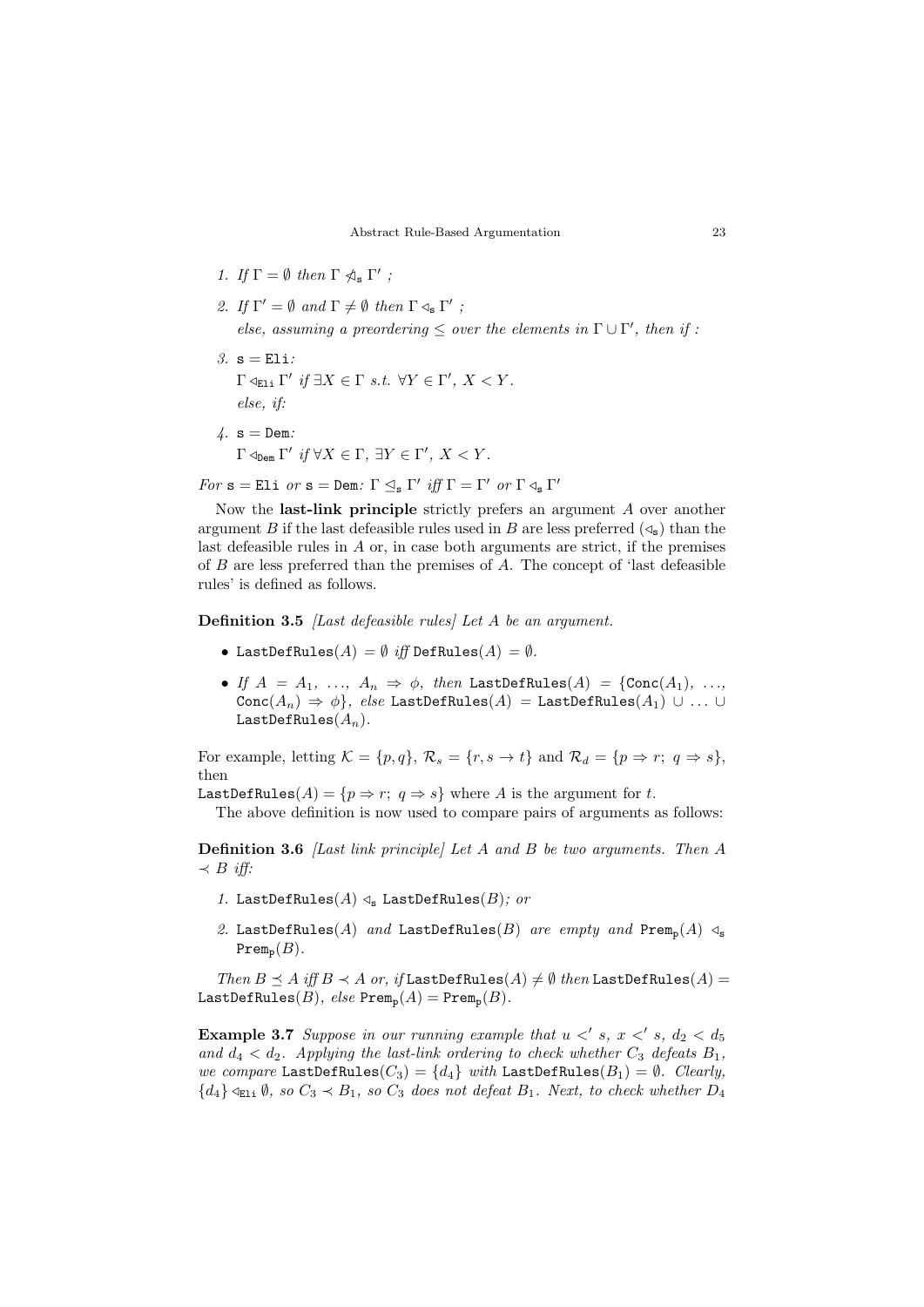defeats  $B_2$ , we compare LastDefRules( $B_2$ ) =  $\{d_2\}$  with LastDefRules( $D_4$ ) =  ${d_5}$ . Since  $d_2 < d_5$  we have that LastDefRules( $B_2$ )  $\triangleleft_{E1i}$  LastDefRules( $D_4$ ), so  $D_4$  strictly defeats  $B_2$ .

The weakest-link principle considers not the last but *all* uncertain elements in an argument.

**Definition 3.8** *[Weakest link principle] Let A and B be two arguments. Then*  $A \prec B$  iff

- 1. If both B and A are strict, then  $\text{Prem}_p(A) \triangleleft_s \text{Prem}_p(B)$ , else;
- 2. If both B and A are firm, then  $\text{DefRules}(A) \triangleleft_{s} \text{DefRules}(B)$ , else;
- 3. Prem<sub>p</sub> $(A) \triangleleft_s$  Prem<sub>p</sub> $(B)$  and DefRules $(A) \triangleleft_s$  DefRules $(B)$

Then  $B \preceq A$  iff  $B \prec A$  or, DefRules $(A)$  = DefRules $(B)$  and Prem<sub>p</sub> $(A)$  =  $\text{Prem}_{p}(B)$ .

**Example 3.9** In our running example to check whether  $C_3$  defeats  $B_1$  according to the weakest-link ordering, we first compare  $\text{Prem}_p(C_3) = \{u\}$  with  $\texttt{Prem}_p(B_1) = \{s\}.$  Since  $u <' s$  we have that  $\texttt{Prem}_p(C_3) \triangleleft_{E1i} \texttt{Prem}_p(B_1)$ . Also, DefRules( $C_3$ ) = { $d_4$ }  $\triangleleft$ <sub>Eli</sub> DefRules( $B_1$ ) =  $\emptyset$ , and so  $C_3 \prec B_1$  and  $C_3$  does not defeat  $B_1$ .

For  $B_2$  and  $D_4$ :  $\text{Prem}_p(D_4) = \{u, x\} \triangleleft_{\text{E1i}} \text{Prem}_p(B_2) = \{s\}$  since  $u < s$  and  $x < s'$ . Then since  $d_4 < d_2$ , DefRules $(D_4) = \{d_4, d_5\} \triangleleft_{\text{E1i}}$  DefRules $(B_2)\{d_2\}$ . So  $D_4 \prec B_2$  and  $B_2$  strictly defeats  $D_4$ .

We next present two examples illustrating the suitability of the last-, respectively, weakest-link orderings. Consider an example relating to whether people misbehaving in a university library may be denied access to the library.<sup>12</sup>

**Example 3.10** Let  $\mathcal{K}_p = \{Snores, Professor\}, \mathcal{R}_d =$ 

 ${Snores} \Rightarrow_{d_1} Misbehaves;$  $Misbehaves \Rightarrow_{d_2} AccessDenied;$  $Professor \Rightarrow_{d_3} \neg AccessDenied$ .

Assume that Snores  $\langle P \rangle$  Professor and  $d_1 \langle d_2, d_1 \langle d_3, d_3 \rangle \langle d_2, d_3 \rangle$  and consider the following arguments.

| $A_1$ : Snores                       | $B_1$ : Professor                           |
|--------------------------------------|---------------------------------------------|
| $A_2$ : $A_1 \Rightarrow$ Misbehaves | $B_2$ : $B_1 \Rightarrow \neg AccessDenied$ |
| $A_3: A_2 \Rightarrow AccessDenied$  |                                             |

 $12$ In all examples below, sets that are not specified are assumed to be empty. Moreover, sometimes we will attach the rule names to the  $\Rightarrow$  symbol. Note that these attached indices have no formal meaning and are for ease of reference only.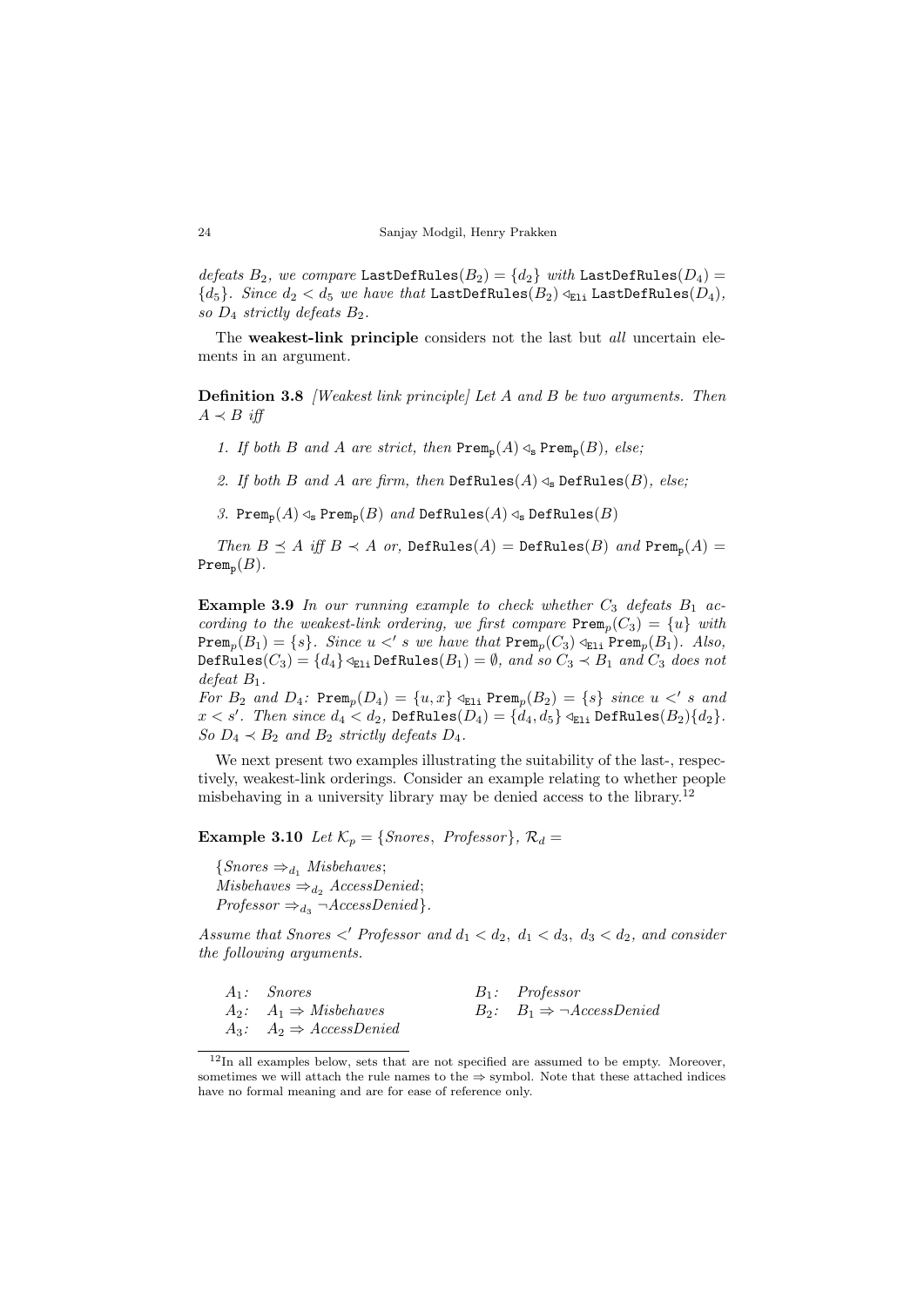Let us apply the ordering to the arguments  $A_3$  and  $B_2$ . The rule sets to be compared are LastDefRules( $A_3$ ) =  $\{d_2\}$  and LastDefRules( $B_2$ ) =  $\{d_3\}$ . Since  $d_3 < d_2$  we have that LastDefRules $(B_2) \triangleleft_{E1i}$  LastDefRules $(A_3)$ , hence  $B_2 \prec A_3$ . So  $A_3$  strictly defeats  $B_2$ , hence  $A_3$  is justified in any semantics, and we conclude AccessDenied .

With the weakest-link principle the ordering between  $A_3$  and  $B_2$  is different. Both A and B are plausible and defeasible so we are in case (3) of Definition 3.8. Since Snores  $\langle P$  Professor, we have that  $\text{Prem}_n(A_3) \triangleleft_{E1i} \text{Prem}_n(B_2)$ . Furthermore, the rule sets to be compared are now DefRules $(A_3) = \{d_1, d_2\}$ and DefRules( $B_2$ ) = {d<sub>3</sub>}. Since  $d_1 < d_3$  we have that DefRules( $A_3$ )  $\triangleleft_{E1i}$ DefRules( $B_2$ ). So now we have that  $A_3 \prec B_2$ . Hence  $B_2$  now strictly defeats  $A_3$  and we conclude instead that  $\neg$ AccessDenied.

Which outcome is better? Some have argued that the last-link ordering gives the better outcome since the conflict really is between the two legal rules about whether someone may be denied access to the library, while  $d_1$  just provides a sufficient condition for when a person can be said to misbehave. The existence of a conflict on whether someone may be denied access to the library is in no way relevant for the issue of whether a person misbehaves when snoring. More generally, it has been argued that for reasoning with legal (and other normative) rules the last-link ordering is appropriate. However, in an example of exactly the same form, with the legal rules replaced by empirical generalisations, intuitions seem to favour the weakest-link ordering:

**Example 3.11** Let  $\mathcal{K}_p = \{BornInScotland, FitnessLower\}, \mathcal{R}_d =$ 

 ${BornInScotland} \Rightarrow_{d_1} Scottish;$  $Scottish \Rightarrow_{d_2} LikesWhisky;$ FitnessLover  $\Rightarrow_{d_3} \neg \text{LikesWhisky}$ .

Assume that BornInScotland  $\langle$  FitnessLover and  $d_1 \langle d_2, d_1 \langle d_3, d_3 \rangle d_2$ , and consider the following arguments.

| $A_1: BornIn Scotland$                 | $B_1$ : FitnessLover                              |
|----------------------------------------|---------------------------------------------------|
| $A_2$ : $A_1 \Rightarrow$ Scottish     | $B_2$ : $B_1 \Rightarrow \neg \text{LikesWhisky}$ |
| $A_3$ : $A_2 \Rightarrow$ Likes Whisky |                                                   |

This time it seems reasonable to conclude  $\neg\text{Like}$  Whisky, since the epistemic uncertainty of the premise and  $d_1$  of  $A_3$  should propagate to weaken  $A_3$ . And this is the outcome given by the weakest-link ordering. So it could be argued that for epistemic reasoning the weakest-link ordering is appropriate.

# 3.3 The rationality postulates of Caminada and Amgoud (2007) and their satisfaction in  $ASPIC^+$

 $ASPIC<sup>+</sup>$  leaves one fully free to choose a language, what is an axiom and what is an ordinary premise and how to specify strict and defeasible rules. However some care needs to be taken in making these choices, to ensure that the result of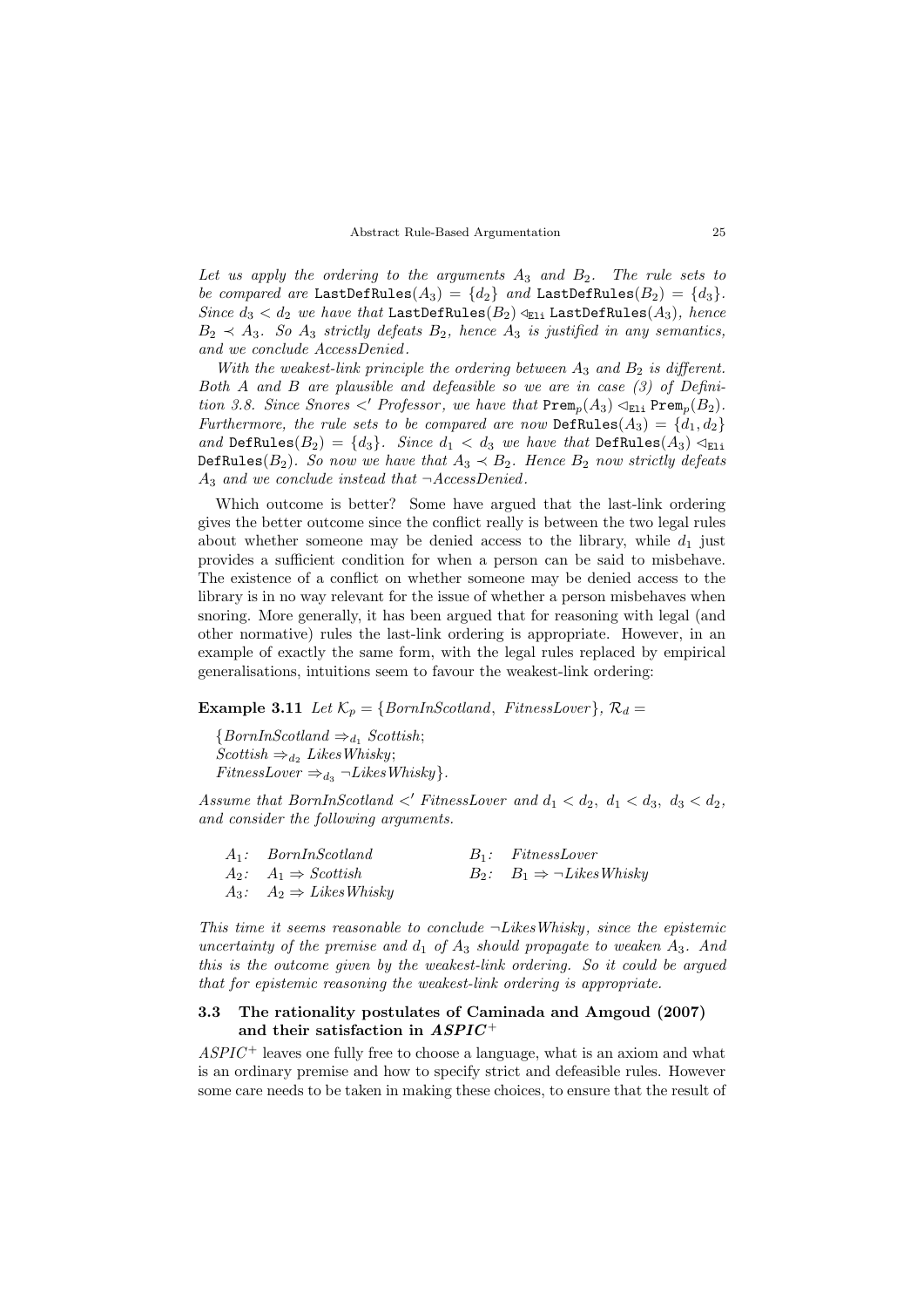argumentation is guaranteed to be well-behaved in the sense that the desirable properties proposed by [Caminada and Amgoud, 2007] are satisfied. Before presenting these properties, we define required notions of direct and indirect consistency in terms of the contrary function (recall Definition 2.20).

**Definition 3.12** *Direct and Indirect Consistency]* For any  $S \subseteq \mathcal{L}$ , let the closure of S under strict rules, denoted  $Cl(S)$ , be the smallest set containing S and the consequent of any strict rule in  $\mathcal{R}_s$  whose antecedents are in  $Cl(S)$ . Then a set  $S \subseteq \mathcal{L}$  is

- directly consistent iff  $\exists \psi, \varphi \in S$  such that  $\psi \in \overline{\varphi}$
- indirectly consistent iff  $Cl(S)$  is directly consistent.

Let  $E$  be any complete extension of an abstract argumentation framework corresponding to a (c)-SAF as defined in Section 2.2.3.

**Sub-argument Closure:** For any argument  $A$  in  $E$ , all sub-arguments of A are in E, i.e., for all  $A \in E$ : if  $A' \in Sub(A)$  then  $A' \in E$ .

Closure under Strict Rules: If  $E$  contains arguments with conclusions  $\alpha_1, \ldots, \alpha_n$ , then any arguments obtained by applying only strict inference rules to these conclusions, are in E, i.e.,  $\{\texttt{Conc}(A)|A \in E\}$  $Cl({\text{Conc}(A)|A \in E}).$ 

Direct Consistency: The conclusions of arguments in  $E$  are directly consistent, i.e.,  $\{Conc(A)|A \in E\}$  is consistent.

**Indirect Consistency:** The conclusions of arguments in  $E$  are indirectly consistent, i.e.,  $Cl({\text{Conc}(A)|A \in E})$  is consistent.

We next review the work done on identifying sufficient conditions for AS- $\mathbb{P}\mathbb{P}\mathbb{P}^{\pm}$  satisfying [Caminada and Amgoud, 2007]'s four rationality postulates.

# 3.3.1 The work of Caminada and Amgoud (2007), Prakken (2010) and Modgil and Prakken (2013)

The first relevant condition is that an argumentation theory is closed under transposition or contraposition. If neither is satisfied, then since strict rule applications cannot be attacked, direct consistency may be violated. Consider our first version of Example 3.1. Suppose we only have the strict rule  $s_1$  so that  $B_3$  cannot be constructed (given the absence of  $s_2$ ). We still have that  $A_3$  rebuts  $B_2$ . Suppose now that  $d_1 < d_2$  and we apply the last-link argument ordering. Then  $A_3$  does not defeat  $B_2$ . In fact, no argument in the example is defeated, so we end up with a single extension (under all semantics) which contains arguments for both *Bachelor* and  $\neg$ *Bachelor* and so violates direct and indirect consistency. However, with transposition we also have  $s_2$ . Then  $B_3$  can be constructed, which rebuts  $A_3$  on  $A_2$ . Under the last-link ordering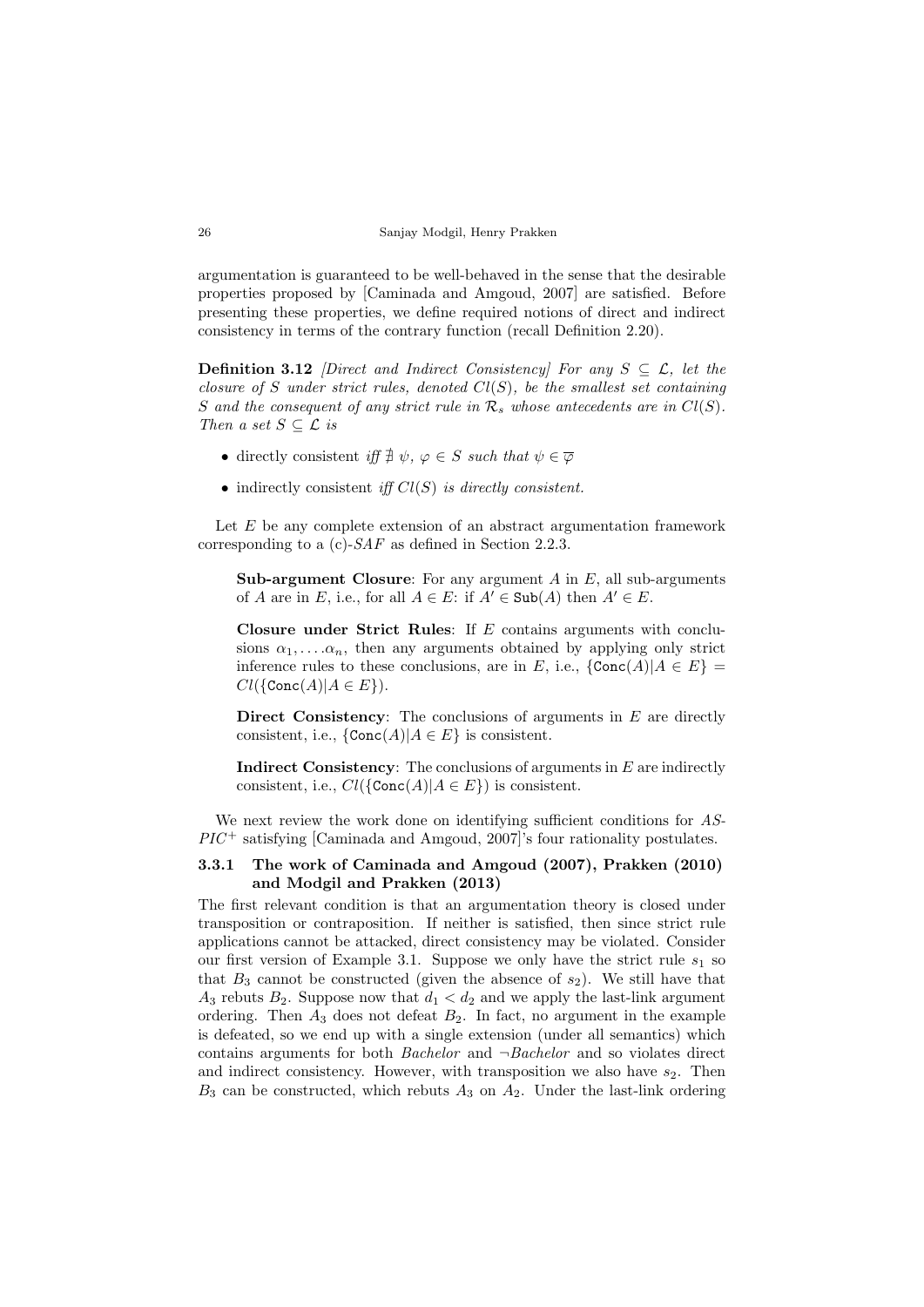(assuming again that  $d_1 < d_2$ ) we still have that  $A_3$  does not defeat  $B_2$ , but now  $B_3$  strictly defeats  $A_2$ . We have a unique extension in all semantics, containing all arguments except  $A_2$  and  $A_3$ . This extension does not violate consistency.

One might argue that the above violation of consistency, before inclusion of the transposed rule  $s_2$ , arises because  $ASPIC^+$  forbids attacks on strictly derived conclusions. Consistency would not be violated if  $B_2$  was allowed to attack A3. However, apart from the reasons discussed in Section 2.2.2, another reason for prohibiting attacks on strictly derived conclusions is that if allowed, extensions may not be strictly closed or indirectly consistent, even if the strict rules are closed under transposition. To see why, suppose we allow attacks on strict conclusions, so that  $B_2$  attacks  $A_3$ ,  $A_2$  attacks  $B_3$ , and  $A_3$  and  $B_3$  attack each other in Example 3.1. Suppose also that all knowledge-base items and defeasible rules are of equal preference, and we apply the weakest- or last-link argument ordering. Then all rebutting attacks in the example succeed. But then the set  $\{A_1, A_2, B_1, B_2\}$  is admissible and is in fact both a stable and preferred extension. But this violates strict closure and indirect consistency. The extension contains an argument for *Bachelor* but not for  $\neg Married$ , which strictly follows from it by rule  $s_2$ . Likewise, the extension contains an argument for *Married* but not for  $\neg$ *Bachelor*, which strictly follows from it by rule  $s_1$ . So the extension is not closed under strict rule application. Moreover, the extension is indirectly inconsistent, since its strict closure contains both Married and  $\neg Married$ , and both *Bachelor* and  $\neg Bachelor$ .

Other requirements for satisfying the postulates are expressed in the following definition of a 'well-defined' structured argumentation framework (recall Definition 2.14), which references the notion of a 'reasonable' preference relation that is subsequently explained and defined:

**Definition 3.13** *[Well defined (c-)SAFs] A (c-)SAF*  $(A, C, \preceq)$  *defined by an* an argumentation theory  $AT = (AS, \mathcal{K})$ , where  $AS = (\mathcal{L}, \neg, \mathcal{R}, n)$  and  $\mathcal{K} =$  $\mathcal{K}_n \cup \mathcal{K}_p$ , is said to be well defined iff:

- AT is closed under transposition or closed under contraposition.
- $Cl_{\mathcal{R}_s}(\mathcal{K}_n)$  is consistent (in which case K is said to be axiom consistent).

• If  $A$  is restricted to be the set of c-consistent arguments, then  $A$  is c-classical. That is to say, for any minimal c-inconsistent  $S \subseteq \mathcal{L}$  and for any  $\varphi \in S$ , it holds that  $S \setminus \{\varphi\} \vdash -\varphi$  (i.e., amongst all arguments defined there exists a strict argument with conclusion  $-\varphi$  with all premises taken from  $S \setminus {\varphi}$ .

- well formed if whenever  $\varphi$  is a contrary of  $\psi$  then:
	- $\psi \notin \mathcal{K}_n$ ; and
	- $\psi$  is not the consequent of a strict rule.
- $\bullet \preceq$  is reasonable.

The property of transposition (and the alternative contraposition) has been discussed above. That the axiom premises are required to be consistent when closed under strict rules is self-evident given that axiom premises represent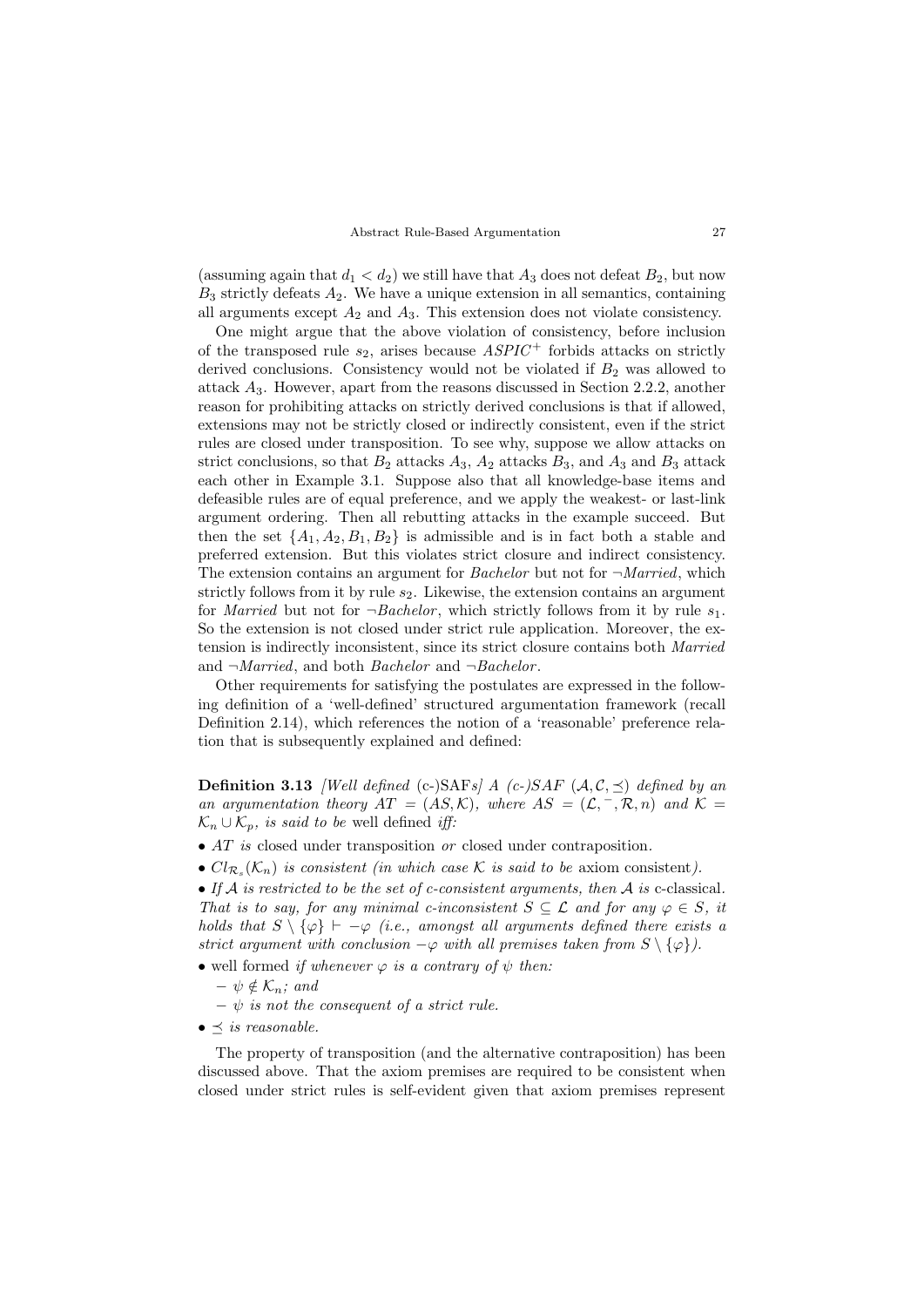indisputable information or axioms of a deductive logic. The c-classicality condition is only required to hold when using  $ASPIC<sup>+</sup>$  to reconstruct Tarskian logic, and in particular classical logic approaches to argumentation, where  $A$  is restricted to arguments with consistent premises. Intuitively, c-classicality says that for every minimally c-inconsistent set of wff and any of its elements the remaining maximally c-consistent subset gives rise to an argument against the element. The intuition underlying the well-formed property should be apparent given the motivation for use of the contrary function and preference independent attacks on contraries, as discussed in Section 2.3. We now elaborate on the notion of reasonable preference orderings.

Before doing so, we define the following notion of strict continuations of arguments, which we define in a slightly different way than [Modgil and Prakken, 2013]. The new definition is arguably simpler but does not affect the proofs of Modgil and Prakken. It identifies arguments that are formed by extending a set of arguments with only strict inferences into a new argument, so that the new argument can only be attacked on the arguments that it extends.

Definition 3.14 *[Strict continuations]* The set of strict continuations of a set of arguments from  $A$  is the smallest set satisfying the following conditions:

- 1. Any argument A is a strict continuation of  ${A}.$
- 2. If  $A_1, \ldots, A_n$  and  $S_1, \ldots, S_n$  are such that for each  $i \in \{1, \ldots, n\}$ ,  $A_i$  is a strict continuation of  $S_i$  and  $\{B_{n+1}, \ldots, B_m\}$  is a (possibly empty) set of strict-and-firm arguments, and  $Conc(A_1), \ldots, Conc(A_n), Conc(B_{n+1}), \ldots, Conc(B_m) \rightarrow$  $\varphi$  is a strict rule in  $R_s$ , then  $A_1, \ldots, A_n, B_{n+1}, \ldots, B_m \to \varphi$  is a strict continuation of  $S_1 \cup \ldots \cup S_n$ .

If argument A is a strict continuation of arguments  $\{A_1, \ldots, A_n\}$ , then A is a strict argument over  $\{Conc(A_1), \ldots, Conc(A_n)\}.$ 

Example 3.15 In Example 2.5 (see Figure 3) all arguments are strict continuations of the singleton set containing themselves while  $A_3$  is a strict continuation of  $\{A_1, A_2\}$  and  $C_3$  is a strict continuation of  $\{C_2\}$ .

**Definition 3.16** [Reasonable Argument Orderings] An argument ordering  $\prec$ is reasonable iff:

1. i)  $\forall A, B, \text{ if } A \text{ is strict and firm and } B \text{ is plausible or defective, then}$  $B \prec A$ .

ii) ∀A, B, if B is strict and firm then  $B \nprec A$ :

iii)  $\forall A, A', B$  such that A' is a strict continuation of {A}, if  $A \nprec B$  then  $A' \nless B$ , and if  $B \nless A$  then  $B \nless A'$  (i.e., applying strict rules to a single argument's conclusion and possibly adding new axiom premises does not weaken, respectively strengthen, arguments).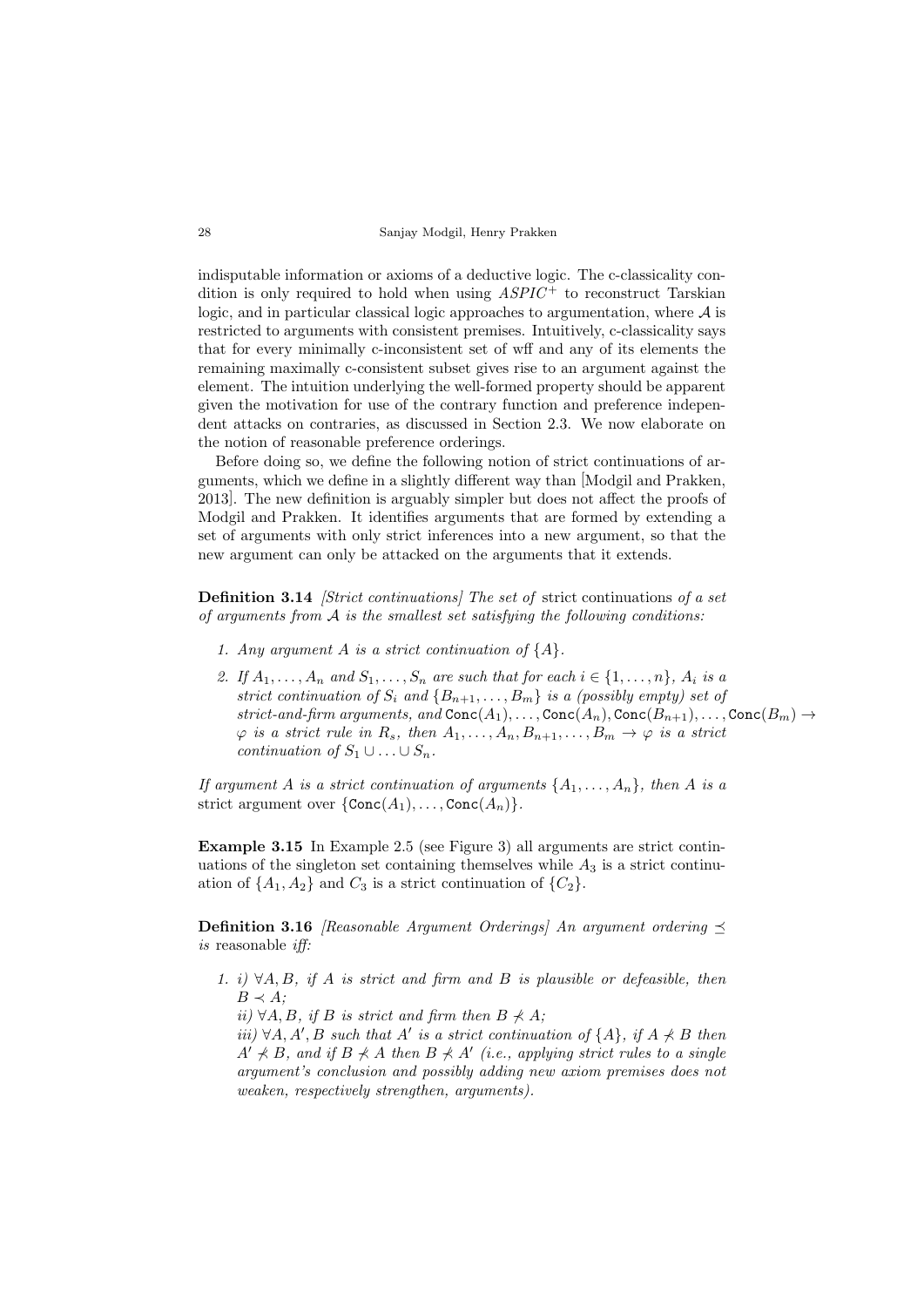2. Let  $\{C_1, \ldots, C_n\}$  be a finite subset of A, and for  $i = 1 \ldots n$ , let  $C^{+\setminus i}$  be some strict continuation of  $\{C_1, \ldots, C_{i-1}, C_{i+1}, \ldots, C_n\}$ . Then it is not the case that:  $\forall i, C^{+\setminus i} \prec C_i$ .

A reasonable argument ordering essentially amounts to requiring that: arguments that are both strict and firm are strictly preferred over all plausible or defeasible arguments, and no argument is strictly preferred to a strict and firm argument ( 1i) and 1ii) ); the strength (and implied relative preference) of an argument is determined exclusively by the defeasible rules and/or ordinary premises ( 1iii) ); the preference ordering is acyclic (2).

Indeed, a strict relation  $\triangleleft$  (on sets of ordinary premises or defeasible rules) results in a preference ordering (under either weakest- or last-link) that is reasonable, if  $\triangleleft$  satisfies the following conditions:

**Definition 3.17** [Inducing reasonable orderings]  $\triangleleft$  is said to be reasonable inducing if  $\triangleleft$  is a strict partial ordering (irreflexive and transitive) such that:

```
for any kr \in \{\texttt{LastDefRules}, \texttt{DefRules}, \texttt{Prem}_p\}, for all arguments
B_1, \ldots, B_n, Asuch that \bigcup_{i=1}^n \text{kr}(B_i) \triangleleft \text{kr}(A), it holds that for some i = 1...n,
kr(B_i) \triangleleft kr(A)
```
It can be shown that both  $\leq_{E1i}$  and  $\leq_{Dem}$  (recall Definition 3.4) are reasonable inducing.

We are now in a position to state some important results proved in [Modgil and Prakken, 2013]. Any (c)-structured argumentation framework satisfies the rationality postulate of sub-argument closure. Moreover, if a (c-)structured argumentation framework is well-defined then the postulates of strict closure and direct and indirect consistency are also satisfied by the  $ASPIC^+$  framework as defined with the contrary function in Section 2.3.

**Theorem 3.18** [Sub-argument Closure] Let  $\Delta = (A, C, \prec)$  be a (c-)SAF and E a complete extension of the AF corresponding to  $\Delta$ . Then for all  $A \in E$ : if  $A' \in Sub(A)$  then  $A' \in E$ .

**Theorem 3.19** Let  $\Delta = (\mathcal{A}, \mathcal{C}, \preceq)$  be a well-formed (c-)SAF and E a complete extension of the AF corresponding to  $\Delta$ . Then

Closure under Strict Rules  $\{Conc(A) | A \in E\} = Cl_{R_s}(\{Conc(A) | A \in E\})$ ;

Direct consistency  ${Conc(A)|A \in E}$  is consistent;

Indirect consistency  $Cl_{R_s}(\{\texttt{Conc}(A) | A \in E\})$  is consistent.

Finally, note that if no strict rules or axiom premises are included in the argumentation theory, then the preference ordering need not be reasonable in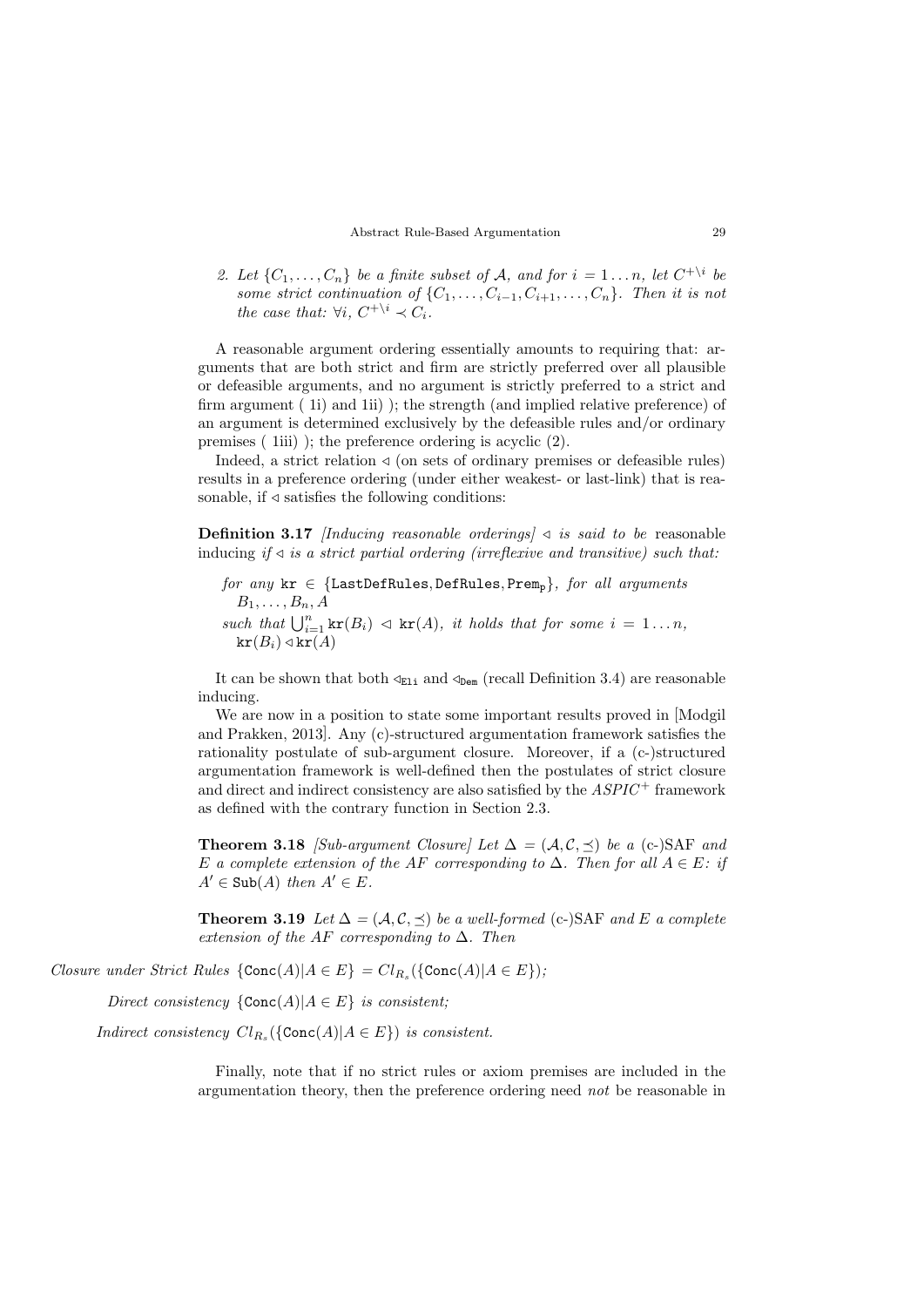order for all four rationality postulates to be satisfied (indeed no assumptions as to the properties of the preference ordering are required in this case). Thus the requirement that the defined  $(c-)SAF$  be well-defined does not apply.

# 3.3.2 The work of Dung and Thang (2014) and Grooters (2014)

For the case without preferences and knowledge bases, [Dung and Thang, 2014] identify weaker conditions for satisfying the rationality postulates than those discussed above. [Dung and Thang, 2014] formulate their results in terms of an adaptation of [Amgoud and Besnard, 2013] abstract-logic approach to abstract argumentation with abstract attack and support relations between arguments. After defining their adaptation they apply it to what they call "rule-based systems", which are a pair of sets of strict and defeasible rules defined over a propositional literal language. Since they adopt the  $ASPIC^+$ definitions of an argument and of defeat (which they call 'attack') they thus effectively study a class of  $ASPIC^+$  instantiations with an empty knowledge base and with no preferences. Below we summarise their definitions and results as holding for this class of  $ASPIC^+$  instantiations, adapting fragments of [Grooters, 2014] and [Grooters and Prakken, 2016]. In doing so, we implicitly assume a given  $ASPIC^+$  structured argumentation framework generated by a rule-based instantiation in the sense of [Dung and Thang, 2014], which we will call a 'rule-based'  $ASPIC + SAF$ .

First, an argument A is a *basic defeasible argument* iff  $\text{TopRule}(A) \in \mathcal{R}_d$ , and a set X of arguments is called *inconsistent* if  $Conc(X)$  is indirectly inconsistent.

**Definition 3.20** *[Base of an argument]* Let A be an argument and BA a finite set of subarguments of A. BA is a base of A if

- $Conc(A) \in Cl_{\mathcal{R}_s}(Conc(BA))$ ;
- For each argument  $C, C$  defeats  $A$  if and only if  $C$  defeats  $BA$ .

The following example shows the intuitive idea of a base.

**Example 3.21** Let  $\mathcal{R}_s = \{c \to d\}$  and  $\mathcal{R}_d = \{\Rightarrow a; \Rightarrow b; a, b \Rightarrow c\}$ . Then the following arguments can be constructed:  $A_1 \Rightarrow a, A_2 \Rightarrow b, A_3 : A_1, A_2 \Rightarrow c$ and  $A_4: A_3 \rightarrow d$ . See Figure 4.

 $A_4$  can only be attacked on its subarguments  $A_1$ ,  $A_2$ , or  $A_3$  because of the strict top rule. Every argument that attacks  $A_1$  or  $A_2$  also attacks  $A_3$ , so every argument that attacks  $A_4$  also attacks  $A_3$ . It is easy to see that every argument that attacks  $A_3$  also attacks  $A_4$ . Conc $(A_4) \subseteq Cl_{\mathcal{R}_s}(\text{Conc}(A_3))$ , so  ${A_3}$  is a base of  $A_4$ . The same kind of reasoning applies to the fact that the set  $\{A_1, A_2, A_3\}$  is also a base of  $A_4$ .

However note that the set  $\{A_1, A_2\}$  is not a base of  $A_4$ , because  $A_4$  can be rebutted (on  $A_3$ ) without  $A_1$  or  $A_2$  being attacked.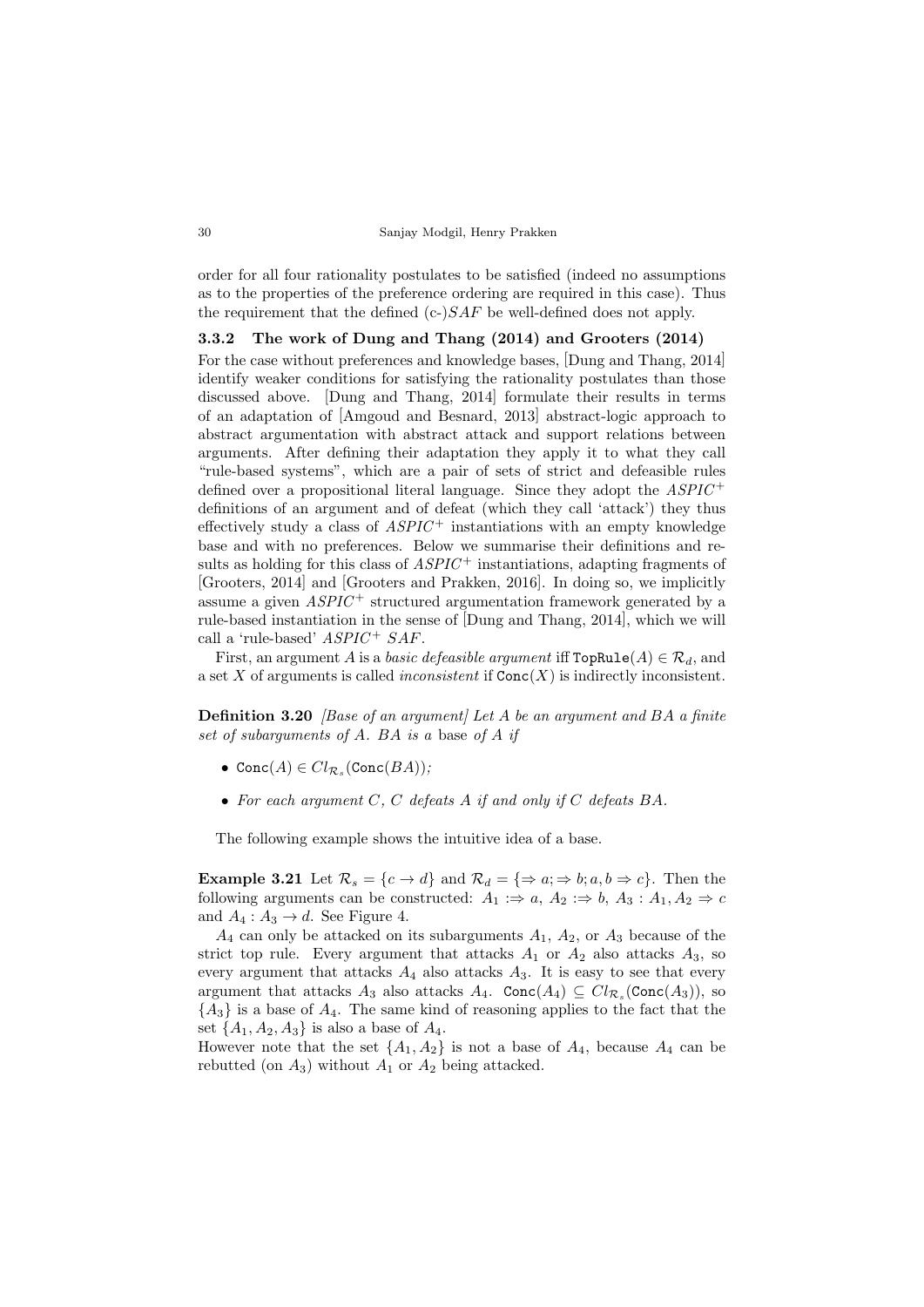

Figure 4. Arguments of Example 3.21

**Definition 3.22** [Generation of arguments] An argument A is said to be generated by a set of arguments S, if there is a base B of A such that  $B \subseteq Sub(S)$ . The set of all arguments generated by  $S$  is denoted by  $GN(S)$ .

[Dung and Thang, 2014] show that for every set of arguments S,  $\text{Sub}(S) \subseteq$  $GN(S)$  and for every complete extension E,  $GN(E) = E$ . [Grooters, 2014] notes that these results immediately imply that each rule-based  $ASPIC^+~SAF$ satisfies the closure under subarguments postulate, since for every complete extension E:  $\text{Sub}(E) \subseteq GN(E) = E$  (Dung and Thang, 2014) do not consider the subargument-closure postulate).

**Definition 3.23** [Compact] A rule-based ASPIC<sup>+</sup> SAF is compact if for each set of arguments  $S$ ,  $GN(S)$  is closed under strict rules.

[Dung and Thang, 2014] show that each rule-based  $ASPIC^+SAF$  is compact and that each compact rule-based  $ASPIC + SAF$  satisfies strict closure, so each rule-based  $ASPIC^+$  SAF satisfies the closure under strict rules postulate.

**Definition 3.24** [Cohesive] A rule-based ASPIC<sup>+</sup> SAF is cohesive if for each inconsistent set of arguments  $S$ ,  $GN(S)$  is conflicting (attacks itself).

Definition 3.25 [Self-contradiction axiom] A rule-based ASPIC<sup>+</sup> SAF is said to satisfy the self-contradiction axiom if for each minimal inconsistent set  $X \subseteq$  $\mathcal{L}: \neg X \subseteq Cl_{\mathcal{R}_s}(X)$  (where  $\neg X = \{\neg l \mid l \in L\}$ ).

[Dung and Thang, 2014] then show that each cohesive rule-based  $ASPIC^+$ SAF satisfies the indirect-consistency postulate and, moreover, that each rulebased  $ASPIC^{+}$   $SAF$  that satisfies the self-contradiction axiom is cohesive. Combining these two results, it follows that each rule-based  $ASPIC + SAF$ that satisfies the self-contradiction axiom, also satisfies indirect consistency. This result generalises the corresponding results discussed in the previous subsection, since satisfying the self-contradiction axiom is a weaker notion than closure under transposition. First, [Dung and Thang, 2014] prove that the latter implies the former in that each rule-based  $ASPIC + SAF$  that is closed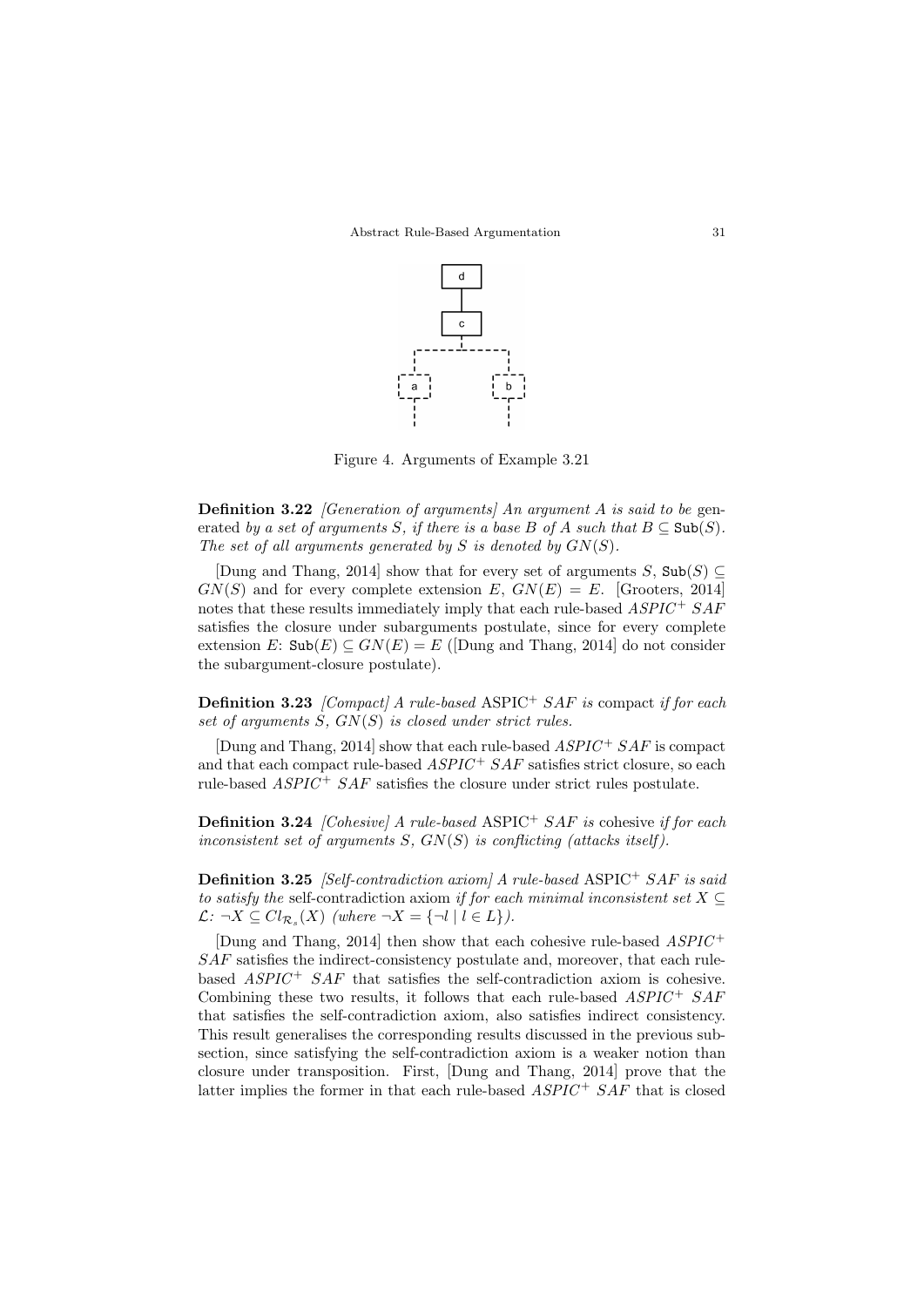under transposition satisfies the self-contradiction axiom. They then give the following counterexample to the converse implication.

Example 3.26 Let  $\mathcal{L} = \{a, \neg a, b, \neg b\}$  and  $\mathcal{R}_d = \emptyset$  and  $\mathcal{R}_s = \{a \rightarrow b\}$  ${x, \neg x \to y \mid x \in \{a, b\} \text{ and } y \in \mathcal{L}}$ . This system satisfies the self-contradiction axiom but is not closed under transposition.

It is worth noting that [Grooters, 2014] generalised all these results to the case with arbitrary logical languages with symmetric negation, c-consistent nonempty knowledge bases and reasonable argument orderings, and for both SAFs and for c-SAFs. Moreover, she did so alternatively for closure under transposition and closure under contraposition. In doing so, it was shown that the following weaker version of the self-contradiction axiom suffices:

**Definition 3.27** *[Weak self-contradiction axiom] A rule-based* ASPIC<sup>+</sup>  $(c |SAF|$  is said to satisfy the weak self-contradiction axiom if for each minimal inconsistent set  $X \subseteq \mathcal{L}$  there is a  $\sigma \in X$  such that  $\neg \sigma \in Cl_{\mathcal{R}_s}(X)$ .

# 3.4 On the need for the various elements of  $ASPIC^+$

 $ASPIC^+$  as a general framework is quite expressive. The question therefore arises whether all these elements are really needed.

# 3.4.1 The need for knowledge bases

The ASPIC system as presented in [Caminada and Amgoud, 2007] did not have knowledge bases. Instead, certain and uncertain premises were encoded as strict rules  $\rightarrow \varphi$  and defeasible rules  $\Rightarrow \varphi$ . Others, such as Dung and Thang, 2014], [Li and Parsons, 2015] and [Dung, 2016] also adopt this idea. Yet there are good reasons to retain knowledge bases. To start with, the distinction between knowledge (or beliefs) and inference rules is a natural one, widely adopted in logic. Furthermore, this distinction allows a systematic study of encodings of logical consequence notions in the set of strict rules, as we will see below. We therefore conclude that although dispensing with knowledge bases might have practical advantages in specific applications, a general theory of argumentation-based inference should retain the formal distinction between knowledge and inference rules.

# 3.4.2 The need for strict rules and axiom premises

[Li and Parsons, 2015] show that every  $ASPIC + SAF$  with a weakest-link ordering that satisfies the rationality postulates can be translated into a SAF with no strict rules and no axiom premises and that (for all of  $[Dung, 1995]$ 's semantics) validates exactly the same conclusions as the original SAF. Their basic idea is that each strict rule is translated to a corresponding defeasible rule and each axiom premise to an ordinary premise, and the argument ordering is then extended so as to give the new elements resulting from the translations of strict rules or axiom premises, precedence over all conflicting elements. While this result is theoretically interesting, we still believe that the distinction between strict and defeasible inference rules is a natural one and is philosophically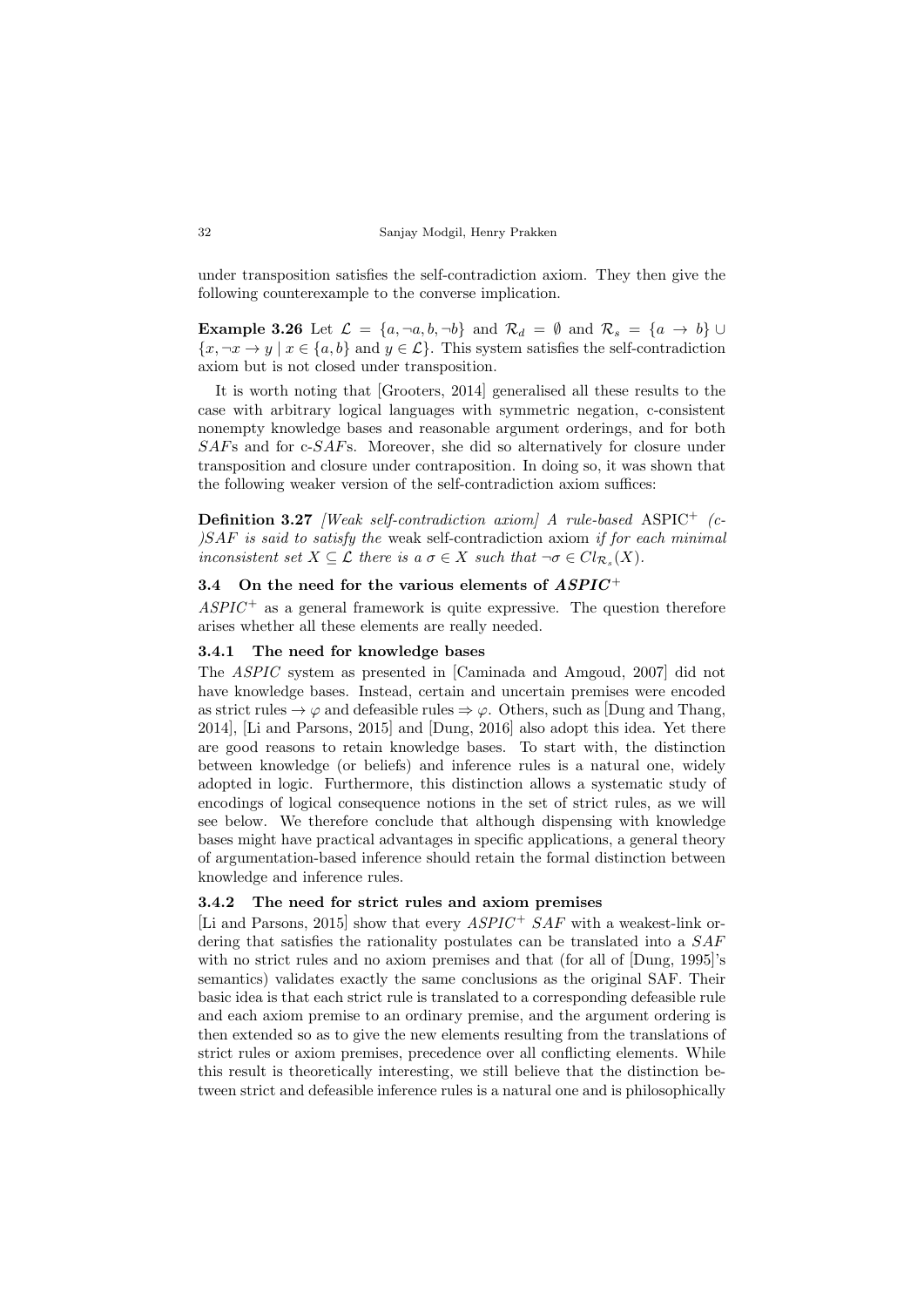grounded. For example, the observation that the inclusion of strict rules allows a systematic study of encodings of logical consequence notions also applies here. We also believe that the distinction between disputable (ordinary) and undisputable (axiom) premises is a practically useful one. For these reasons we claim that a general framework for structured argumentation should leave room for these distinctions.

# 3.4.3 The need for preferences

In the context of ABA, [Kowalski and Toni, 1996] proposed a way to encode preferences with a specific use of assumptions in strict rules with the effect that if a preferred rule applies, the assumption in a non-preferred conflicting rule is attacked. The same can in fact be done with defeasible rules. However, [Kowalski and Toni, 1996]'s proposal does not cover any of the argument orderings discussed in this chapter. Outside of argumentation, a systematic treatment for [Brewka, 1994b; Brewka, 1994a]'s prioritised default logic was given by [Delgrande and Schaub, 2000], who showed that prioritised default theories can be translated into equivalent ordinary default theories. In Section 4.5 we will discuss the relation between prioritised default logic and  $ASPIC^+$ .

In general, the question as to whether  $ASPIC^+$  argument orderings can be encoded in  $ASPIC^+$  rule sets or knowledge bases is still an open question. We conjecture that such translations may be very hard to give for argument orderings that depend on global properties of an argument, such as weakest-link orderings.

#### 3.4.4 The need for defeasible rules

Perhaps the most controversial issue is whether defeasible inference rules are needed. In Section 2.1 we illustrated with an informal example that there are three ways to attack an argument: on its premises, on its defeasible inferences, and on the conclusions of its defeasible inferences. In Section 2.2.2 we saw that  $ASPIC^+$  explicitly allows all three forms of attack. However, some would argue that the second and third type of attacks can be simulated using only deductive rules (specifically the deductive rules of classical logic) by augmenting the antecedents of these rules with normality premises. For example, with regard to the second type of attack, could we in our example of Section 2.1 not say that our argument claiming that John was in Holland Park that morning since we saw him there has an implicit premise our senses functioned normally, and that the argument that John was in Amsterdam that morning in fact attacks this implicit premise, rather than its claim, thus reducing attacks on conclusions to attacks on premises? With regard to the third type of attack, could we not say that instead of attacking the defeasible inference step from Jan's testimony to the claim that John was in Amsterdam, we could model this step as deductive, and then add the premise that normally witnesses speak the truth, and then direct the attack at this premise? In other words, can we reduce attacks on inferences to attacks on premises? These informal arguments have some formal backing since, as we will discuss in more detail in Section 5.2, [Dung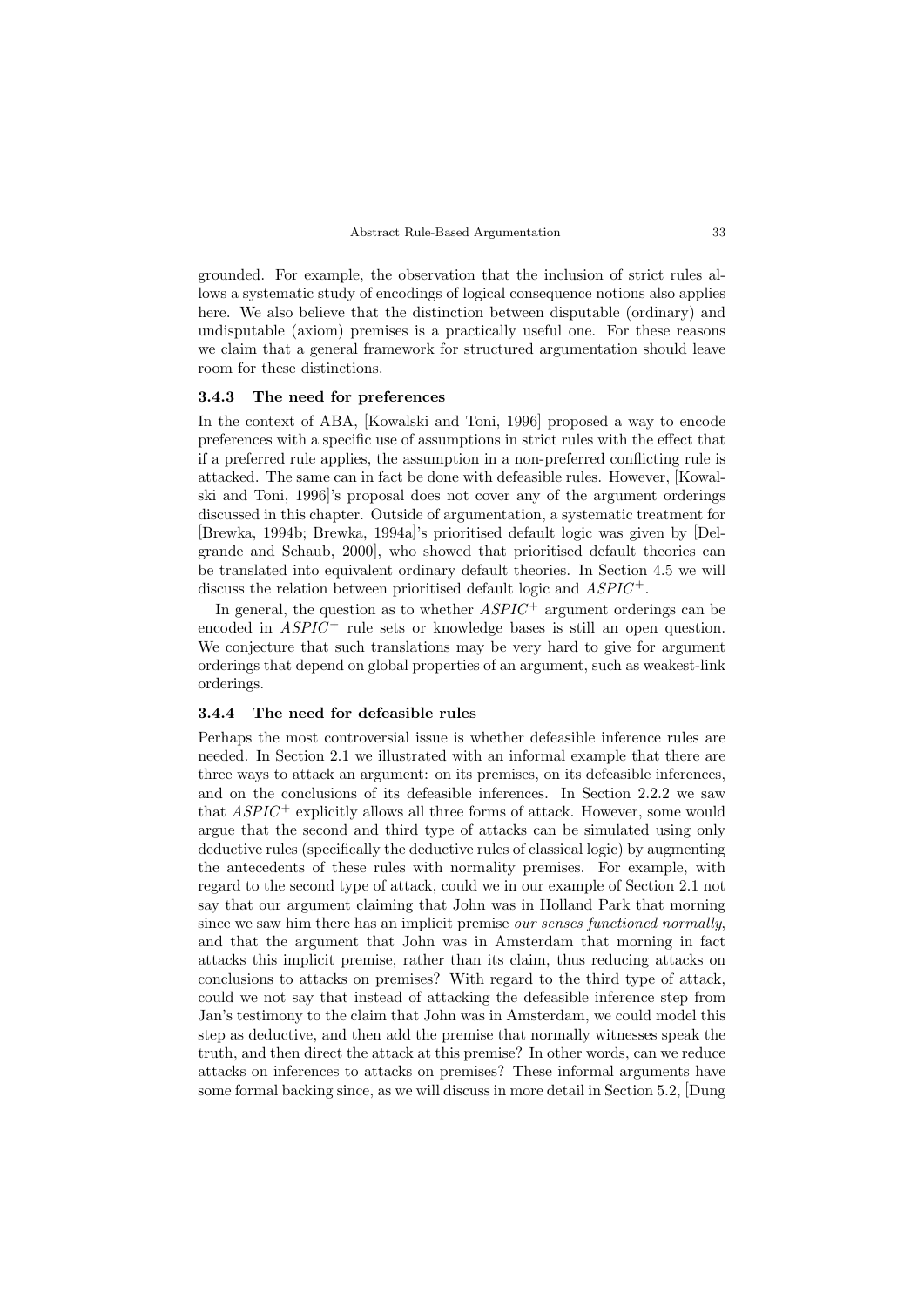and Thang, 2014] have shown that defeasible inference rules can in  $ASPIC^+$ be reduced to strict rules.

In answer to these questions, we first claim that there is some merit in modelling the everyday practice of 'jumping to defeasible conclusions' and of considering arguments for contradictory conclusions. This is especially important given that one of the argumentation paradigm's key strengths is its characterisation of formal logical modes of reasoning in a way that corresponds with human modes of reasoning and debate.

We next note that some have argued that such deductive simulations are prone to yielding counterintuitive results. To illustrate, consider a instantiation of  $ASPIC^+$  with no defeasible rules and in which the strict rules correspond to classical propositional logic as defined in Section 3.1.2, and assume that naturallanguage generalisations 'If  $P$  then normally  $Q$ ' are formalised as material implications  $P \supset Q$  in  $\mathcal{K}_p$ . The idea is that since  $P \supset Q$  is an ordinary premise, its use as a premise can be undermined in exceptional cases. Observe that by classical reasoning we then have a strict argument for  $\neg Q \supset \neg P$ . Some say that this is problematic. Consider the following example: 'This alarm in this building usually does not give false alarms', so (strictly) 'false alarms in this building are usually not given by this alarm'. This strikes some as counterintuitive, since the first generalisation is consistent with the situation that this alarm is the only one in the building that gives false alarms, so the contraposition of 'If P then normally Q' cannot be deductively valid.

A more refined classical approach is to give the material implication an extra normality condition N, which informally reads as 'everything is normal as regards P implying Q', and which is also put in  $\mathcal{K}_p$ . The idea then is that exceptional cases give rise to underminers of N. However,  $(P \wedge N) \supset Q$ also deductively contraposes, namely, as  $(\neg Q \land N) \supset \neg P$ , so we still have the controversial deductive validity of contraposition for generalisations. In the false-alarm example the contraposition of the rule with the added normality condition would read: 'any false alarm in this building which is usual with respect to false alarms in this building cannot be this alarm', which is clearly not deductively entailed by the initial generalisation given that it is consistent with the situation that this alarm is the only one in the building that gives false alarms.

One way to argue why classical simulations may give counter-intuitive results is to recall that a number of researchers provide statistical semantics for defeasible inference rules. These semantics regard a defeasible rule of the form  $P \Rightarrow Q$  as a qualitative approximation of the statement that the conditional probability of  $Q$ , given  $P$ , is high. The laws of probability theory then tell us that this does not entail that the conditional probability of  $\neg P$ , given  $\neg Q$ , is high. The problem with the classical-logic approach is then that it conflates this distinction by turning the conditional probability of  $Q$  given  $P$  into the unconditional probability of  $P \supset Q$ , which then has to be equal to the unconditional probability of  $\neg Q \supset \neg P$ .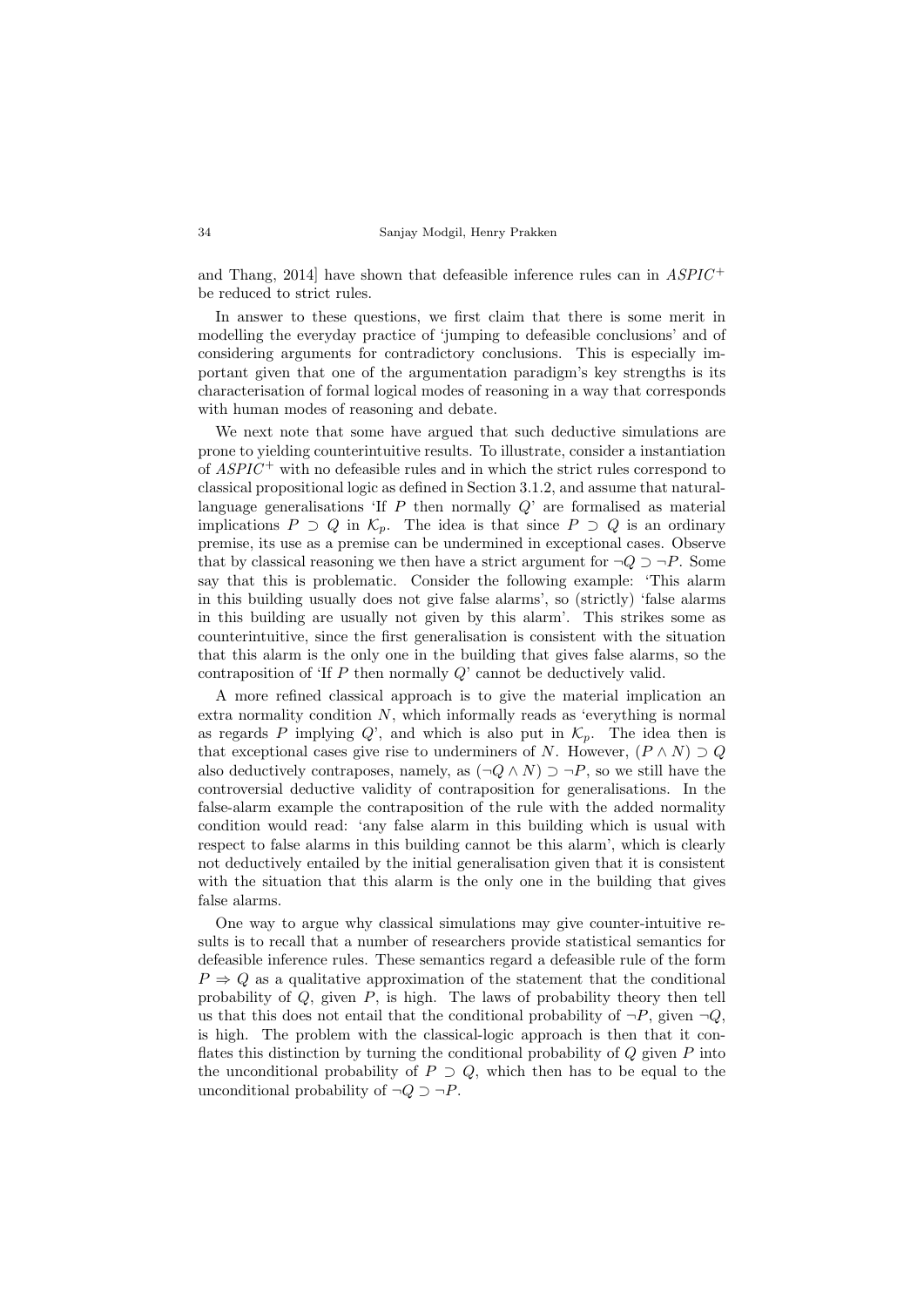So far we have argued that contrapositive inferences with defeasible conditionals cannot be deductively valid (for a more detailed argument see [Modgil and Prakken, 2014, Section 4.5]). One way to respect this is to formalise defeasible natural-language conditionals as domain-specific defeasible inference rules in  $ASPIC^+$  (see Section 3.1.3 above and in more detail [Modgil and Prakken, 2014]). However, this makes it hard to capture some logical properties of defeasible conditionals. For example, it might be argued that modus tollens and contraposition, although deductively invalid, are still defeasibly valid. For instance, in crime investigations the police often reason: if this person was at the crime, then we must be able to find his DNA at the crime scene; we have not been able to find his DNA at the crime scene, so presumably he was not at the crime scene. This seems a perfectly rational way of reasoning, provided that the modus-tollens inference is regarded as defeasible. Perhaps this can be captured by formalising generalisations with a defeasible object level connective  $\rightsquigarrow$ , as discussed above in Section 3.1.3 and by adding the appropriate strict and defeasible inference rules for  $\rightsquigarrow$  to  $\mathcal{R}_s$  and  $\mathcal{R}_d$ . For example, defeasible modus tollens could be added as follows:

 $\neg \psi, \varphi \rightsquigarrow \psi \Rightarrow \neg \varphi$ 

However, doing so is not straightforward, since the above encoding of the defeasible modus pollens principle is in the form of an inference rule used in construction of  $ASPIC^+$  arguments, while in contrast, the current nonmonotonic logics for defeasible conditionals model such principles at the level of the consequence relation (which in  $ASPIC^+$  is defined in terms of the outcome of argument evaluation; cf. Definition 2.18 above). This suggests the following topic for future research: how to instantiate the sets of strict and defeasible rules in  $ASPIC^+$  in such a way that the semantic insights on defeasible conditionals obtained in other areas of nonmonotonic logic are respected?

So far our discussion has focused on argumentation based reasoning as it applies to beliefs (i.e., reasoning about what is the case, often called epistemic reasoning by philosophers). However argumentation is often about what to do, prefer or value (what philosophers often call practical reasoning). Here too it has been argued on philosophical grounds that reasons for doing, preferring or valuing cannot be expressed in classical logic since they do not contrapose. This view can of course not be based on a statistical semantics, since statistics only applies to epistemic reasoning. Space limitations prevent us from giving more details about these philosophical arguments.

Finally, as further discussed in Section 4.1, [Dung and Thang, 2014] show for the case without preferences and knowledge bases that  $ASPIC^+$  defeasible rules can be equivalently translated into theories of assumption-based argumentation (ABA). Since, as also discussed further in Section 4.1, ABA can be reconstructed as a special case of  $ASPIC^+$  with no knowledge bases, defeasible rules or preferences, [Dung and Thang, 2014]'s result implies that the defeasible rules of  $ASPIC$  + SAFs with no knowledge bases or preferences can be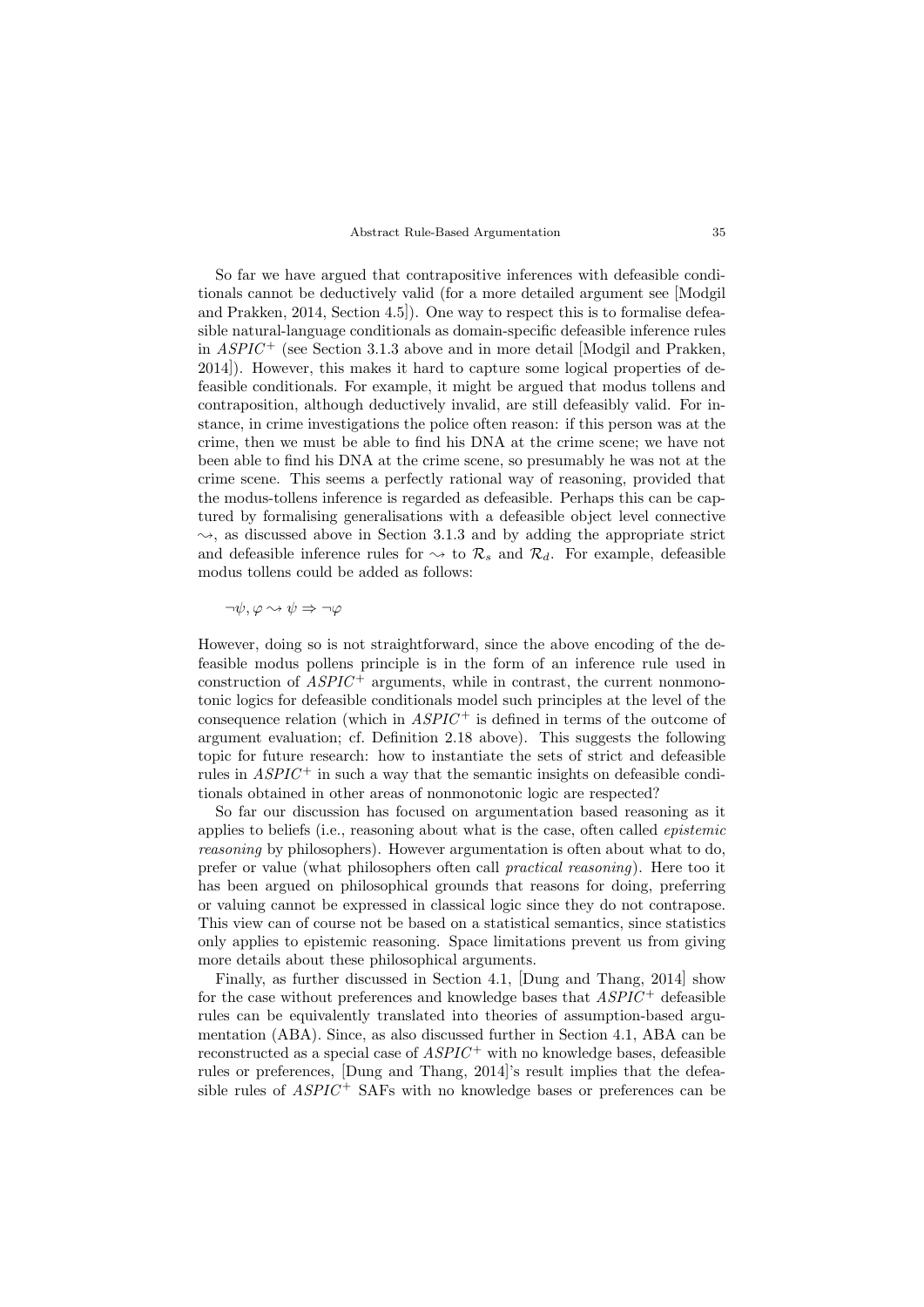#### translated into strict  $ASPIC^+$  rules.

# 3.4.5 The value of translation results

Translation results like the ones of [Dung and Thang, 2014] and [Li and Parsons, 2015] on translating one type of rule into the other, and possible future results on encoding preferences in rules, are theoretically interesting and may have practical benefits. For example, [Dung and Thang, 2014]'s result makes it possible to use ABA tools for implementing fragments of  $ASPIC^+$  without preferences. However, such translation results should be interpreted with care. Logic is full of such results and they do not necessarily mean that the translated system is less useful or less interesting. For example, nobody would say that the fact that all connectives of propositional logic can be translated into a single one means that presentations of propositional logic with the usual five or six connectives are unnecessarily complicated; on the contrary, versions with just one connective would lead to unnecessarily complex knowledge representations. Likewise, versions of  $ASPIC^+$  with both strict and defeasible rules and with preferences may lead to more compact and more natural representations. Moreover, nobody would say that translations of modal logic into first-order predicate logic show that modal logic is superfluous. On the contrary, modal logics often provide systematic treatments of modalities in ways that their firstorder translations do not. Likewise,  $ASPIC^+$  provides a theory of reasoning with a combination of strict and defeasible rules and allows a general study of argumentation with preferences, something which formalisms with only strict or only defeasible rules or formalisms without preferences do not provide.

# 3.5 Argument schemes and critical questions

We concluded Section 3.1.3 by remarking on the use of defeasible inference rules as principles of cognition in John Pollock's work and as argument schemes in informal argumentation theory. We now illustrate how both approaches can be formalised in  $ASPIC^{+}$  and how strict inference rules can also be accommodated when doing so.

John Pollock formalised defeasible rules for reasoning patterns involving perception, memory, induction, temporal persistence and the statistical syllogism, as well as undercutters for these reasons. In  $ASPIC^+$  his principles of perception and memory can be written as follows:

$$
d_p(x, \varphi): \quad \text{Sees}(x, \varphi) \Rightarrow \varphi
$$
  

$$
d_m(x, \varphi): \quad \text{Recalls}(x, \varphi) \Rightarrow \varphi
$$

In fact, these defeasible inference rules are schemes for all their ground instances (that is, for any instance where x and  $\varphi$  are replaced by ground terms denoting a specific perceiving agent and a specific perceived state of affairs). Therefore, their names  $d_p(x, \varphi)$  and  $d_m(x, \varphi)$  as assigned by the *n* function are in fact also schemes for names. A proper name is obtained by instantiating these variables by the same ground terms as used to instantiate these variables in the scheme. Thus it becomes possible to formulate undercutters for one instance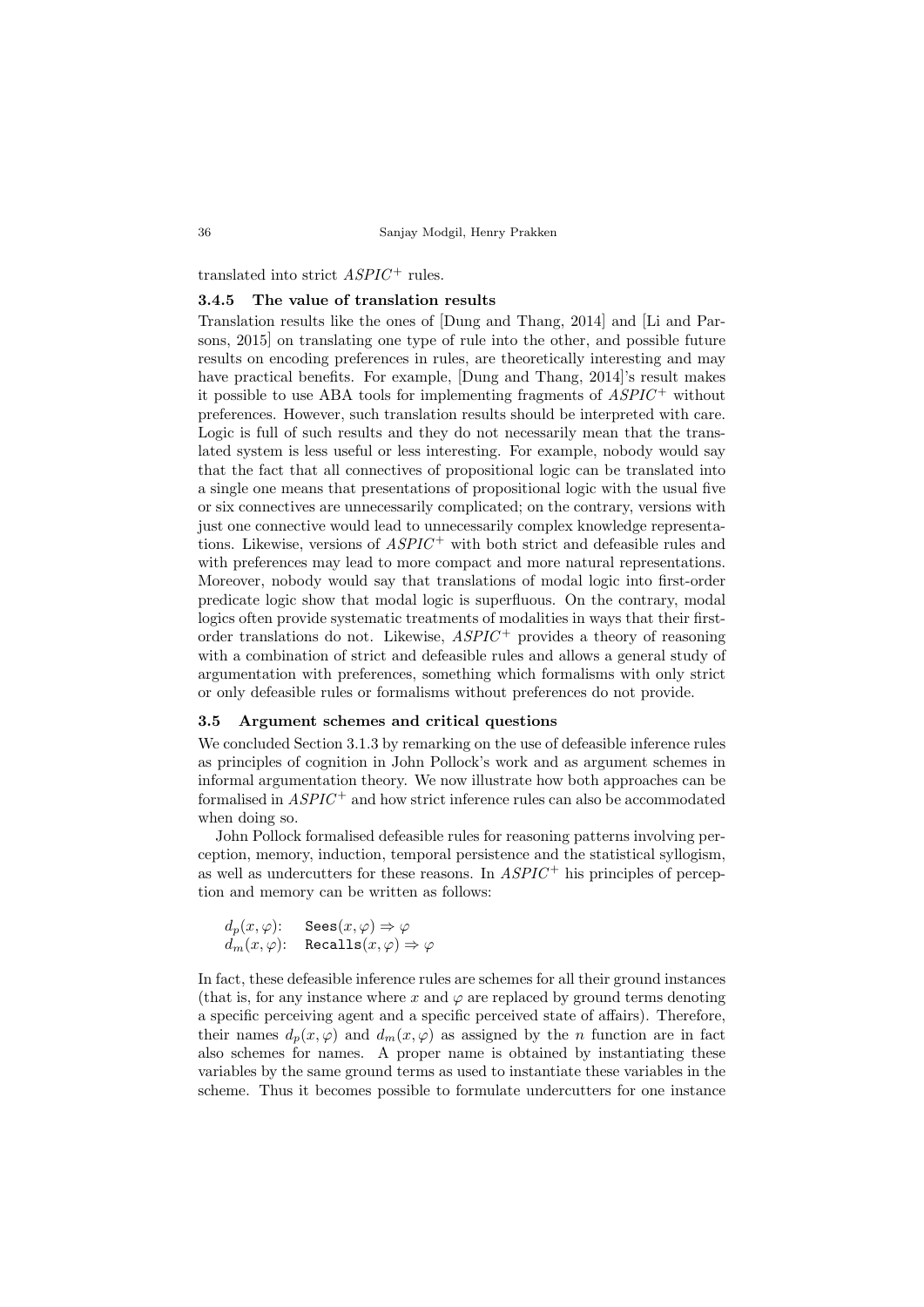of the scheme (say for Jan who saw John in Amsterdam) while leaving another instance unattacked (say for Bob who saw John in Holland Park). Note, finally, that these schemes assume a naming convention for formulas in a first-order language, since  $\varphi$  is a term in the antecedent while it is a well-formed formula in the consequent. In the remainder we will leave this naming convention implicit.

Now undercutters for  $d_p$  state circumstances in which perceptions are unreliable, while undercutters of  $d_m$  state conditions under which memories may be flawed. For example, a well-known cause of false memories of events is that the memory is distorted by, for instance, seeing pictures in the newspaper or watching a TV programme about the remembered event. A general undercutter for distorted memories could be

 $u_m(x, \varphi)$ : DistortedMemory $(x, \varphi) \Rightarrow \neg d_m(x, \varphi)$ 

combined with information such as

 $\forall x, \varphi$ (SeesPicturesAbout $(x, \varphi) \supset$ DistortedMemory $(x, \varphi)$ )

Pollock's epistemic inference schemes are in fact a subspecies of argument schemes. The notion of an argument scheme was developed in philosophy and is currently an important topic in the computational study of argumentation. Argument schemes are stereotypical non-deductive patterns of reasoning, consisting of a set of premises and a conclusion that is presumed to follow from them. Uses of argument schemes are evaluated in terms of critical questions specific to the scheme. An example of an epistemic argument scheme is the scheme from the position to know [Walton, 1996, pp. 61–63]:

 $A$  is in the position to know whether  $P$  is true  $A$  asserts that  $P$  is true  $\overline{P}$  is true

Walton gives this scheme three critical questions:

- 1. Is  $A$  in the position to know whether  $P$  is true?
- 2. Did A assert that P is true?
- 3. Is A an honest (trustworty, reliable) source?

A natural way to formalise reasoning with argument schemes is to regard them as defeasible inference rules and to regard critical questions as pointers to counterarguments. For example, in the scheme from the position to know, questions  $(1)$  and  $(2)$  point to underminers (of, respectively, the first and second premise) while question (3) points to undercutters (the exception that the person is for some reason not credible).

Accordingly, we formalise the position to know scheme and its undercutter as follows: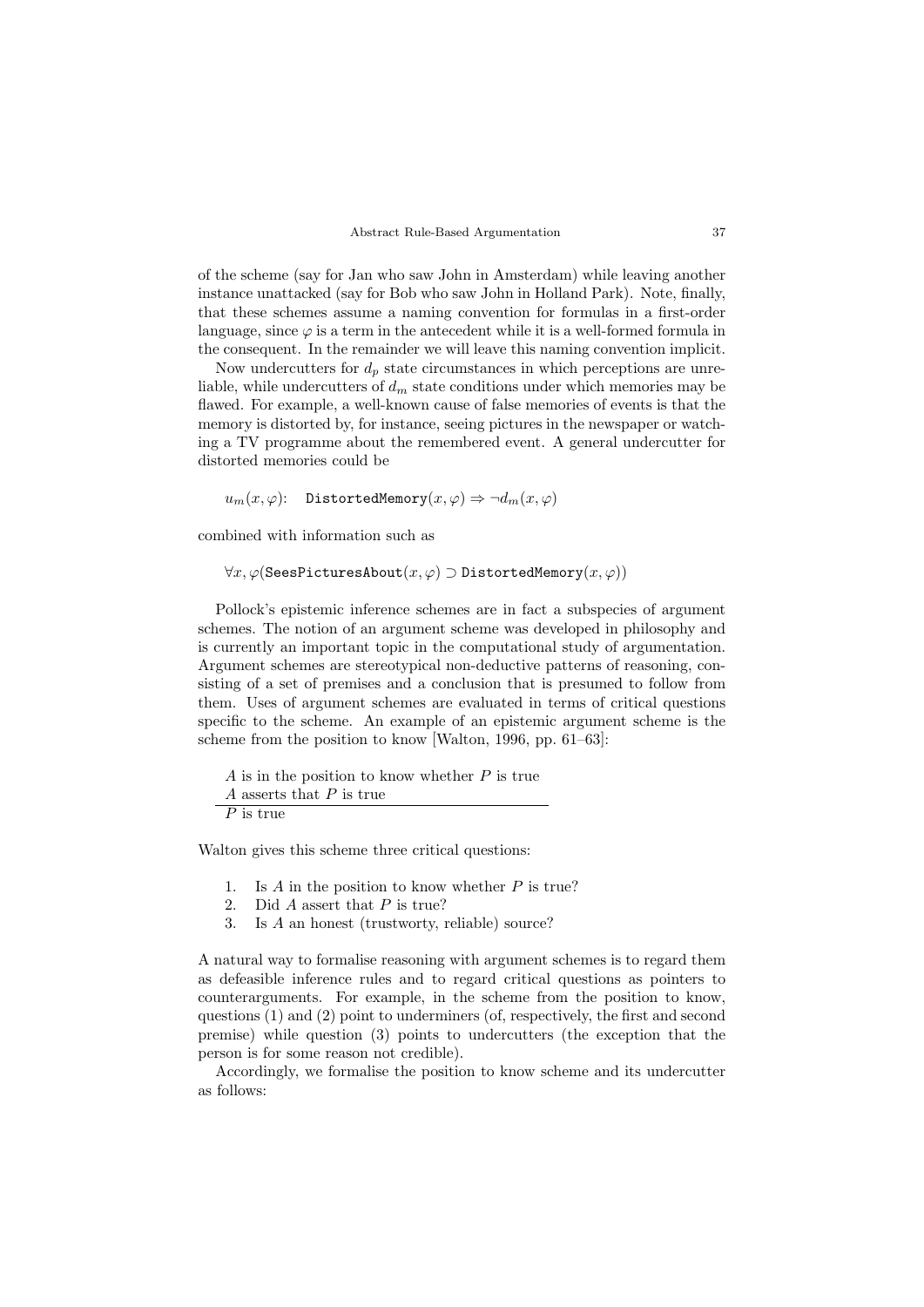$d_w(x, \varphi)$ : PositionToKnow $(x, \varphi)$ , Says $(x, \varphi) \Rightarrow \varphi$ <br> $u_w(x, \varphi)$ :  $\neg \text{Creditble}(x) \Rightarrow \neg d_w(x, \varphi)$  $\neg \texttt{Credible}(x) \Rightarrow \neg d_w(x, \varphi)$ 

We will now illustrate the modelling of both Pollock's defeasible reasons and Walton's argument schemes with our example from Section 2.1, focusing on a specific class of persons who are in the position to know, namely, witnesses. In fact, witnesses always report about what they observed in the past, so they will say something like "I remember that I saw that John was in Holland Park". Thus an appeal to a witness testimony involves the use of three schemes: first the position to know scheme is used to infer that the witness indeed remembers that he saw that John was in Holland Park, then the memory scheme is used to infer that he indeed saw that John was in Holland Park, and finally, the perception scheme is used to infer that John was indeed in Holland Park. Now recall that John was a suspect in a robbery in Holland Park, that Jan testified that he saw John in Amsterdam on the same morning, and that Jan is a friend of John. Suppose now we also receive information that Bob read newspaper reports about the robbery in which a picture of John was shown. One way to model this in  $ASPIC^+$  is as follows.

The knowledge base consists of the following facts (since we don't want to dispute them, we put them in  $\mathcal{K}_n$ :

- $f_1$ : PositionToKnow( $Bob$ , Recalls( $Bob$ , Sees( $Bob$ , InHollandPark( $John$ ))))
- $f_2$ : Says $(Bob, Recalls(Bob, Sees(Bob, InHollandPark(John))))$
- $f_3$ : SeesPicturesAbout( $Bob$ , Sees( $Bob$ , InHollandPark( $John$ )))
- $f_4$ :  $\forall x, \varphi$ .(SeesPicturesAbout $(x, \varphi) \supset$ DistortedMemory $(x, \varphi)$ )<br> $f_5$ :  $\forall x$ .InHollandPark $(x) \supset$ InLondon $(x)$
- $f_5$ :  $\forall x$ .InHollandPark $(x) \supset$ InLondon $(x)$ <br> $f_6$ : PositionToKnow $(Jan, Recalls(Jan, S))$
- $PositionToKnow(Jan, Recalls(Jan, Sees(Jan, InAmsterdam(John))))$
- $f_7$ : Says $(Jan, Recalls(Jan, Sees(Jan, InAmsterdam(John))))$
- $f_8$ : Friends(*Jan*, *John*)
- $f_9$ : SuspectedRobber( $John$ )
- $f_{10}$ : ∀x, y,  $\varphi$ .Friends $(x, y) \wedge$  SuspectedRobber $(y) \wedge$ InvolvedIn $(y, \varphi) \supset \neg$ Credible $(x)$ <br> $f_{11}$ : InvolvedIn $(John, Recalls(Jan, Sees(Jan, InAmsterdam(John))))$ 
	- $InvolvedIn(John, Recalls(Jan, Sees(Jan, InAmsterdam(John))))$
- f<sub>12</sub>:  $\forall x \neg (\texttt{InAmsterdam}(x) \land \texttt{InLondon}(x))$

Combining this with the schemes from perception, memory and position to know, we obtain the following arguments (for reasons of space we don't list separate lines for arguments that just take an item from  $\mathcal{K}$ ).

- $A_3: f_1, f_2 \Rightarrow_{dw}$  Recalls $(Bob, \text{Sees}(Bob, \text{InHollandPark}(John)))$
- $A_4$ :  $A_3 \Rightarrow_{dm}$  Sees(*Bob*, InHollandPark(*John*))
- $A_5$ :  $A_4 \Rightarrow_{dp}$  InHollandPark $(John)$
- $A_7: A_5, f_5 \rightarrow \text{InLondon}(John)$

This argument is undercut (on  $A_4$ ) by the following argument applying the undercutter for the memory scheme: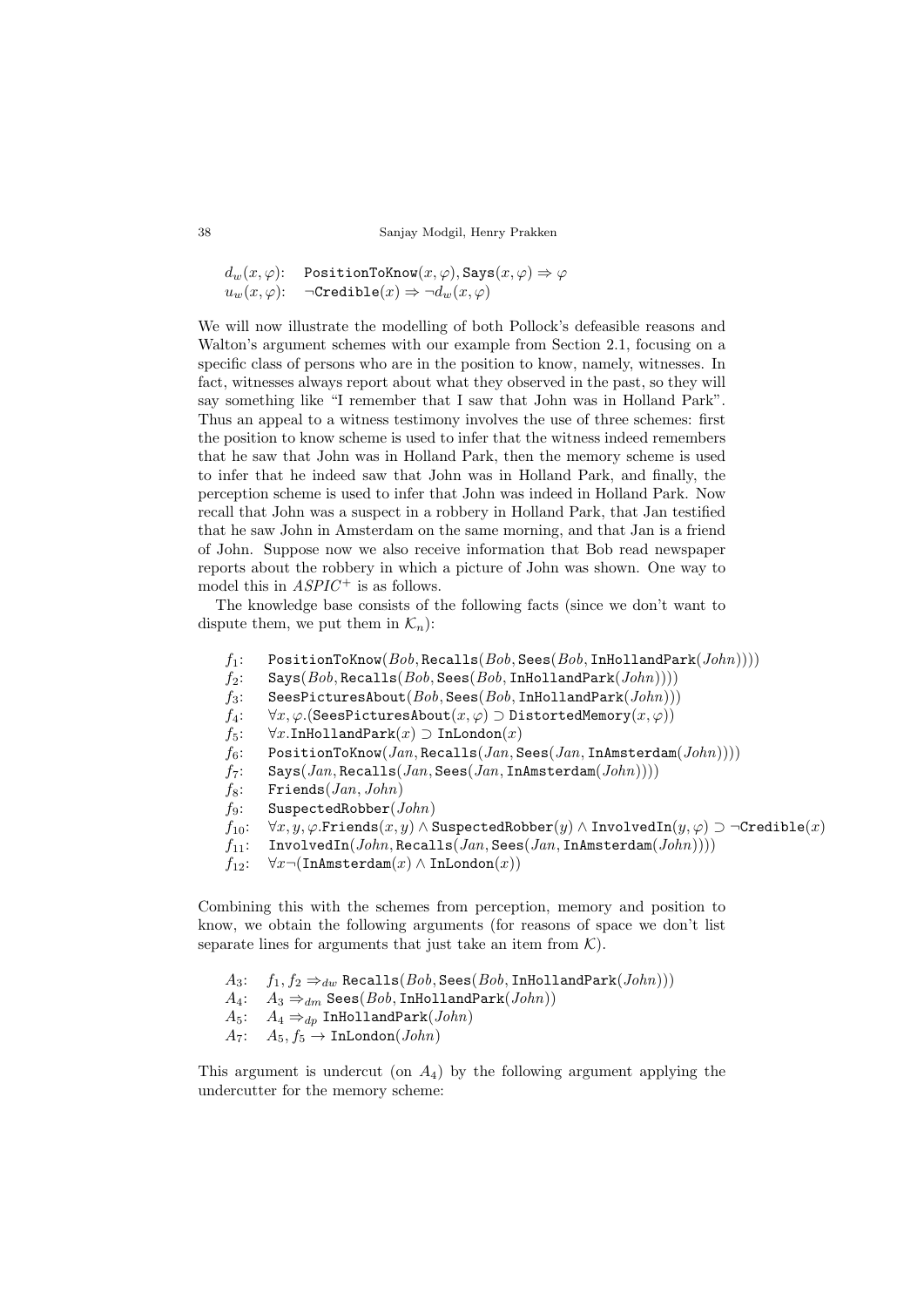$B_3$ :  $f_3, f_4 \rightarrow \text{DistortedMemory}(Bob, \text{Sees}(Bob, \text{InHollandPark}(John)))$ <br>  $B_4$ :  $B_3 \Rightarrow_{um} \neg d_m(Bob, \text{Sees}(Bob, \text{InHollandPark}(John)))$  $B_3\Rightarrow_{um}\neg d_m(Bob,\texttt{Sees}(Bob,\texttt{InHollandPark}(John)))$ 

Moreover,  $A_7$  is rebutted (on  $A_5$ ) by the following argument:

 $C_3: f_6, f_7 \Rightarrow_{dw}$  Recalls $(Jan, \text{Sees}(Jan, \text{InAmsterdam}(John)))$  $C_4$ :  $C_3 \Rightarrow_{dm}$  Sees(*Jan*, InAmsterdam(*John*))  $C_5$ :  $C_4 \Rightarrow_{dp}$  InAmsterdam $(John)$  $C_8$ :  $C_5$ ,  $f_5$ ,  $f_{12}$   $\rightarrow$   $\neg$ InHollandPark(*John*)

This argument is also undercut, namely on  $C_3$ , based on the undercutter of the position to know scheme:

$$
D_4: \quad f_8, f_9, f_{10}, f_{11} \rightarrow \neg \text{Credible}(Jan) D_5: \quad D_4 \Rightarrow_{uw} \neg d_w(Jan, \text{Recalls}(Jan, \text{Sees}(Jan, \text{InAmsterdam}(John))))
$$

Finally,  $C_8$  is rebutted on  $C_5$  by the following continuation of argument  $A_7$ :

As:  $A_7, f_5, f_{12} \Rightarrow \neg \text{InAmsterdam}(John)$ 

 $A_8$  is in turn undercut by  $B_4$  (on  $A_4$ ) and rebutted by  $C_8$  (on  $A_5$ ).

Because of the two undercutting arguments, neither of the testimony arguments are credulously or sceptically justified in any semantics. Let us now see what happens if we do not have the two undercutters. Then we must apply preferences to the rebutting attack of  $C_8$  on  $A_5$  and to the rebutting attack of  $A_8$  on  $C_5$ . As it turns out, exactly the same preferences have to be applied in both cases, namely, those between the three defeasible-rule applications in the respective arguments. And this is what we intuitively want.

Finally, we note that counterarguments based on critical questions of argument schemes may themselves apply argument schemes. For example, we may believe that Jan and John are friends because another witness told us so. Or we may believe that Holland Park is in London because a London taxi driver told us so (an application of the so-called expert testimony scheme).

### 4 Relationship with other Argumentation Formalisms

As shown in various publications on  $ASPIC^+$ , its generality allows the reconstruction of various other systems and frameworks as special cases of  $ASPIC^+$ . In this section we review this work in some detail. We also discuss the relationship of  $ASPIC^+$  with various developments of abstract argumentation frameworks.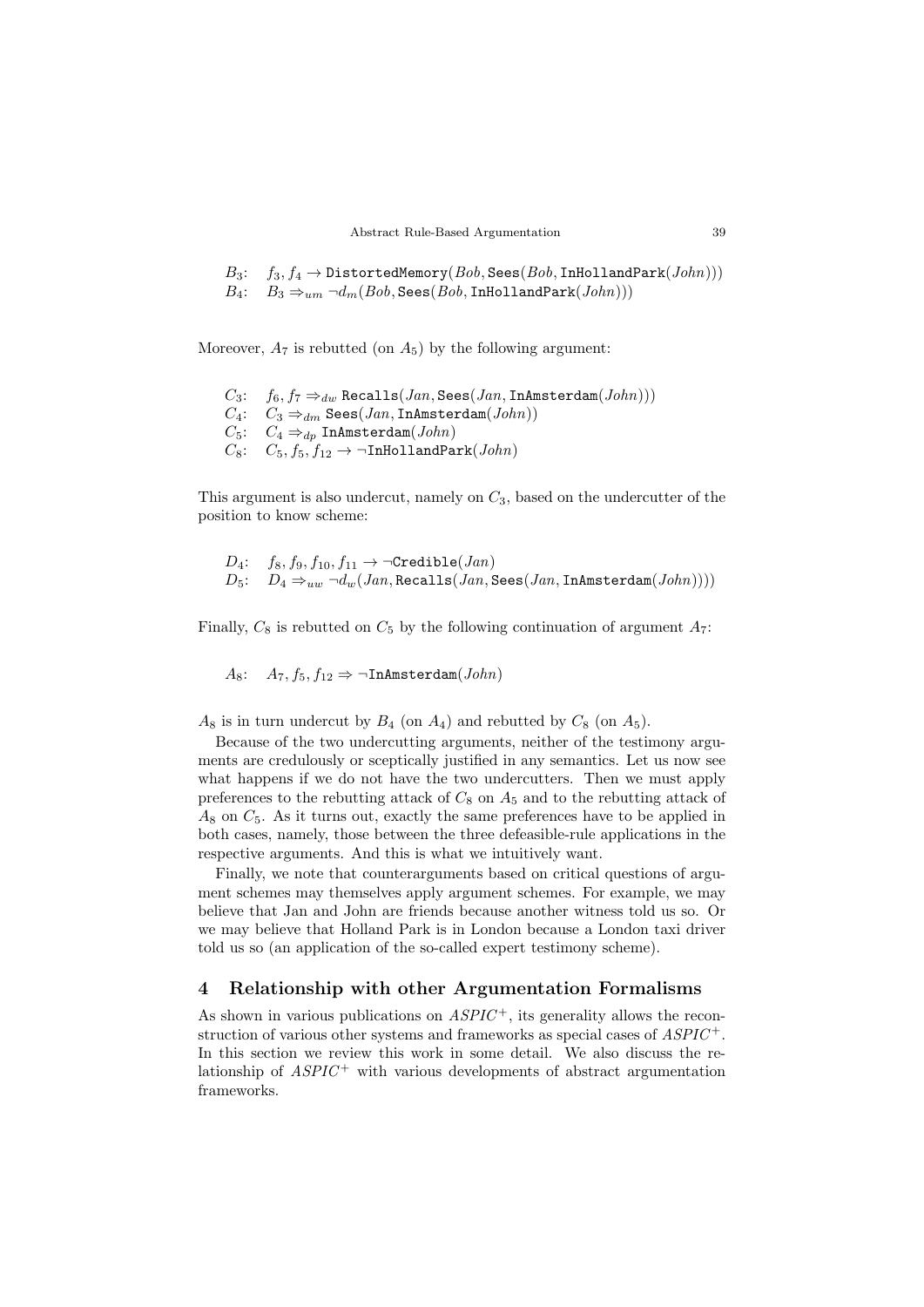40 Sanjay Modgil, Henry Prakken

### 4.1 Assumption-based argumentation

Assumption-based argumentation (ABA) emerged from attempts to give an argumentation-theoretic semantics to logic-programming's negation as failure, and has developed into a general framework for nonmonotonic logics [Bondarenko et al., 1993; Bondarenko et al., 1997; Toni, 2014]. ABA assumes a 'deductive system', consisting of a set of inference rules defined over some logical language. Given a set of so-called 'assumptions' formulated in the logical language, arguments are then deductions of claims using rules and supported by sets of assumptions. In general, ABA leaves both the logical language and set of inference rules unspecified, so that like  $ASPIC^+$ , it is an abstract framework for structured argumentation. However, unlike  $ASPIC^+$ , ABA only allows attacks on an argument's assumptions, so that ABA's rules are effectively strict inference rules. In order to express conflicts between arguments, ABA makes a minimum assumption on the logical language, namely, that each assumption has a contrary. That b is a contrary of a, written as  $b = \overline{a}$ , informally means that b contradicts a. An argument using an assumption a is then attacked by any argument for conclusion  $\bar{a}$ . In [Bondarenko *et al.*, 1997] an argumentationtheoretic semantics is then given which is very much like [Dung, 1995]'s abstract approach, except that [Bondarenko et al., 1997] considers sets of assumptions rather than sets of arguments. However, [Dung *et al.*, 2007] showed that an equivalent fully argument-based formulation can be given.

In this section we first discuss how ABA can be reconstructed in  $ASPIC^+$ and then how some instantiations of  $ASPIC^+$  can be reconstructed in ABA.

## 4.1.1 Reconstructing ABA in  $ASPIC^+$

Above we remarked that [Bondarenko et al., 1997]'s version of ABA is strictly speaking not an instantiation of [Dung, 1995]'s abstract argumentation frameworks but that Dung *et al.*, 2007 gave an equivalent formulation of ABA in such frameworks. [Prakken, 2010] showed that this reconstructed version of ABA can in turn be reconstructed as a special case of  $ASPIC^+$  extended with possibly non-symmetric negation (see Section 2.3 above). In  $ASPIC^+$  as defined by [Prakken, 2010], the ordinary premises were further divided into 'really' ordinary premises and assumptions and the assumption premises were used to model ABA assumptions. However, as observed by [Modgil and Prakken, 2013, Section 3.1], one can do without such specialised premises and model assumptions as ordinary premises. ABA can then be reconstructed as the special case of  $ASPIC^+$  with empty sets of defeasible rules and axiom premises and no preferences.

First the main definitions of ABA are recalled.

**Definition 4.1** (Def. 2.3 of [Dung et al., 2007].) A deductive system is a pair  $(\mathcal{L}, \mathcal{R})$  where

• L is a formal language consisting of countably many sentences, and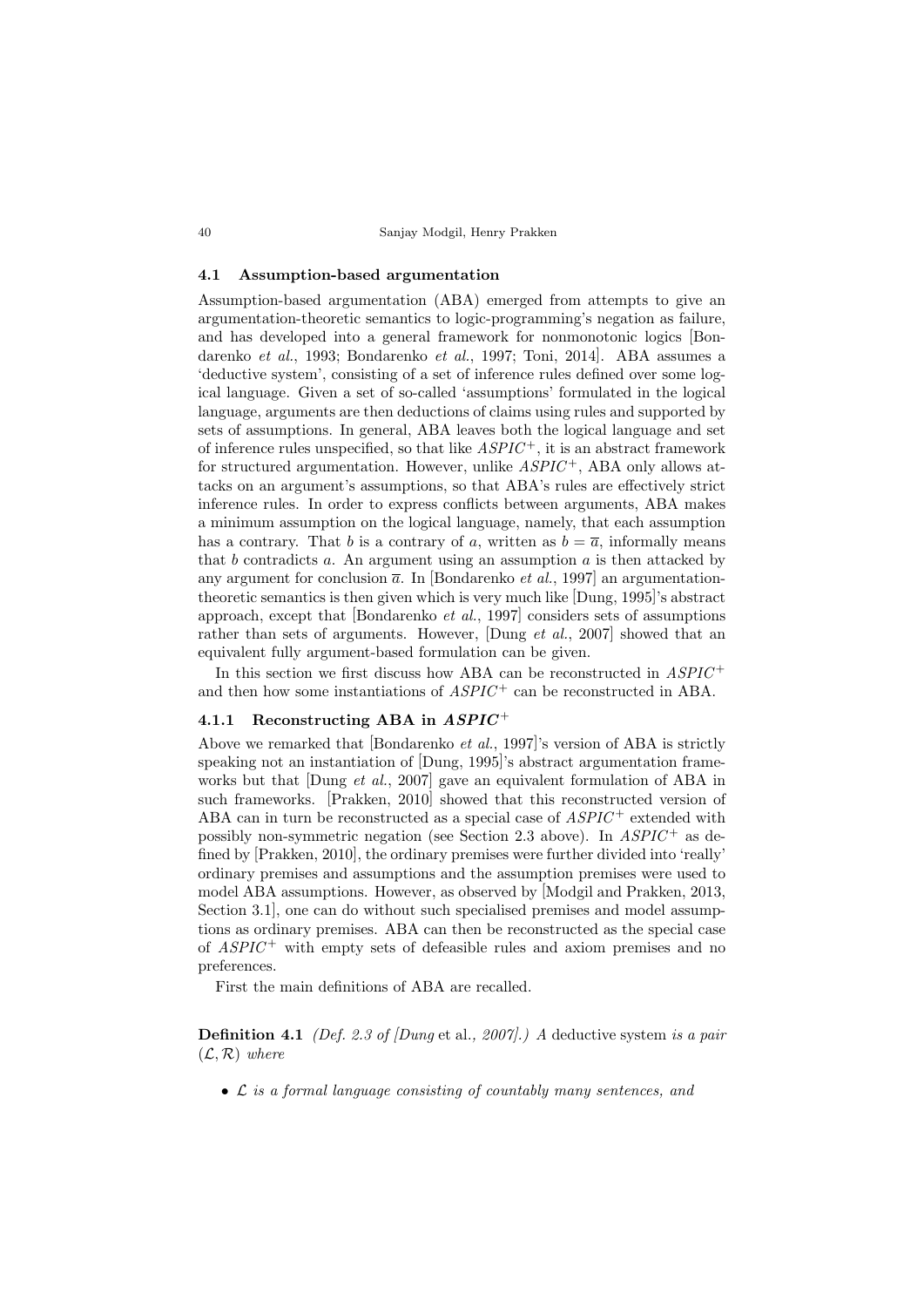• R is a countable set of inference rules of the form  $\alpha_1, \ldots, \alpha_n \to \alpha$ .<sup>13</sup>  $\alpha \in \mathcal{L}$  is called the conclusion of the inference rule,  $\alpha_1, \ldots, \alpha_n \in \mathcal{L}$  are called the premises of the inference rule and  $n \geq 0$ .

**Definition 4.2** (Def. 2.5 of  $Dung$  et al., 2007).) An assumption-based argumentation framework ( $ABF$ ) is a tuple  $(\mathcal{L}, \mathcal{R}, \mathcal{A},^{-})$  where

- $(\mathcal{L}, \mathcal{R})$  is a deductive system.
- $A \subseteq \mathcal{L}, A \neq \emptyset$ . A is the set of assumptions.
- If  $\alpha \in \mathcal{A}$ , then there is no inference rule of the form  $\alpha_1, \ldots, \alpha_n \to \alpha \in \mathcal{R}$ .
- $\overline{\phantom{a}}$  is a total mapping from A into  $\mathcal{L}$ .  $\overline{\alpha}$  is the contrary of  $\alpha$ .

ABA arguments are then defined in terms of deductions. To remain as close as possible to  $ASPIC^+$ , we here give the tree-based definition of [Toni, 2014] (with some minor stylistic rephrasings). The proofs of [Prakken, 2010] instead use [Dung et al., 2007]'s sequence-based definition, which essentially presents one particular order in which a tree-style argument can be constructed.

**Definition 4.3** ([Toni, 2014].) A deduction for a conclusion  $\alpha$  supported by premises  $S \subseteq \mathcal{L}$  is a finite tree with nodes labelled by sentences in  $\mathcal{L}$  or by  $\tau^{14}$ . Each leaf is either  $\tau$  or a sentence in S. each non-leave  $\alpha'$  has, as children, the elements of the body of some rule in  $\mathcal R$  with head  $\alpha'$ .

Then an assumption-based argument is defined as follows.

**Definition 4.4** (Def. 2.6 of Dung et al., 2007).) An argument for a conclusion on the basis of an ABF is a deduction of that conclusion whose premises are all assumptions (in A).

As for notation, the existence of an argument for a conclusion  $\alpha$  supported by a set of assumptions A is denoted by  $A \vdash \alpha$ , or by  $A \vdash_{ABF} \alpha$  if it has to be distinguished from the existence of a strict argument according to Definition 2.4 with the same premises and conclusion; the latter will below be denoted by  $A \vdash_{AT} \alpha$ .

Finally, Dung et al.'s notion of argument attack is defined as follows.

**Definition 4.5** (Def. 2.7 of  $Dung$  et al., 2007).

- An argument  $A \vdash \alpha$  attacks an argument  $B \vdash \beta$  if and only if  $A \vdash \alpha$ attacks an assumption in B;
- an argument  $A \vdash \alpha$  attacks an assumption  $\beta$  if and only if  $\alpha$  is the contrary  $\overline{\beta}$  of  $\beta$ .

 $13$ In [Dung *et al.*, 2007] the arrows are from right to left.

 $14\tau$  represents 'true' and stands for the empty body of rules.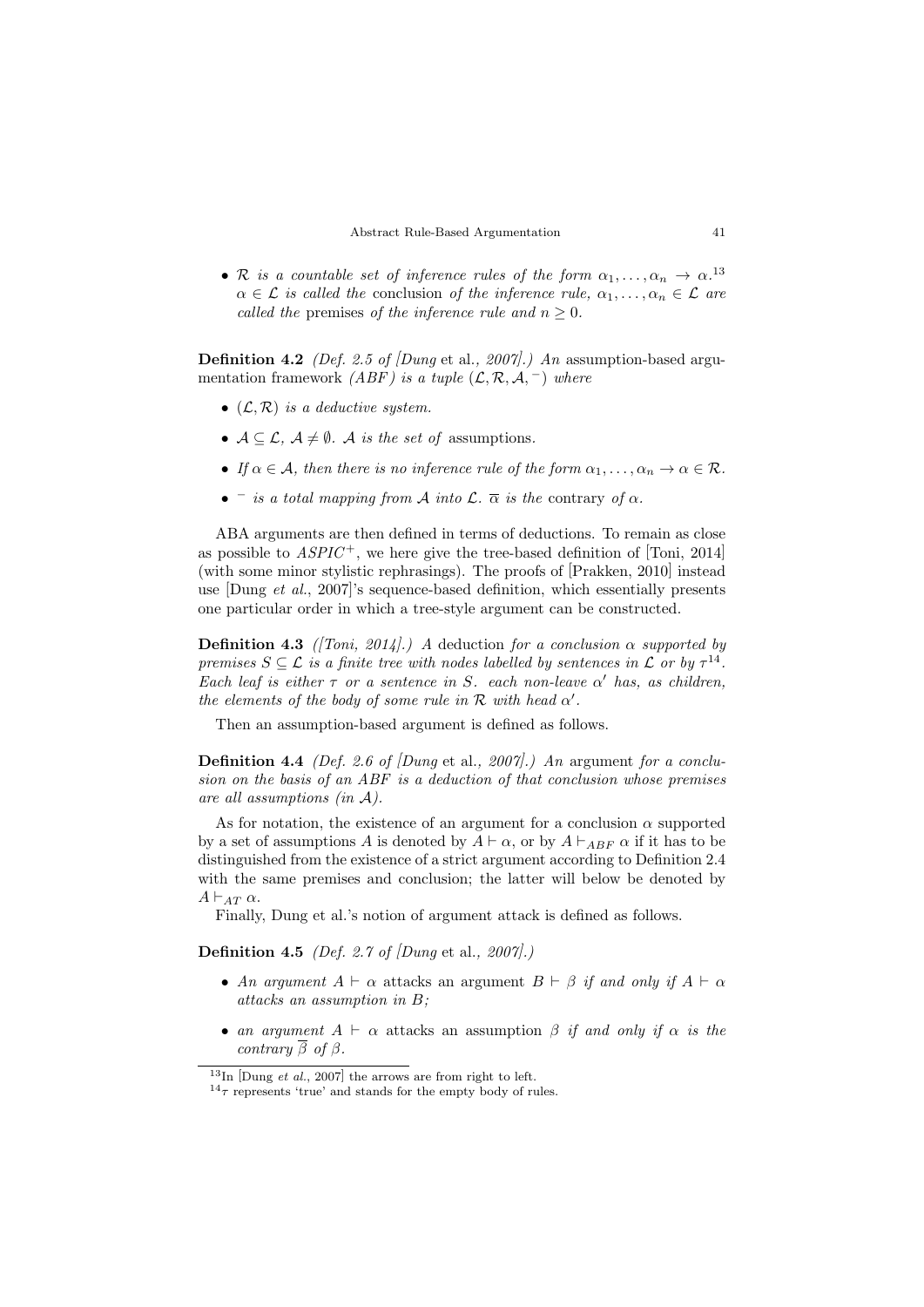The  $ASPIC^+$  argumentation theory corresponding to an assumption-based argumentation framework is then in [Prakken, 2010] defined as follows.<sup>15</sup>

Definition 4.6 [Mapping ABFs to ATs] Given an assumption-based argumentation framework  $ABF = (\mathcal{L}_{ABF}, \mathcal{R}_{ABF}, \mathcal{A}, \mathcal{L}_{ABF})$ , the corresponding argumentation theory  $AT_{ABF} = (AS, \mathcal{K})$ , where  $\widetilde{AS} = (\mathcal{L}_{AT}, \overline{A_{AT}}, \mathcal{R}_{AT}, n)$  and  $\mathcal{K} = K_n \cup \mathcal{K}_p$ , is defined as follows:

- $\mathcal{L}_{AT} = \mathcal{L}_{ABF}$
- $\bullet \varphi \in \overline{\psi}_{AT}$  iff  $\varphi = \overline{\psi}_{ABF}$
- $\mathcal{R}_{AT} = \mathcal{R}_{s} = \mathcal{R}_{ABF}$
- $\mathcal{K}_n = \emptyset$
- $\mathcal{K}_n = \mathcal{A}$
- $\bullet$  *n* is undefined.

Then it can be shown that for all *ABFs*: there exists an argument  $A \vdash_{ABF} \alpha$  if and only if there exists an argument  $A \vdash_{AT} \alpha$ . From this it follows for all ABFs and for every argument  $A \vdash_{ABF} \alpha$  and every argument  $A \vdash_{AT} \alpha$ :  $A \vdash_{ABF} \alpha$  is attacked by an argument  $B \vdash_{ABF} \beta$  if and only if  $A \vdash_{AT} \alpha$  is defeated by an argument  $B \vdash_{AT} \beta$ . Then the main correspondence result can be proven:

Theorem 4.7 (Thm. 8.8 of [Prakken, 2010]) For all ABFs, and for any semantics S subsumed by complete semantics and any set E:

- 1. if E is an S-extension of ABF then  $E_{AT}$  is an S-extension of AT, where  $E_{AT} = \{A \vdash_{AT} \alpha \mid A \vdash_{ABF} \alpha \in E\};$
- 2. if E is an S-extension of AT then  $E_{ABF}$  is an S-extension of ABF, where  $E_{ABF} = \{A \vdash_{ABF} \alpha \mid A \vdash_{AT} \alpha \in E\}.$

Theorem 4.7 says that there is a one-to-one correspondence between the extensions of an ABF and those of its corresponding AT. Note also that the above results carry over to [Verheij, 2003]'s DefLog argumentation system since, as observed by Verheij, DefLog can be translated into ABA.

One virtue of this reconstruction of ABA in  $ASPIC^+$  is that one can then identify conditions under which ABA satisfies rationality postulates (by requiring, for instance, that the strict rules are closed under transposition).

 $15$ In fact, in [Prakken, 2010] the ABA assumptions were translated into  $ASPIC^+$ assumption-type premises, which in [Prakken, 2010] was an additional category of premises. However, as remarked by [Modgil and Prakken, 2013], the translation also succeeds when defined as below.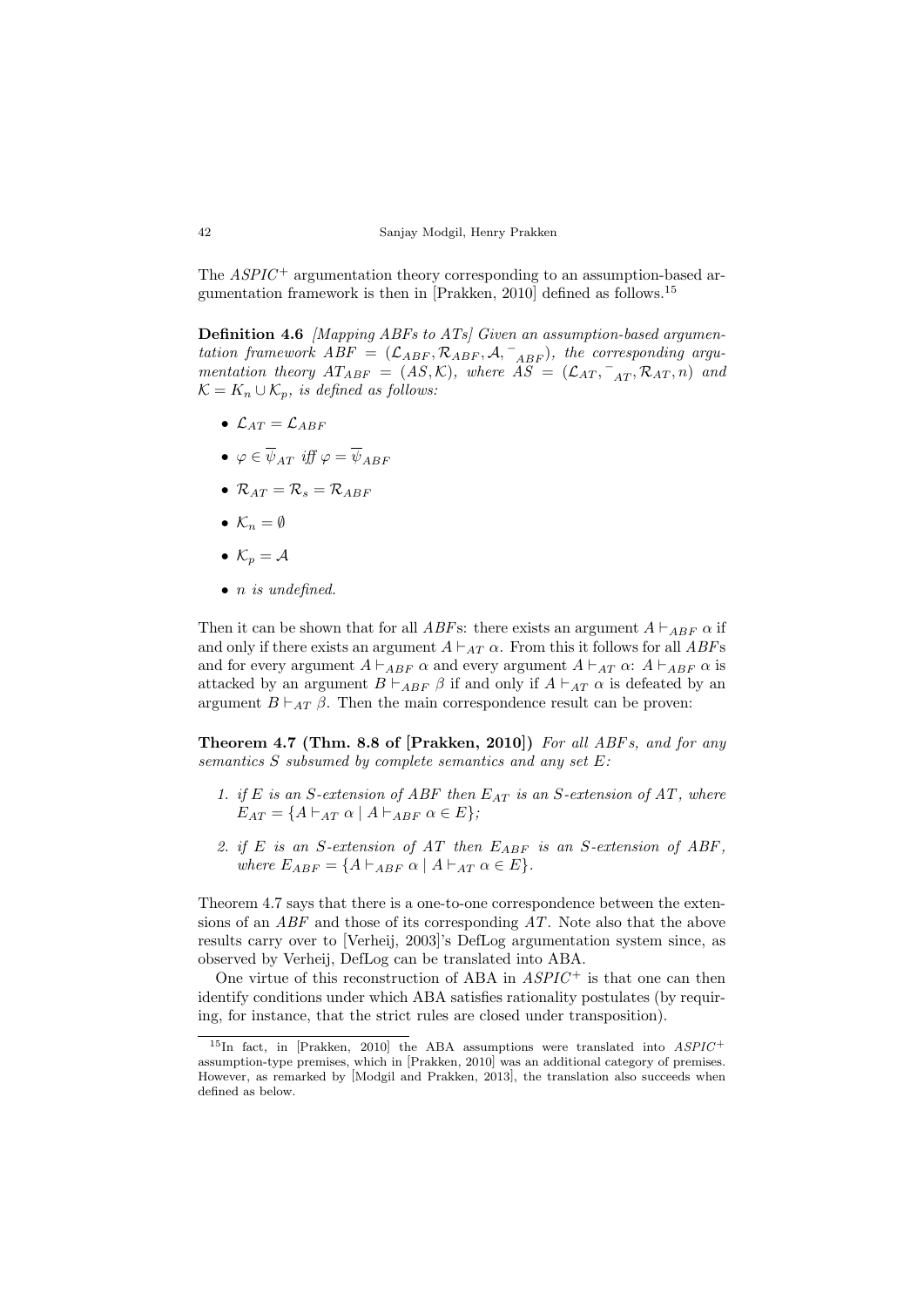### 4.1.2 Reconstructing instantiations of  $ASPIC<sup>+</sup>$  in ABA

[Dung and Thang, 2014] have shown that their rule-based systems, which are a special case of  $ASPIC^+$  with no knowledge base and no preferences, can be translated into ABA instantiations. They do this by translating every defeasible rule  $p_1, \ldots, p_n \Rightarrow q$  as a strict rule  $d_i, p_1, \ldots, p_n, not \neg q \rightarrow q$ , where

- $d_i = n(p_1, \ldots, p_n \Rightarrow q)$  in  $ASPIC^+$ ;
- $d_i$ ,  $not \neg q \in \mathcal{A}$  (i.e., they are ABA assumptions);
- $q = \overline{not \rightarrow q}$  and for all  $\varphi: \varphi = \overline{\neg \varphi}$  and  $\neg \varphi = \overline{\varphi}$

[Dung and Thang, 2014] then show (on the assumption that  $ASPIC^+$  rule names do not occur as antecedents or consequents in  $ASPIC^+$  rules), that for each semantics subsumed by complete semantics the resulting ABA framework validates the same conclusions as the original  $ASPIC^{+}SAF$ . Generalising this result to cases with preferences is still an open question.

### 4.2 Tarskian abstract logics and classical-logic argumentation

[Amgoud and Besnard, 2013] present an abstract approach to defining the structure of arguments and attacks, based on Tarski's notion of an abstract logic that only assumes some unspecified logical language  $\mathcal{L}$ , and a consequence operator over this language, which to each subset of  $\mathcal L$  assigns a subset of  $\mathcal L$ (its logical consequences). Tarski then assumed a number of constraints on  $Cn$  (see [Amgoud and Besnard, 2013] for a more detailed account of these constraints). Finally, Tarski defined a set  $S \subseteq \mathcal{L}$  as consistent iff  $Cn(S) \neq \mathcal{L}$ . In [Amgoud and Besnard, 2013], an argument is a pair  $(S, p)$  where  $S \subseteq \mathcal{L}$  is consistent,  $p \in C_n(S)$  and S is a minimal (under set inclusion) set satisfying these conditions. Then  $(S, p)$  attacks  $(T, q)$  iff  $\{p, q'\}$  is inconsistent for some  $q' \in T$ .

[Modgil and Prakken, 2013, Section 5.2] show that  $ASPIC^+$  can be used to reconstruct, and extend with preferences, the Tarskian logic approach. For the strict rules, they choose (for any finite  $S \subseteq \mathcal{L}$ ):

 $S \to p \in \mathcal{R}_s$  iff  $p \in C_n(S)$ 

Then given any  $\Sigma \subseteq \mathcal{L}$ , they let  $\mathcal{K}_p = \Sigma$ ,  $\mathcal{R}_d = \emptyset$ . Also,  $\forall \phi \in \mathcal{L}$ ,  $\phi$  has a contradictory  $\psi$ , and if  $\phi = -\psi$  then  $Cn(\{\phi, \psi\}) = \mathcal{L}$  and if  $Cn(\{\phi, \psi\}) = \mathcal{L}$ then  $\exists \phi' \in C_n(\{\phi\})$  s.t.  $\phi' = -\psi$ . They then show that given a reasonable argument preference ordering  $\prec$  (possibly defined on the basis of an ordering  $\leq$ over  $\Sigma$ ), the c-SAF is well defined. Hence one obtains an account of [Amgoud and Besnard, 2013]'s Tarskian logic abstract argumentation approach that is extended with preferences and is well behaved with respect to rationality postulates. Two issues to note are that the reconstruction employs  $ASPIC^+$  undermining attacks, which differ from the abstract logic attacks defined above which rely on showing that the claim and attacked premises are inconsistent. However, [Modgil and Prakken, 2013] show that the use of  $ASPIC^+$  attacks does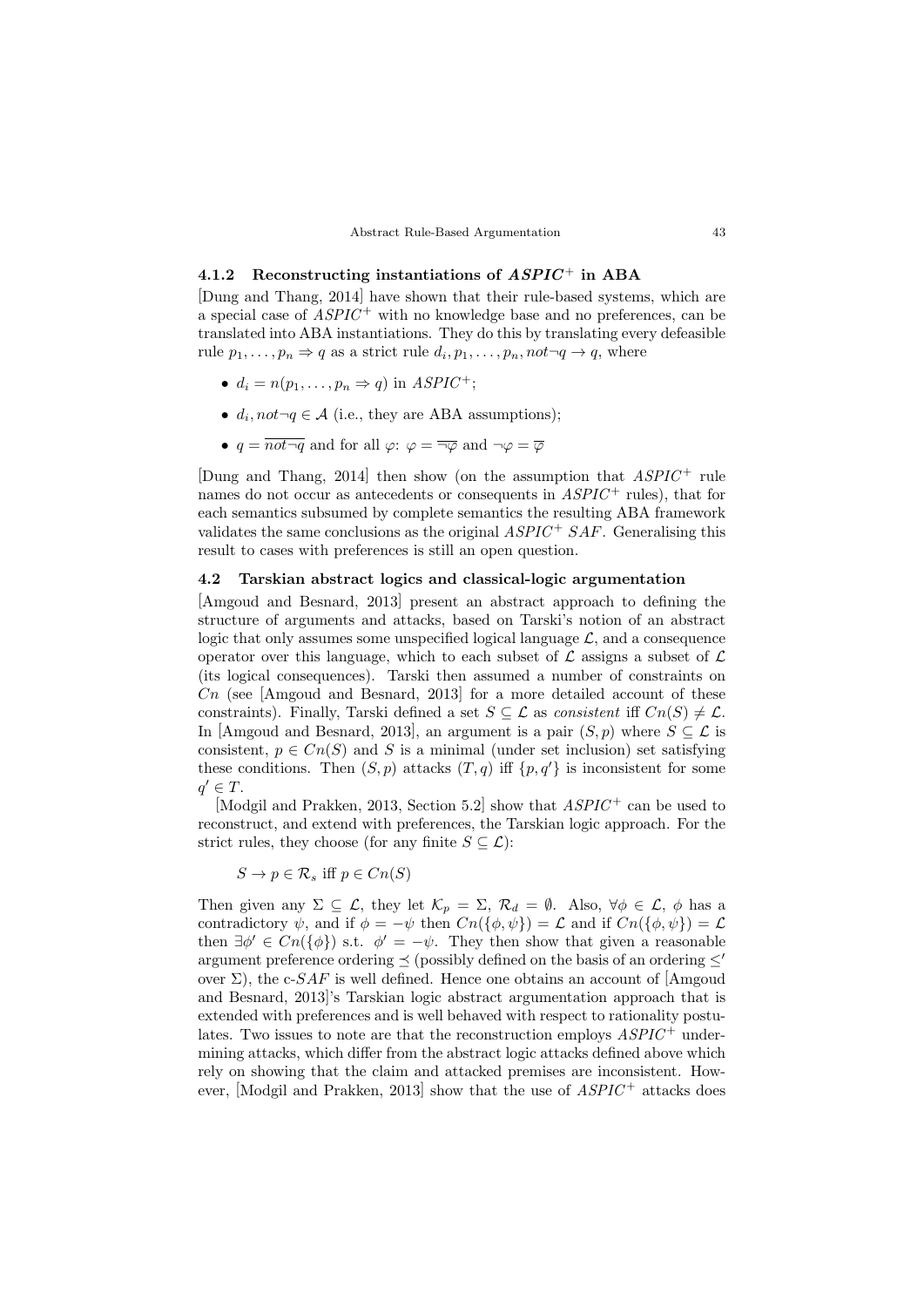not change the outcome in the sense that the complete (and hence grounded, preferred and stable) extensions remain the same irrespective of whether we use the abstract logic notion of an attack instead. Moreover,  $ASPIC^+$  imposes no subset minimality conditions on the premises of arguments. However, [Modgil and Prakken, 2013] show that if subset minimal arguments are not strengthened by adding 'irrelevant' premises – i.e., if A is subset minimal and  $A \nprec B$ then  $A' \nless B$  where  $\texttt{Prem}(A') \supset \texttt{Prem}(A)$  – then the conclusions of arguments in complete extensions remains the same whether or not we exclude arguments that are not subset minimal.

[Modgil and Prakken, 2013] then applied this to a reconstruction of so-called classical argumentation [Cayrol, 1995; Besnard and Hunter, 2001; Besnard and Hunter, 2008; Gorogiannis and Hunter, 2011], which formalises arguments as minimal classical consequences from consistent and finite premise sets in standard propositional or first-order logic. In particular, [Gorogiannis and Hunter, 2011] study classical logic instantiations of abstract argumentation frameworks. [Modgil and Prakken, 2013] reconstruct this as a specific instance of the above formulation of the Tarskian abstract logic approach, with  $C_n$  the classical consequence operator (below denoted as  $\models$ ). This yields the following instantiation of  $ASPIC^+$ :

**Definition 4.8** [Classical argumentation with preferences reconstructed in ASPIC<sup>+</sup>] Let  $\mathcal{L}'$  be a classical-logic language,  $\Sigma \subseteq \mathcal{L}'$  and  $\leq'$  a partial preorder on  $\Sigma$ . A classical-logic argumentation theory based on  $(\mathcal{L}', \Sigma, \leq')$  is a pair  $(AS, \mathcal{K})$  such that AS is an argumentation system  $(\mathcal{L}, ^-, \mathcal{R}, n)$  where:

- 1.  $\mathcal{L} = \mathcal{L}'$ ;
- 2.  $\varphi \in \overline{\psi}$  iff  $\varphi = \neg \psi$  or  $\psi = \neg \varphi$ :
- 3.  $\mathcal{R}_d = \emptyset$ , and for all finite  $S \subseteq \mathcal{L}$  and  $p \in \mathcal{L}$ ,  $S \to p \in \mathcal{R}_s$  iff  $S \models p$ .

K is a knowledge base such that  $\mathcal{K}_n = \emptyset$  and  $\mathcal{K}_n = \Sigma$ .  $(\mathcal{A}, \mathcal{C}, \preceq)$  is the c-SAF based on  $(AS, \mathcal{K})$  as defined in Definition 2.14 and where  $\preceq$  is defined in terms of  $\leq'$  as in Section 3.2.

[Gorogiannis and Hunter, 2011] define seven attack relations and prove that only the following two ensure satisfaction of the rationality postulate of indirect consistency:

- Y directly undercuts X if  $Conc(Y) \equiv \neg p$  for some  $p \in Prem(X)$
- Y directly defeats X if  $Conc(Y) \vdash_c \neg p$  for some  $p \in Prem(X)$

Since classical logic can be specified as a Tarskian abstract logic, [Modgil and Prakken, 2013] can prove via their reconstruction of abstract-logic argumentation, that the  $ASPIC^+$  notion of undermining attacks is equivalent to direct undercuts and defeats in that the complete extensions generated are the same. Moreover, from the results described above in Section 3.2 it follows that their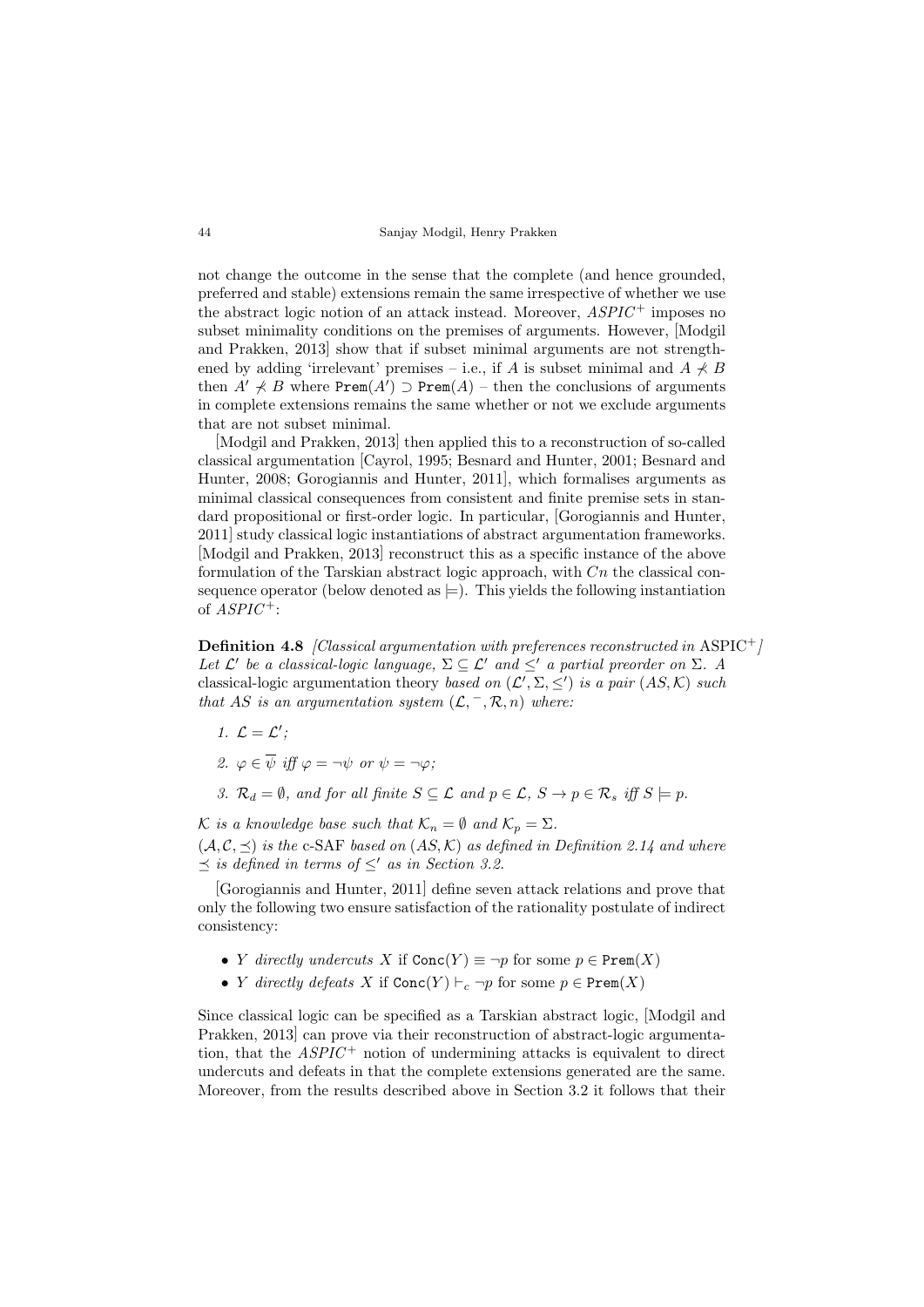extension of classical-logic argumentation with preferences satisfies the rationality postulates. Indeed, [Modgil and Prakken, 2013] argue that the extension to include preferences is needed if classical-logic argumentation is to be effectively used in arbitrating amongst conflicts, since as shown in ([Cayrol, 1995; Gorogiannis and Hunter, 2011; Amgoud and Besnard, 2013]), there is a one-toone correspondence between the (premises of arguments in in) preferred/stable extensions of abstract argumentation frameworks instantiated by a classicallogic knowledge base and the maximal consistent subsets of the knowledge base. This is to be expected, given the monotonicity of classical logic (and thus the absence of logical mechanisms to withdraw previously derivable contradictory inferences).

### 4.3 Carneades

As shown by [Van Gijzel and Prakken, 2011; Van Gijzel and Prakken, 2012], the Carneades system of [Gordon et al., 2007; Gordon and Walton, 2009b] can be reconstructed as a special case of basic  $ASPIC^+$  with a generalised contrariness relation. A Carneades argument is a triple  $\langle P, E, c \rangle$  where P is a set of premises, E a set of exceptions and c the conclusion, which is either pro or con a statement s. Carneades does not assume that premises and conclusions are connected by inference rules. Also, all arguments are elementary, that is, they contain a single inference step; they are combined in recursive definitions of applicability of an argument and acceptability of its conclusion. In essence, an argument is applicable if (1) all its premises are given as facts or else are acceptable conclusions of other arguments, and (2) none of its exceptions are given as facts or as acceptable conclusions of other arguments. A statement is acceptable if it satisfies its proof standard. Facts are stated by an audience, which also provides numerical *weights* for each argument plus *thresholds* for argument weights and differences in argument weights. In the publications on Carneades five proof standards are defined. One is preponderance of the evidence:

Statement p satisfies preponderance of the evidence iff there exists at least one applicable argument pro  $p$  for which the weight is greater than the weight of any applicable argument con  $p$ .

In the  $ASPIC^+$  reconstruction of Carneades the facts are reconstructed as elements of  $\mathcal{K}_n$ , while the Carneades notions of applicability and acceptability are encoded in the  $ASPIC^+$  defeasible inference rules. For every Carneades argument  $a = \langle P, E, c \rangle$ , a defeasible rule  $P \Rightarrow_{app_a} arg_a$  is added, saying that if P then a is applicable<sup>16</sup>. Moreover, a defeasible rule  $arg_a \Rightarrow_{acc_a} c$  is added, saying that if a is applicable, its conclusion is acceptable. Here,  $app_a$  and  $acc_a$ are the respective names of these rules in  $\mathcal L$  according to the naming convention n. Thus a Carneades argument  $\langle P, E, c \rangle$  pro statement s induces an ASPIC + argument:

<sup>16</sup>The idea to make the applicability step explicit by means of an argument node was adapted from [Brewka and Gordon, 2010].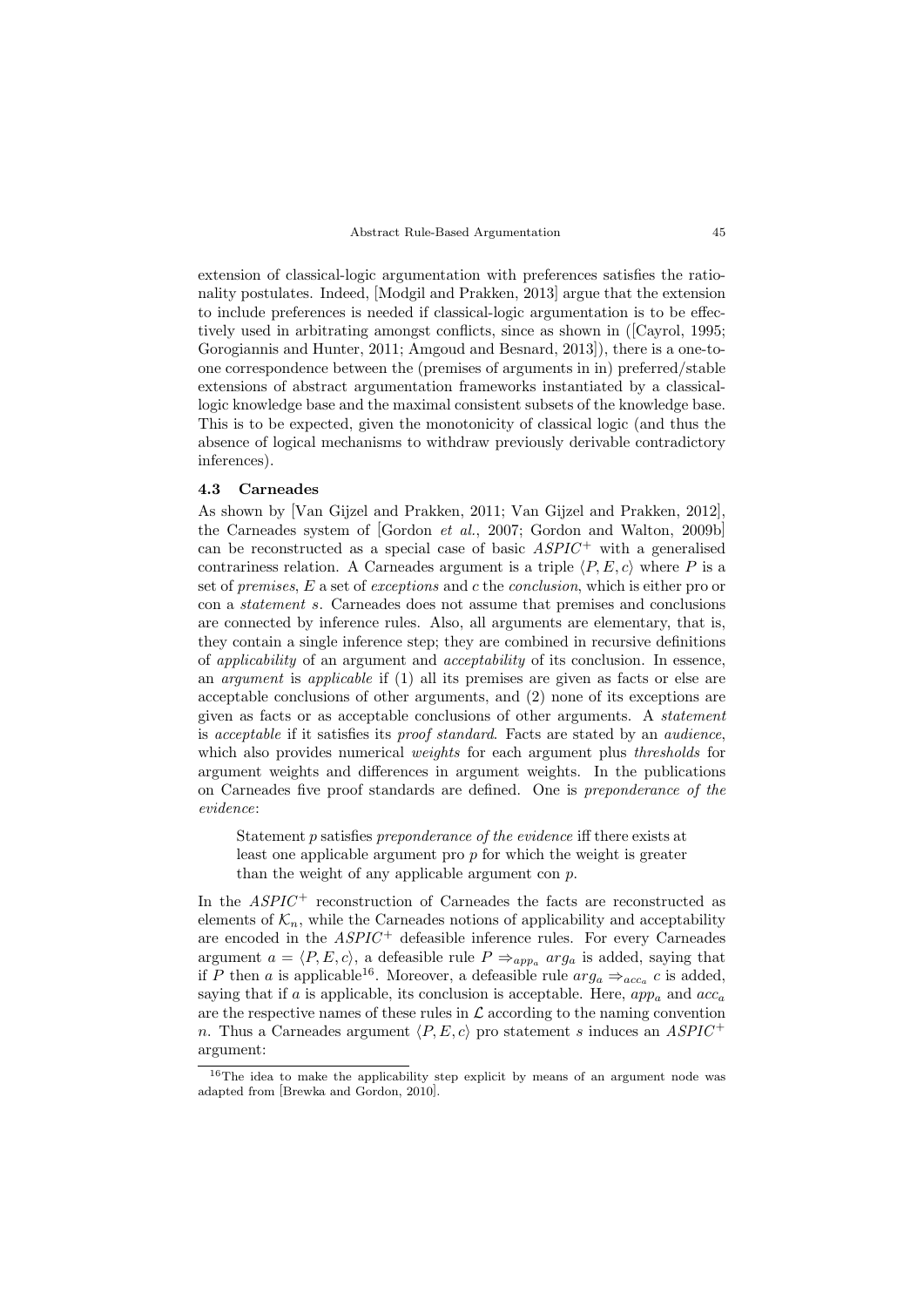$A_1: P$ A<sub>2</sub>:  $A_1 \Rightarrow_{app_a} arg_a$  $A_3$ :  $A_2 \Rightarrow_{acc_a} s$ 

It should be noted that effectively, a Carneades argument is analogous to a defeasible inference rule, since the representation  $(P, E, c)$  does not assume that the facts  $P$  are given as part of the argument; rather it is the *applicability* of the argument that depends on facts or arguments for  $P$ . This justifies the translation of Carneades arguments into  $ASPIC^+$  defeasible rules.

Next, for each exception  $e \in E$ , a rule  $e \Rightarrow \neg app_a$  is added to  $\mathcal{R}_d$  and  $\neg app_a = \overline{app_a}$  is added to the contrariness relation. So such rules can be used to undercut the  $ASPIC^+$  version of an argument on its first step. Moreover, for each argument  $b$  with a conclusion  $c'$  that conflicts with  $s$ , we have that  $arg_b = \overline{acc_a}$  if this is dictated by the proof standard for s. For example, if the standard for s is preponderance of the evidence, then  $arg_b = \overline{acc_a}$  just in case  $weight(a) \leq weight(b)$ . Thus the Carneades proof standards and argument weights are not incorporated in the  $ASPIC^+$  argument ordering but in the  $ASPIC^+$  contrariness relation.

For example, a Carneades argument  $b = \langle P', E', c' \rangle$  where c' is con s, induces an  $ASPIC^+$  argument:

 $B_1$ :  $P'$  $B_2$ :  $B_1 \Rightarrow_{app_b} arg_b$  $B_3: B_2 \Rightarrow_{acc_b} \neg s$ 

Then  $A_3$  rebuts  $B_3$  if weight(b)  $\langle$  weight(a),  $B_3$  rebuts  $A_3$  if weight(a)  $\langle$ weight(b) and both rebut each other if  $weight(a) = weight(b)$ . Since in the  $ASPIC^+$  reconstruction all defeasible arguments are equally strong, all these rebutting attacks succeed as defeat.

[Van Gijzel and Prakken, 2011; Van Gijzel and Prakken, 2012] then prove that under this reconstruction,  $ASPIC^+$  SAFs corresponding to a Carneades theory always have a unique extension, which is the same in all of [Dung, 1995]'s semantics. This perhaps surprising result is partly due to strong non-circularity assumptions made in Carneades on its 'inference graph', which contains all constructible arguments. [Van Gijzel and Prakken, 2011; Van Gijzel and Prakken, 2012 also prove that the conclusions of the justified arguments in  $ASPIC^+$ correspond to the conclusions of the acceptable arguments in Carneades.

### 4.4 Defeasible Logic Programming

Defeasible logic programming (DeLP) is a logic-programming-based argumentation system originating from (but not equivalent to) [Simari and Loui, 1992]. The main publication on DeLP is [Garcia and Simari, 2004], which we will take as the basis for our discussion. Although DeLP is similar to  $ASPIC^+$ , it cannot be fully reconstructed as an instance. Elements of DeLP that instantiate  $ASPIC^+$  are a predicate-logic literal language with ordinary negation, a set of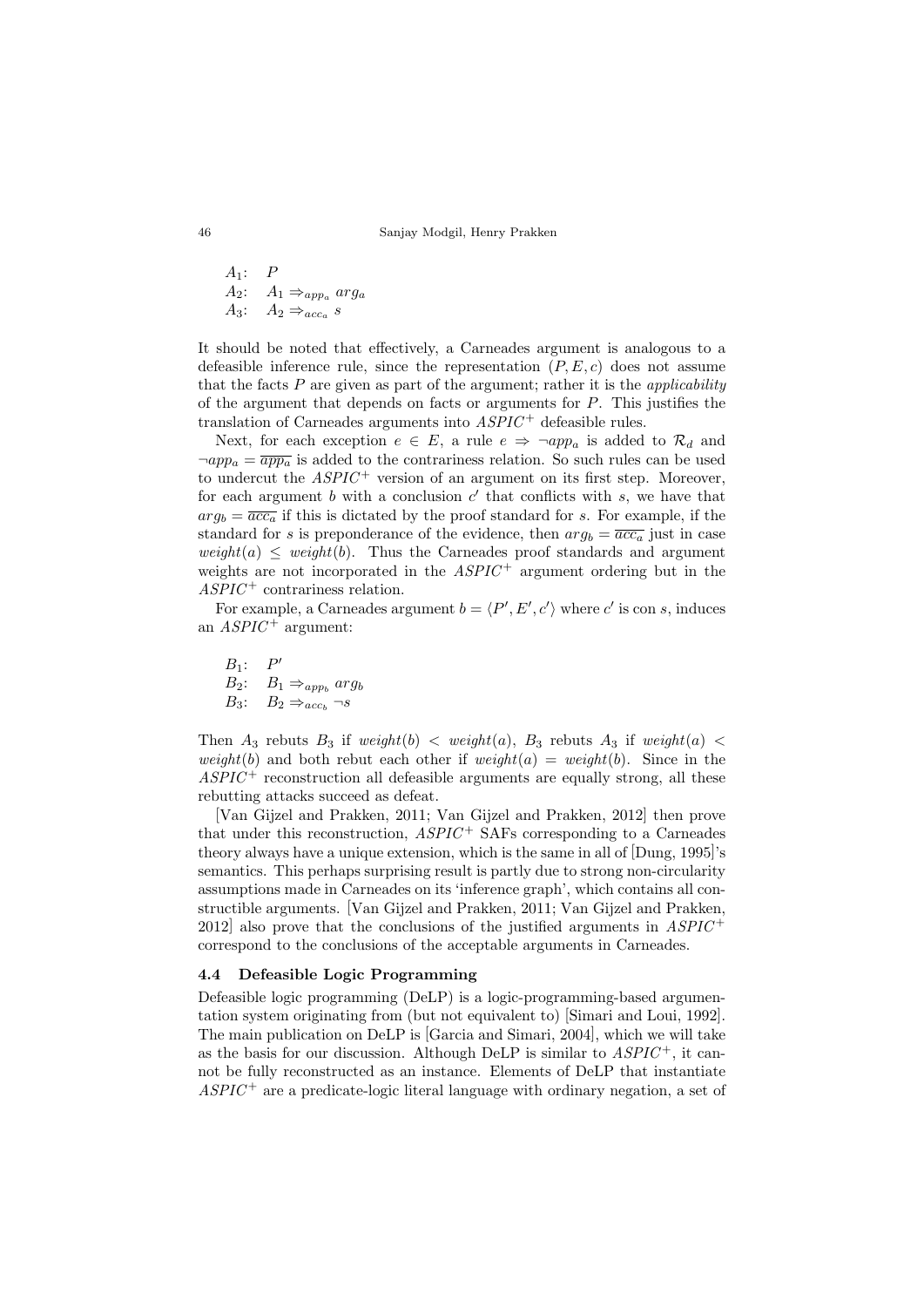indisputable facts, two sets of strict and defeasible rules, and a binary argument ordering. DeLP arguments can be reconstructed as  $ASPIC^+$  arguments with the additional constraint that their sets of conclusions are consistent under application of strict rules in that for no  $\varphi$  it holds that  $Conc(A) \vdash \varphi, \neg \varphi$ .

DeLP's definition of attack is similar but not equivalent to  $ASPIC^+$ 's notion of rebutting attack. Instead (and translated to  $ASPIC^+$  vocabulary), A attacks B at B's subargument  $B'$  if  $Conc(A) \cup Conc(B') \vdash \varphi, \neg \varphi$  for some wff  $\varphi$ . Note that this allows an attack on a conclusion of a strict rule, but such an attack will never exist without an attack on a previous defeasible step in the argument as well. Apart from this difference, DeLP's notion of defeat is defined as in ASPIC<sup>+</sup>: A defeats B if A attacks B on B' and  $A \nprec B'$ . It remains to be investigated whether adopting DeLP's notion of rebutting attack in ASPIC <sup>+</sup> would lead to different outcomes.

A main difference with  $ASPIC<sup>+</sup>$  is that DeLP as defined in [Garcia and Simari, 2004 does not evaluate arguments by generating abstract argumentation frameworks. Instead, DeLP's notion of warrant is defined in a way that is similar to the argument game of grounded semantics [Prakken, 1999; Modgil and Caminada, 2009] but with some significant differences. Briefly, the argument game for grounded semantics is between a proponent and an opponent of an argument  $A$ , where the proponent begins with  $A$  and then the players take turns such that the opponent defeats or strictly defeats the proponent's previous argument while the proponent strictly defeats the opponent's previous argument; in addition, the proponent is not allowed to repeat his own arguments. An argument  $A$  is justified if the proponent has a winning strategy in a game starting with A. DeLP's notion of warrant is equivalent to this notion of justification but its game rules are different. First, if one player weakly defeats the previous argument then the next player must strictly defeat that argument, while if one player strictly defeats the previous argument then the next player may either weakly or strictly defeat it. Second, no player may reuse a subargument from one of its earlier moves.

It would be interesting to adopt the game rules of grounded semantics in DeLP's notion of warrant, which would then establish a clear link between DeLP and the theory of abstract argumentation. Among other things, this would facilitate the study of the satisfaction of rationality postulates in DeLP.

## 4.5  $ASPIC<sup>+</sup> characterisations of non-monotonic reasoning$ formalisms

A key reason for the prominence of argumentation (in particular Dung's theory of abstract argumentation frameworks) in knowledge representation and reasoning, is its characterisation of non-monotonic reasoning in terms of the dialectical exchange of argument and counter-argument. Indeed, in [Dung, 1995], argumentation-based characterisations of logic programming, [Reiter, 1980]'s Default Logic and [Pollock, 1987]'s argumentation system are formalised. The theory thus provides foundations for reasoning by individual computational and human agents, and distributed non-monotonic reasoning ('dialogue') amongst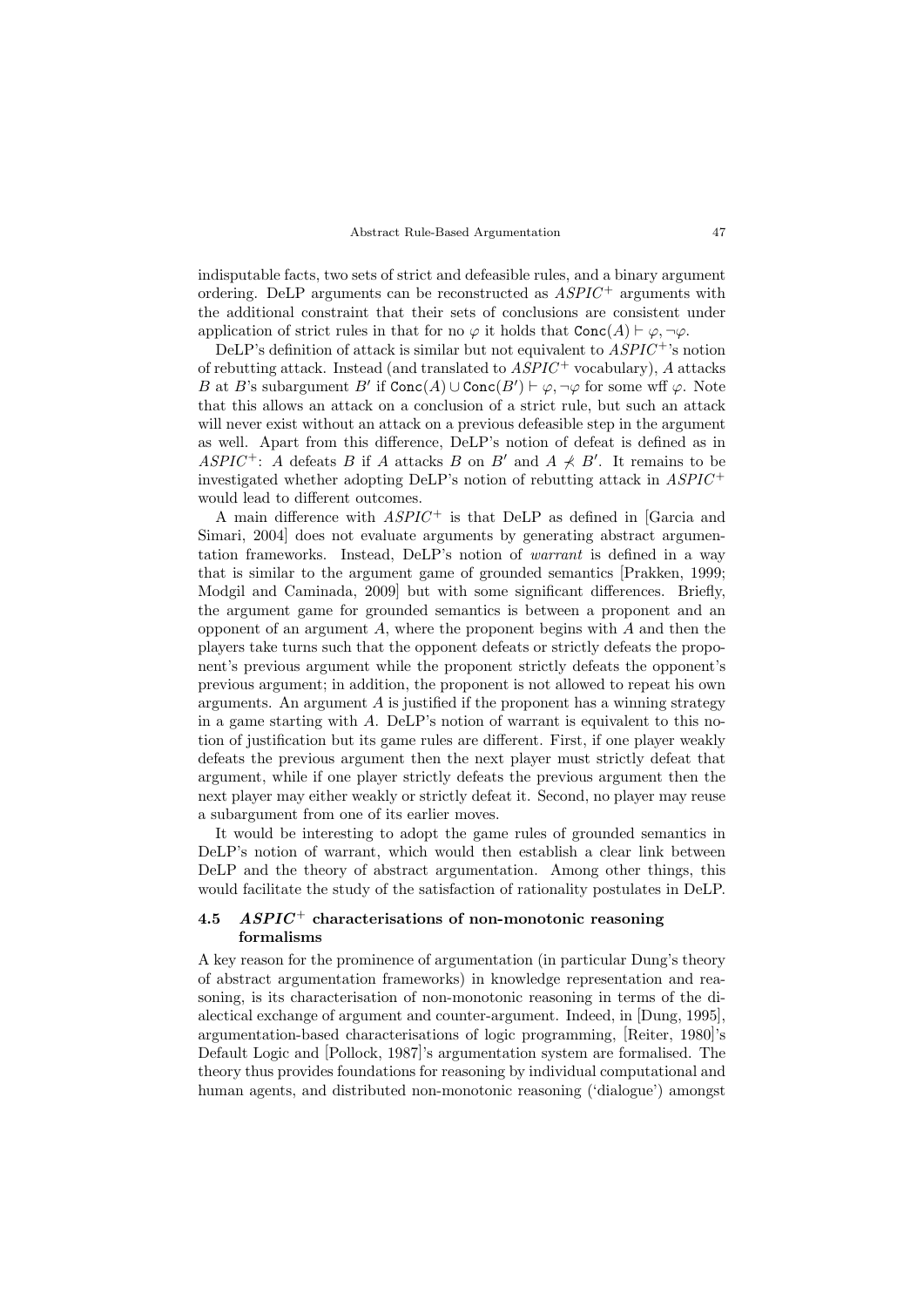48 Sanjay Modgil, Henry Prakken

agents.

 $ASPIC^+$  continues in this tradition, formalising logic programming instantiations of abstract argumentation frameworks, whereby the defeasible rules are rules in a logic program, the strict rules and axiom premises are empty, the preference relation is empty, and (as described in Section 2.3) the ordinary premises are the negation as failure (∼) assumptions in the antecedents of defeasible rules, and we define the contrary function  $\forall \alpha \in \mathcal{L}: \alpha \in \overline{\sim \alpha}$ .

Brewka's Preferred Subtheories [Brewka, 1989] can also be formalised as an instance of  $ASPIC^+$ 's formalisation of classical-logic argumentation (as outlined in Section 4.2). The arguments and attacks are defined by a base  $\Sigma$ of propositional classical wff equipped with a total ordering  $\leq'$  which is used by the set comparison  $\mathcal{L}_{E1i}$  to define weakest link preferences over arguments. One then obtains an argumentation-based characterisation of non-monotonic inference defined by Preferred Subtheories. The latter starts with a stratification  $(\Sigma_1, \ldots, \Sigma_n)$  of the totally ordered  $\Sigma$   $(\alpha, \beta \in \Sigma_i$  iff  $\alpha \equiv' \beta$  and  $\alpha \in \Sigma_i, \beta \in \Sigma_j, i \le j$  iff  $\beta \in \Sigma \le' \alpha \in \Sigma$ ). A 'preferred subtheory' (ps) is obtained by taking a maximal under set inclusion consistent subset of  $\Sigma_1$ , maximally extending this with a subset of  $\Sigma_2$ , and so on. Multiple individually consistent preferred subtheories may be constructed, and [Modgil and Prakken, 2013] show that each ps corresponds to the premises of arguments in a stable extension. Hence,  $\alpha$  is classically entailed from a ps iff  $\alpha$  is the conclusion of an argument in a stable extension. Then  $\alpha$  is a sceptical (credulous) Preferred Subtheories inference iff  $\alpha$  is entailed by all (respectively at least one) ps, iff  $\alpha$ is sceptically (credulously) justified under the stable semantics (as defined in Definition 2.18).

More recently,  $ASPIC^+$  has been used to provide an argumentative characterisation of Brewka's Prioritised Default Logic (PDL) [Brewka, 1994a]. PDL upgrades [Reiter, 1980]'s Default Logic to include a strict partial ordering  $\lt_D$ on a finite set D of first order normal defaults of the form  $\frac{\theta:\phi}{\phi}$ . Then given a set W of first order formulae, and a linearisation  $\lt^+$  of  $\lt_D$ , one iteratively applies the highest ordered default whose antecedent is in the first order closure of the result obtained in the previous iteration. Intuitively, one starts with the classical consequences  $E_0$  of W, and then adds the consequent of the highest ordered default whose antecedent is contained in  $E_0$ . Then closure under classical consequence obtains  $E_1$ , to which one adds the consequent of the highest ordered default whose antecedent is contained in  $E_1$ , and so on, until  $E_{n+1} = E_n$  is the unique extension of  $(D, W, <)$ . In [Young *et al.*, 2016], an *ASPIC*<sup>+</sup> SAF is defined in which the contrary function is defined so as to formalise classical negation,  $\mathcal{R}_s$  characterises inference in first order classical logic, the axiom premises  $\mathcal{K}_n$  is defined as  $W(\mathcal{K}_p = \emptyset)$ ,  $\mathcal{R}_d = \{\theta \Rightarrow \phi | \frac{\theta : \phi}{\phi} \in D\}$  (with the naming function n undefined), and  $\lt_D$  the ordering on  $\mathcal{R}_d$ . A linear 'structure preference' ordering  $\langle$ <sub>SP</sub> is defined, which modifies  $\langle$ <sub>D</sub> so as to account for the dependency amongst rules in  $\mathcal{R}_d$  (i.e., for any set of rules applicable given all rules thus far applied,  $\lt_{SP}$  picks out the  $\lt_D$  maximal rule, and the process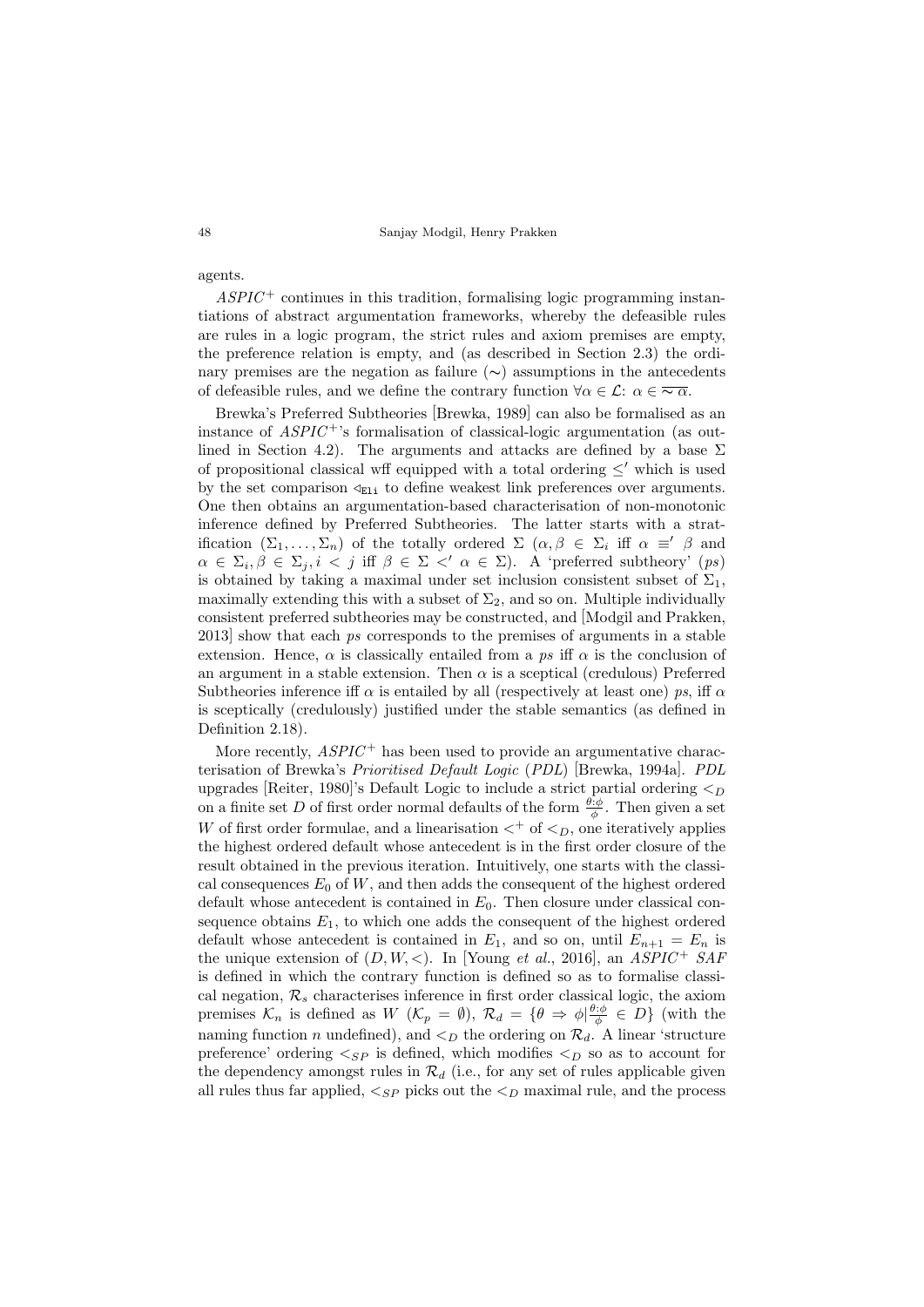is repeated for the set of rules that are subsequently applicable). Then the disjoint elitist ordering –  $\Gamma$   $\vartriangleleft_{DE1i}$   $\Gamma'$  iff  $\exists r \in \Gamma \setminus \Gamma', \forall r' \in \Gamma' \setminus \Gamma : r \leq_{SP} r' -$  is used to define an ordering over arguments according to the weakest link principle. [Young *et al.*, 2016] then show that the single extension E of  $(D, W, \lt)$ corresponds to the conclusions of arguments in the (provably) unique stable extension of the corresponding  $ASPIC^+SAF$ .

# 4.6 The relationship of  $ASPIC^+$  with developments of the theory of abstract argumentation frameworks

 $ASPIC^+$  is designed to generate abstract argumentation frameworks in the sense of [Dung, 1995]. Over the years, various extensions of abstract argumentation frameworks with further elements have been proposed, such as with preferences ([Amgoud and Cayrol, 1998]'s preference-based argumentation frameworks or  $PAFs$ ), values ([Bench-Capon, 2003]'s value-based argumentation frameworks or  $VAFs$ ), attacks on attacks ([Modgil, 2009]'s extended argumentation frameworks or  $EAFs$ ) and abstract support relations between arguments (e.g. [Cayrol and Lagasquie-Schiex, 2009]'s bipolar argumentation frameworks or  $BAFs$ ). The question arises as to what extent  $ASPIC^+$  can be seen as instantiations of these frameworks. Moreover, work has recently been done on the dynamics of abstract argumentation frameworks, such as deleting or adding arguments or attacks; e.g. [Baroni and Giacomin, 2008; Baroni et al., 2011b; Baumann and Brewka, 2010]. The question also arises as to what extent can the dynamics of argumentation, as studied in these works, be applied to  $ASPIC^+$ . These questions are answered in this section.

# 4.6.1 E-ASPIC<sup>+</sup>: Structuring Extended Argumentation Frameworks

[Modgil, 2009] extended abstract argumentation frameworks to accommodate arguments that attack attacks, and in so doing enabled integration of arguments that express preferences over other arguments. The essential idea is that given an attack from  $A$  to  $B$ , then if the argument  $C$  expresses a strict preference for B over A, C attacks (and so invalidates the success of) the attack from A to B. A modified definition of the acceptability of arguments was defined for these Extended Argumentation Frameworks (EAFs), and [Modgil, 2009] showed that one can reconstruct [Prakken and Sartor, 1997]'s logic-programming-based argumentation system with defeasible preferences as an instance of EAFs. In this reconstruction, arguments built from rules expressing preferences over other 'object level' rules, constitute arguments expressing preferences over the arguments built from the object level rules.

However, as with Dung's original abstract argumentation frameworks, the abstract EAFs can in principle yield extensions that violate the rationality postulates. Hence [Modgil and Prakken, 2010] define a version of  $ASPIC^+$  $- E-ASPIC^+$  – that generate a special class of bounded hierarchical EAFs in which the finite arguments A can be stratified into  $A_1, \ldots, A_n$ , such that if  $C \in \mathcal{A}_i$   $(i \neq 1)$  expresses a preference for B over A, then  $A, B \in \mathcal{A}_{i-1}$ . As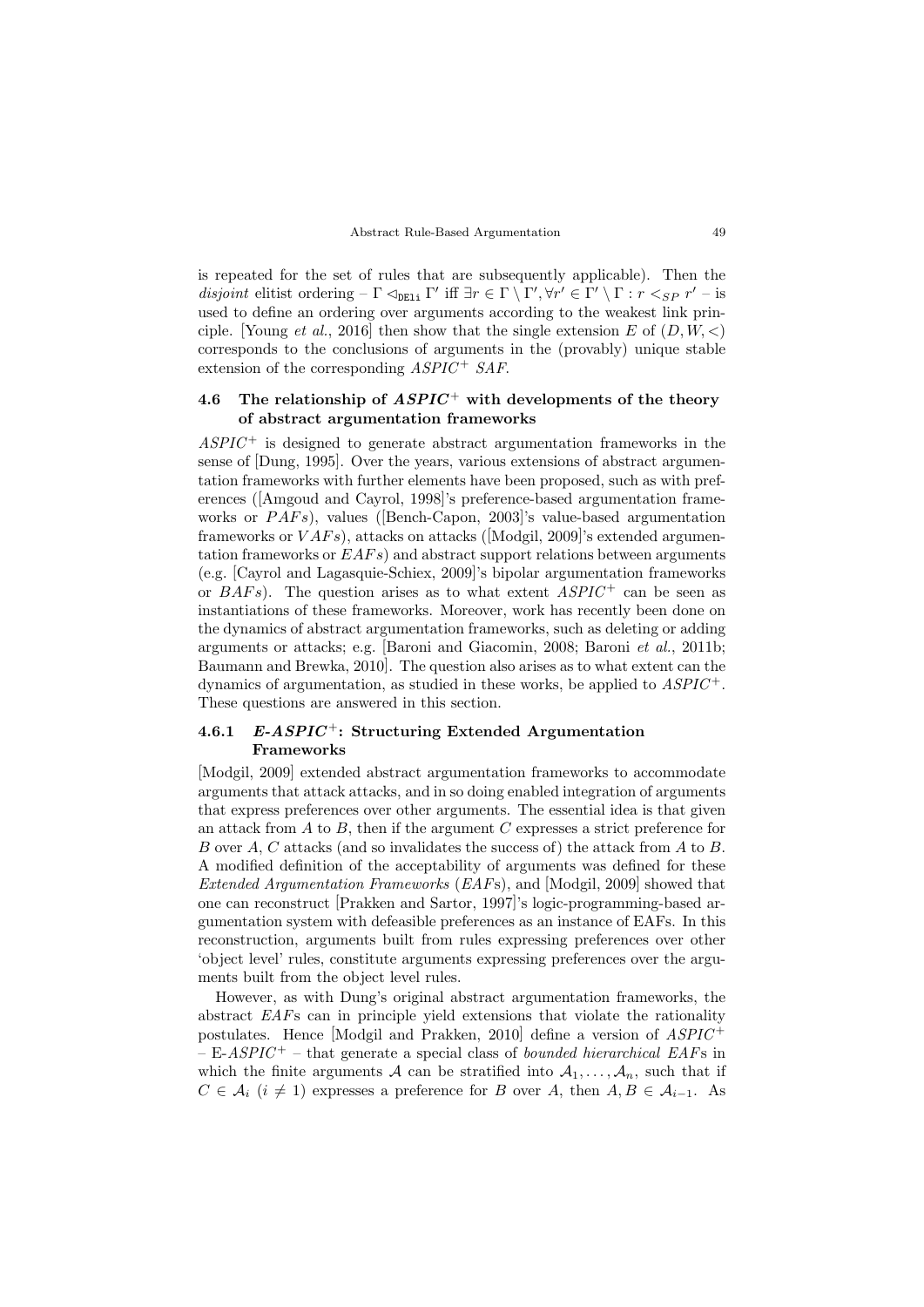in  $ASPIC^+$  arguments are constructed from strict and defeasible rules, and axiom and ordinary premises, and in addition to the usual notions of attack, E-ASPIC<sup>+</sup> defines a function over sets of arguments  $\mathcal{A}' \subseteq \mathcal{A}$ , that maps  $\mathcal{A}'$  to a strict preference over some  $B, A \in \mathcal{A}$ . In this way,  $EAFs$  are conservatively modified to allow for attacks on attacks to originate from sets of, rather than single, arguments. As well as the notion of a well-defined  $SAF^{17}$  [Modgil and Prakken, 2010] additionally identify a condition that if  $\mathcal{A}' \subseteq \mathcal{A}$  expresses that  $A \prec B$  and  $\mathcal{A}'' \subset \mathcal{A}$  expresses that  $B \prec A$ , then  $\mathcal{A}'$  and  $\mathcal{A}''$  respectively contain arguments  $X$  and  $Y$  that have contradictory conclusions, or some  $X$ and Y such that X can be extended by strict rules to an argument  $X^+$  such that  $X^+$  and Y have contradictory conclusions. [Modgil and Prakken, 2010] then show that the generated bounded hierarchical EAFs satisfy [Caminada and Amgoud, 2007]'s rationality postulates.

### 4.6.2 Abstract support relations

There have been several recent proposals to extend abstract argumentation frameworks with abstract support relations, such as [Cayrol and Lagasquie-Schiex, 2005; Cayrol and Lagasquie-Schiex, 2009; Cayrol and Lagasquie-Schiex, 2013]'s Bipolar Argumentation Frameworks  $(BAFs)$ , the work of [Martinez et al., 2006] and [Oren and Norman, 2008]'s Evidential Argumentation Systems  $(EASs)$ . Various semantics for such frameworks have been defined, claiming to capture different notions of support. For example, [Boella *et al.*, 2010a] study semantics of what they call "deductive" support, which satisfies the constraint that if  $A$  is acceptable and  $A$  is a deductive support of  $B$ , then  $B$  is acceptable. [Nouioua and Risch, 2011] consider "necessary support", which satisfies the constraint that if B is acceptable and A is a necessary support of B, then A is acceptable.

One question is whether the  $ASPIC^+$  notion of a subargument instantiates any of these notions. Here we first discuss [Dung and Thang, 2014]'s simple way of formalising [Nouioua and Risch, 2011] intuitions concerning necessary support, namely, by adding a binary support relation  $S$  on  $A$  to  $AFs$  with the sole additional constraint that if  $B$  supports  $C$  and  $A$  defeats  $B$  then  $A$  also defeats C. The semantics of the resulting abstract argumentation frameworks is simply defined by choosing one of the semantics for the corresponding pair  $(A, \mathcal{D})$ . Thus the support relation S is only used to constrain the defeat relation  $\mathcal{D}$ . [Prakken, 2014] calls the resulting frameworks  $SuppAFs$  and notes that  $ASPIC^+$  can be reconstructed as an instance of  $SuppAFs$  as follows. Take  $D$ to be  $ASPIC^{+}$ 's defeat relation and S to be  $ASPIC^{+}$ 's subargument relation between arguments. It is then immediate from Definitions 2.10 and 2.12 that  $ASPIC^+$ 's notion of defeat satisfies [Dung and Thang, 2014]'s constraint on  $D$ in terms of  $S$ .

An equivalent reformulation of  $SuppAFs$  does make use of support relations in its semantics. In [Prakken, 2013]  $ASPIC^+$  as presented above was reformu-

<sup>&</sup>lt;sup>17</sup>Where the requirement that an argument ordering is reasonable is adapted to the setting of EAFs.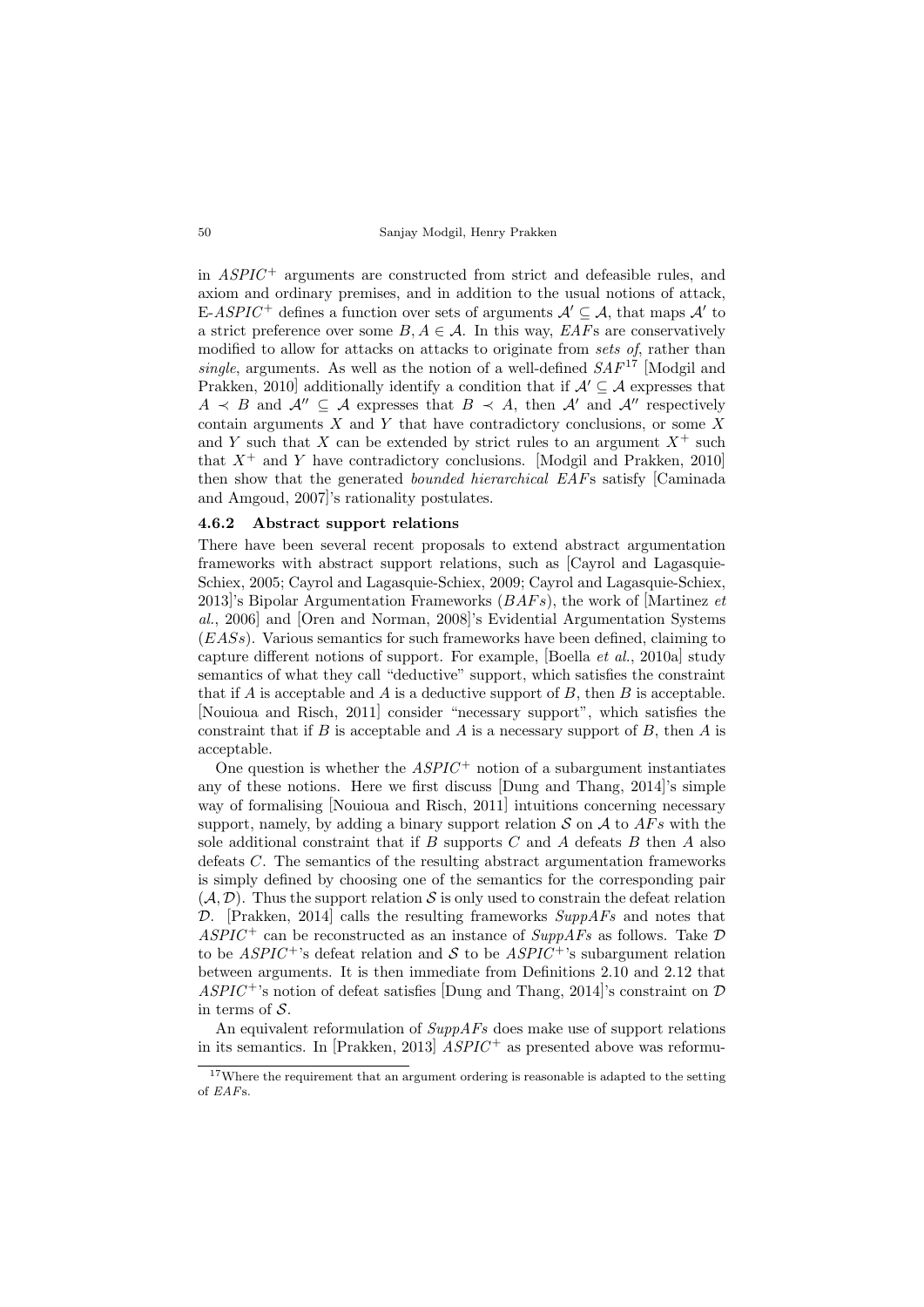lated in terms of [Pollock, 1994]'s recursive labellings, and this reformulation was abstracted to  $SuppAFs$  in [Prakken, 2014]. First, [Prakken, 2013] defines a notion of p-defeat (for "Pollock-defeat"), which captures direct defeat between arguments:

**Definition 4.9**  $[p\text{-}Attack]$  A p-attacks B iff A p-undercuts, p-rebuts or pundermines B, where:

• A p-undercuts argument B iff  $Conc(A) = -n(r)$  and B has a defeasible top rule r.

• A p-rebuts argument B iff  $Conc(A) = -Conc(B)$  and B has a defeasible top rule.

• Argument A p-undermines B iff Conc(A) =  $-\varphi$  and B =  $\varphi$ ,  $\varphi \notin \mathcal{K}_n$ .

**Definition 4.10** [p-Defeat] A p-defeats B iff: A p-undercuts B, or; A p-rebuts/pundermines B and  $A \nless B$ .

Then  $[Prakken, 2013]$  proves that A defeats B according to Definition 2.12 iff A p-defeats B or A p-defeats a proper subargument  $B'$  of B. Now if the support relation of a SuppAF is taken to be  $ASPIC^+$ 's notion of an 'immediate' subargument and the defeat relation of a  $SuppAF$  is taken to be p-defeat, then the following definition is equivalent to [Dung, 1995]'s semantics for AFs (and so for  $SuppAFs$ ).

**Definition 4.11** [p-labellings for SuppAFs.] Let  $(A, \mathcal{D}, \mathcal{S})$  be a SuppAF corresponding to a  $(c-)SAF = (A, D)$  where D is defined as p-defeat and where S is defined as  $(A, B) \in S$  iff B is of the form  $B_1, \ldots, B_n \to / \Rightarrow \varphi$  and  $A = B_i$  for some  $1 \leq i \leq n$ . Then  $(In, Out)$  is a p-labelling of SuppAF iff  $In \cap Out = \emptyset$  and for all  $A \in \mathcal{A}$  it holds that:

- 1. A is labelled in iff:
	- (a) All arguments that p-defeat  $A$  are labelled out; and
	- (b) All  $B$  that support  $A$  are labelled in.
- 2. A is labelled out iff:
	- (a) A is p-defeated by an argument that is labelled in; or
	- (b) Some  $B$  that supports  $A$  is labelled out.

Exploiting the well-known correspondences between labelling- and extensionbased semantics [Caminada, 2006], [Prakken, 2014] shows that the complete extensions defined thus for  $\textit{SuppAFs}$  generated from  $\textit{ASPIC}^+$  with p-defeat are exactly the complete extensions of  $SuppAFs$  as generated above from  $ASPIC^+$ with defeat.

[Prakken, 2014] also showed for preferred semantics that  $ASPIC^+$  instantiates [Oren and Norman, 2008]'s evidential argumentation systems. One might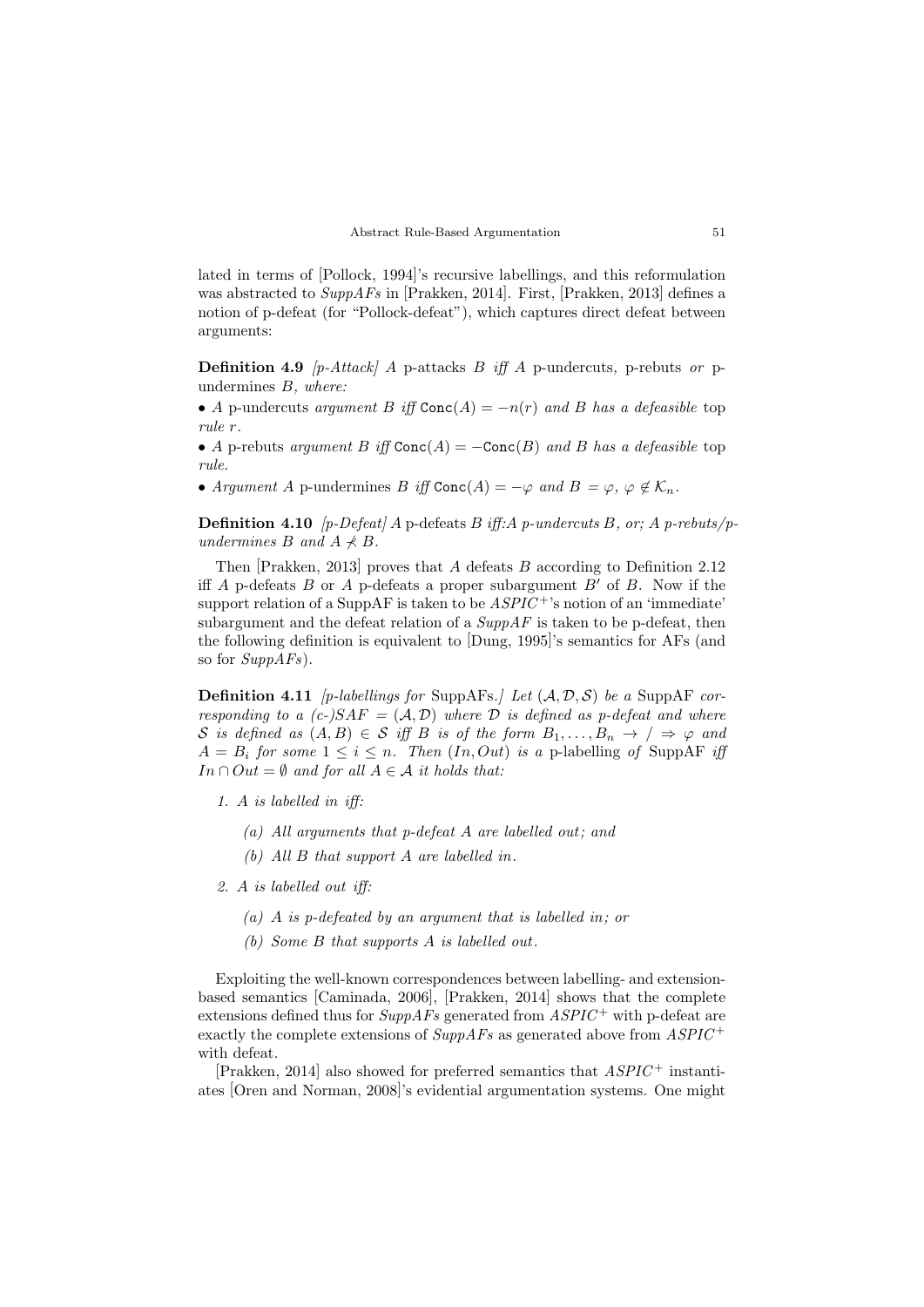expect that classical-logic instantiations of  $ASPIC^+$  instantiate [Boella *et al.*, 2010a]'s version of bipolar argumentation frameworks for "deductive support". However, [Prakken, 2014] showed that this is not the case. This raises the question as to how one might instantiate [Boella et al., 2010a]'s notion of deductive support.

More generally, the question arises as to the relation of the various accounts of abstract support relations with formalisms for structured argumentation. To the best of our knowledge, the only papers studying this question are [Prakken, 2014] and [Modgil, 2014]. [Modgil, 2014] discusses this issue under the assumption that arguments and their relations are constructed from a  $ASPIC^+$  argumentation theory. He discusses how examples in the literature used to motivate the need for support relations essentially amount to the supporting argument A concluding some  $\phi$  that is: 1) either a premise in the supported argument  $B$ ; 2) the conclusion of a defeasible rule in  $B$ , or; 3) A provides the missing sub-argument for the *enthymeme B* (i.e.,  $B$  is an incomplete argument). For example, letting A be an argument constructed from  $\alpha$  and  $\alpha \Rightarrow_{r_1} \beta$  then illustrating the three cases, B consists of: 1)  $\beta$  and  $\beta \Rightarrow_{r_2} \delta$ ; 2)  $\gamma$ ,  $\gamma \Rightarrow_{r_3} \beta$  and  $\beta \Rightarrow_{r_2} \delta; 3$   $\beta \Rightarrow_{r_2} \delta$ .

Given this analysis, the underlying premises and rules can then be seen to generate additional arguments without the need for support relations; for example, in case 1) the additional argument  $B': A \Rightarrow_{r_2} \delta$ . Hence, one would expect that the justification status of arguments obtained by the modified definitions of acceptability in abstract argumentation frameworks augmented by support relations, corresponds to their evaluation in a standard abstract argumentation framework of arguments and attacks, instantiated by the additional arguments generated by the same premises and rules. In case 1), this would mean that the status of B in the augmented framework in which B is supported by A, is the same as the status of  $B$  in the original framework consisting of  $A$ ,  $B$  and  $B'$ . However, [Modgil, 2014] shows that this correspondence does not always hold<sup>18</sup>. He concludes from this that only when examining abstract concepts in a structured approach can one gain some insight into the appropriate use of these abstract level concepts in evaluating arguments. Indeed, [Modgil, 2014] provides a similar analysis of collective attacks [Nielsen and Parsons, 2007] and recursive attacks on attacks [Baroni et al., 2011a] that have been incorporated at the abstract level and that have led to modified definitions of acceptability.

### 4.6.3 Preference- and value-based argumentation frameworks

[Amgoud and Cayrol, 1998] added to abstract argumentation frameworks  $(AFs)$ a preference relation on  $A$ , resulting in *preference-based argumentation frameworks (PAFs)*, which are triples of the form  $\langle A, \text{attack}, \preceq \rangle$ . An argument A

<sup>18</sup>Note that [Modgil, 2014] is careful to acknowledge that these observations apply to the case where arguments and their relations are generated by instantiating sets of formulae, rather than by human authoring of arguments. He argues that in the latter context additional relations between arguments incorporated in abstract argumentation frameworks may well be warranted by human oriented uses of argument, and goes on to argue the need for complementary empirical studies of human argumentation.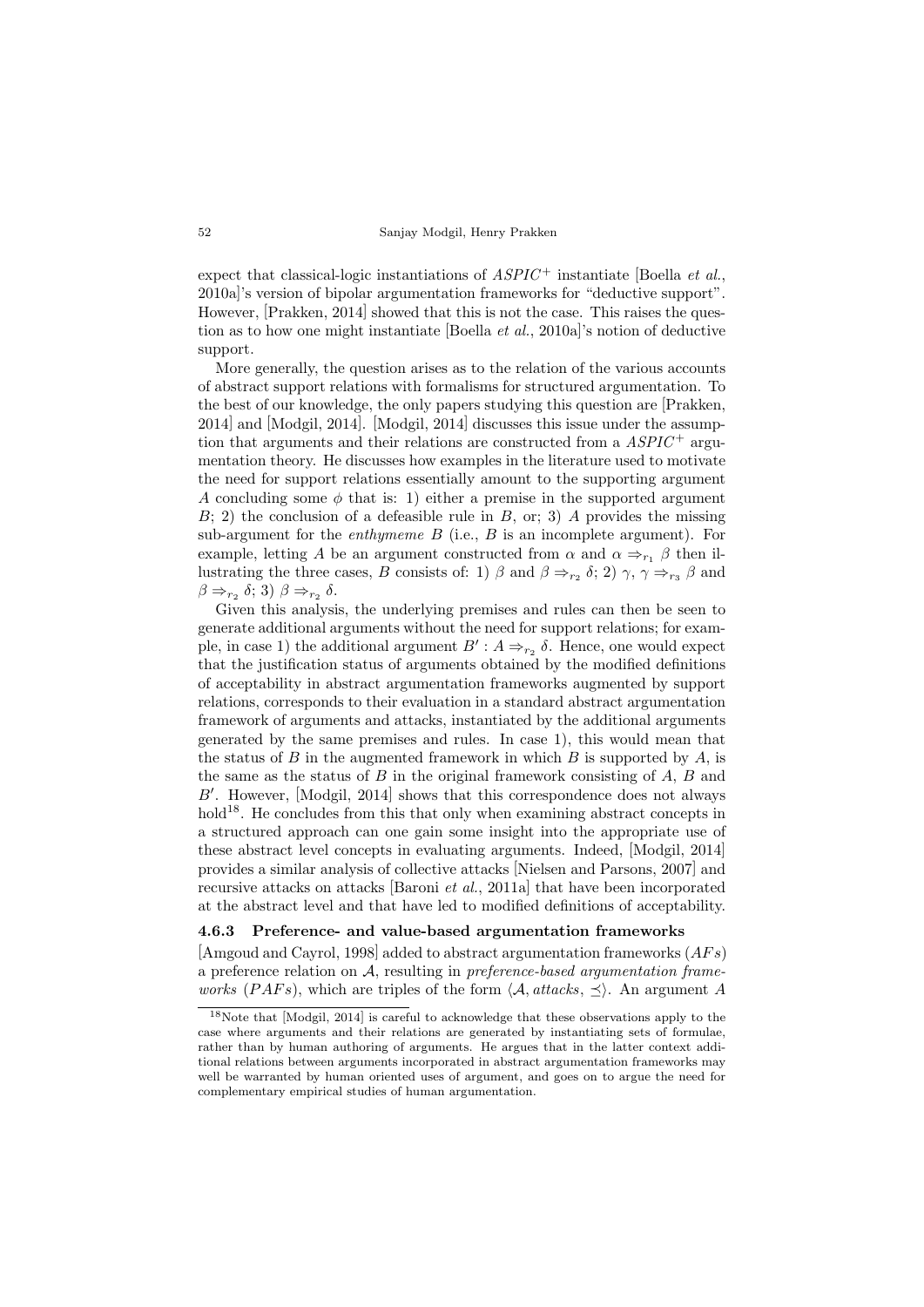then *defeats* an argument B if A attacks B and  $A \nless B$ . Thus each PAF generates an AF of the form  $\langle A, \text{defeats} \rangle$ , to which Dung's theory of AFs can be applied. [Bench-Capon, 2003] proposed a variant called value-based argumentation frameworks  $(VAFs)$ , in which each argument is said to promote some (legal, moral or societal) value. Attacks in an  $VAFs$  succeed only if the value promoted by the attacked argument is strictly preferred to the value of the attacking argument, according to a given ordering on the values (an audience).

The question arises as to what happens if  $ASPIC^+$  is reformulated so as to generate  $PAFs$  instead of Dung's original  $AFs$ . This can be easily done, since  $ASPIC^+$  instantiations already generate a set of arguments with an attack relation and define a binary argument ordering. However, this may lead to violation of rationality postulates, even in cases where  $ASPIC^+$  satisfies them.

Consider the following example from [Prakken, 2012b; Modgil and Prakken, 2013].

$$
A: p
$$
  
\n
$$
B_1: \neg p
$$
  
\n
$$
B_2: B_1 \Rightarrow q
$$

Here p and  $\neg p$  are ordinary premises. Note that  $B_1$  is a subargument of  $B_2$ . In  $ASPIC^+$  we then have that A and  $B_1$  directly attack each other while, moreover, A indirectly attacks  $B_2$ , since it directly attacks  $B_2$ 's subargument  $B_1$ . These attack relations are displayed in Figure 5(a).



Figure 5. The attack graph

Assume next that  $B_1 \prec A$  and  $A \prec B_2$  (such an ordering could be the result of a last-link ordering). The  $PAF$  modelling then generates the following single defeat relation: A defeats  $B_1$ ; see Figure 5(b). Then we have a single extension (in whatever semantics), namely,  $\{A, B_2\}$ . So not only A but also  $B_2$  is justified.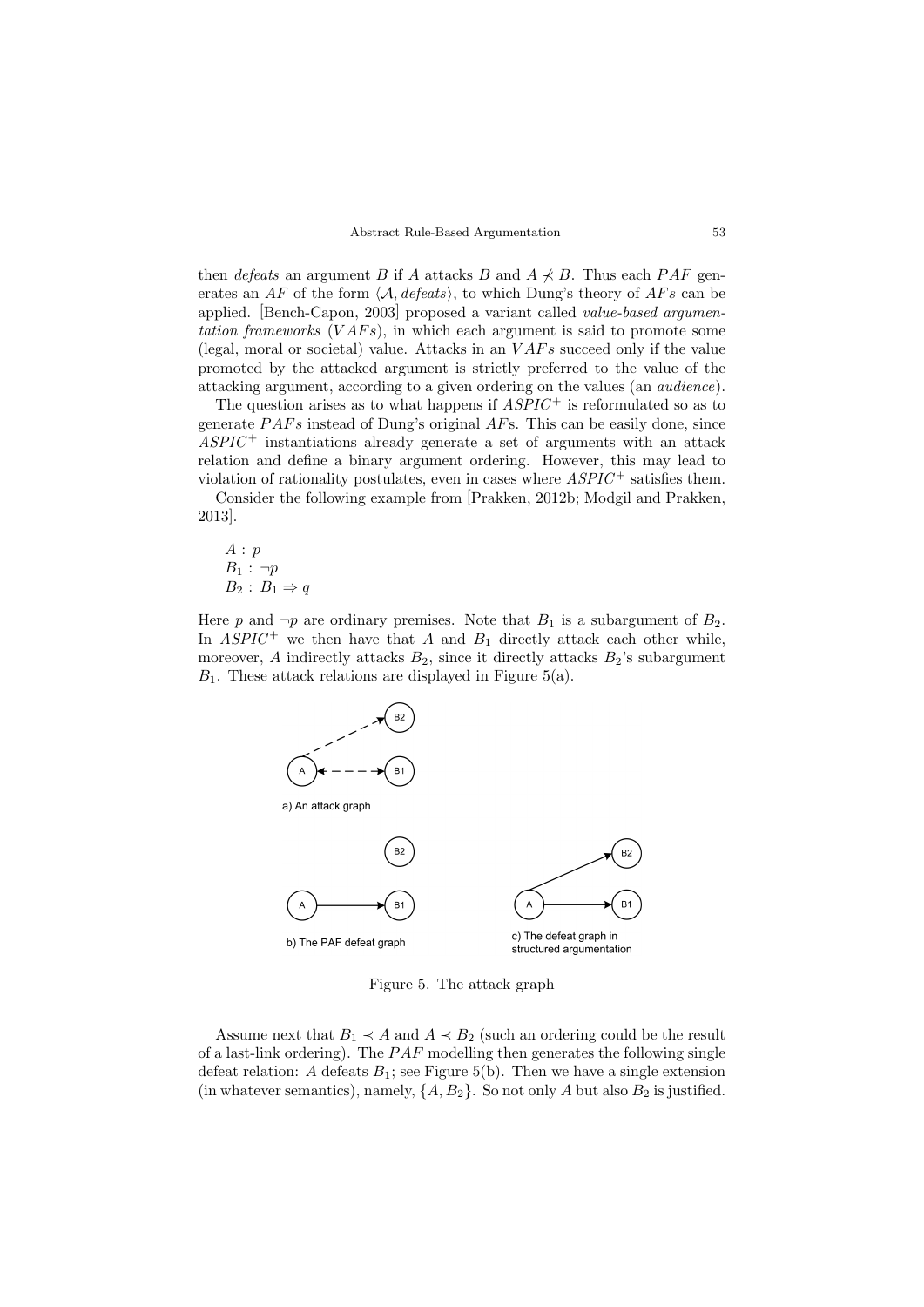However, this violates [Caminada and Amgoud, 2007]'s rationality postulate of subargument closure of extensions, since  $B_2$  is in the extension while its subargument  $B_1$  is not. This problem is not restricted to subargument closure; [Prakken, 2012b] also discusses examples in which the postulate of indirect consistency is violated.

The cause of the problem is that the  $PAF$  modelling of this example cannot recognise that the reason why A attacks  $B_2$  is that A directly attacks  $B_1$ , which is a subargument of  $B_2$ . So the  $PAF$  modelling fails to capture that in order to check whether A's attack on  $B_2$  succeeds, we should compare A not with  $B_2$ but with  $B_1$ . Now since  $B_1 \prec A$ , then in  $ASPIC^+$  we also have that A defeats  $B_2$ ; see Figure 5(c). So the single extension (in whatever semantics) is  $\{A\}$ , and so closure under subarguments is respected.

This shows that under the assumption that  $PAFs$  (and also  $VAFs$ ) are instantiated by logical formulae, then these only behave correctly with respect to the rationality postulates, if all attacks are direct. We can conclude that for a principled analysis of the use of preferences to resolve attacks, the structure of arguments must be made explicit, since the structure of arguments is crucial in determining how preferences must be applied to attacks.

A more general word of caution is in order here. Although it is tempting to extend abstract argumentation frameworks with additional elements, one should resist the temptation to think that for any given argumentation phenomenon the most principled analysis is at the level of abstract argumentation. In fact, it often is the other way around, since at the abstract level crucial notions like claims, reasons and grounds are abstracted away.

## 4.6.4 Dynamics of argumentation

Recently much work has been done on the nature and effects of change operations on a given argumentation state, e.g. [Modgil, 2006; Baroni and Giacomin, 2008; Rotstein et al., 2008; Baumann and Brewka, 2010; Cayrol et al., 2010; Boella et al., 2010b; Baroni et al., 2011b]. Among other things, enforcing and preservation properties are studied. Enforcement concerns the extent to which desirable outcomes can or will be obtained by changing an argumentation state, while preservation is about the extent to which the current status of arguments is preserved under change. Almost all this work is done for abstract argumentation frameworks. In particular, the following operations on abstract argumentation frameworks have been studied: addition or deletion of (sets of) arguments and addition or deletion of (sets of) attack relations. Deleting attacks can here be seen as an abstraction from the use of preferences to resolve attacks into defeats.

The question arises as to what extent this work is relevant for  $ASPIC^+$ . Here too our above word of caution applies. At first sight, it would seem that the most principled analysis of argumentation dynamics is at the level of abstract argumentation frameworks. However, upon closer inspection it turns out that such analyses, because they ignore the structure of arguments, often implicitly make assumptions that are not in general satisfied by  $ASPIC^+$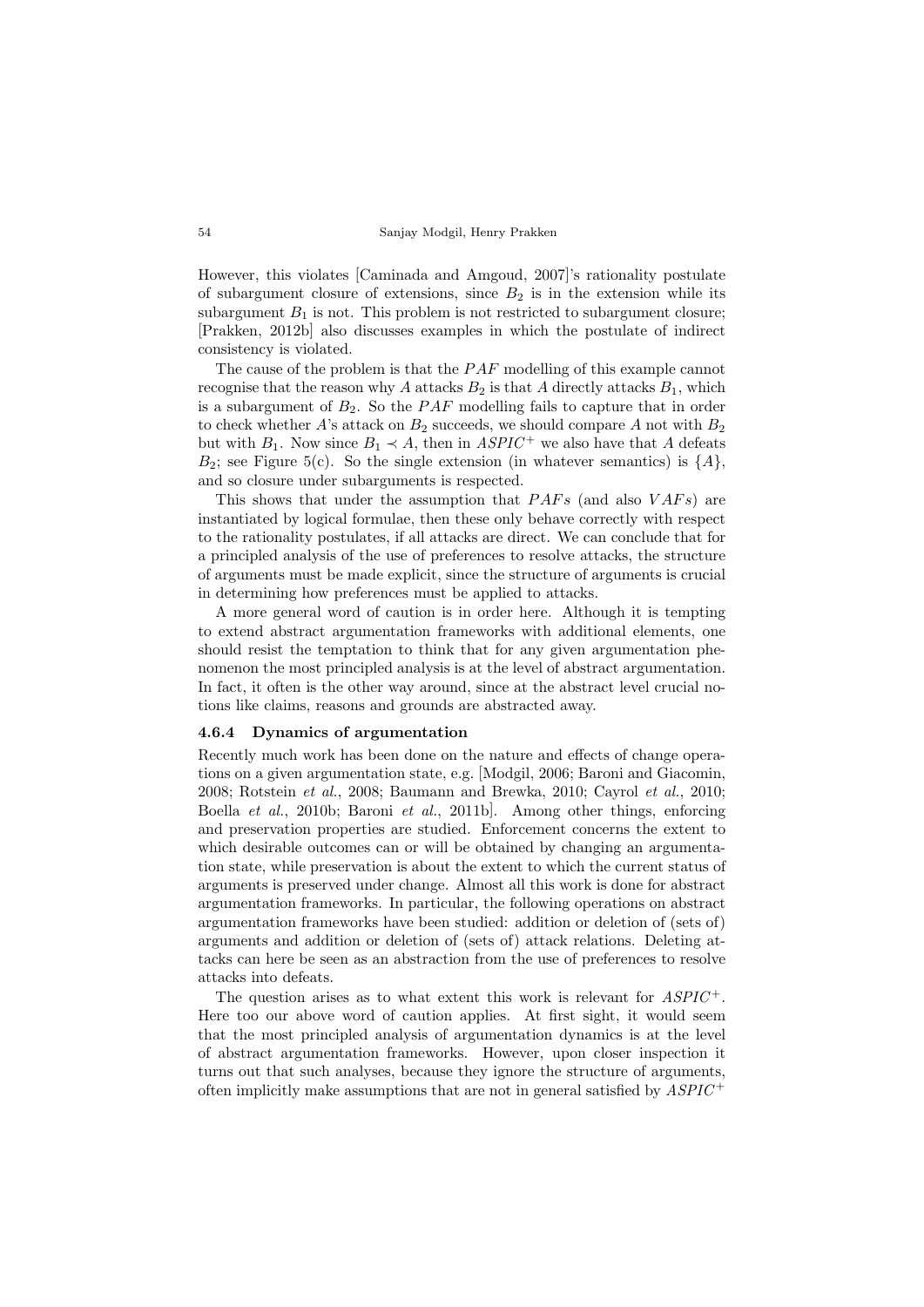instantiations (and neither by other formalisms for structured argumentation). For example, abstract models of argumentation dynamics do not recognise that some arguments are not attackable (such as deductive arguments with certain premises) or that some attacks cannot be deleted (for example between arguments that were determined to be equally strong), or that the deletion of one argument implies the deletion of other arguments (when the deleted argument is a subargument of another, as in Figure 5 above), or that the deletion or addition of one attack implies the deletion or addition of other attacks (for example, attacking an argument implies that all arguments of which the attacked argument is a subargument are also attacked; in Figure 5 above attacking  $B_1$  implies attacking  $B_2$ ). These considerations imply that formal results pertaining to the abstract model are only relevant for specific cases, and fail to cover many realistic situations in argumentation that can be expressed in  $ASPIC^+$ . To give a very simple example, in models that allow the addition of arguments and attacks, any non-selfattacking argument A can be made a member of every extension by simply adding non-attacked attackers of all A's attackers. However, this result at the abstract level does not carry over to instantiations in which not all arguments are attackable. Here too, we see the importance of being aware of what the model abstracts from.

For these reasons we have in [Modgil and Prakken, 2012] proposed a model of preference dynamics in  $ASPIC^+$ , that arguably overcomes several limitations of  $[Baroni et al., 2011b]$ 's resolution-based semantics for abstract argumentation frameworks when applied to preference-based dynamics.<sup>19</sup> The latter allows that symmetric attacks are replaced by asymmetric attacks (i.e., the symmetric attacks are 'resolved'). We argued that from the perspective of instantiated abstract argumentation frameworks, it is the use of preferences that provides the clearest motivation for obtaining resolutions. But then studying the use of preferences at the structured  $ASPIC<sup>+</sup>$  level suggests that one must also account for the resolution of asymmetric attacks, that preferences may also result in removal of both attacks in a symmetric attack, and that certain resolutions may be impossible, because assuming a preference that removes one attack may necessarily imply removal of another attack, or because some attacks cannot be removed by preferences (e.g. undercut attacks and attacks on contraries). These subtleties can only be appreciated at the structured level, and are thus not addressed by the study of resolutions at the abstract level adopted by [Baroni et al., 2011b], in which only resolutions of symmetric attacks are considered, and all possible resolutions are considered possible.

## 5 Further Developments of ASPIC+

In Section 2 we presented what we called the 'basic'  $ASPIC^+$  framework in two stages, first with symmetric negation and then generalising it with possibly asymmetric negation. As a matter of fact, this basic framework is the result

<sup>19</sup>We recognise that there may be other uses of resolution-based semantics to which our criticism does not apply.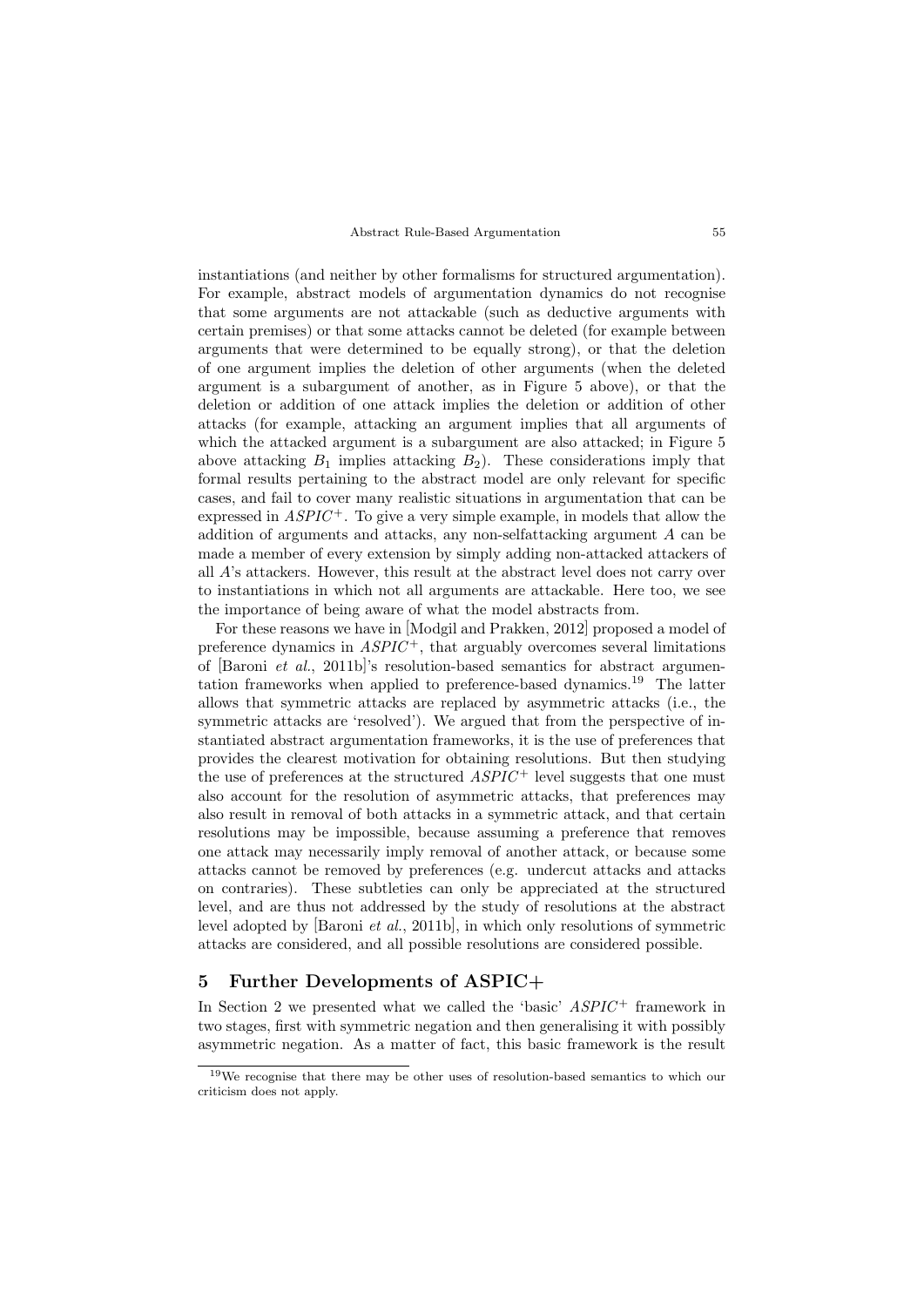of various revisions and incremental extensions [Amgoud et al., 2006; Prakken, 2010; Modgil and Prakken, 2013; Modgil and Prakken, 2014]. Also, in [Modgil and Prakken, 2013], the basic framework in fact comes in four variants, resulting from whether the premises of arguments are assumed to be c-consistent or not and whether conflict-freeness is defined with the attack or the defeat relation (recall footnote 7). So instead of a single  $ASPIC^+$  framework there in fact exists a family of such frameworks. And this family is growing. In this section we discuss recent work that modifies the  $ASPIC^+$  framework in some respects. especially with new constraints on arguments or with modified or generalised notions of attack. We consider this development of variants of  $ASPIC^+$  a healthy situation, since it amounts to a systematic investigation of the effects of different design choices within a common approach, which may each be applicable to certain kinds of problems.

## 5.1 Consistency and chaining restrictions motivated by contamination problems

Some recent work on  $ASPIC^+$  has studied further constraints on arguments in an attempt to address the so-called contamination problem originally discussed by [Pollock, 1994; Pollock, 1995]. <sup>20</sup> This problem arises if the strict inference rules are chosen to correspond to classical logic and if they are then combined with defeasible rules. The problem is how the trivialising effect of the classical Ex Falso principle can be avoided when two arguments that use defeasible rules have contradictory conclusions. The problem is especially hard since any solution should arguably preserve satisfaction of the rationality postulates of [Caminada and Amgoud, 2007]. In addition, [Caminada et al., 2012] claim that any solution should also satisfy a new set of postulates that are meant to express the idea that information irrelevant to a part of the argumentation system should not affect the conclusions drawn from that part.

The following abstract example illustrates the problem. Assume that the strict rules of an argumentation system correspond to classical logic, i.e.  $X \rightarrow$  $\varphi \in \mathcal{R}_s$  if and only if  $X \vdash \varphi$  and X is finite (where  $\vdash$  denotes classical consequence).

**Example 5.1** Let  $\mathcal{R}_d = \{p \Rightarrow q; r \Rightarrow \neg q; t \Rightarrow s\}, \mathcal{K}_p = \emptyset$  and  $\mathcal{K}_n = \{p, r, t\},\$ while  $\mathcal{R}_s$  corresponds to classical logic. Then the corresponding abstract argumentation framework includes the following arguments:

 $A_1: p \quad A_2: A_1 \Rightarrow q$  $B_1: r \quad B_2: B_1 \Rightarrow \neg q \quad C: A_2, B_2 \to \neg s$  $D_1: t \quad D_2: D_1 \Rightarrow s$ 

Figure 6 displays these arguments and their attack relations. Argument C attacks  $D_2$ . Whether C defeats  $D_2$  depends on the argument ordering but

<sup>20</sup>Some parts of this section have been taken or adapted from [Grooters and Prakken, 2016].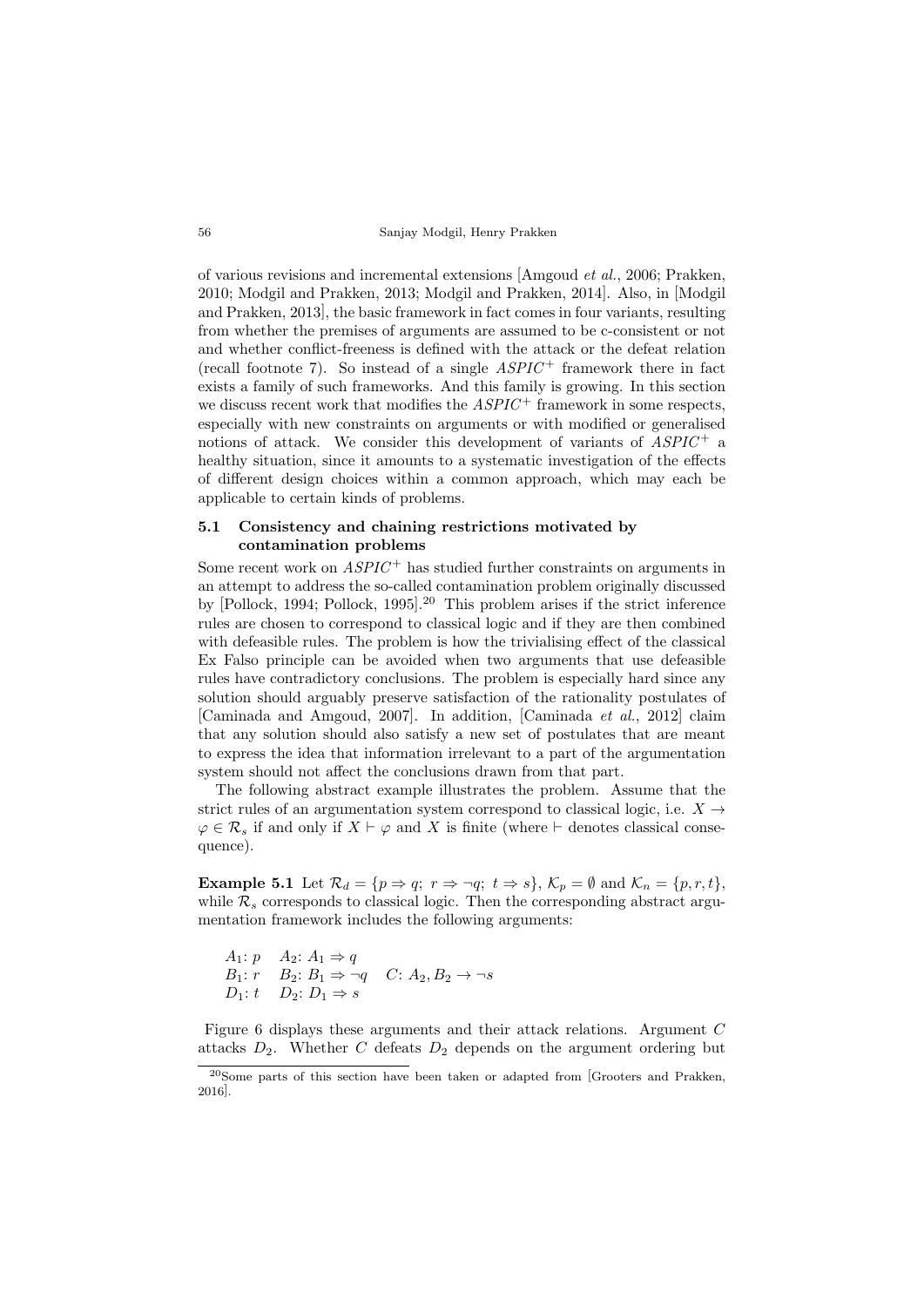

Figure 6. Illustrating trivialisation

plausible argument orderings are possible in which  $C \nless D_2$  and so C defeats  $D_2$ . This is problematic, since s can be any formula, so any defeasible argument unrelated to  $A_2$  or  $B_2$ , such as  $D_2$ , can, depending on the argument ordering, be defeated by C. Clearly, this is extremely harmful, since the existence of just a single case of mutual rebutting attack, which is very common, could trivialise the system. For instance, in this example neither of  $A_2$  nor  $B_2$  are in the grounded extension, since they defeat each other. But then the grounded extension does not defend  $D_2$  against C and therefore does not contain  $D_2$ .

It should be noted that simply disallowing application of strict rules to inconsistent sets of formulas does not help, since then an argument for  $\neg s$  can still be constructed as follows:

$$
A_3: A_2 \to q \lor \neg s
$$
  

$$
C': A_3, B_2 \to \neg s
$$

Note that argument  $C'$  does not apply any strict inference rule to an inconsistent set of formulas.

[Grooters and Prakken, 2016] propose the following formalisation of the property of trivialisation.

Definition 5.2 (Trivialising argumentation systems) An argumentation system AS is trivialising iff for all  $\varphi, \psi \in \mathcal{L}$  and all knowledge bases K such that  $\{\varphi, \neg \varphi\} \subseteq \mathcal{K}$  a strict argument on the basis of  $\mathcal{K}$  can be constructed in AS with conclusion  $\psi$ .

The research problem then is identifying classes of non-trivialising argumentation systems. The argumentation system in our example is clearly trivialising since  $\mathcal{R}_s$  contains strict rules  $\varphi, \neg \varphi \to \psi$  for all  $\varphi, \psi \in \mathcal{L}$ .

Example 5.1 does not cause any problems for preferred or stable semantics, since  $A_2$  and  $B_2$  attack each other and at least one of these attacks will (with non-circular argument orderings) succeed as defeat. Therefore, all preferred or stable extensions contain either  $A_2$  or  $B_2$  but not both. Since both  $A_2$  and  $B_2$ attack C (by directly attacking one of its subarguments), C is for each preferred or stable extension defeated by at least one argument in the extension, so  $C$  is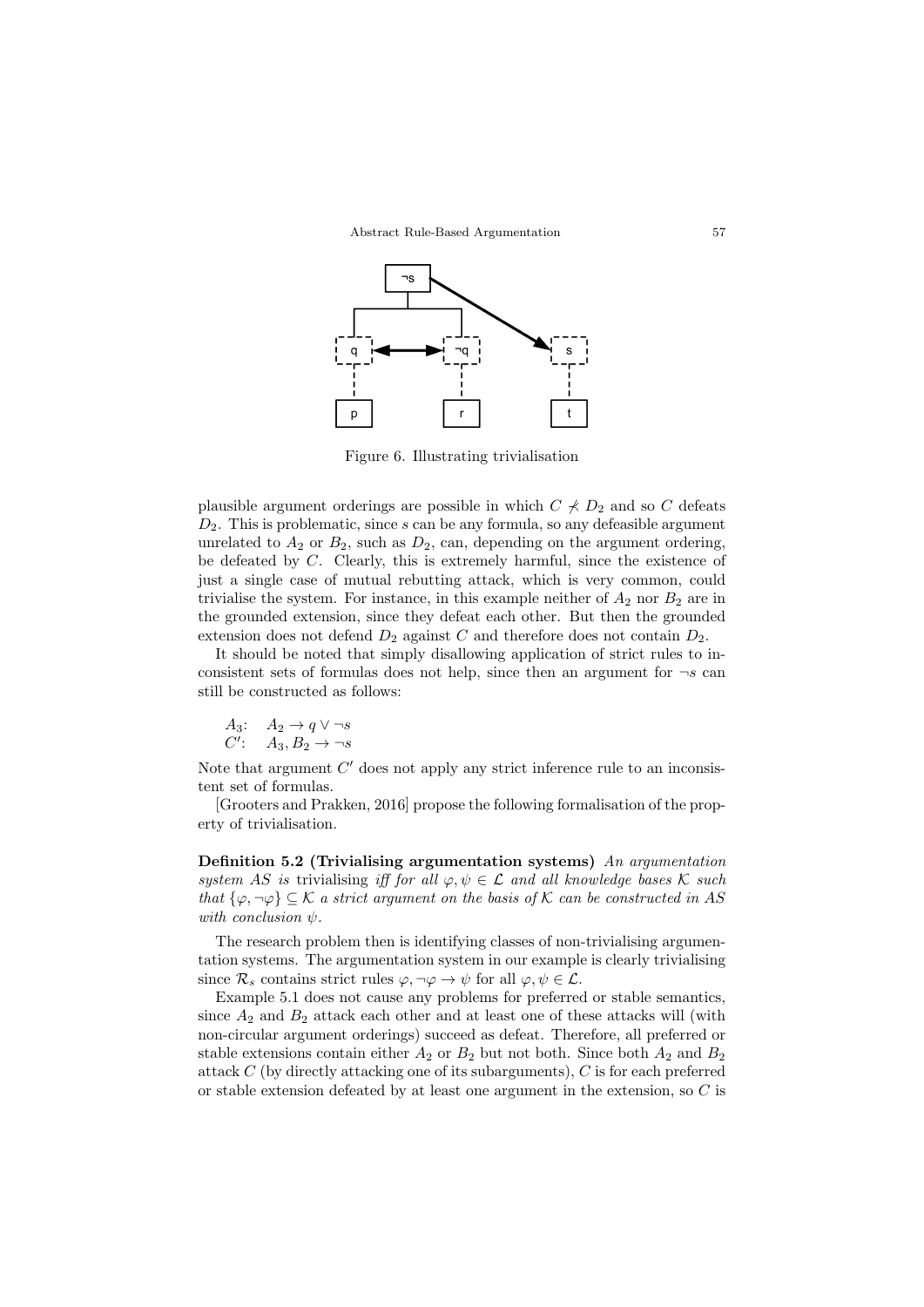not in any of these extensions, so  $D_2$  is in all these extensions. This is intuitively correct since there is no connection between  $D_2$  and the arguments  $A_2$  and  $B_2$ . [Pollock, 1994; Pollock, 1995] thought that this line of reasoning for preferred semantics suffices to show that his recursive-labelling approach (which was later in [Jakobovits and Vermeir, 1999] proved to be equivalent to preferred semantics) adequately deals with this problem. However, [Caminada, 2005] showed that the example can be extended in ways that also cause problems for preferred and stable semantics. Essentially, he replaced the facts  $p$  and  $r$ with defeasible arguments for  $p$  and  $r$  and let both these arguments be defeated by a self-defeating argument. On the one hand, such self-defeating arguments cannot be in any extension, since extensions are conflict free. However, if a self-defeating argument is not defeated by other arguments, it prevents any argument that it defeats from being acceptable with respect to an extension. In our example, if both  $A_2$  and  $B_2$  are defeated by a self-defeating argument that is otherwise undefeated, then neither  $A_2$  not  $B_2$  is in any extension, so no argument in an extension defends  $D_2$  against C. To solve the problem, two approaches are possible. One is to change the definitions of the argumentation formalism, while the other is to derive the strict inference rules from a weaker logic than classical logic.

The first approach is taken by [Wu, 2012] and [Wu and Podlaszewski, 2015], who for the  $ASPIC^+$  framework require that for each argument the set of conclusions of all its subarguments are classically consistent. They show that this solution partially works for a restricted version of  $ASPIC^+$  without preferences, in that for complete semantics, both the original postulates of [Caminada and Amgoud, 2007 and the new ones of  $[Caminada et al., 2012]$  are satisfied. However, their results do not cover stable, preferred or grounded semantics, while they give counterexamples to the consistency postulates for the case with preferences.

A second approach to solve the problem is to replace classical logic as the source for strict rules with a weaker, monotonic paraconsistent logic, in order to invalidate the Ex Falso principle as a valid strict inference rule. [Grooters and Prakken, 2016] explored this possibility. They first showed that two wellknown paraconsistent logics, the system  $C_{\omega}$  of [Da Costa, 1974] and the Logic of Paradox of [Priest, 1979; Priest, 1989], cannot be used for these purposes, since they induce violation of the postulate of indirect consistency. They then investigated Rescher and Manor's 1970 paraconsistent consequence notion of weak consequence. A set S of wff's weakly' implies a wff  $\varphi$  just in case at least one consistent subset of S classically implies  $\varphi$ . While thus initially taking the second approach, [Grooters and Prakken, 2016] had to combine it with the first approach (changing the definitions). Chaining strict rules in arguments has to be disallowed since the notion of weak consequence does not satisfy the Cut rule. For a counterexample, consider the set  $\Gamma = \{a, \neg a \wedge b\}$ . Then  $\Gamma \vdash_W b$ and  $\Gamma$ ,  $b \vdash_W a \wedge b$ , while it is not the case that  $\Gamma \vdash_W a \wedge b$ .

[Grooters and Prakken, 2016] proved that this solution avoids trivialisation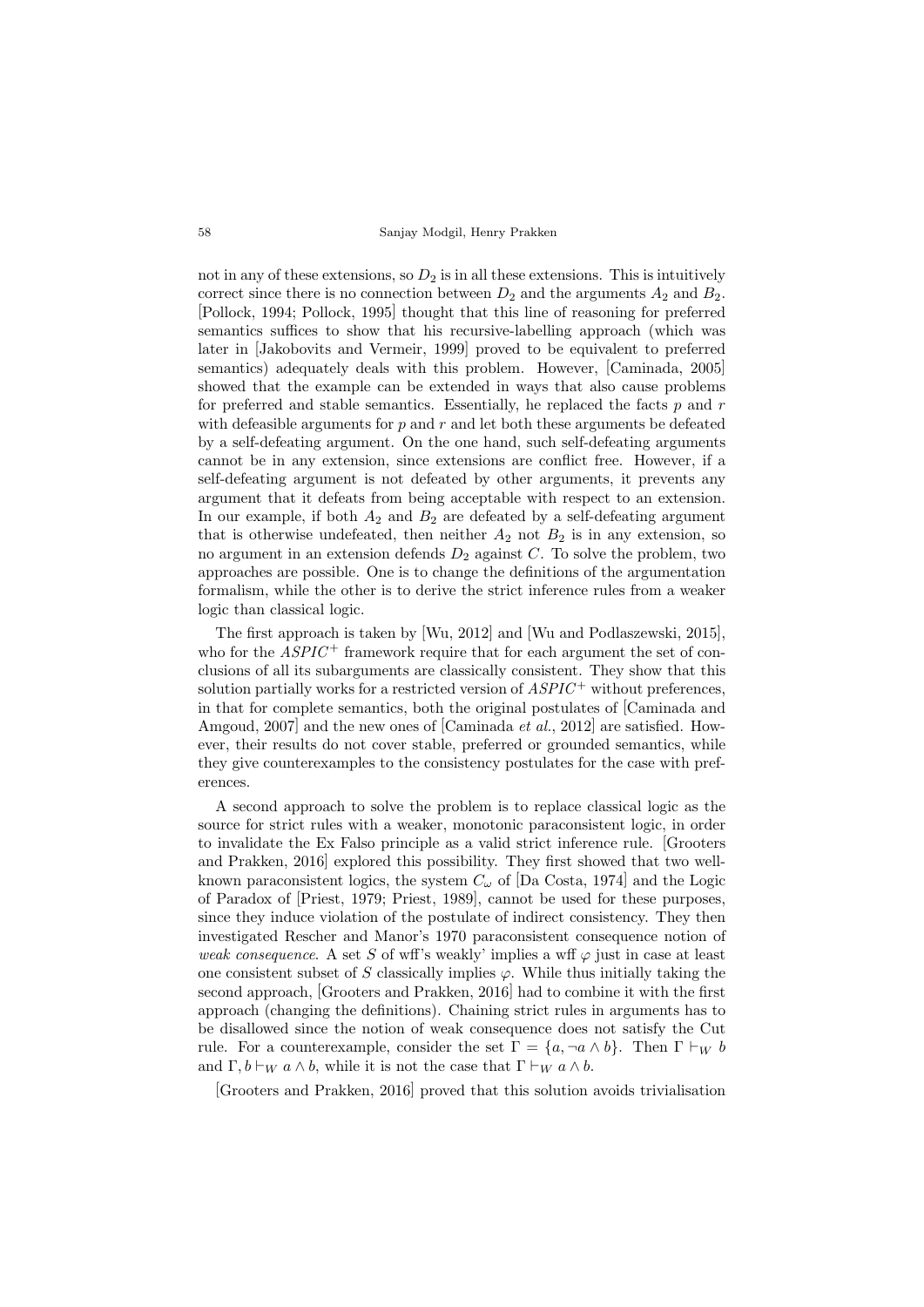and for well-behaved  $c$ - $SAFs$  satisfies all closure and consistency postulates (where the strict-closure postulate has to be changed to closure under one-step application of strict rules). Illustrating their solution with the above example, we see that the contaminating argument  $C$  cannot be constructed since its conclusion  $\neg s$  follows from no consistent subset of  $\{q, \neg q\}$ , while the contaminating argument  $C'$  cannot be constructed since it chains two strict rules.

[Grooters and Prakken, 2016] also showed that with [Wu and Podlaszewski, 2015]'s stronger condition that the set of all conclusions of all subarguments of an argument must be consistent, consistency and strict closure are not satisfied. [Grooters and Prakken, 2016] did not attempt to prove Caminada et al.'s 2012 'contamination' postulates, for two reasons. First, they wanted to obtain results for all of [Dung, 1995]'s semantics and, second, they argued that Caminada et al.'s postulates in fact capture a stronger intuitive notion than the notion of trivialisation.

The work of [Grooters and Prakken, 2016] gives rise to some more general observations on [Caminada and Amgoud, 2007]'s original postulate of closure under strict rules. Above we suggested that  $\mathcal{R}_s$  can be chosen to correspond to any monotonic logic with consequence notion  $\vdash$  by letting  $S \to \varphi \in \mathcal{R}_s$  if and only if  $S \vdash \varphi$  and S is finite. However, the fact that the weak-consequence notion  $\vdash_W$  does not satisfy the Cut rule illustrates that when  $\mathcal{R}_s$  is thus defined, a system that is closed under  $\mathcal{R}_s$  as defined in Section 3.1.2, could allow for inferences that are invalid according to  $\vdash$ . For these reasons, [Grooters and Prakken, 2016] not only reformulated their definition of strict closure but also proposed a new rationality postulate of logical closure and showed that their adapted version of  $ASPIC^+$  also satisfies this postulate for well-behaved  $c$ - $SAFs$ .

We also briefly note that [Grooters and Prakken, 2016] also studied minimality constraints on strict-rule applications and the exclusion of circular arguments. They show that if these two constraints are combined with their adoption of weak consequence as the source of the strict rules, then if both the knowledge base and the set of defeasible rules is finite, then each argument has at most a finite number of attackers, i.e., their framework generates socalled finitary argumentation frameworks in the sense of [Dung, 1995], which is computationally beneficial.

Finally, [D'Agostino and Modgil, 2016] provide a formalisation of classical argumentation with preferences in which arguments are triples  $(\Delta, \Gamma, \alpha)$ such that  $\alpha$  is classically entailed by  $\Delta \cup \Gamma^{21}$ , and where  $\Delta$  are the premises assumed true, and Γ the premises supposed true 'for the sake of argument'. The idea is that if a trivialising argument  $(\{q, \neg q\}, \emptyset, s)$  defeats  $(\{s\}, \emptyset, s) \in E$ (where E is an extension under any semantics), then  $Y = (\emptyset, \{q, \neg q\}, \bot)$  defeats

 $^{21}[D'Agostino]$  and Modgil, 2016 allow for arguments with inconsistent premises, as they argue that arguments with inconsistent premises, and hence the trivialising effect of such arguments, should be excluded dialectically (as in real-world reasoning and debate), rather than checking for consistency prior to inclusion of the argument in an abstract argumentation framework.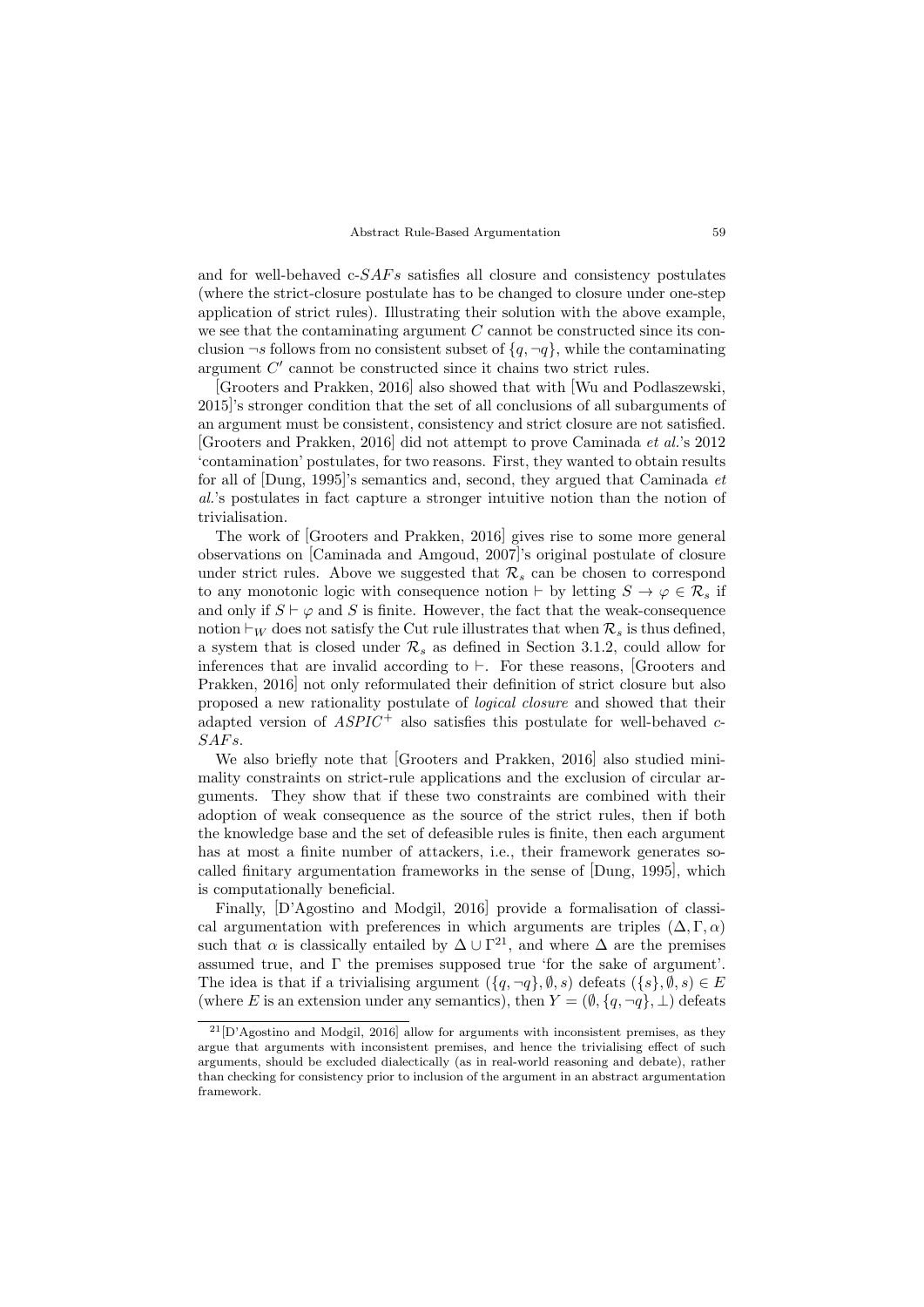$X = (\{q, \neg q\}, \emptyset, s)$  (Y supposes for the sake of argument the premises of X). Moreover, since the premises whose truth  $Y$  commits to are empty,  $Y$  cannot be defeated and so can be included in any E in order to defend  $({s}, \emptyset, s)$ , thus negating the trivialising effect of  $X$ . [D'Agostino and Modgil, 2016] then show that under certain conditions, the consistency and closure postulates, as well as Caminada et al.'s additional contamination postulates are satisfied. As the authors note, an interesting direction for future research would be to see if their approach can be applied to the full  $ASPIC^+$  framework.

## 5.2 Dung (2016) on rule-based argumentation systems

Recently, [Dung, 2016] has continued the formal study of [Dung and Thang, 2014]'s rule-based argumentation systems. Recall that these comprise of strict and defeasible inference rules over a propositional literal language, where axiom, respectively ordinary, premises p are simulated with rules  $\rightarrow p$  and  $\Rightarrow p$ . [Dung, 2016] adds a transitive preference relation  $\leq$  on  $\mathcal{R}_d$ , so that he defines rule-based systems as a triple  $(\mathcal{R}_s, \mathcal{R}_d, \leq)$ . In addition, he confines his study to knowledge bases with a consistent strict closure. Above we explained that [Dung and Thang, 2014] adopt the  $ASPIC^+$  definitions of argument and defeat (which they call attack) and thus effectively study a class of  $ASPIC^+$  instantiations. [Dung, 2016] also adopts the  $ASPIC^+$  definition of an argument and still assumes that rule-based systems generate abstract argumentation frameworks in the sense of  $(Dung, 1995)$  (in our notation  $(\mathcal{A}, \mathcal{D})$ ). However, Dung now abstracts from particular definitions of defeat  $(\mathcal{D})$  and instead defines properties that defeat relations should have, thus effectively generalising  $ASPIC^+$  on its notion of defeat. He then studies conditions under which defeat relations satisfy these properties.

Since this work is quite recent, we confine ourselves to a brief summary and discussion. In doing so, we will replace Dung's term 'attack' with 'defeat', in order to be consistent with the terminology in this chapter. This replacement is justified since in [Dung, 2016] it is the attack relation in terms of which arguments are evaluated, so it plays the role of  $ASPIC^{+}$ 's defeat relation.

Dung introduces two new rationality postulates. His postulate for attack monotonicity informally says that strengthening an argument cannot eliminate an attack of that argument on another. Let us illustrate this with Figure 2, interpreting the horizontal arrows as defeat relations. Then this postulate says, for instance, that if  $D_4$ 's argument  $C_2$  for v is replaced with a necessary premise v (or in [Dung, 2016]'s case a strict rule  $\rightarrow v$ ) or with a strict and firm argument from u to v, then the new version of  $D_4$  still defeats  $B_2$ . Next, Dung's postulate of credulous cumulativity informally means that changing a conclusion of an argument in some extension to a necessary fact cannot eliminate that extension.

Dung then identifies several sets of conditions under which one or both of these postulates and/or the original postulates of [Caminada and Amgoud, 2007] are satisfied. For the details of these very valuable results we refer the reader to his own publication. Dung then continues by investigating several definitions of defeat in terms of the preference relation  $\leq$  on  $\mathcal{R}_d$  on whether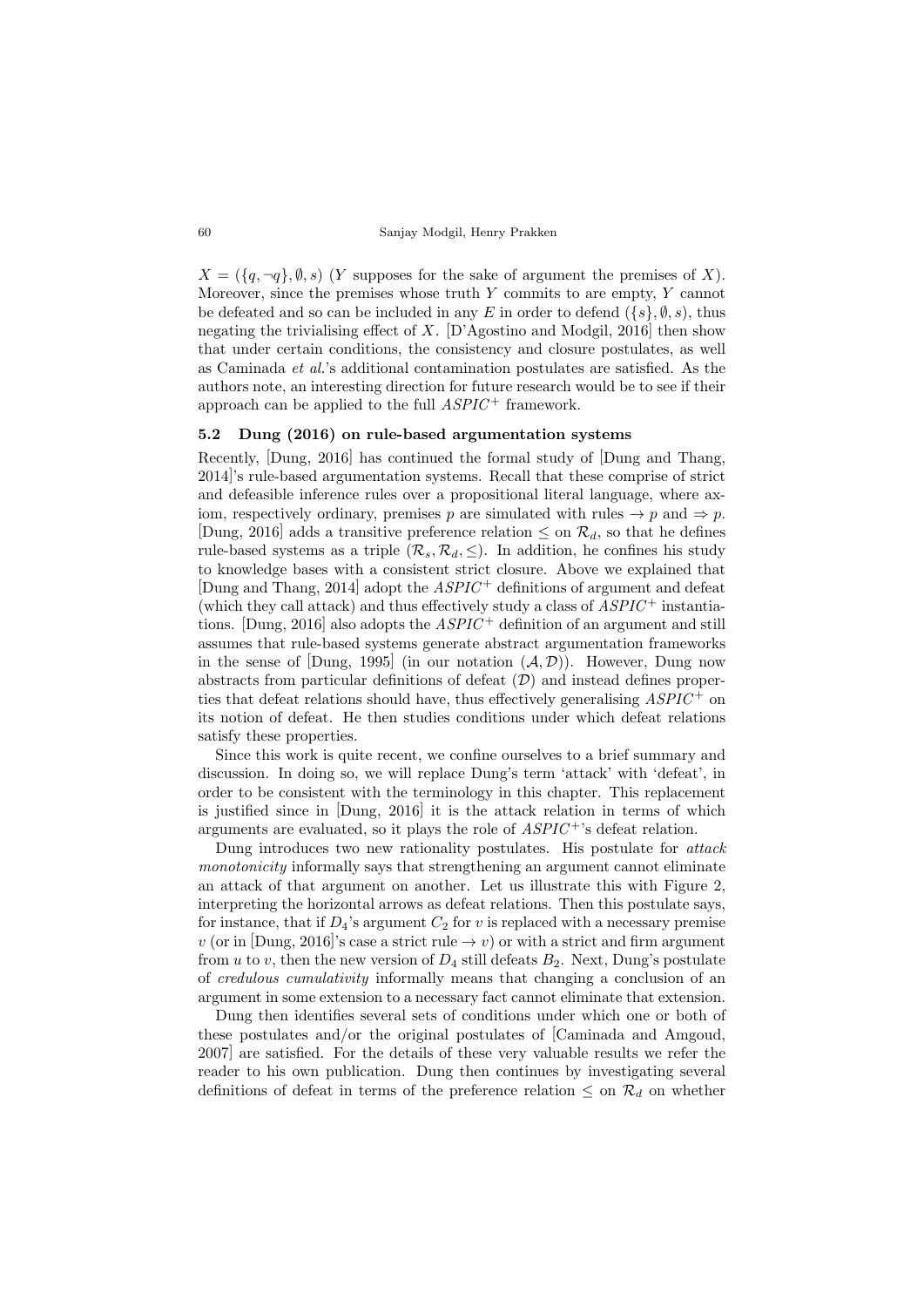they satisfy these various postulates. Since he also assumes here that strict arguments cannot be defeated, this part of his study effectively concerns instantiations of  $ASPIC^+$  as defined above in Section 2.2. Here Dung obtains both positive and negative results. For example, elitist orderings as defined in [Modgil and Prakken, 2013] are shown to satisfy attack monotonicity but not credulous cumulativity and indirect consistency, while democratic orderings as defined in [Modgil and Prakken, 2013] and Definition 3.4 above are shown to satisfy credulous cumulativity and indirect consistency but not attack monotonicity. As for Dung's results on consistency, these are a special case of [Modgil and Prakken, 2013]'s results for democratic orderings but they contain counterexamples to their results for the elitist orderings. However, these counterexamples do not apply to [Prakken, 2010]'s original way to define the elitist orderings, which has been incorporated in the above Definition 3.4, or to the erratum to [Modgil and Prakken, 2013] (which is available online at https://nms.kcl.ac.uk/sanjay.modgil/AIJfinalErratum).

The question arises as to whether Dung's two new postulates really are desirable in general. Our answer is positive for attack monotonicity but, following [Prakken and Vreeswijk, 2002, section 4.4], negative for credulous cumulativity. The point is that strengthening a defeasible conclusion to an indisputable fact may make arguments stronger than before, which can give them the power to defeat other arguments that they did not defeat before. This may in turn result in the loss of the extension from which the conclusion was promoted to an indisputable fact. We illustrate this with [Dung, 2016]'s own example. Informally: professors normally teach, administrators normally do not teach, deans are normally professors and all deans are administrators (so with transposition anyone who is not an administrator is not a dean). The question is whether some particular dean teaches. In rules:

$$
Dean \Rightarrow_{d1} Professor \Rightarrow_{d2}Teach
$$
  $Administrator \Rightarrow_{d3} \neg$ Teach   
 $Dean \rightarrow Administrator \Rightarrow Administrator \Rightarrow Dean$ 

Assume further that  $d_1 < d_3 < d_2$ . We have the following arguments on whether the dean teaches:

| $A_1: \rightarrow Dean$                  | $B_1: \rightarrow Dean$                   |
|------------------------------------------|-------------------------------------------|
| $A_2$ : $A_1 \Rightarrow_{d1}$ Professor | $B_2$ : $B_1 \rightarrow$ Administrator   |
| $A_3$ : $A_2 \Rightarrow_{d2}$ Teach     | $B_3$ : $B_2 \Rightarrow_{d3} \neg$ Teach |

 $(A_1 \text{ and } B_1 \text{ are, of course, the same argument}; B_3 \text{ is called } A_3 \text{ by } [\text{Dung}]$ 2016], while he does not explicitly name  $A_1/B_1$  and  $B_2$ .) With the elitist or democratic weakest-link ordering as defined in Definition 3.4 above, argument  $B_3$  strictly defeats  $A_3$ , so in all semantics a unique extension is obtained in which the dean is a professor but does not teach.

Suppose now the defeasibly justified conclusion Professor is added as a fact. This gives rise to a new argument: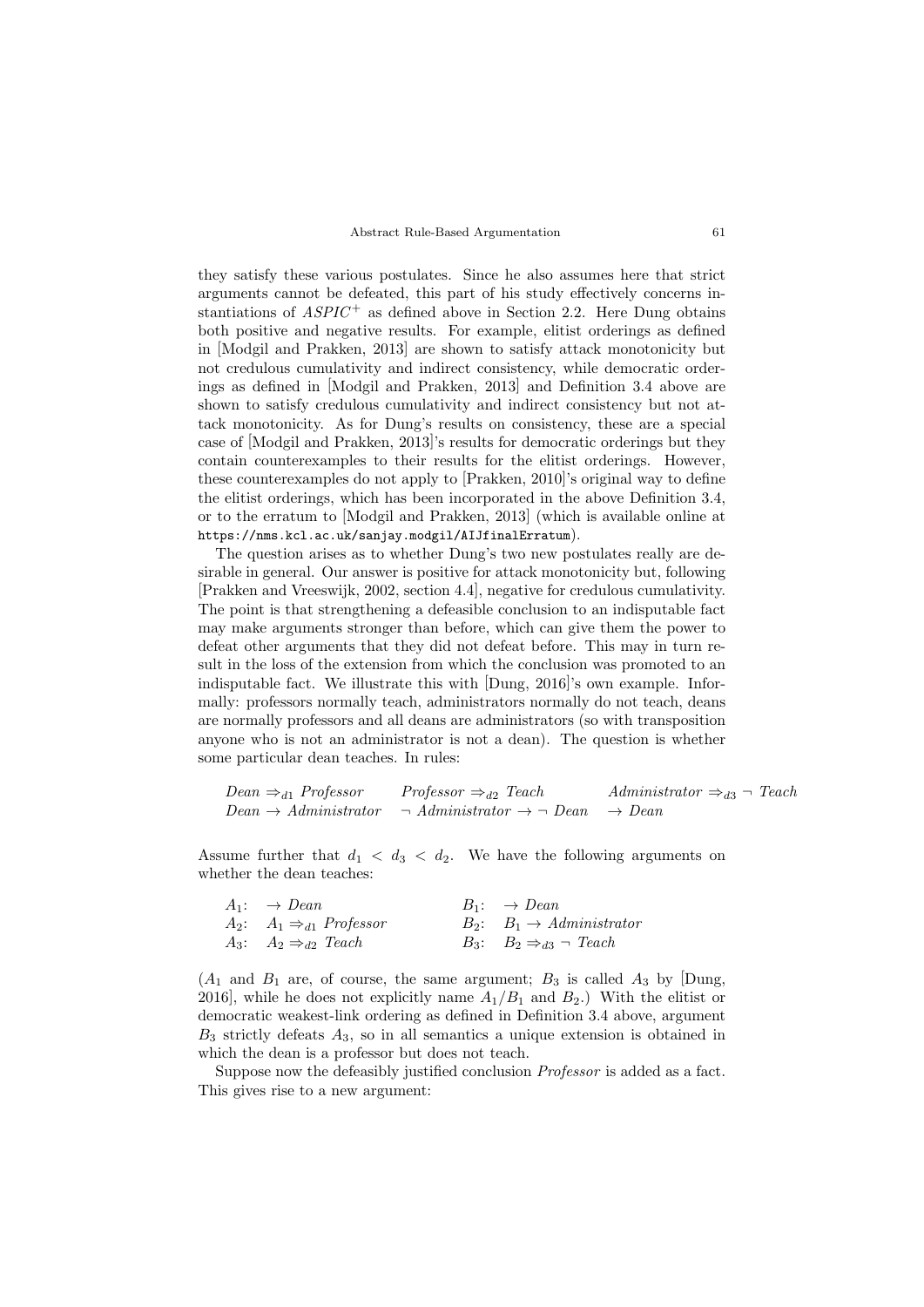$C_1: \rightarrow Professor$  $C_2$ :  $C_1 \Rightarrow_{d2}$  Teach

Now the elitist ordering yields that  $C_2$  strictly defeats  $B_3$ , so again in all semantics a unique extension is obtained but now it contains that the dean teaches. So we have lost the original extension, which illustrates violation of credulous cumulativity.

In our opinion, this outcome is the intuitive one, since by adding *Professor* as a fact, we have promoted its status from a defeasibly justified conclusion to an indisputable fact; as a consequence, argument  $A_3$  can be strengthened by replacing its defeasible subargument  $A_2$  with the strict-and-firm subargument  $C_1$ ; no wonder then that the thus strengthened argument  $C_2$  has, unlike its weaker version  $A_3$ , the power to defeat  $B_3$ .

Despite this minor criticism, we believe that Dung's latest investigations are a very valuable addition to the study of rule-based argumentation.

#### 5.3 Variants of rebutting attack

Several papers have considered alternative definitions of rebutting attack in which an argument can under specific conditions also be rebutted on the conclusions of strict inferences.

### 5.3.1 Unrestricted rebuts

In  $ASPIC^+$  as presented so far, arguments can only be rebutted on conclusions of defeasible-rule applications. [Caminada and Amgoud, 2007] call this restricted rebut. They also study unrestricted rebut, which allows rebuttals on the conclusion of a strict inference provided that at least one of the argument's subarguments is defeasible. Their replacement of restricted with unrestricted rebut leads to a variant of their simplified version of  $ASPIC^{+}$  (which is in fact equivalent to [Dung and Thang, 2014]'s rule-based systems). They prove that for grounded semantics the rationality postulates are (under the usual conditions) satisfied but they provide a counterexample for stable and preferred semantics, presented above in Section 3.3 with a modification of Example 3.1.

[Caminada et al., 2014] argue in favour of unrestricted rebut on the grounds that this would lead to more natural presentations of dialogues. They argue that when applying argumentation in dialogical settings, the notion of restricted rebuts sometimes forces agents to commit to statements they have insufficient reasons to believe. In abstract terms, suppose an agent  $Ag<sub>1</sub>$  submitting an argument A whose top rule is a strict rule  $s_1 = \alpha_1, \ldots, \alpha_n \to \alpha$ , where for  $i = 1 \dots n$ ,  $\alpha_i$  is an ordinary premise in A or the head of a defeasible rule in A. Now suppose  $Ag_2$  has an argument B that defeasibly concludes  $\neg \alpha$ . Since B does not rebut A on  $\alpha$ , then to attack A requires that  $Aq_2$  construct, for some  $i = 1 \dots n$ , an argument B' that extends B and the arguments concluding  $\alpha_j$ ,  $j \neq i$ , with the transposition  $s_1^i = \alpha_1, \ldots, \alpha_{i-1}, \neg \alpha, \alpha_{i+1}, \alpha_n \to \neg \alpha_i$ . But then  $Ag_2$  is forced to commit to her interlocutors' arguments concluding  $\alpha_j$ ,  $j \neq i$ , for which she has no reasons to believe.

[Caminada et al., 2014] give the following concrete example.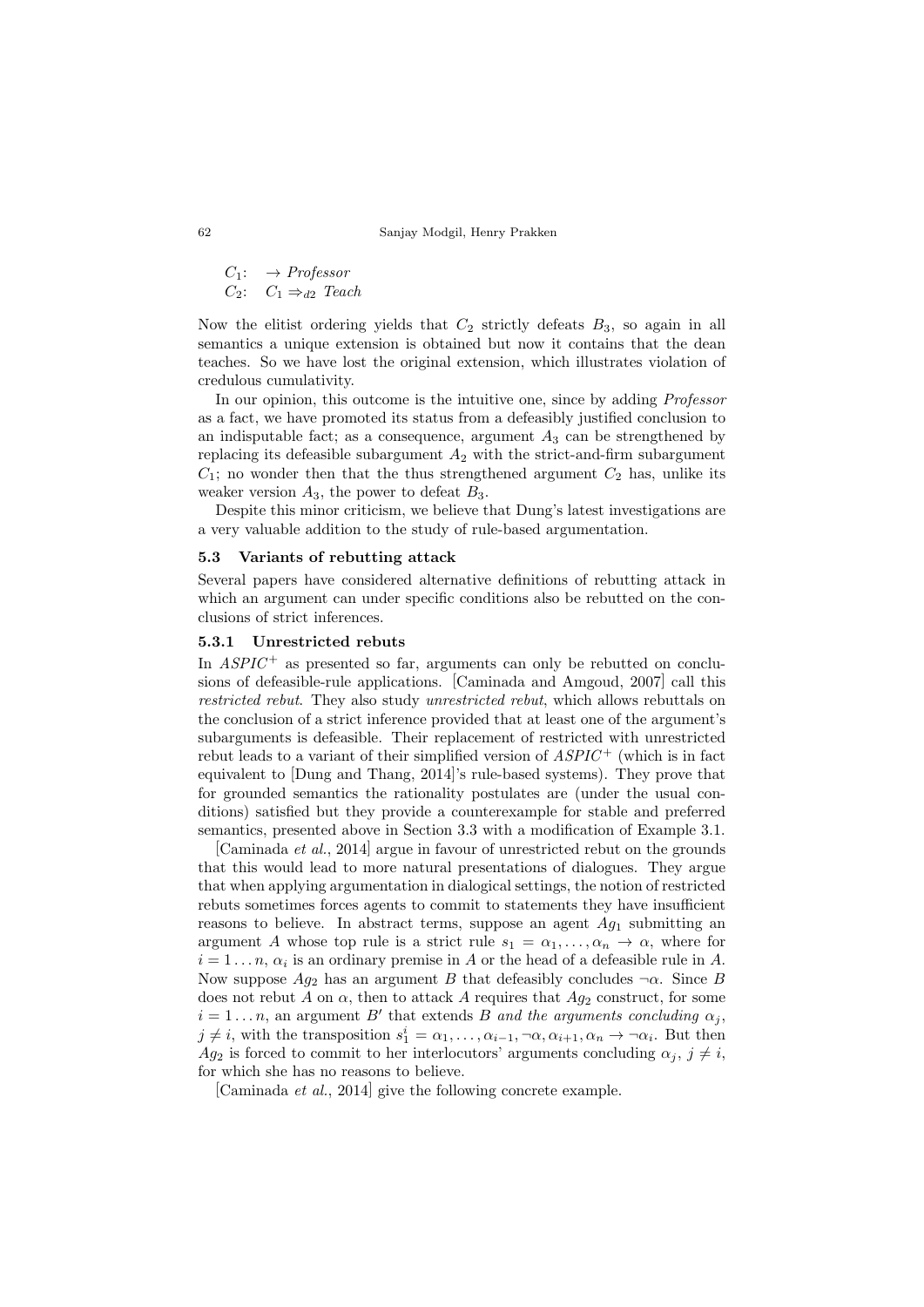John: "Bob will attend conferences AAMAS and IJCAI this year, as he has papers accepted at both conferences." Mary: "That won't be possible, as his budget of £1000 only allows for one foreign trip."

Formally, this discussion could be modelled using an argumentation theory with  $\mathcal{R}_d \supseteq {\text{accA} \Rightarrow \text{attA}}$ ;  $\text{accI} \Rightarrow \text{attI}$ ;  $\text{budget} \Rightarrow \neg (\text{attA} \land \text{attI})$ } and  $\mathcal{R}_s \supseteq {\rightarrow}$  $\text{accA:} \rightarrow \text{accI:} \rightarrow \text{budget:} \text{attA,attI} \rightarrow \text{attA} \land \text{attI}.$ 

A direct formalisation of the above arguments is then:

 $J_1: \rightarrow \text{accA}$   $M_1: \rightarrow \text{budget}$  $J_2$ :  $J_1 \Rightarrow \text{attA}$   $M_2$ :  $M_1 \Rightarrow \neg(\text{attA} \land \text{attI})$  $J_3: \rightarrow \text{accI}$  $J_4:$   $J_3 \Rightarrow \text{attI}$  $J_5:$   $J_3, J_4 \rightarrow \text{attA} \wedge \text{attI}$ 

In  $ASPIC^+$ , Mary's argument does not attack John's argument, since the conclusion Mary wants to attack (att $A \wedge \text{att}$ ) is the consequent of a strict rule. Mary can only attack John's argument by attacking the consequent of one of the defeasible rules, that is, by uttering one of the following two statements.

Mary': "Bob can't attend AAMAS because he will attend IJCAI, and his budget does not allow him to attend both." Mary": "Bob can't attend IJCAI because he will attend AAMAS. and his budget does not allow him to attend both."

The associated formal counterarguments are as follows.<sup>22</sup>

| $M_1: \rightarrow$ budget                                      |                                                   |
|----------------------------------------------------------------|---------------------------------------------------|
| $M_2$ : $M_1 \Rightarrow \neg(\text{attA} \wedge \text{attI})$ |                                                   |
| $J_3: \rightarrow \text{accI}$                                 | $J_1: \rightarrow \text{accA}$                    |
| $J_4: \quad J_3 \Rightarrow \text{attI}$                       | $J_2: \tJ_1 \Rightarrow \text{attA}$              |
| $M'_5$ : $M_2, J_4 \rightarrow \neg \text{attA}$               | $M''_5$ : $M_2, J_2 \rightarrow \neg \text{attI}$ |

According to [Caminada et al., 2014] the problem with this is that Mary does not know which of the two conferences Bob will attend, but  $ASPIC^+$  with restricted rebut forces her to assert that Bob will attend one or the other. They argue that from the perspective of commitment in dialogue [Walton and Krabbe, 1995], this is unnatural.

[Caminada *et al.*, 2014] then define a restricted version of basic  $ASPIC^+$  as presented above in Section 2.2 – which they call  $ASPIC^-$  – that substitutes strict rules with empty antecedents for axiom premises, and defeasible rules

<sup>&</sup>lt;sup>22</sup>Assuming  $\mathcal{R}_s$  ito be closed under transposition, the fact that  $\mathcal{R}_s$  contains attA, attI  $\rightarrow$ attA ∧ attI implies that  $\mathcal{R}_s$  also contains  $\neg(\text{attA} \land \text{attI}), \text{attI} \rightarrow \neg \text{attA}$  and  $\text{attA}, \neg(\text{attA} \land \text{attI})$  $attI) \rightarrow \neg attI.$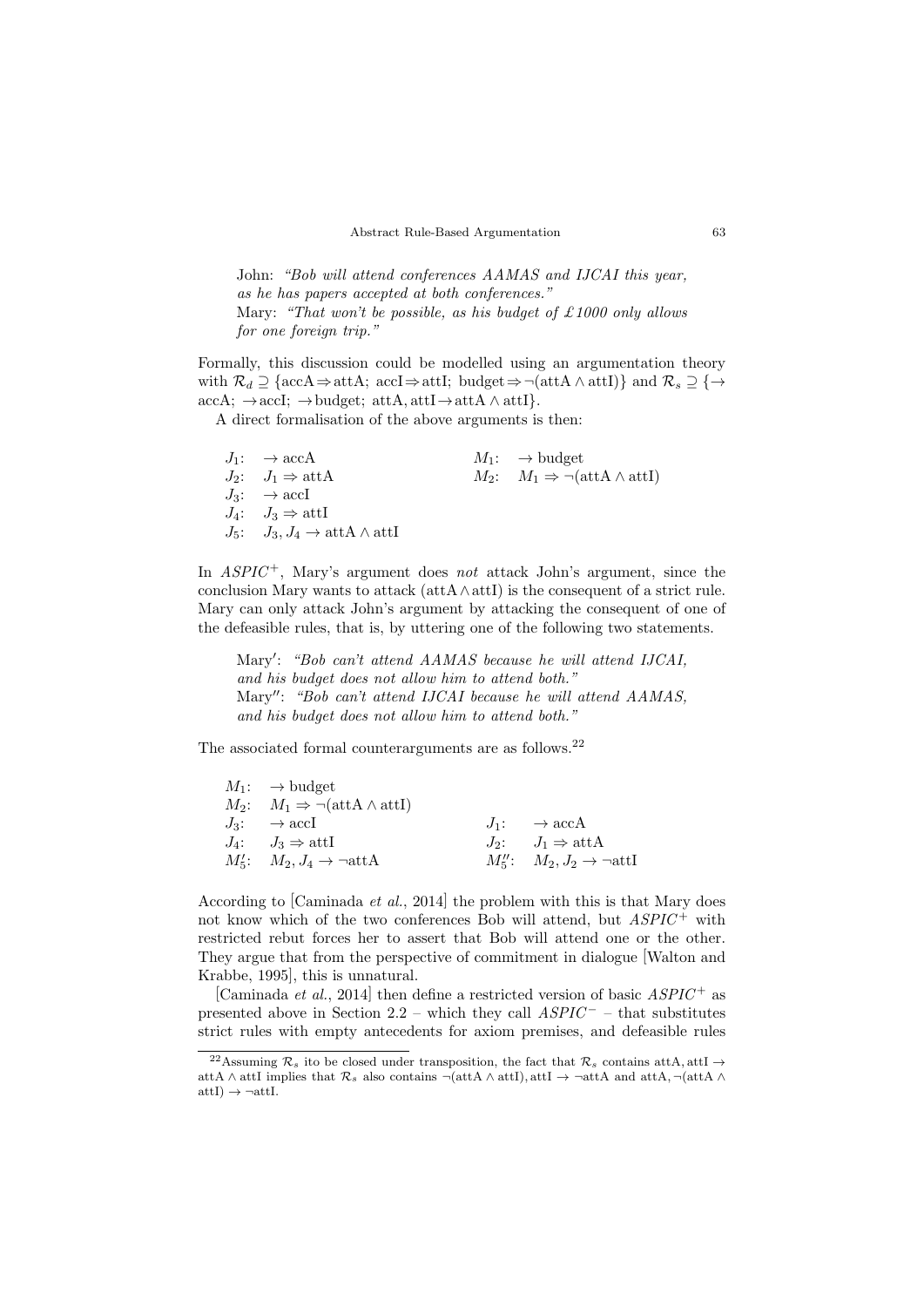with empty antecedents for ordinary premises. Moreover,  $ASPIC^-$  allows unrestricted rebuts on the conclusions of strict rules. They then show that under the assumption of a total ordering on the defeasible rules, and assuming either the Elitist or Democratic set comparisons used in defining weakest- or last-link preferences, all of [Caminada and Amgoud, 2007]'s rationality postulates are satisfied for well-behaved  $SAFs$ , but only for the grounded semantics. They have thus generalised [Caminada and Amgoud, 2007]'s results for some specific cases with preferences.

## 5.3.2 Weak rebuts and an alternative view on the rationality postulates

[Prakken, 2016] studies a weaker version of unrestricted rebut, motivated by the general observation that deductive inferences may weaken an argument. His argument is that when a deductive inference is made from the conclusions of at least two 'fallible' (defeasible or plausible) subarguments, the deductive inference can be said to aggregate the degrees of fallibility of the individual arguments to which it is applied. This in turn means that the deductive inference may be less preferred than either of these subarguments, so that a successful attack on the deductive inference does not necessarily imply a successful attack on one of its fallible subarguments. And this in turn means that there can be cases where it is rational to accept a set of arguments that is not strictly closed and that violate indirect consistency. Note that this line of reasoning does not apply to cases where a deductive inference is applied to at most one fallible subargument: then the amount of fallibility of the new argument is exactly the same as the amount of fallibility of the single fallible argument to which the deductive inference is applied. Accordingly,  $[Prakken, 2016]$  defines weak rebut as allowing rebuttals on the conclusion of a strict inference, provided that the strict inference is applied to at least two fallible subarguments. Moreover, he argues that there are cases where argument orderings cannot be required to satisfy all properties of a reasonable argument ordering as defined in Definition 3.16.

[Prakken, 2016] illustrates this with the lottery paradox, a well-known paradox from epistemology, first discussed by [Kyburg, 1961]. Imagine a fair lottery with one million tickets and just one prize. If the principle is accepted that it is rational to accept a proposition if its truth is highly probable, then for each ticket  $T_i$  it is rational to accept that  $T_i$  will not win while at the same time it is rational to accept that exactly one ticket will win. If we also accept that everything that deductively follows from a set of rationally acceptable propositions is rationally acceptable, then we have two rationally acceptable propositions that contradict each other: we can join all individual propositions  $\neg T_i$  into a big conjunction  $\neg T_1 \wedge \dots \wedge \neg T_{1,000,000}$  with one million conjuncts, which contradicts the certain fact that exactly one ticket will win.

Many views on this paradox exist. [Prakken, 2016] wants to formalise the view that for each individual ticket it is rational to accept that it will not win while at the same time it is not rational to accept the conjunction of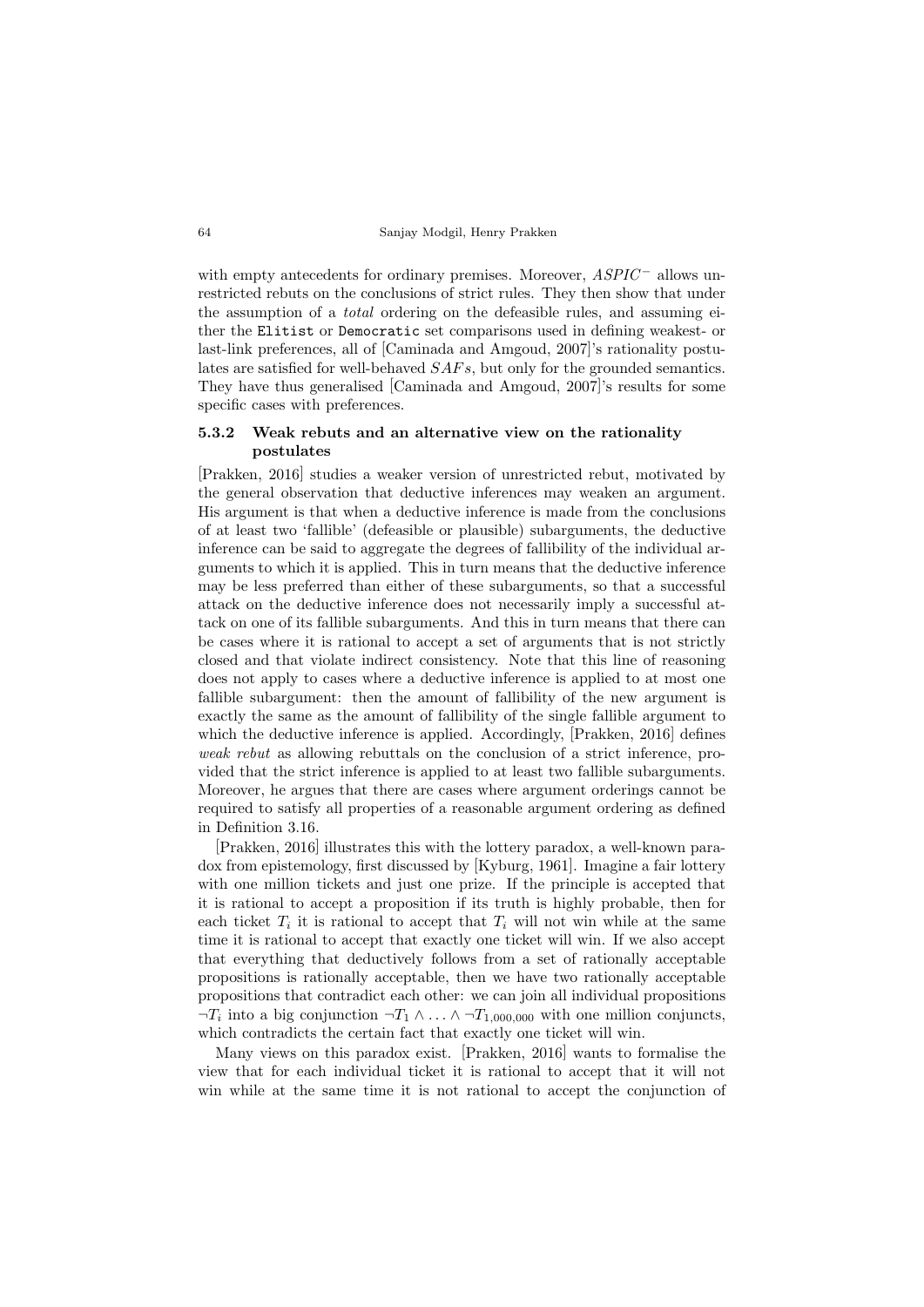these acceptable beliefs. He considers the following modelling of the lottery paradox in  $ASPIC^+$ . Let  $\mathcal L$  be a propositional language built from the set of atoms  $\{T_i \mid 1 \leq i \leq 1,000,000\}$ . Then let X denote a well-formed formula  $X_1 \vee \ldots \vee X_{1,000,000}$  where  $\vee$  is exclusive or and where each  $X_i$  is of one of the following forms:

- If  $i = 1$  then  $X_i = T_1 \wedge \neg T_2 \wedge \dots \wedge \neg T_n$
- If  $i = n$  then  $X_i = \neg T_1 \land \neg T_2 \land \dots \land \neg T_{n-1} \land T_n$
- Otherwise  $X_i = \neg T_1 \wedge \dots \wedge \neg T_{i-1} \wedge T_i \wedge \neg T_{i+1} \wedge \dots \wedge \neg T_n$

Next we choose  $\mathcal{K}_p = \{\neg T_i \mid 1 \leq i \leq 1,000,000\}, \, \mathcal{K}_n = \{X\}, \, \mathcal{R}_s$  as consisting of all propositionally valid inferences from finite sets and  $\mathcal{R}_d = \emptyset$ .

The following arguments are relevant for any i such that  $1 \leq i \leq 1,000,000$ .

$$
\neg T_i
$$
 and  $\neg T_1, \dots, \neg T_{i-1}, \neg T_{i+1}, \dots, \neg T_{1,000,000}, X \to T_i$  (call it  $A_i$ )

[Prakken, 2016] then equates rational acceptability with sceptical justification (see Definition 2.18 above). Making  $\neg T_i$  sceptically justified for all i requires for all i that  $A_i \prec \neg T_i$ , to prevent  $A_i$  from defeating  $\neg T_i$ . Then we have a single extension in all semantics containing arguments for all conclusions  $\neg T_i$ but not for their conjunction.

Note that adopting the above argument ordering requires that Condition (2) of Definition 3.16 of reasonable argument orderings is dropped, since it excludes such an argument ordering. On the other hand, Condition (1) of Definition 3.16 can be retained. In particular, Condition (1.iii) captures that applying a strict rule to the conclusion of a single argument A to obtain an argument  $A'$  does not change the 'preferedness' of  $A'$  compared to  $A$ . This is reasonable in general, since  $A$  and  $A'$  have exactly the same set of fallible elements (ordinary premises and/or defeasible inferences). [Prakken, 2016] calls argument orderings that satisfy Condition (1) of Definition 3.16 weakly reasonable argument orderings. Finally, he proposes weakened versions of the postulates of strict closure and indirect consistency, according to which these properties are only required to hold for subsets of extensions with at most one fallible argument. He then proves that if weak rebut is allowed in addition to restricted rebut and argument orderings are required to be weakly reasonable, then the original postulate of direct consistency plus the weakened postulates of strict closure and indirect consistency are satisfied if AT is closed under contraposition or transposition and  $\text{Prem}(A) \cup \mathcal{K}_n$  is indirectly consistent.

[Prakken, 2016] concludes with some general observations on the relation between deduction and justification. He argues to have shown that preservation of truth (the definition of deductively valid arguments) does not imply preservation of rational acceptance, since truth and rational acceptance are different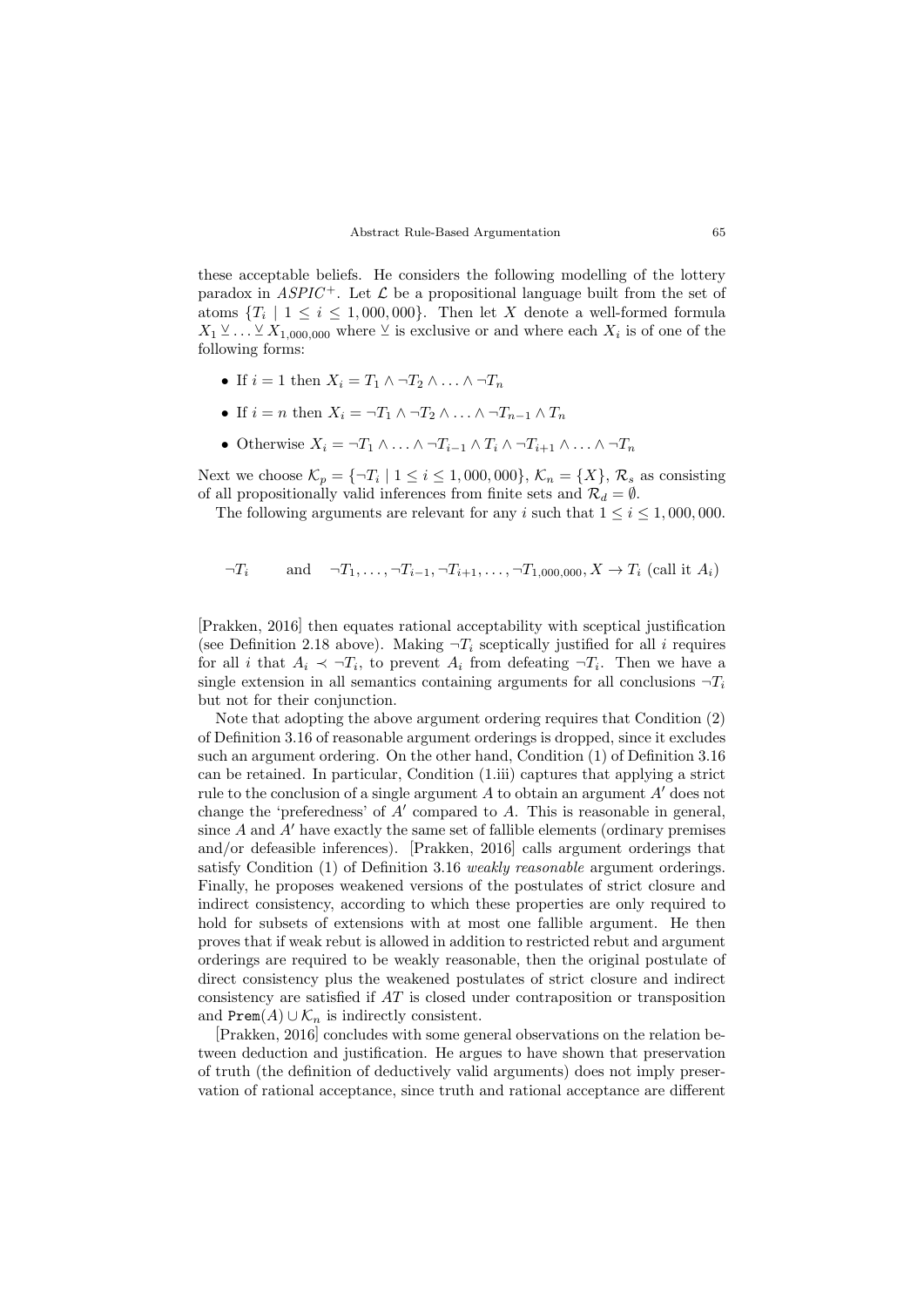things. However, he also argues that deduction still plays an important role in argumentation. Deductive inference rules are still available as argument construction rules and if an argument with a strict top rule has no attackers or all its attackers are less preferred, then the argument may still be sceptically justified. The specifics of the adopted argument ordering are essential here. For instance, in the lottery paradox the argument ordering might allow that application of the conjunction rule to a small number of conclusions  $\neg T_i$  is still sceptically justified.

## 5.4 Attacks from sets of arguments to arguments

[Baroni *et al.*, 2015] consider a variant of  $ASPIC^+$  by adapting an idea originally proposed by [Vreeswijk, 1997] in the context of his 'abstract argumentation systems', which are a predecessor of  $ASPIC^+$ . In Vreeswijk's systems a counterargument is in fact a set of arguments: a set  $\Sigma$  of arguments is *incom*patible with an argument  $\tau$  iff the conclusions of  $\Sigma \cup {\tau}$  give rise to a strict argument for  $\perp$ . [Baroni *et al.*, 2015] adapt this idea to  $ASPIC^+$ , where the 'nodes' of the abstract argumentation frameworks generated by the modification are sets of arguments instead of individual arguments. They then prove satisfaction of [Caminada and Amgoud, 2007]'s rationality postulates under similar conditions as in [Modgil and Prakken, 2013].

[Baroni *et al.*, 2015]'s proposal is motivated by criticism of the  $ASPIC^+$ treatment of generalised contrariness relations. However, we believe that they just criticise specific uses of this generalised contrariness relation and that the problems they discuss can be avoided by proper definitions of contrariness. Nevertheless, their ideas are very interesting and also apply to basic  $ASPIC^+$ with ordinary negation. For example, it would be interesting to see if their variant of  $ASPIC^+$  provides an alternative way to model the examples discussed by [Caminada et al., 2014]. More generally, it would be interesting to see if their variant of  $ASPIC^+$  can be reconstructed as generating  $AFs$  that allow attacks from sets of arguments to arguments as in e.g. [Bochman, 2003].

## 6 Implementations and applications

#### 6.1 Implementations

Various implementations of instantiations of  $ASPIC^+$  are available online, all with domain-specific inference rules defined over literal-like languages, and with argument orderings based on rule preferences.

The original ASPIC inference engine The original inference engine from the ASPIC project (designed by Matthew South on the basis of a prototype of Gerard Vreeswijk) is available online at http://aspic.cossac.org/, with a demonstrator with example inputs available at http://aspic.cossac. org/ArgumentationSystem/. Rules can be formulated over a language with predicate-logic literals with ordinary negation. The implementation allows for choosing between restricted and unrestricted rebut. The implementation of restricted rebut deviates from its formal definition in that it also allows rebuttals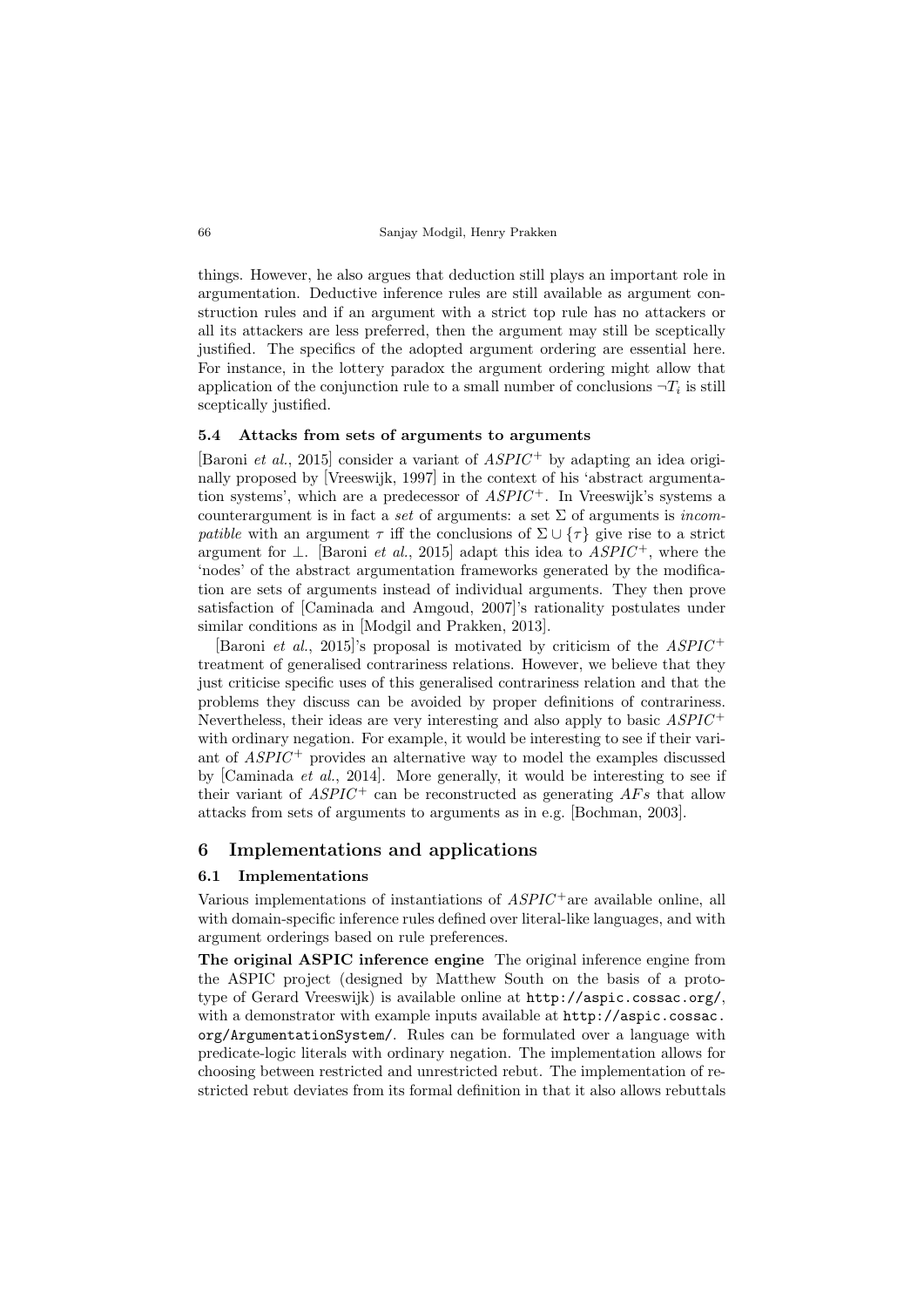between two arguments that both have a strict top rule. Arguments can be evaluated alternatively with a last- and a weakest-link argument ordering and with sceptical grounded or credulous preferred semantics.

Visser's Epistemic and Practical Reasoner Wietske Visser took the AS-PIC deliverable ([Amgoud et al., 2006]) as the basis for her Epistemic and Practical Reasoner (EPR), available at http://www.wietskevisser.nl/research/ epr/. Rules can be formulated over a language of propositional literals with ordinary negation, optionally augmented with a 'desirable' modality for modelling practical reasoning. EPR implements argument games for sceptical grounded and credulous preferred semantics, as well as [Prakken, 2006]'s game for combined epistemic and practical reasoning. It also implements as an option [Prakken, 2005]'s mechanism for accrual of arguments.

ArgTech's TOAST Mark Snaith of ArgTech at the University of Dundee, Scotland, developed an implementation called TOAST ([Snaid and Reed, 2012]) based on [Prakken, 2010], available at www.arg-tech.org/index.php/toast-an-aspic-implementation/. Rules can be formulated over a language of propositional literals with ordinary negation plus optionally a user-specified contrariness relation. TOAST allows for argument evaluation with an elitist weakest- or last-link ordering and in grounded, preferred, stable and semi-stable semantics. Interestingly, TOAST can receive input specified in the AIF format, so that it can be connected to argumentation tools that can export to AIF ([Bex *et al.*, 2013a]). More on this will be said in the following subsection.

## 6.2 Logical specifications of the Argument Interchange Format

There is substantial interest in the development of argumentation support tools enabling the structuring of individual arguments and the dialogical exchange of argument in offline and online tools supporting human reasoning and debate (for example see www.arg-tech.org). A key aim is to then organise human authored arguments into abstract argumentation frameworks, so ensuring that the assessment of arguments is formally and rationally grounded and enabling 'mixed initiative' argumentation integrating both machine and human authored arguments [Modgil et al., 2013]. These developments, as well as the burgeoning interest in logic-based models of argument, have motivated formulation of a standardised format – the Argument Interchange Format  $(AIF)$  [Chesnevar et al., 2006] – for representation of human authored arguments and arguments constructed in logic.

The AIF is an ontology that broadly speaking distinguishes between information (propositions and sentences) and schemes which are general patterns of reasoning such as applications of inference rules, or conflict or preferences between information. Instances of these information and schemes classes constitute nodes that can be organised into AIF graphs representing argumentation knowledge. In [Bex et al., 2013b], two-way translations are defined between  $AIF$  graphs and both  $ASPIC^+$  and  $E-ASPIC^+$  argumentation theories, and a number of information preserving properties are proved in both cases. The lat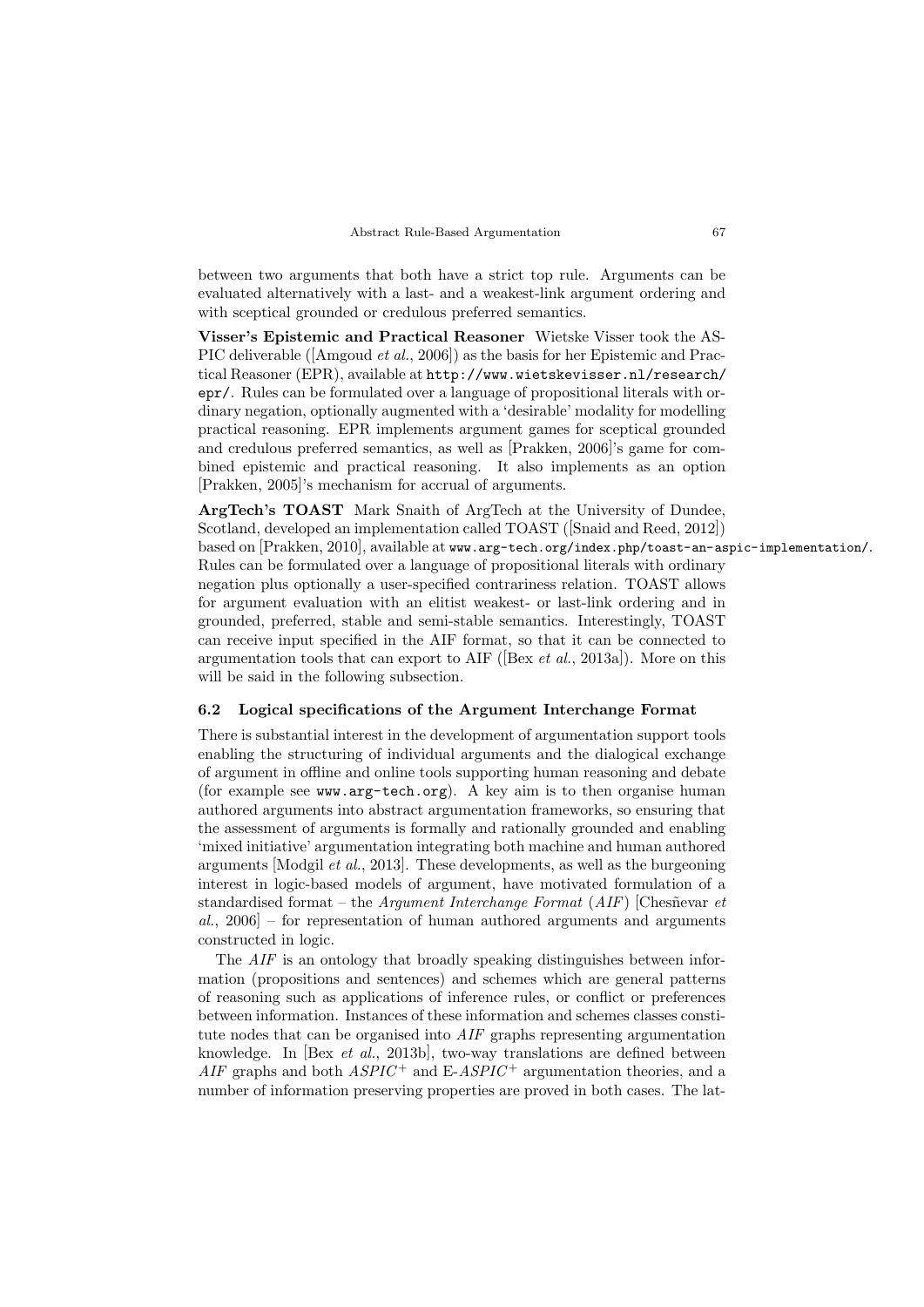ter essentially prove that given certain assumptions on the given AIF graphs, the translation functions are identity-preserving (i.e. translating from the AIF graph to  $(E-)ASPIC^+$  and back again yields the same graph as we started out with).

One can then translate AIF representations of human authored arguments and their interactions defined in the above-mentioned argumentation support tools, and translate these to instantiations of  $(E-)ASPIC^+$  so enabling evaluation under Dung's semantics. This is explored in [Bex et al., 2013b], in which arguments and their interactions authored in the Rationale tool [ter Berg et al., 2009] are translated to the  $AIF$  and then to  $ASPIC^+$  arguments, attacks and defeats. In this way,  $ASPIC^+$  is placed in the wider spectrum of not just formal but also philosophical and linguistic approaches to argumentation.

## 6.3 Other applications of  $ASPIC^+$

 $ASPIC^+$  has been applied both in purely theoretical models and in implemented architectures.

#### 6.3.1 Theoretical applications

Some theoretical applications of  $ASPIC^+$  amount to the formulation of sets of argument schemes for specific forms of reasoning in  $ASPIC^+$ . [van der Weide et al., 2011] and [van der Weide, 2011] use a combination of  $ASPIC^+$  and [Wooldridge et al., 2006]'s system for meta-argumentation for specifying argument schemes for reasoning about preferences in argumentation-based decision making. [Bench-Capon and Prakken, 2010] and [Bench-Capon et al., 2011] formulate argument schemes for policy debates in  $E\text{-}ASPIC^+$ . [Prakken *et al.*, 2015] and [Bench-Capon et al., 2013], inspired by earlier AI & Law work of e.g. [Ashley, 1990] and [Aleven, 2003], model factor-based legal reasoning with precedents in  $ASPIC^+$ , with argument schemes formalised as defeasible rules and auxiliary definitions concerning (sets of) factors, their origins, their relations and their preferences as first-order axioms. This allows the formalisation of arguments like the following:

Plaintiff The current case and precedent *Bryce* share pro-plaintiff factors  $\{f_1, f_2\}$  and pro-defendant factors  $\{f_3\}$ , the pro-plaintiff factors outweigh the pro-defendant factors since Bryce was decided for the plaintiff; therefore, the current case should be decided for me.

Defendant But unlike the current case, Bryce also contained proplaintiff factor  $f_4$ , so it is relevantly different from the current case, so the outcome of Bryce does not control the current case.

**Plaintiff** But the current case contains factor  $f_5$  and both  $f_4$  and  $f_5$  are a special case of the more abstract factor  $f_6$ , so this difference between Bryce and the current case is not relevant.

Other theoretical applications of  $ASPIC^+$  concern case studies. [Prakken, 2012a] modelled the legal and evidential reasoning in the American *Popov v.*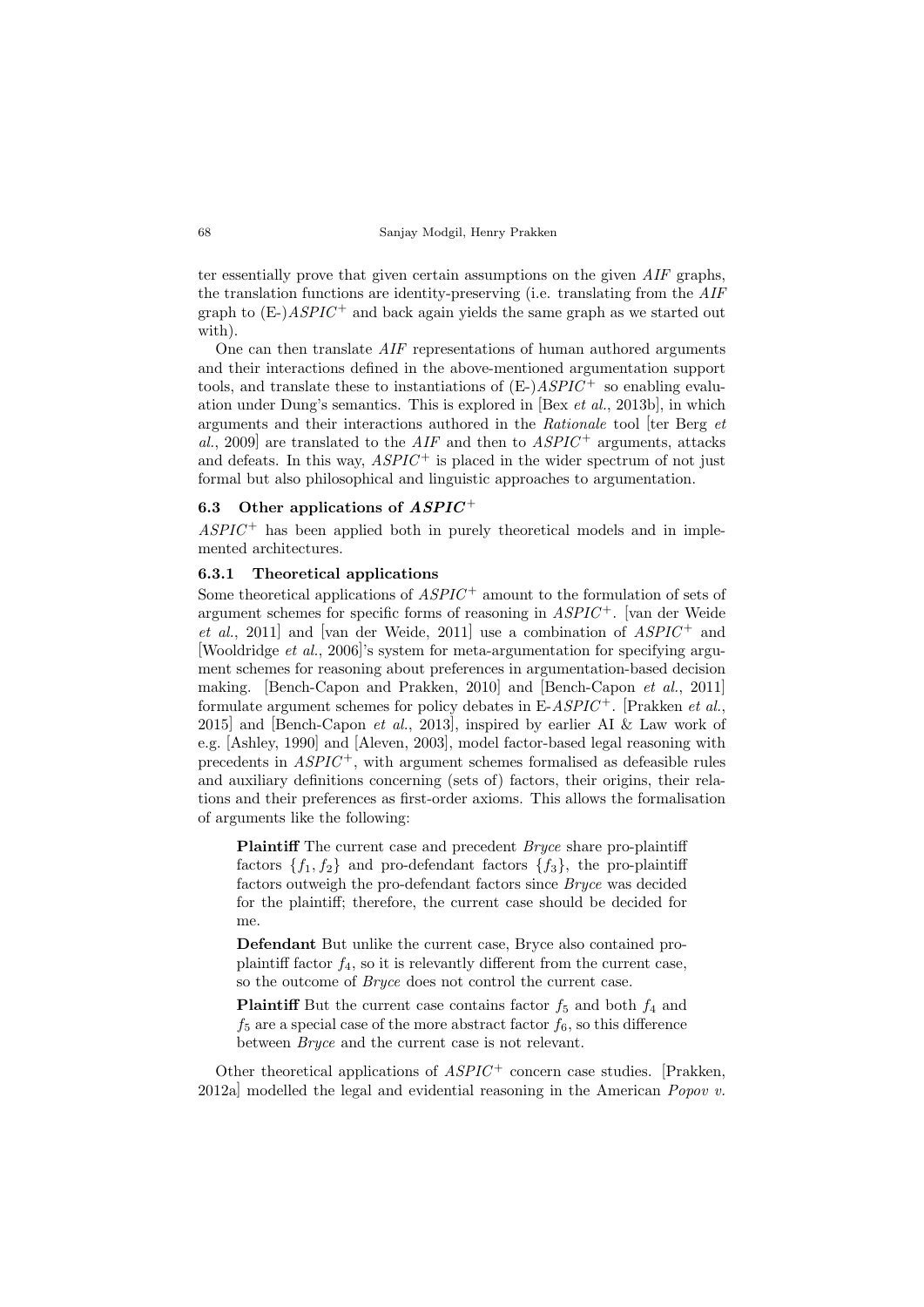Hayashi case, an ownerships dispute between two baseball fans about a baseball hit in the 500th homerun of a famous American baseball player. [Prakken, 2015] modelled a legislative debate and an American labour law dispute as argumentation-based decision making involving goals, values and preferences.

Finally, some theoretical applications use  $ASPIC^+$  as a component of a more general reasoning model. [M¨uller and Hunter, 2012] used a simple instantiation of  $ASPIC^+$  with no knowledge base, only defeasible rules and no preferences as a reasoning component in a formal model of decision making. [Prakken et al., 2013] applied  $ASPIC^+$  in a dialogue model of collaborative IT security risk assessment. Finally, [Timmer *et al.*, 2017] used  $ASPIC^+$  for generating explanations of forensic Bayesian networks.

## 6.3.2 Applications in implemented architectures

Some implemented architectures proposed in the literature have used implementations of  $ASPIC^+$  as a component. [Kok, 2013] used  $ASPIC^+$  as the agent reasoning mechanism in a testbed for inter-agent deliberation dialogue, meant for testing whether the use of argumentation is beneficial to the individual agents or to the group to which they belong. This testbed is available online at https://bitbucket.org/erickok/baidd. [Toniolo et al., 2015] used  $ASPIC^+$  as a reasoning component in their *CISpaces* sensemaking tool for intelligence analysis. [Yun and Croitoru, 2016] used the original ASPIC inference engine for reasoning with possibly inconsistent ontologies in ontology-based data access. Finally, [van Zee *et al.*, 2016] used the TOAST implementation of  $ASPIC^+$  as a component of a framework for rationalising goal models using argument diagrams.

# 7 Open problems and avenues for future research

The study of abstract rule-based argumentation with both strict and defeasible rules has a long history, ultimately going back to the seminal work of [Pollock, 1987], passing through intermediate stages [Simari and Loui, 1992; Pollock, 1995; Vreeswijk, 1997; Prakken and Sartor, 1997; Garcia and Simari, 2004] and currently consolidated in the work on  $ASPIC^+$ . As this chapter has shown, the approach is a fruitful one, a mature metatheory is developing and there is a growing number of implementations and applications. Yet many open questions and avenues for future research remain. Here we list some of the (in our opinion) most important ones.

- The study of argument preference relations and their properties is relatively underdeveloped. More can be done here, for example, relating argument orderings to work in decision theory or to probability theory (see also the next point), or combining different preference criteria for different kinds of problems, such as for epistemic versus practical reasoning.
- A recent research trend in formal argumentation is the combination of argumentation-based inference with probability theory. This is not sur-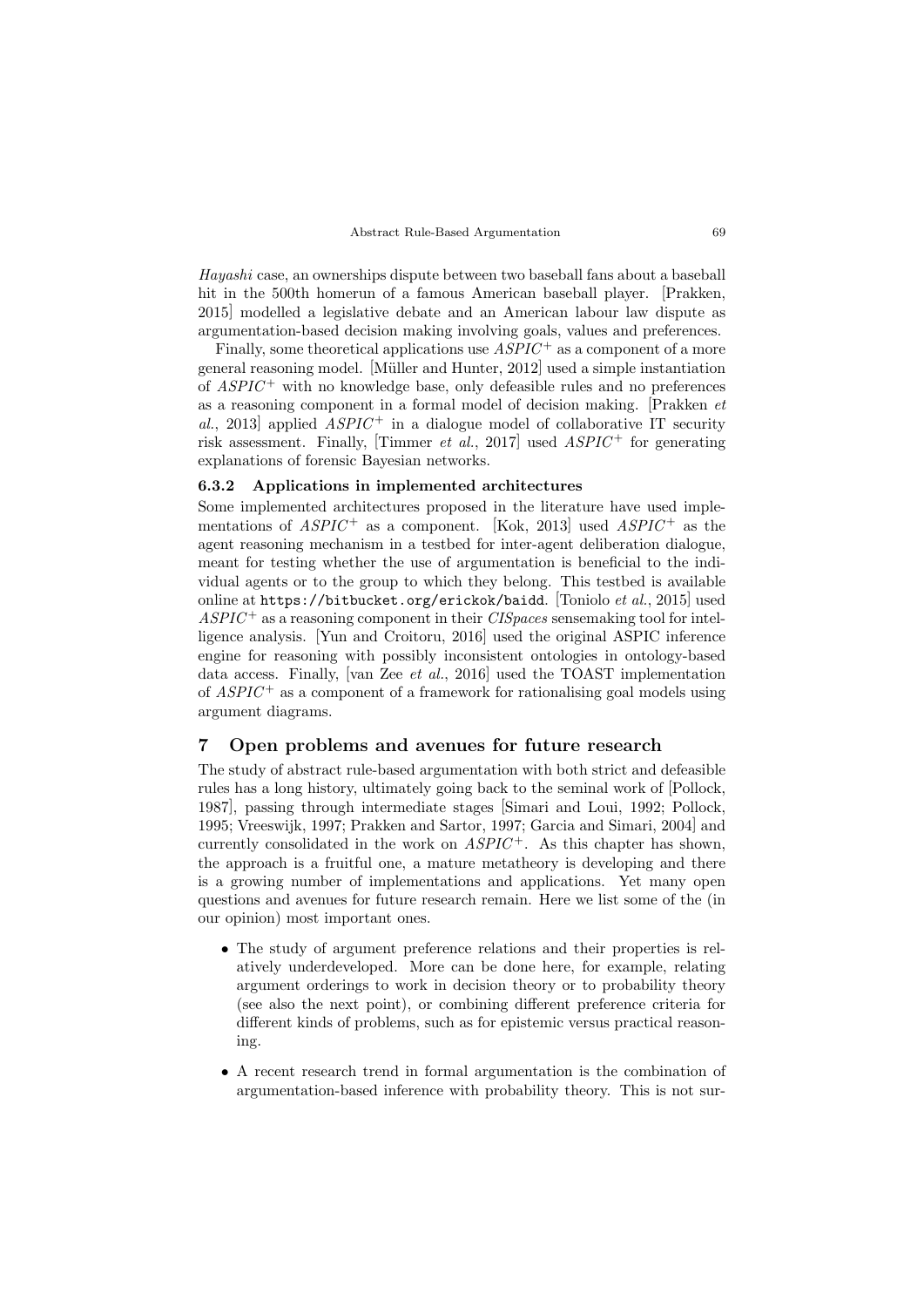prising, since argumentation has from the early days been proposed as a model for reasoning under uncertainty. One question that arises here is how characterisations of the strength or relative preference of arguments relate to probability theory. Much recent work on probabilistic argumentation assigns probabilities to arguments in abstract argumentation frameworks, as in [Li et al., 2012; Hunter and Thimm, 2014]. However, assigning probabilities to arguments is problematic, since in probability theory probabilities are assigned to the truth of statements or to outcomes of events, and an argument is neither a statement nor an event. What is required here is a precise specification of what the probability of an argument means in terms of its elements. How to do this in the context of abstract rule-based argumentation is still largely an open question. A preliminary answer is given by [Hunter, 2013] but only for the case of classical-logic argumentation.

- The contamination problems referred to in Section 5.1 remain to be solved for the fully general  $ASPIC$ <sup>+</sup>framework. As briefly discussed at the end of Section 5.1, the work of [D'Agostino and Modgil, 2016] suggests directions for future development of the  $ASPIC^+$  framework such that one can establish conditions under which the additional rationality postulates of [Caminada et al., 2012] are satisfied.
- In contrast to abstract argumentation, the study of computational aspects of rule-based argumentation and the various ways it can be instantiated is seriously underdeveloped. Much work can still be done on algorithms and complexity results for rule-based argumentation involving defeasible rules and preferences.
- While there is a growing body of work on the dynamics of abstract argumentation, the work of [Modgil and Prakken, 2012] in  $ASPIC^+$  is to our knowledge still the only account of the dynamics of structured argumentation. Much remains to be done here.
- Another important research topic is implementation of more expressive instantiations than those existing today. It would, for example, be interesting to integrate state-of-the art propositional, first-order or modal-logic theorem provers in  $ASPIC^+$  implementations.
- Finally, with an eye to practical applications it is important to conduct comparative case studies involving various formalisms, such as  $ASPIC^+$ . assumption-based argumentation, Carneades or [Brewka and Woltran, 2010]'s abstract dialectical frameworks. It would be especially interesting to study issues like naturalness and conciseness of representations.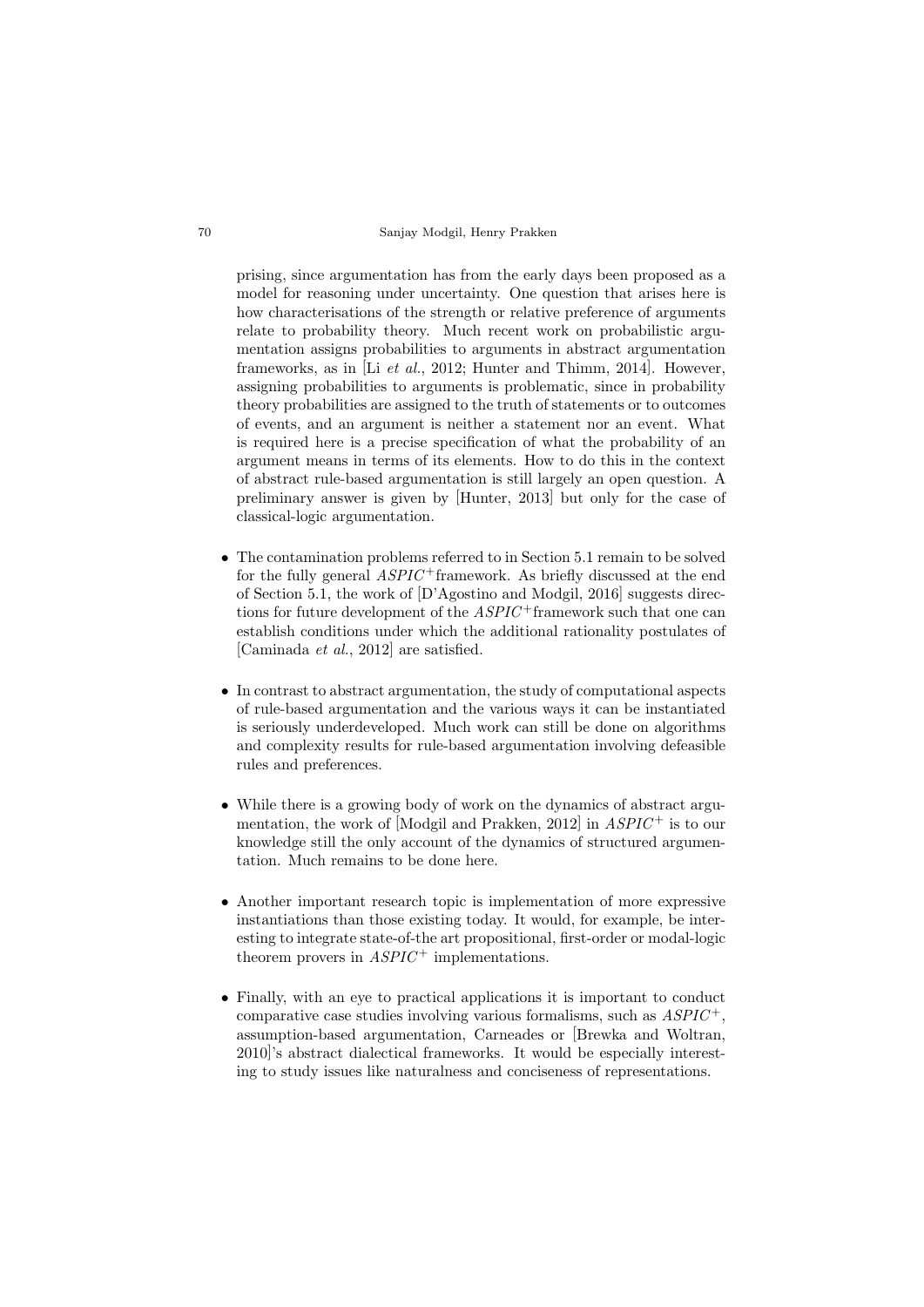## Acknowledgments

We would like to express our thanks to those who have worked on the precursors of the  $ASPIC^+$  framework (reviewed at the beginning of this chapter), as well as those who have provided valuable feedback (including Peter Young and Leon van der Torre), and those who have taken the time and effort to critically and constructively study  $ASPIC^+$  and as a consequence have helped us improve  $ASPIC^+$ ; notably, Phan Minh Dung in [Dung, 2016] and especially Sjur Dyrkolbotn (personal communication), whose constructive observations motivated us to write the erratum (https://nms.kcl.ac.uk/sanjay.modgil/AIJfinalErratum) to [Modgil and Prakken, 2013].

### BIBLIOGRAPHY

- [Aleven, 2003] V. Aleven. Using background knowledge in case-based legal reasoning: a computational model and an intelligent learning environment. Artificial Intelligence, 150:183–237, 2003.
- [Amgoud and Besnard, 2013] L. Amgoud and Ph. Besnard. Logical limits of abstract argumentation frameworks. Journal of Applied Non-classical Logics, 23:229–267, 2013.
- [Amgoud and Cayrol, 1998] L. Amgoud and C. Cayrol. On the acceptability of arguments in preference-based argumentation. In Proceedings of the 14th Conference on Uncertainty in Artificial Intelligence, pages 1–7, 1998.
- [Amgoud and Cayrol, 2002] L. Amgoud and C. Cayrol. A model of reasoning based on the production of acceptable arguments. Annals of Mathematics and Artificial Intelligence, 34:197–215, 2002.
- [Amgoud et al., 2006] L. Amgoud, L. Bodenstaff, M. Caminada, P. McBurney, S. Parsons, H. Prakken, J. van Veenen, and G.A.W. Vreeswijk. Final review and report on formal argumentation system. Deliverable D2.6, ASPIC IST-FP6-002307, 2006.
- [Ashley, 1990] K.D. Ashley. Modeling Legal Argument: Reasoning with Cases and Hypotheticals. MIT Press, Cambridge, MA, 1990.
- [Baroni and Giacomin, 2008] P. Baroni and M. Giacomin. Resolution-based argumentation semantics. In Ph. Besnard, S. Doutre, and A. Hunter, editors, Computational Models of Argument. Proceedings of COMMA 2008, pages 25–36, Amsterdam etc, 2008. IOS Press.
- [Baroni et al., 2011a] P. Baroni, F. Cerutti, M. Giacomin, and G. Guida. Afra: Argumentation framework with recursive attacks. International Journal of Approximate Reasoning, 52:19–37, 2011.
- [Baroni et al., 2011b] P. Baroni, P.E. Dunne, and M. Giacomin. On the resolution-based family of abstract argumentation semantics and its grounded instance. Artificial Intelligence, 175:791–813, 2011.
- [Baroni et al., 2015] P. Baroni, M. Giacomin, and B. Lao. Dealing with generic contrariness in structured argumentation. In Proceedings of the 24th International Joint Conference on Artificial Intelligence, pages 2727–2733, 2015.
- [Baumann and Brewka, 2010] R. Baumann and G. Brewka. Expanding argumentation frameworks: Enforcing and monotonicity results. In P. Baroni, F. Cerutti, M. Giacomin, and G.R. Simari, editors, Computational Models of Argument. Proceedings of COMMA 2010, pages 75–86. IOS Press, Amsterdam etc, 2010.
- [Bench-Capon and Prakken, 2010] T.J.M. Bench-Capon and H. Prakken. A lightweight formal model of two-phase democratic deliberation. In R.G.F. Winkels, editor, Legal Knowledge and Information Systems. JURIX 2010: The Twenty-Third Annual Conference, pages 27–36. IOS Press, Amsterdam etc., 2010.
- [Bench-Capon et al., 2011] T.J.M. Bench-Capon, H. Prakken, and W. Visser. Argument schemes for two-phase democratic deliberation. In Proceedings of the Thirteenth International Conference on Artificial Intelligence and Law, pages 21–30, New York, 2011. ACM Press.
- [Bench-Capon et al., 2013] T.J.M. Bench-Capon, H. Prakken, A.Z. Wyner, and K. Atkinson. Argument schemes for reasoning with legal cases using values. In Proceedings of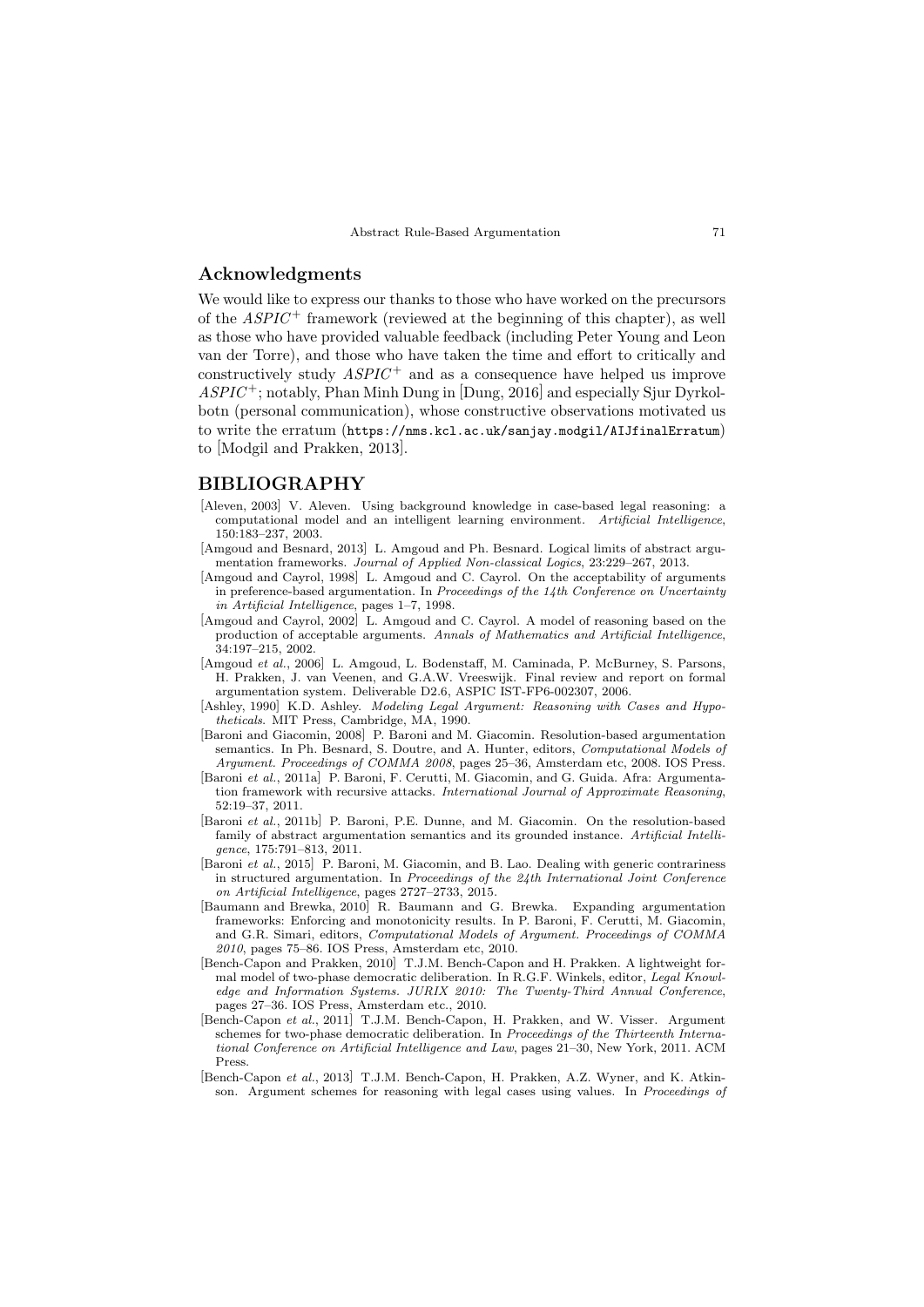the Fourteenth International Conference on Artificial Intelligence and Law, pages 13–22, New York, 2013. ACM Press.

- [Bench-Capon, 2003] T.J.M. Bench-Capon. Persuasion in practical argument using valuebased argumentation frameworks. Journal of Logic and Computation, 13:429–448, 2003.
- [Besnard and Hunter, 2001] Ph. Besnard and A. Hunter. A logic-based theory of deductive arguments. Artificial Intelligence, 128:203–235, 2001.
- [Besnard and Hunter, 2008] Ph. Besnard and A. Hunter. Elements of Argumentation. MIT Press, Cambridge, MA, 2008.
- [Bex et al., 2013a] F.J. Bex, J. Lawrence, M. Snaith, and C. Reed. Implementing the argument web. Communications of the ACM, 56:66–73, 2013.
- [Bex et al., 2013b] F.J. Bex, S.J. Modgil, H. Prakken, and C.A. Reed. On logical specifications of the argument interchange format. Journal of Logic and Computation, 23:951–989, 2013.
- [Bochman, 2003] A. Bochman. Collective argumentation and disjunctive logic programming. Journal of Logic and Computation, 13:405–428, 2003.
- [Boella et al., 2010a] G. Boella, D.M. Gabbay, L. van der Torre, and S. Villata. Support in abstract argumentation. In P. Baroni, F. Cerutti, M. Giacomin, and G.R. Simari, editors, Computational Models of Argument. Proceedings of COMMA 2010, pages 111–122. IOS Press, Amsterdam etc, 2010.
- [Boella et al., 2010b] G. Boella, S. Kaci, and L. van der Torre. Dynamics in argumentation with single extensions: attack refinement and the grounded extension (extended version). In P. McBurney, I. Rahwan, S. Parsons, and N. Maudet, editors, Argumentation in Multi-Agent Systems, 6th International Workshop, ArgMAS 2009, Budapest, Hungary, May 12, 2009. Revised Selected and Invited Papers, number 6057 in Springer Lecture Notes in AI, pages 150–159. Springer Verlag, Berlin, 2010.
- [Bondarenko et al., 1993] A. Bondarenko, R.A. Kowalski, and F. Toni. An assumptionbased framework for non-monotonic reasoning. In Proceedings of the second International Workshop on Logic Programming and Nonmonotonic Logic, pages 171–189, Lisbon (Portugal), 1993.
- [Bondarenko et al., 1997] A. Bondarenko, P.M. Dung, R.A. Kowalski, and F. Toni. An abstract, argumentation-theoretic approach to default reasoning. Artificial Intelligence, 93:63–101, 1997.
- [Brewka and Gordon, 2010] G. Brewka and T.F. Gordon. Carneades and abstract dialectical frameworks: A reconstruction. In P. Baroni, F. Cerutti, M. Giacomin, and G.R. Simari, editors, Computational Models of Argument. Proceedings of COMMA 2010, pages 3–12. IOS Press, Amsterdam etc, 2010.
- [Brewka and Woltran, 2010] G. Brewka and S. Woltran. Abstract dialectical frameworks. In Principles of Knowledge Representation and Reasoning: Proceedings of the Twelfth International Conference, pages 102–111. AAAI Press, 2010.
- [Brewka, 1989] G. Brewka. Preferred subtheories: An extended logical framework for default reasoning. In Proceedings of the 11th International Joint Conference on Artificial Intelligence, pages 1043–1048, 1989.
- [Brewka, 1994a] G. Brewka. Adding priorities and specificity to default logic. In C. MacNish, D. Pearce, and L. Moniz Pereira, editors, Logics in Artificial Intelligence. Proceedings of JELIA 1994, number 838 in Springer Lecture Notes in AI, pages 247–260, Berlin, 1994. Springer Verlag.
- [Brewka, 1994b] G. Brewka. Reasoning about priorities in default logic. In Proceedings of the 12th National Conference on Artificial Intelligence (AAAI-94), pages 247–260, 1994.
- [Caminada and Amgoud, 2007] M. Caminada and L. Amgoud. On the evaluation of argumentation formalisms. Artificial Intelligence, 171:286–310, 2007.
- [Caminada et al., 2012] M. Caminada, W.A. Carnielli, and P.E. Dunne. Semi-stable semantics. Journal of Logic and Computation, 22:1207–1254, 2012.
- [Caminada et al., 2014] M. Caminada, S. Modgil, and N. Oren. Preferences and unrestricted rebut. In S. Parsons, N. Oren, C. Reed, and F. Cerutti, editors, Computational Models of Argument. Proceedings of COMMA 2014, pages 209–220. IOS Press, Amsterdam etc, 2014.
- [Caminada, 2004] M. Caminada. For the sake of the Argument. Explorations into argumentbased reasoning. Doctoral dissertation Free University Amsterdam, 2004.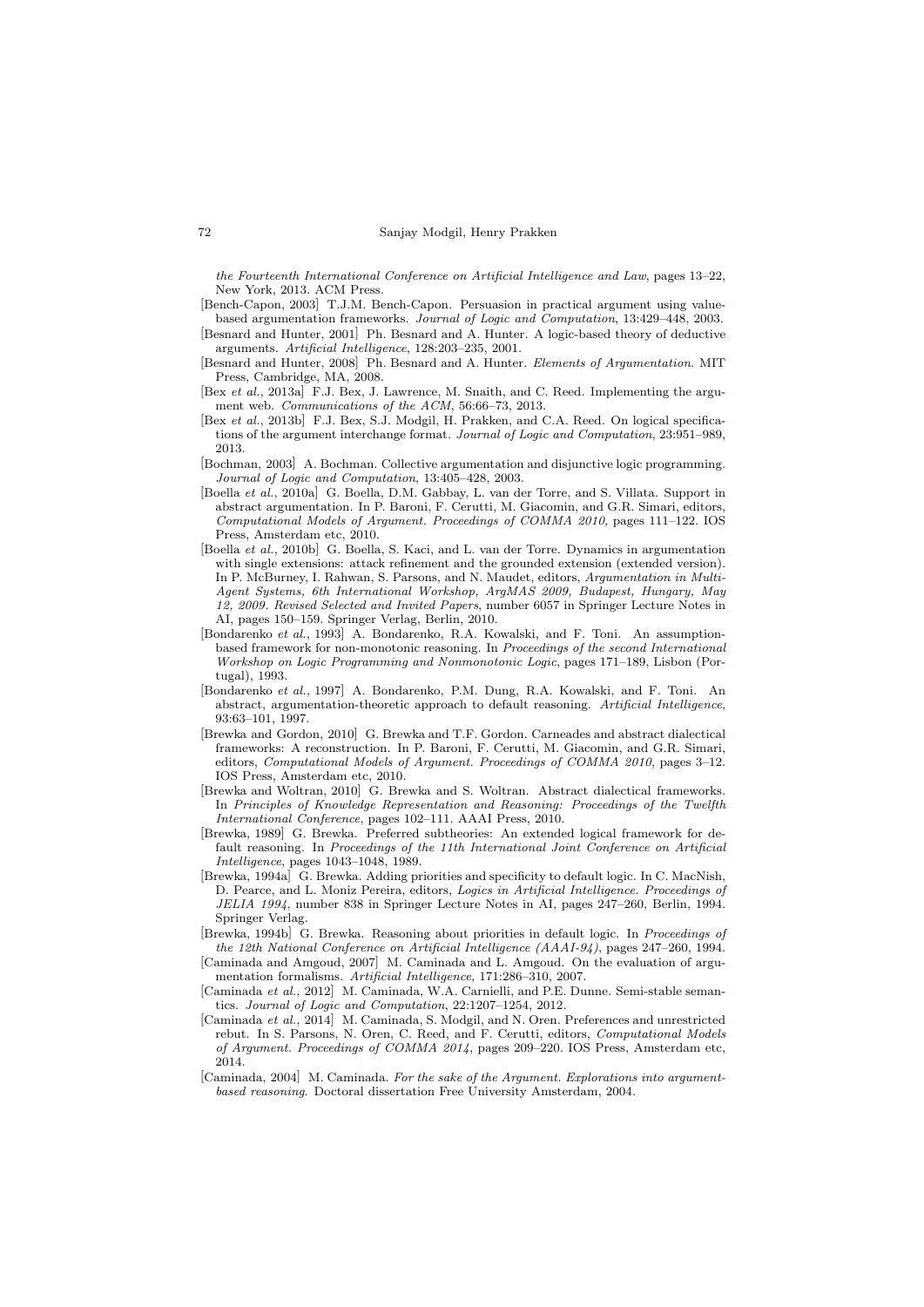- [Caminada, 2005] M. Caminada. Contamination in formal argumentation systems. In Proceedings of the Seventeenth Belgian-Dutch Conference on Artificial Intelligence (BNAIC-05), Brussels, Belgium, 2005.
- [Caminada, 2006] M. Caminada. On the issue of reinstatement in argumentation. In M. Fischer, W. van der Hoek, B. Konev, and A. Lisitsa, editors, Logics in Artificial Intelligence. Proceedings of JELIA 2006, number 4160 in Springer Lecture Notes in AI, pages 111–123, Berlin, 2006. Springer Verlag.
- [Cayrol and Lagasquie-Schiex, 2005] C. Cayrol and M.-C. Lagasquie-Schiex. On the acceptability of arguments in bipolar argumentation. In L. Godo, editor, Proceedings of the 8nd European Conference on Symbolic and Quantitative Approaches to Reasoning with Uncertainty (ECSQARU 05), number 3571 in Springer Lecture Notes in AI, pages 378–389, Berlin, 2005. Springer Verlag.
- [Cayrol and Lagasquie-Schiex, 2009] C. Cayrol and M.-C. Lagasquie-Schiex. Bipolar abstract argumentation systems. In I. Rahwan and G.R. Simari, editors, Argumentation in Artificial Intelligence, pages 65–84. Springer, Berlin, 2009.
- [Cayrol and Lagasquie-Schiex, 2013] C. Cayrol and M.-C. Lagasquie-Schiex. Bipolarity in argumentation graphs: Towards a better understanding. International Journal of Approximate Reasoning, 54:876–899, 2013.
- [Cayrol et al., 2010] C. Cayrol, F Dupin de Saint-Cyr, and M.-C. Lagasquie-Schiex. Change in abstract argumentation frameworks: adding an argument. Journal of Artificial Intelligence Research, 38:49–84, 2010.
- [Cayrol, 1995] C. Cayrol. On the relation between argumentation and non-monotonic coherence-based entailment. In Proceedings of the 14th International Joint Conference on Artificial Intelligence, pages 1443–1448, 1995.
- [Chesñevar et al., 2006] C.I. Chesñevar, J. McGinnis, S. Modgil, I. Rahwan, C. Reed, G. Simari, M. South, G. Vreeswijk, and S. Willmott. Towards an argument interchange format. The Knowledge Engineering Review, 21:293–316, 2006.
- [Da Costa, 1974] N.C.A. Da Costa. On the theory of inconsistent formal systems. Notre Dame Journal of Formal Logic, 15(4):497–510, 1974.
- [D'Agostino and Modgil, 2016] M. D'Agostino and S. Modgil. A rational account of classical logic argumentation for real-world agents. In Proceedings of the Twenty Second European Conference on Artificial Intelligence (ECAI 2016), pages 141–149, 2016.
- [Delgrande and Schaub, 2000] J. Delgrande and T. Schaub. Expressing preferences in default logic. Artificial Intelligence, 123:41–87, 2000.
- [Dung and Thang, 2014] P.M. Dung and P.M. Thang. Closure and consistency in logicassociated argumentation. Journal of Artificial Intelligence Research, 49:79–109, 2014.
- [Dung et al., 2007] P.M. Dung, P. Mancarella, and F. Toni. Computing ideal sceptical argumentation. Artificial Intelligence, 171:642–674, 2007.
- [Dung, 1995] P.M. Dung. On the acceptability of arguments and its fundamental role in nonmonotonic reasoning, logic programming, and n–person games. Artificial Intelligence, 77:321–357, 1995.
- [Dung, 2014] P.M. Dung. An axiomatic analysis of structured argumentation for prioritized default reasoning. In Proceedings of the 21st European Conference on Artificial Intelligence, pages 267–272, 2014.
- [Dung, 2016] P.M. Dung. An axiomatic analysis of structured argumentation with priorities. Artificial Intelligence, 231:107–150, 2016.
- [Garcia and Simari, 2004] A.J. Garcia and G.R. Simari. Defeasible logic programming: An argumentative approach. Theory and Practice of Logic Programming, 4:95–138, 2004.
- [Gordon and Walton, 2009a] T.F. Gordon and D.N. Walton. Legal reasoning with argumentation schemes. In Proceedings of the Twelfth International Conference on Artificial Intelligence and Law, pages 137–146, New York, 2009. ACM Press.
- [Gordon and Walton, 2009b] T.F. Gordon and D.N. Walton. Proof burdens and standards. In I. Rahwan and G.R. Simari, editors, Argumentation in Artificial Intelligence, pages 239–258. Springer, Berlin, 2009.
- [Gordon et al., 2007] T.F. Gordon, H. Prakken, and D.N. Walton. The Carneades model of argument and burden of proof. Artificial Intelligence, 171:875–896, 2007.
- [Gorogiannis and Hunter, 2011] N. Gorogiannis and A. Hunter. Instantiating abstract argumentation with classical-logic arguments: postulates and properties. Artificial Intelligence, 175:1479–1497, 2011.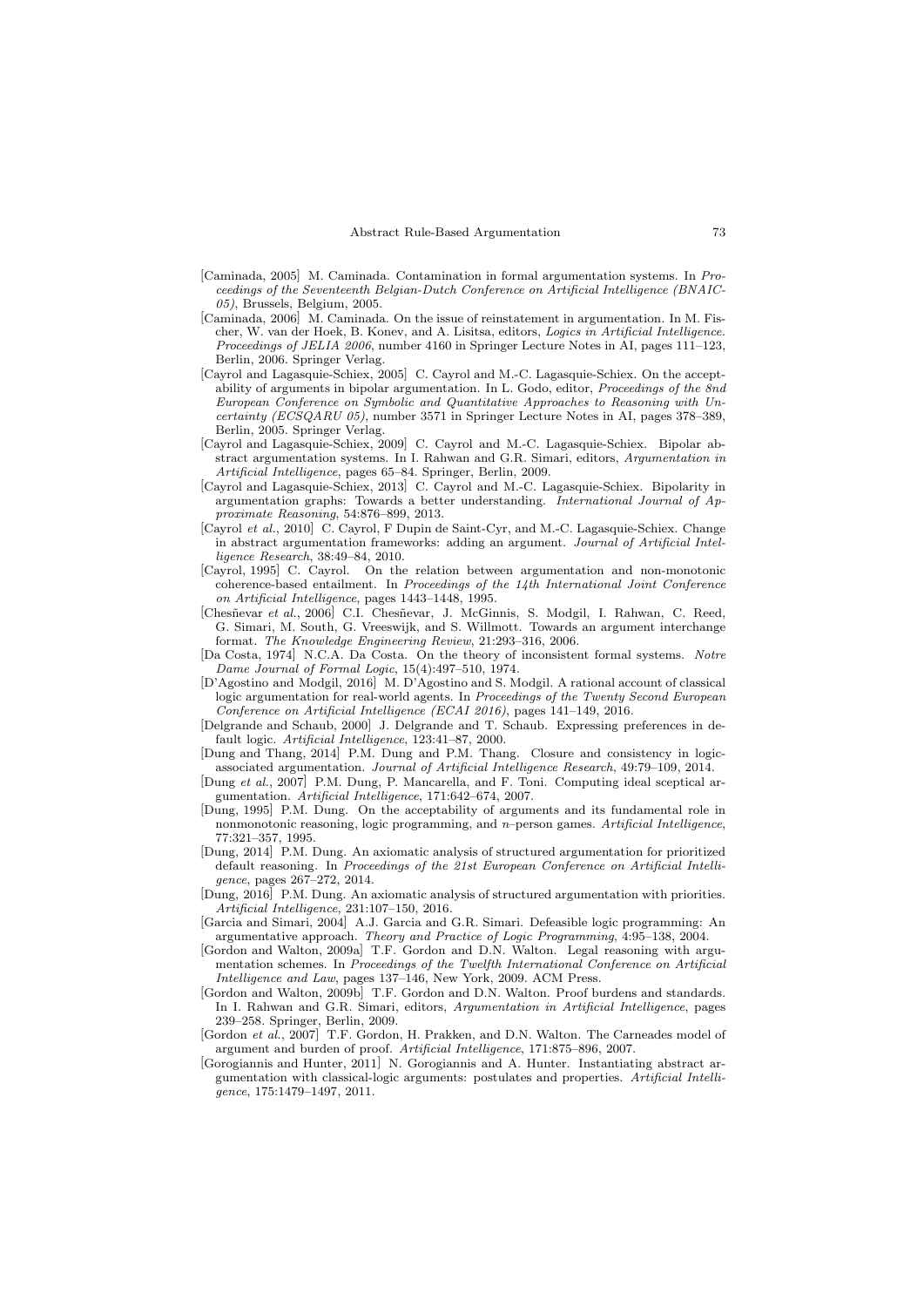- [Grooters and Prakken, 2016] D. Grooters and H. Prakken. Two aspects of relevance in structured argumentation: minimality and paraconsistency. Journal of Artificial Intelligence Research, 56:197–245, 2016.
- [Grooters, 2014] D. Grooters. Paraconsistent logics in argumentation systems. Master's thesis, Department of Information and Computing Sciences, Utrecht University, Utrecht, 2014.
- [Hunter and Thimm, 2014] A. Hunter and M. Thimm. Probabilistic argumentation with incomplete information. In Proceedings of the 21st European Conference on Artificial Intelligence, pages 1033–1034, 2014.
- [Hunter, 2010] A. Hunter. Base logics in argumentation. In P. Baroni, F. Cerutti, M. Giacomin, and G.R. Simari, editors, Computational Models of Argument. Proceedings of COMMA 2010, pages 275–286. IOS Press, Amsterdam etc, 2010.
- [Hunter, 2013] A. Hunter. A probabilistic approach to modelling uncertain logical arguments. International Journal of Approximate Reasoning, 54:47–81, 2013.
- [Jakobovits and Vermeir, 1999] H. Jakobovits and D. Vermeir. Robust semantics for argumentation frameworks. Journal of Logic and Computation, 9:215–261, 1999.
- [Kok, 2013] E.M. Kok. Exploring the Practical Benefits of Argumentation in Multi-Agent Deliberation. Doctoral dissertation Department of Information and Computing Sciences, Utrecht University, 2013.
- [Kowalski and Toni, 1996] R.A. Kowalski and F. Toni. Abstract argumentation. Artificial Intelligence and Law, 4:275–296, 1996.
- [Kraus et al., 1990] S. Kraus, D.J. Lehmann, and M. Magidor. Nonmonotonic reasoning, preferential models and cumulative logics. Artificial Intelligence, 44:167–207, 1990.
- [Kyburg, 1961] H. Kyburg. Probability and the Logic of Rational Belief. Wesleyan U. P. Middletown, CT, 1961.
- [Li and Parsons, 2015] Z. Li and S. Parsons. On argumentation with purely defeasible rules. In C. Beierle and A. Dekhtyar, editors, Proceedings of the 9th International Conference on Scalable Uncertainty Management (SUM'15), number 9310 in Springer Lecture Notes in AI, pages 30–43, Berlin, 2015. Springer Verlag.
- [Li et al., 2012] H. Li, N. Oren, and T. Norman. Probabilistic argumentation frameworks. In S. Modgil, N. Oren, and F. Toni, editors, Theorie and Applications of Formal Argumentation. First International Workshop, TAFA 2011. Barcelona, Spain, July 16-17, 2011, Revised Selected Papers, number 7132 in Springer Lecture Notes in AI, pages 1–16, Berlin, 2012. Springer Verlag.
- [Lin and Shoham, 1989] F. Lin and Y. Shoham. Argument systems. A uniform basis for nonmonotonic reasoning. In Principles of Knowledge Representation and Reasoning: Proceedings of the First International Conference, pages 245–255, San Mateo, CA, 1989. Morgan Kaufmann Publishers.
- [Martinez et al., 2006] D.C. Martinez, A.J. Garcia, and G.R. Simari. On acceptability in abstract argumentation frameworks with an extended defeat relation. In P.E. Dunne and T.B.C. Bench-Capon, editors, Computational Models of Argument. Proceedings of COMMA 2006, pages 273–278. IOS Press, Amsterdam etc, 2006.
- [Modgil and Caminada, 2009] S. Modgil and M. Caminada. Proof theories and algorithms for abstract argumentation frameworks. In I. Rahwan and G.R. Simari, editors, Argumentation in Artificial Intelligence, pages 105–129. Springer, Berlin, 2009.
- [Modgil and Prakken, 2010] S. Modgil and H. Prakken. Reasoning about preferences in structured extended argumentation frameworks. In P. Baroni, F. Cerutti, M. Giacomin, and G.R. Simari, editors, Computational Models of Argument. Proceedings of COMMA 2010, pages 347–358. IOS Press, Amsterdam etc, 2010.
- [Modgil and Prakken, 2012] S. Modgil and H. Prakken. Resolutions in structured argumentation. In B. Verheij, S. Woltran, and S. Szeider, editors, Computational Models of Argument. Proceedings of COMMA 2012, pages 310–321. IOS Press, Amsterdam etc, 2012.
- [Modgil and Prakken, 2013] S. Modgil and H. Prakken. A general account of argumentation with preferences. Artificial Intelligence, 195:361-397, 2013.
- [Modgil and Prakken, 2014] S. Modgil and H. Prakken. The ASPIC+ framework for structured argumentation: a tutorial. Argument and Computation, 5:31–62, 2014.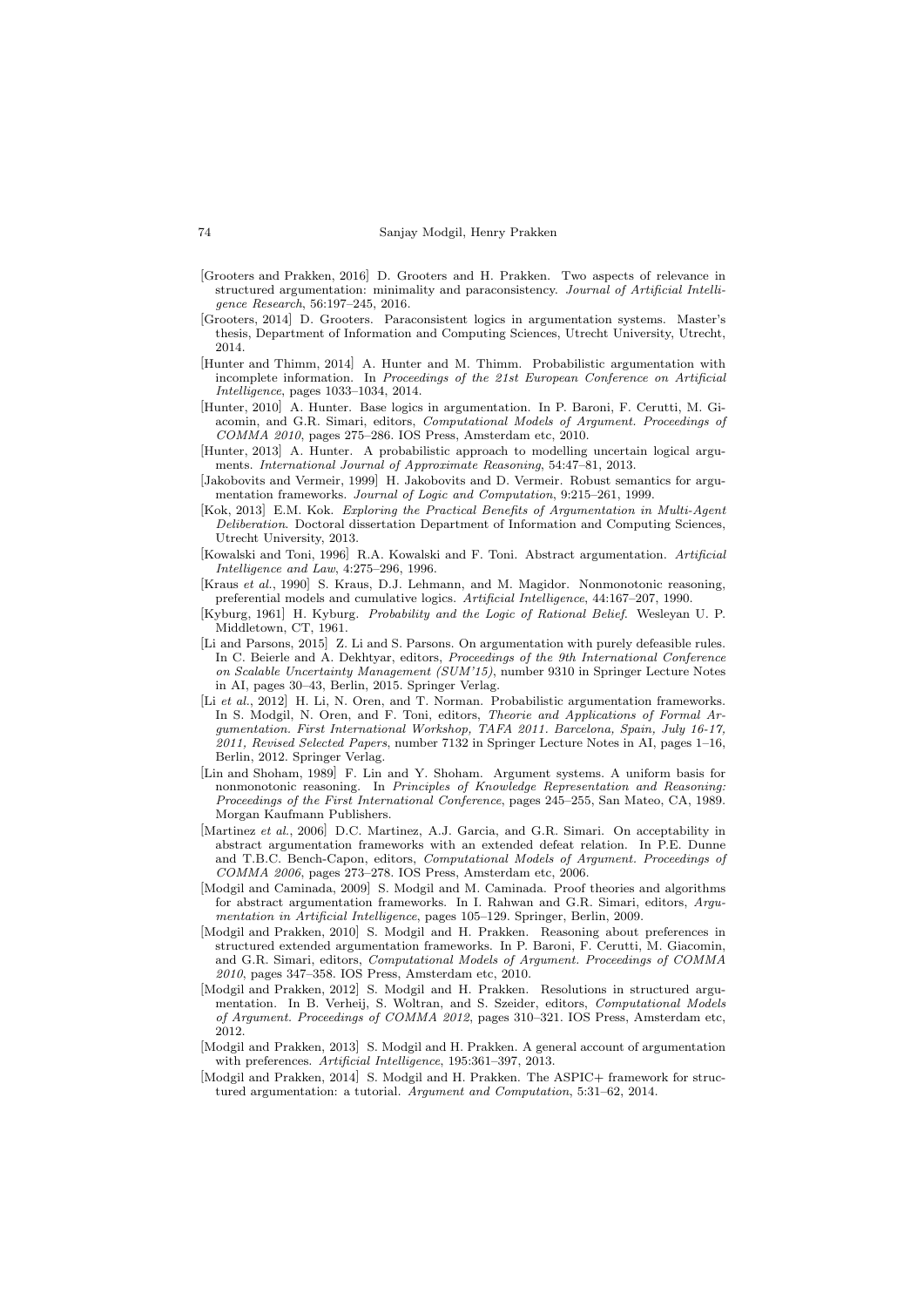- [Modgil et al., 2013] S. Modgil, F. Toni, F. Bex, I. Bratko, C. Chesñevar, W. Dvorak, M. Falappa, X. Fan, S. Gaggl, A. Garcia, M. Gonzalez, T. Gordon, J. Leite, M. Mozina, C. Reed, G. Simari, S. Szeider, P. Torroni, and S. Woltran. The added value of argumentation. In S. Ossowski, editor, Agreement Technologies, pages 357–403. Springer, 2013.
- [Modgil, 2006] S. Modgil. Hierarchical argumentation. In M. Fischer, W. van der Hoek, B. Konev, and A. Lisitsa, editors, Logics in Artificial Intelligence. Proceedings of JELIA 2006, number 4160 in Springer Lecture Notes in AI, pages 319–332, Berlin, 2006. Springer Verlag.
- [Modgil, 2009] S. Modgil. Reasoning about preferences in argumentation frameworks. Artificial Intelligence, 173:901–934, 2009.
- [Modgil, 2014] S. Modgil. Revisiting abstract argumentation. In E. Black, S. Modgil, and N. Oren, editors, Second International Workshop, TAFA 2013, Beijing, China, August 3-5, 2013, Revised Selected papers, number 8306 in Springer Lecture Notes in AI, pages 1–15, Berlin, 2014. Springer Verlag.
- [Müller and Hunter, 2012] J. Müller and A. Hunter. An argumentation-based approach for decision making. In Proceedings of the 25th International Conference on Tools with Artificial Intelligence (ICTAI 2013), pages 564–571, 2012.
- [Nielsen and Parsons, 2007] S.H. Nielsen and S. Parsons. A generalization of Dung's abstract framework for argumentation: Arguing with sets of attacking arguments. In S. Parsons, N. Maudet, and I. Rahwan, editors, Argumentation in Multi-Agent Systems. Third International Workshop, ArgMAS 2006, Hakodate, Japan, May 8, 2006, Revised Selected and Invited Papers, number 4766 in Springer Lecture Notes in AI, pages 54–73. Springer Verlag, Berlin, 2007.
- [Nouioua and Risch, 2011] F. Nouioua and V. Risch. Argumentation frameworks with necessities. In Proceedings of the 4th International Conference on Scalable Uncertainty Management (SUM'11), number 6929 in Springer Lecture Notes in AI, pages 163–176, Berlin, 2011. Springer Verlag.
- [Oren and Norman, 2008] N. Oren and T.J. Norman. Semantics for evidence-based argumentation. In Ph. Besnard, S. Doutre, and A. Hunter, editors, Computational Models of Argument. Proceedings of COMMA 2008, pages 276–284, Amsterdam etc, 2008. IOS Press.
- [Pearl, 1992] J. Pearl. Epsilon-semantics. In S.C. Shapiro, editor, Encyclopedia of Artificial Intelligence, pages 468–475. John Wiley & Sons, New York, 1992.
- [Pollock, 1987] J.L. Pollock. Defeasible reasoning. Cognitive Science, 11:481–518, 1987.
- [Pollock, 1990] J.L. Pollock. A theory of defeasible reasoning. International Journal of Intelligent Systems, 6:33–54, 1990.
- [Pollock, 1992] J.L. Pollock. How to reason defeasibly. Artificial Intelligence, 57:1–42, 1992.
- [Pollock, 1994] J.L. Pollock. Justification and defeat. Artificial Intelligence, 67:377–408, 1994.
- [Pollock, 1995] J.L. Pollock. Cognitive Carpentry. A Blueprint for How to Build a Person. MIT Press, Cambridge, MA, 1995.
- [Pollock, 2009] J.L. Pollock. A recursive semantics for defeasible reasoning. In I. Rahwan and G.R. Simari, editors, Argumentation in Artificial Intelligence, pages 173–197. Springer, Berlin, 2009.
- [Prakken and Sartor, 1997] H. Prakken and G. Sartor. Argument-based extended logic programming with defeasible priorities. Journal of Applied Non-classical Logics, 7:25–75, 1997.
- [Prakken and Vreeswijk, 2002] H. Prakken and G.A.W. Vreeswijk. Logics for defeasible argumentation. In D. Gabbay and F. Günthner, editors, Handbook of Philosophical Logic, volume 4, pages 219–318. Kluwer Academic Publishers, Dordrecht/Boston/London, second edition, 2002.
- [Prakken et al., 2013] H. Prakken, D. Ionita, and R. Wieringa. Risk assessment as an argumentation game. In J. Leite, T.C. Son, P. Torroni, L. van der Torre, and S. Woltran, editors, Proceedings of the 14th International Workshop on Computational Logic in Multi-Agent Systems (CLIMA XIV), number 8143 in Springer Lecture Notes in AI, pages 357– 373, Berlin, 2013. Springer Verlag.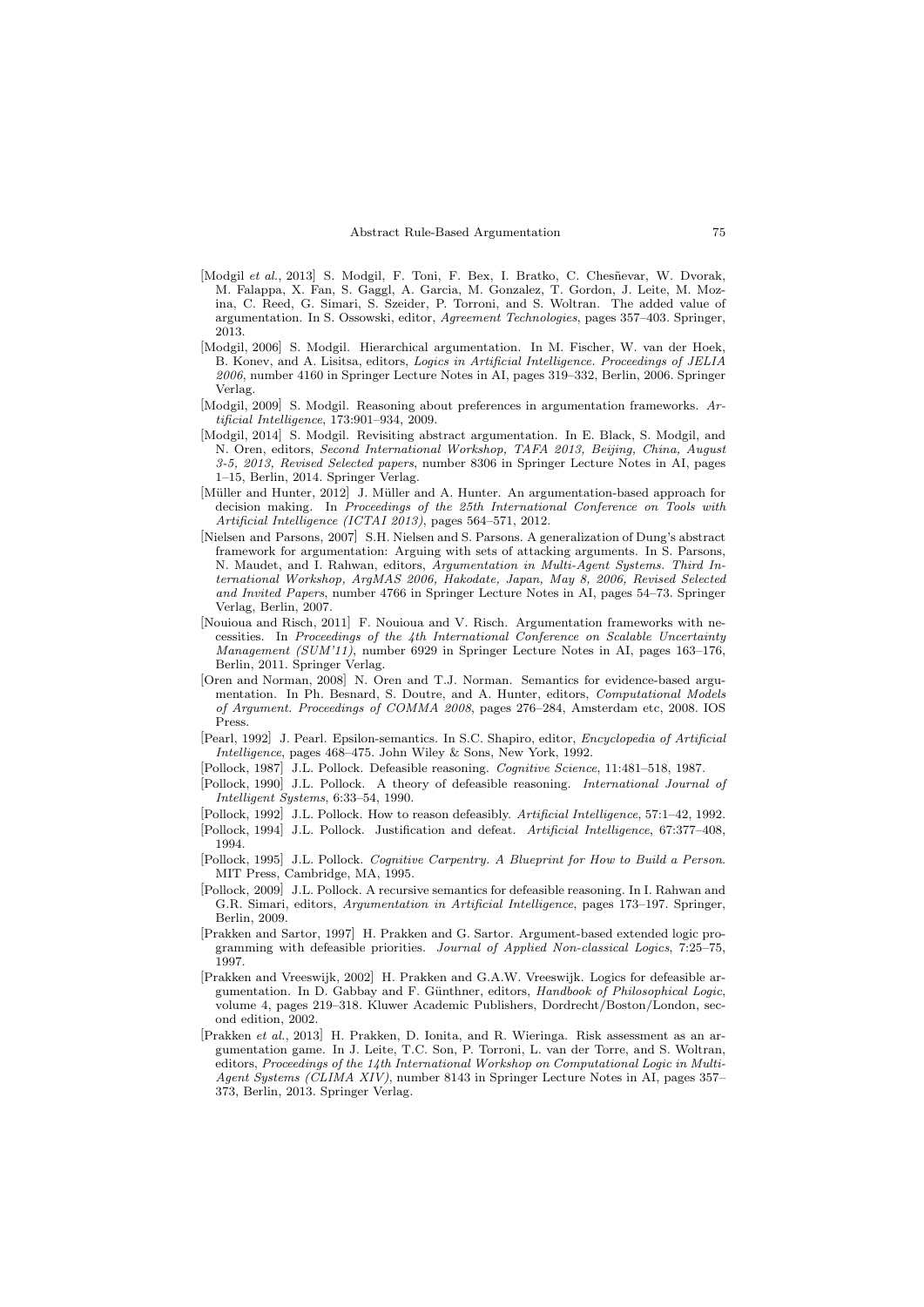- [Prakken et al., 2015] H. Prakken, A.Z. Wyner, T.J.M. Bench-Capon, and K. Atkinson. A formalisation of argumentation schemes for legal case-based reasoning in ASPIC+. Journal of Logic and Computation, 25:1141–1166, 2015.
- [Prakken, 1999] H. Prakken. Dialectical proof theory for defeasible argumentation with defeasible priorities (preliminary report). In J.-J.Ch. Meyer and P.-Y. Schobbens, editors, Formal Models of Agents, number 1760 in Springer Lecture Notes in AI, pages 202–215, Berlin, 1999. Springer Verlag.
- [Prakken, 2005] H. Prakken. A study of accrual of arguments, with applications to evidential reasoning. In Proceedings of the Tenth International Conference on Artificial Intelligence and Law, pages 85–94, New York, 2005. ACM Press.
- [Prakken, 2006] H. Prakken. Combining sceptical epistemic reasoning with credulous practical reasoning. In P.E. Dunne and T.B.C. Bench-Capon, editors, Computational Models of Argument. Proceedings of COMMA 2006, pages 311–322. IOS Press, Amsterdam etc, 2006.
- [Prakken, 2010] H. Prakken. An abstract framework for argumentation with structured arguments. Argument and Computation, 1:93–124, 2010.
- [Prakken, 2012a] H. Prakken. Reconstructing Popov v. Hayashi in a framework for argumentation with structured arguments and Dungean semantics. Artificial Intelligence and Law, 20:57–82, 2012.
- [Prakken, 2012b] H. Prakken. Some reflections on two current trends in formal argumentation. In Logic Programs, Norms and Action. Essays in Honour of Marek J. Sergot on the Occasion of his 60th Birthday, pages 249–272. Springer, Berlin/Heidelberg, 2012.
- [Prakken, 2013] H. Prakken. Relating ways to instantiate abstract argumentation frameworks. In K.D. Atkinson, H. Prakken, and A.Z. Wyner, editors, From Knowledge Representation to Argumentation in AI, Law and Policy Making. A Festschrift in Honour of Trevor Bench-Capon on the Occasion of his 60th Birthday, pages 167–189. College Publications, London, 2013.
- [Prakken, 2014] H. Prakken. On support relations in abstract argumentation as abstractions of inferential relations. In Proceedings of the 21st European Conference on Artificial Intelligence, pages 735–740, 2014.
- [Prakken, 2015] H. Prakken. Formalising debates about law-making proposals as practical reasoning. In M. Araszkiewicz and K. Płeszka, editors, Logic in the Theory and Practice of Lawmaking, pages 301–321. Springer, Berlin, 2015.
- [Prakken, 2016] H. Prakken. Rethinking the rationality postulates for argumentation-based inference. In P. Baroni, T.F. Gordon, T. Scheffler, and M. Stede, editors, Computational Models of Argument. Proceedings of COMMA 2016, pages 419–430. IOS Press, Amsterdam etc, 2016.
- [Priest, 1979] G. Priest. The logic of paradox. Journal of Philosophical Logic, 8(1):219–241, 1979.
- [Priest, 1989] G. Priest. Reasoning about truth. Artificial Intelligence, 39(2):231–244, 1989.
- [Reiter, 1980] R. Reiter. A logic for default reasoning. Artificial Intelligence, 13:81–132, 1980.
- [Rescher and Manor, 1970] N. Rescher and R. Manor. On inference from inconsistent premises. Journal of Theory and Decision, 1:179–219, 1970.
- [Rotstein et al., 2008] N.D. Rotstein, M.O. Moguillansky, M.A. Falappa, A.J. Garcia, and G.R. Simari. Argument theory change: Revision upon warrant. In Ph. Besnard, S. Doutre, and A. Hunter, editors, Computational Models of Argument. Proceedings of COMMA 2008, pages 336–347, Amsterdam etc, 2008. IOS Press.
- [Simari and Loui, 1992] G.R. Simari and R.P. Loui. A mathematical treatment of defeasible argumentation and its implementation. Artificial Intelligence, 53:125–157, 1992.
- [Snaid and Reed, 2012] M. Snaid and C. Reed. TOAST: Online ASPIC+ argumentation. In B. Verheij, S. Woltran, and S. Szeider, editors, Computational Models of Argument. Proceedings of COMMA 2012, pages 509–510. IOS Press, Amsterdam etc, 2012.
- [ter Berg et al., 2009] T. ter Berg, T. van Gelder, F. Patterson, and S. Teppema. Critical Thinking: Reasoning and Communicating with Rationale. Pearson Education Benelux, Amsterdam, 2009.
- [Timmer et al., 2017] S. Timmer, J.-J.Ch. Meyer, H. Prakken, S. Renooij, and B. Verheij. A two-phase method for extracting explanatory arguments from Bayesian networks. International Journal of Approximate Reasoning, 80:475–494, 2017.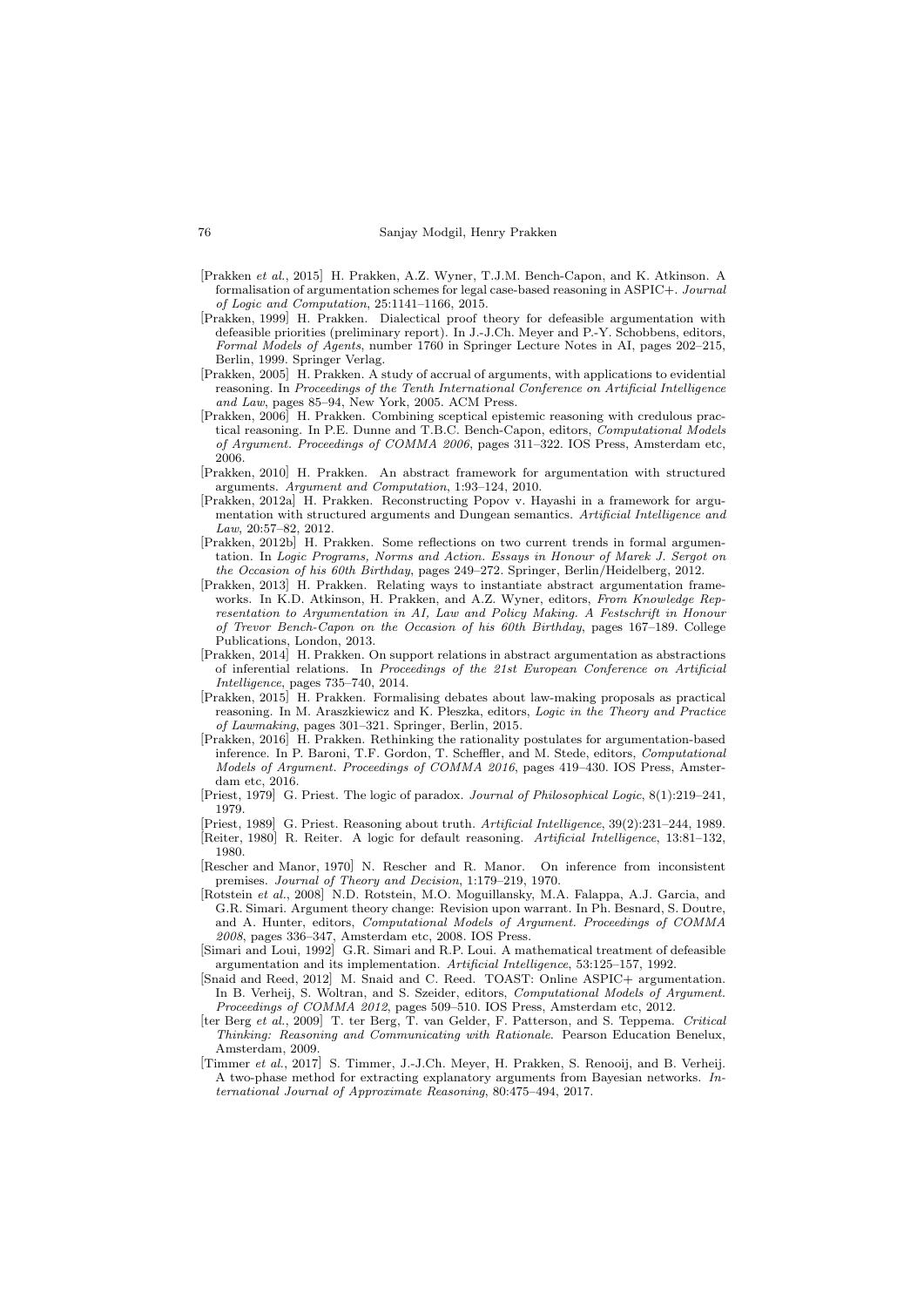- [Toni, 2014] F. Toni. A tutorial on assumption-based argumentation. Argument and Computation, 5:89–117, 2014.
- [Toniolo et al., 2015] A. Toniolo, T.J. Norman, A. Etuk, F. Cerutti, R. Wentao Ouyang, M. Srivastava, N. Oren, T. Dropps, J.A. Allen, and Paul Sullivan. Supporting reasoning with different types of evidence in intelligence analysis. In Proceedings of the  $14$ th International Conference on Autonomous Agents and Multiagent Systems (AAMAS'15), pages 781–789, 2015.
- [van der Weide et al., 2011] T. van der Weide, F. Dignum, J.-J.Ch. Meyer, H. Prakken, and G. Vreeswijk. Arguing about preferences and decisions. In P. McBurney, I. Rahwan, and S. Parsons, editors, Argumentation in Multi-Agent Systems, 7th International Workshop, ArgMAS 2010, Toronto, Canada, May 2010. Revised Selected and Invited Papers, number 6614 in Springer Lecture Notes in AI, pages 68–85. Springer Verlag, Berlin, 2011.
- [van der Weide, 2011] T.L. van der Weide. Arguing to Motivate Decisions. Doctoral dissertation Department of Information and Computing Sciences, Utrecht University, 2011.
- [Van Gijzel and Prakken, 2011] B. Van Gijzel and H. Prakken. Relating Carneades with abstract argumentation. In Proceedings of the 22nd International Joint Conference on Artificial Intelligence (IJCAI-11), pages 1113–1119, 2011.
- [Van Gijzel and Prakken, 2012] B. Van Gijzel and H. Prakken. Relating Carneades with abstract argumentation via the ASPIC+ framework for structured argumentation. Argument and Computation, 3:21–47, 2012.
- [van Zee et al., 2016] M. van Zee, D. Marosin, F.J. Bex, and S. Ghanavati. RationalGRL: A framework for rationalizing goal models using argument diagrams. In Proceedings of the 35th International Conference on Conceptual Modeling (ER'2016), 2016.
- [Verheij, 2003] B. Verheij. DefLog: on the logical interpretation of prima facie justified assumptions. Journal of Logic and Computation, 13:319–346, 2003.
- [Vreeswijk, 1997] G.A.W. Vreeswijk. Abstract argumentation systems. Artificial Intelligence, 90:225–279, 1997.
- [Walton and Krabbe, 1995] D.N. Walton and E.C.W. Krabbe. Commitment in Dialogue. Basic Concepts of Interpersonal Reasoning. State University of New York Press, Albany, NY, 1995.
- [Walton, 1996] D.N. Walton. Argumentation Schemes for Presumptive Reasoning. Lawrence Erlbaum Associates, Mahwah, NJ, 1996.
- [Walton, 2006] D.N. Walton. Fundamentals of Critical Argumentation. Cambridge University Press, Cambridge, 2006.
- [Wooldridge et al., 2006] M. Wooldridge, P. McBurney, and S. Parsons. On the meta-logic of arguments. In S. Parsons, N. Maudet, P. Moraitis, and I. Rahwan, editors, Argumentation in Multi-Agent Systems: Second International Workshop, ArgMAS 2005, Utrecht, Netherlands, July 26, 2005, Revised Selected and Invited Papers, number 4049 in Springer Lecture Notes in AI, pages 42–56. Springer Verlag, Berlin, 2006.
- [Wu and Podlaszewski, 2015] Y. Wu and M. Podlaszewski. Implementing crash-resistence and non-interference in logic-based argumentation. Journal of Logic and Computation, 25:303–333, 2015.
- [Wu, 2012] Y. Wu. Between Argument and Conclusion. Argument-based Approaches to Discussion, Inference and Uncertainty. Doctoral Dissertation Faculty of Sciences, Technology and Communication, University of Luxemburg, 2012.
- [Young et al., 2016] A.P. Young, S. Modgil, and O. Rodrigues. Prioritised default logic as rational argumentation. In Proceedings of the 15th International Conference on Autonomous Agents and Multiagent Systems (AAMAS'16), pages 626–634, 2016.
- [Yun and Croitoru, 2016] B. Yun and M. Croitoru. An argumentation workflow for reasoning in ontology based data access. In P. Baroni, T.F. Gordon, T. Scheffler, and M. Stede, editors, Computational Models of Argument. Proceedings of COMMA 2016, pages 61–68. IOS Press, Amsterdam etc, 2016.

Sanjay Modgil

Department of Informatics, King's College London, UK Email: sanjay.modgil@kcl.ac.uk